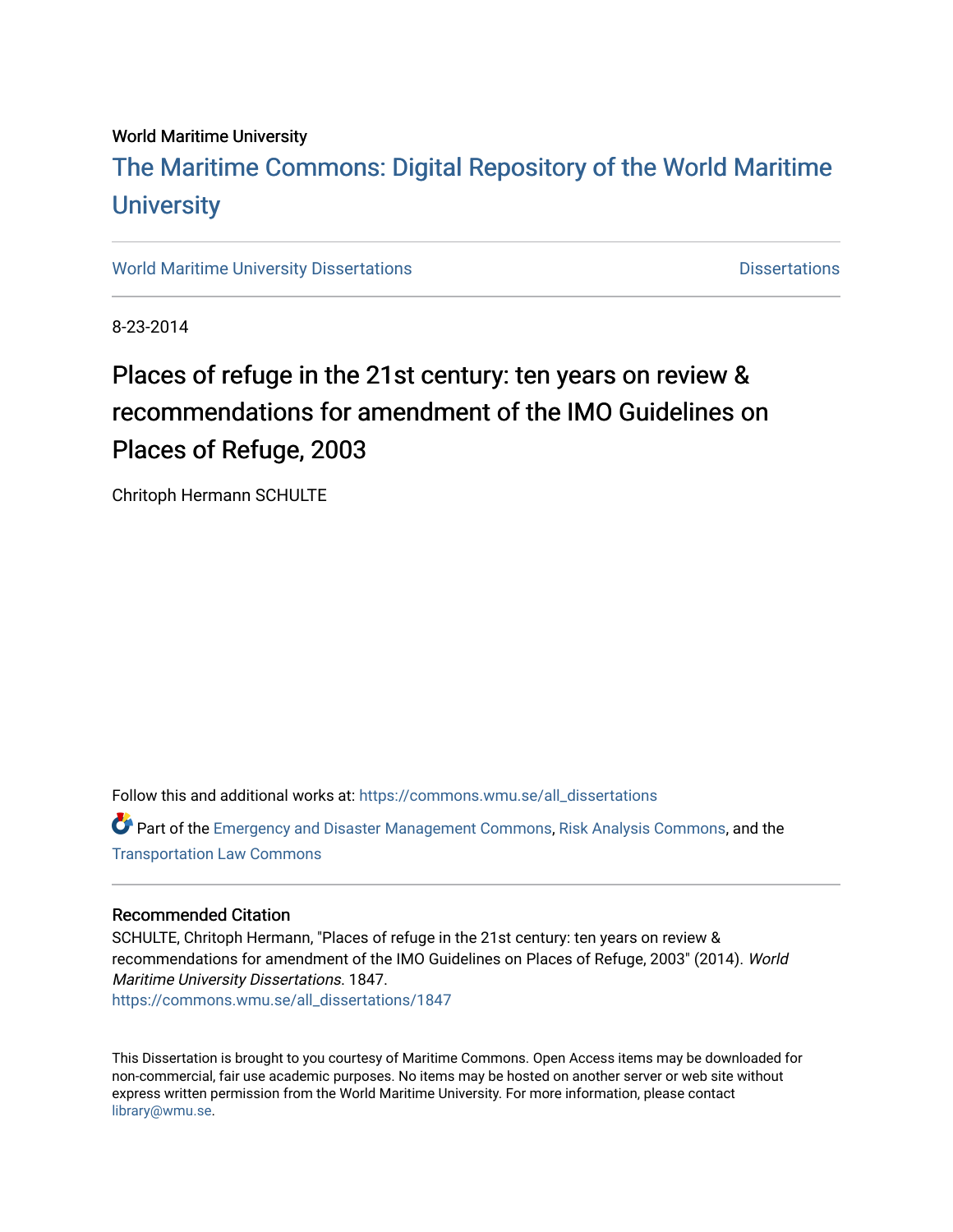### **WORLD MARITIME UNIVERSITY**

Shanghai, China

# PLACES OF REFUGE IN THE 21<sup>ST</sup> CENTURY:

## **Ten years on – Review & Recommendations for amendment of the IMO Guidelines on Places of Refuge, 2003**

By

#### **CHRISTOPH SCHULTE Germany**

A research paper submitted to the World Maritime University in partial Fulfillment of the requirements for the award of the degree of

## **MASTER OF SCIENCE**

### **INTERNATIONAL TRANSPORT & LOGISTICS**

2014

©Copyright C. Schulte 2014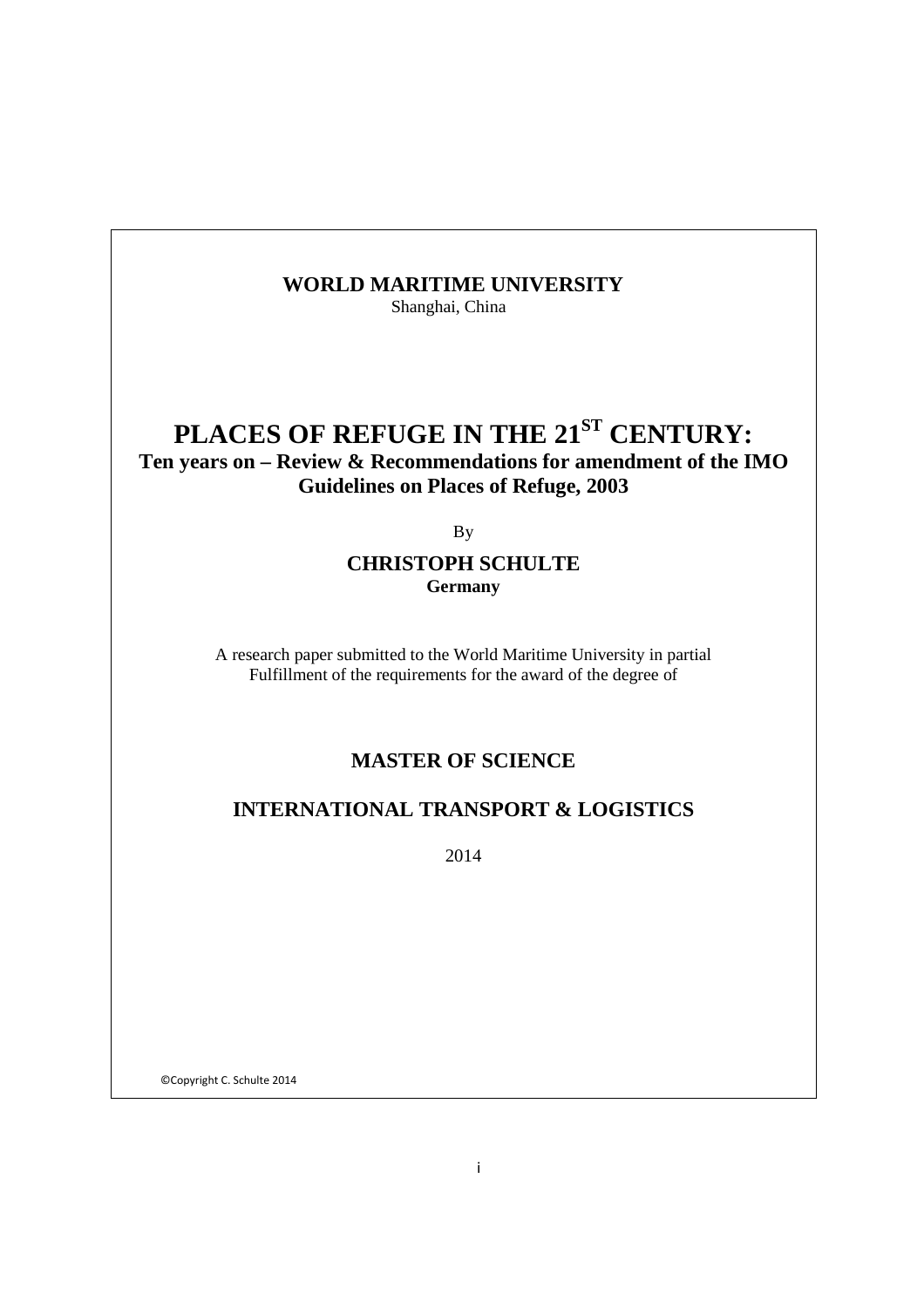#### **DECLARATION**

I certify that all the material in this dissertation that is not my own work has been identified, and that no material is included for which a degree has previously been conferred on me.

The contents of this dissertation reflect my own personal views, and are not necessarily endorsed by the University.

Christoph Schulte

Date: 5 July 2014

**Supervised by:**  Professor Xu Dazhen Shanghai Maritime University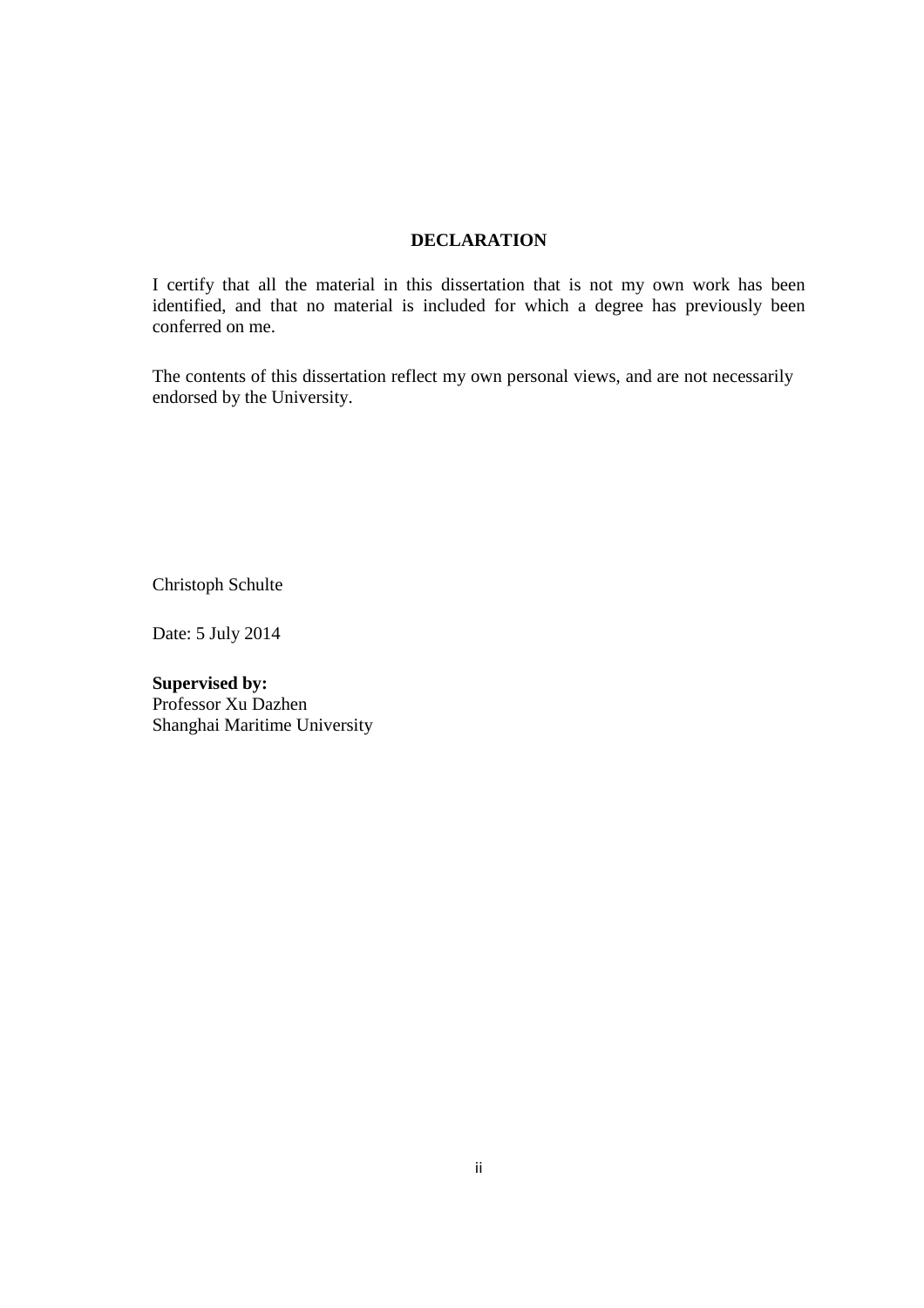### **ACKNOWLEDGEMENT**

I would like to express my sincere thanks to Prof. Xu Dazhen my supervisor, to Mr. J. Alers and to Mr. N. Tsavliris for their valuable advice and support. I also want to thank my family and my friends for their support and recommendations.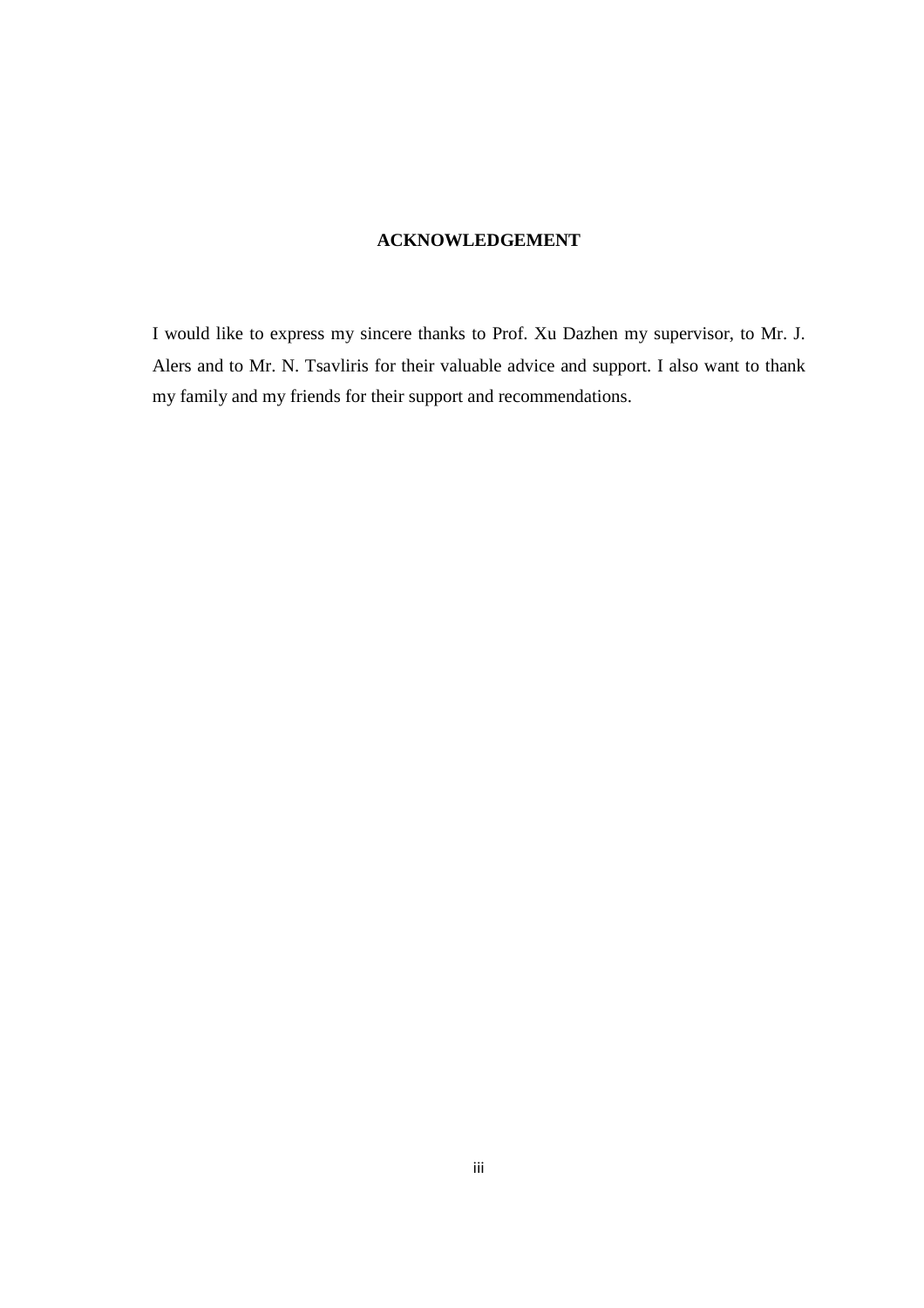#### **ABSTRACT**

**Title of Research paper:** Places of Refuge in the  $21<sup>st</sup>$  Century: Ten years on – Review  $\&$ Recommendations for amendment of the IMO Guidelines on Places of Refuge, 2003 **Degree: MSc International Transport and Logistics** 

'Let's get real on ports of refuge', 'No refuge in Asia for distressed Hong Kong chemical tanker', '*Maritime Maisie* could break up at sea', 'Governments urged to fulfill their obligations over ports of refuge', 'No hiding place from the refuge issue'. These are just a selection of gloomy headlines that can be read in today's maritime industry newspapers. Traditionally, there exists a long practice of granting a vessel in difficulties a place of refuge. Yet, during the course of the  $20<sup>th</sup>$  century and up to today this refuge-custom is gradually being undermined by a state practice of refusing refuge. Coastal state concerns center on the risk of significant pollution damages, but are not limited to that. Accordingly, the dilemma of what to do when a ship finds itself in serious difficulty or in need of assistance, without, however, presenting a risk to the safety of life involved onboard and ashore in a potential place of refuge, remains a practical and unresolved problem. Arguably it has even become more complex in the course of the  $20/21<sup>st</sup>$  centuries and the underlying reasons will be examined here. Even moderate progress with implementation of the IMO Guidelines on places of refuge during the preceding ten years cannot hide the fact that there still appears to be a disconnect between what is talked about and the reality – something demonstrated by a number of recent high-profile vessel casualties which will be examined. Against this background the paper considers and critically assesses the salient provisions of the IMO guidelines. The finding is that there is room for improvement of the guidelines, particularly in the area of casualty assessment and clear and rapid decision-making. Recommendations for improvement will be presented accordingly.

**KEYWORDS**: Places of Refuge, Risk Assessment, Maritime Emergency Response, Response systems, Salvage, Incident Reports, Recent marine casualties

- Developments undermining the refuge custom in  $21<sup>st</sup>$  century are examined
- Recent Place of Refuge casualties are considered: *Stolt Valor*, *MSC Flaminia, Maritime Maisie*
- Track record of the IMO Guidelines on Places of Refuge (2003) is surveyed
- Importance of unemotional risk assessment on technical grounds following a refuge request is highlighted
- Recommendations are presented how the IMO Guidelines and the current Places of Refuge regime can be improved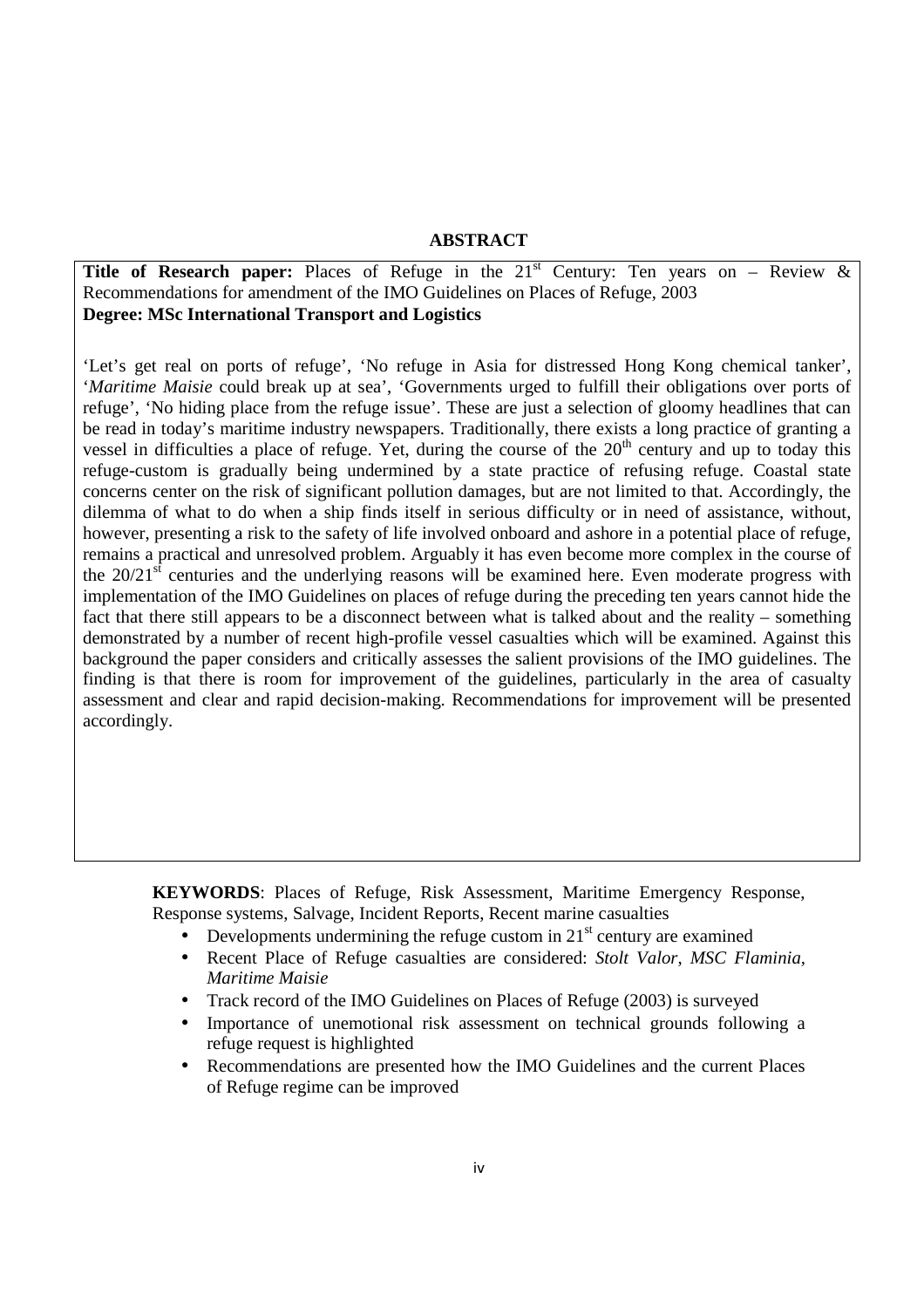## **TABLE OF CONTENTS**

| Declaration                                                                  | ii  |
|------------------------------------------------------------------------------|-----|
| Acknowledgment                                                               | 111 |
| Abstract                                                                     | iv  |
| Table of contents                                                            | V   |
| List of Tables & Figures                                                     | Vİ. |
| Abbreviations                                                                | vii |
|                                                                              |     |
| <b>CHAPTER I: INTRODUCTION</b><br>1                                          | 1   |
| CHAPTER II: THE REFUGE CUSTOM & CUSTOMARY LAW<br>$\mathcal{D}_{\mathcal{L}}$ | 9   |
| <b>CHAPTER III: THE REFUGE CUSTOM UNDERMINED</b><br>3.                       | 13  |
| CHAPTER IV: EXAMINATION AND ASSESSMENT OF THE IMO<br>$\mathbf{4}$            |     |
| GUIDELINES ON PLACES OF REFUGE (2003)                                        | 29  |
| CHAPTER V: TEN YEARS ON - THE IMPACT OF THE GUIDELINES<br>$5^{\circ}$        | 50  |
| <b>CHAPTER VI: RECOMMENDATIONS FOR AMENDMENT</b><br>6.                       |     |
| OF THE GUIDELINES AND CONCLUSION                                             | 70  |
| 7. BIBLIOGRAPHY                                                              | 79  |
|                                                                              |     |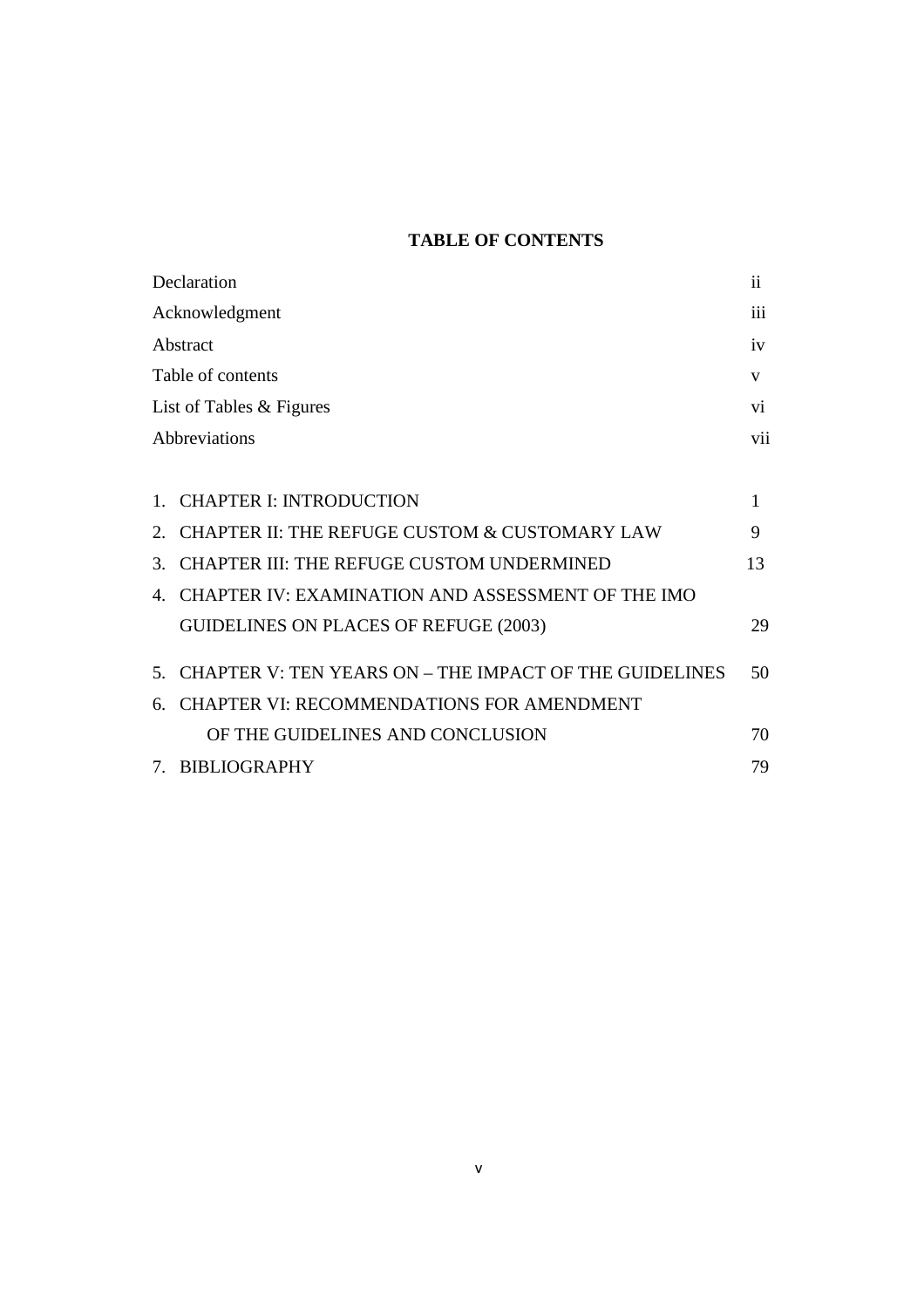## **LIST OF TABLES & FIGURES**

| Table 1 Major oil spills since 1967 (quantities rounded to nearest thousand) | 17 |
|------------------------------------------------------------------------------|----|
| Figure 1 Growth in container ships and insured values 1970-2013              | 15 |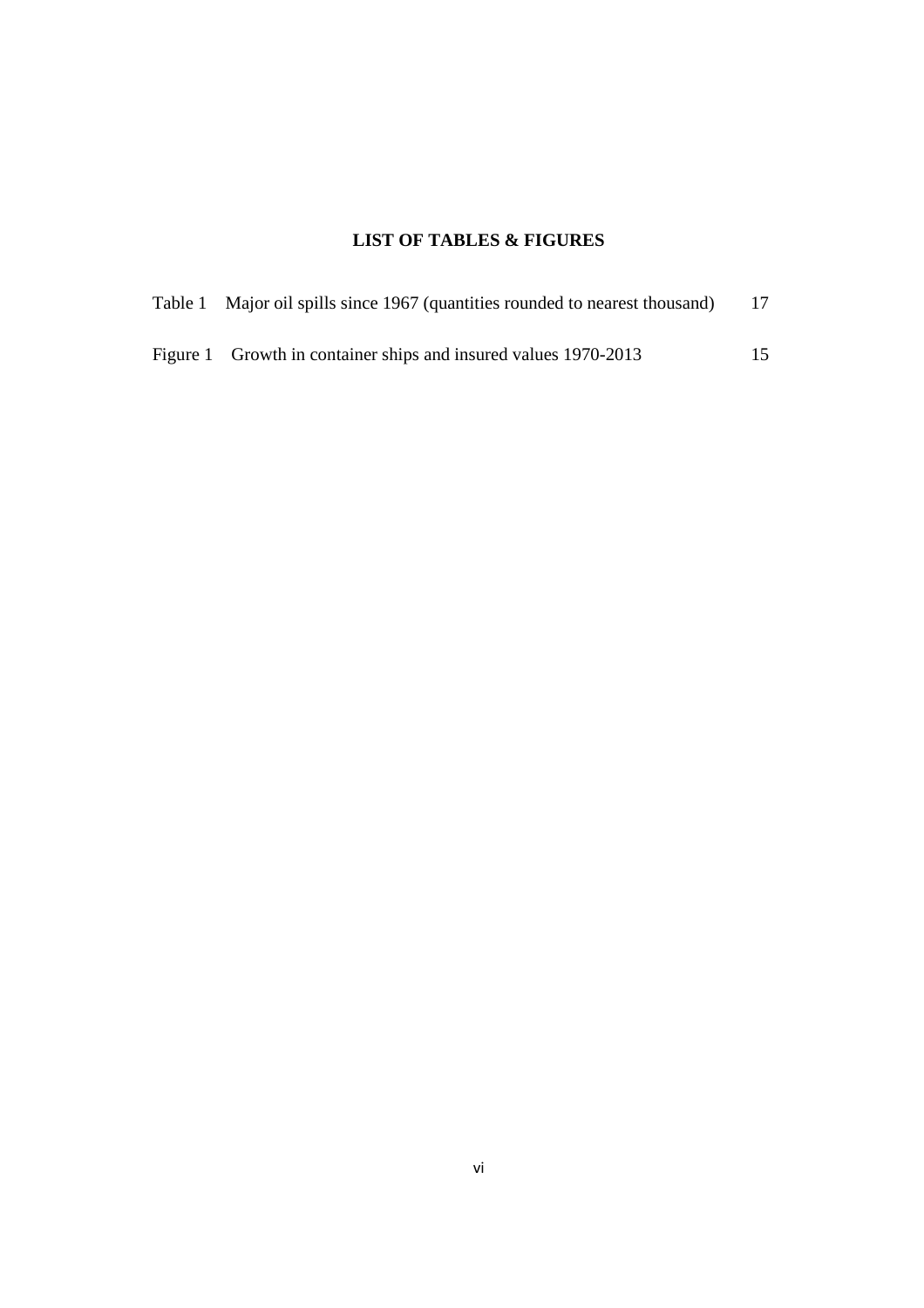## **ABBREVIATIONS**

| <b>ALARP</b>      | As low as reasonably practicable                           |
|-------------------|------------------------------------------------------------|
| <b>BIMCO</b>      | Baltic and International Maritime Council                  |
| <b>BSU</b>        | Bundesstelle fuer Seeunfalluntersuchung (Germany)          |
| EEZ               | <b>Exclusive Economic Zone</b>                             |
| <b>EMSA</b>       | European Maritime Safety Agency                            |
| <b>HFO</b>        | Heavy Fuel Oil                                             |
| <b>ICS</b>        | <b>International Chamber of Shipping</b>                   |
| <b>IMDG</b>       | International Maritime Dangerous Goods Code (IMO)          |
| <b>IMO</b>        | <b>International Maritime Organization</b>                 |
| <b>INTERCARGO</b> | International Association of Dry Cargo Shipowners          |
| <b>INTERTANKO</b> | International Association of Independent Tanker Owners     |
| <b>IPTA</b>       | <b>International Parcel Tankers Association</b>            |
| <b>ISM CODE</b>   | International Safety Management Code (IMO)                 |
| <b>ISU</b>        | <b>International Salvage Union</b>                         |
| <b>IUMI</b>       | <b>International Union of Marine Insurers</b>              |
| <b>LOF</b>        | Lloyd's Open Form                                          |
| LOSC              | Law of the Sea Convention                                  |
| <b>MAS</b>        | Maritime Assistance Services (IMO Guideline)               |
| <b>MEPC</b>       | Marine Environment Protection Committee (IMO)              |
| <b>MSA</b>        | Maritime Safety Authority                                  |
| <b>MSC</b>        | Maritime Safety Committee (IMO)                            |
| P&I               | Protection & Indemnity Club                                |
| <b>POR</b>        | Place(s) of Refuge                                         |
| <b>SAR</b>        | Search and Rescue                                          |
| <b>SCU</b>        | Salvage Control Unit                                       |
| <b>SIGTTO</b>     | Society of International Gas Tanker and Terminal Operators |
| SOLAS             | Safety of Life at Sea (IMO)                                |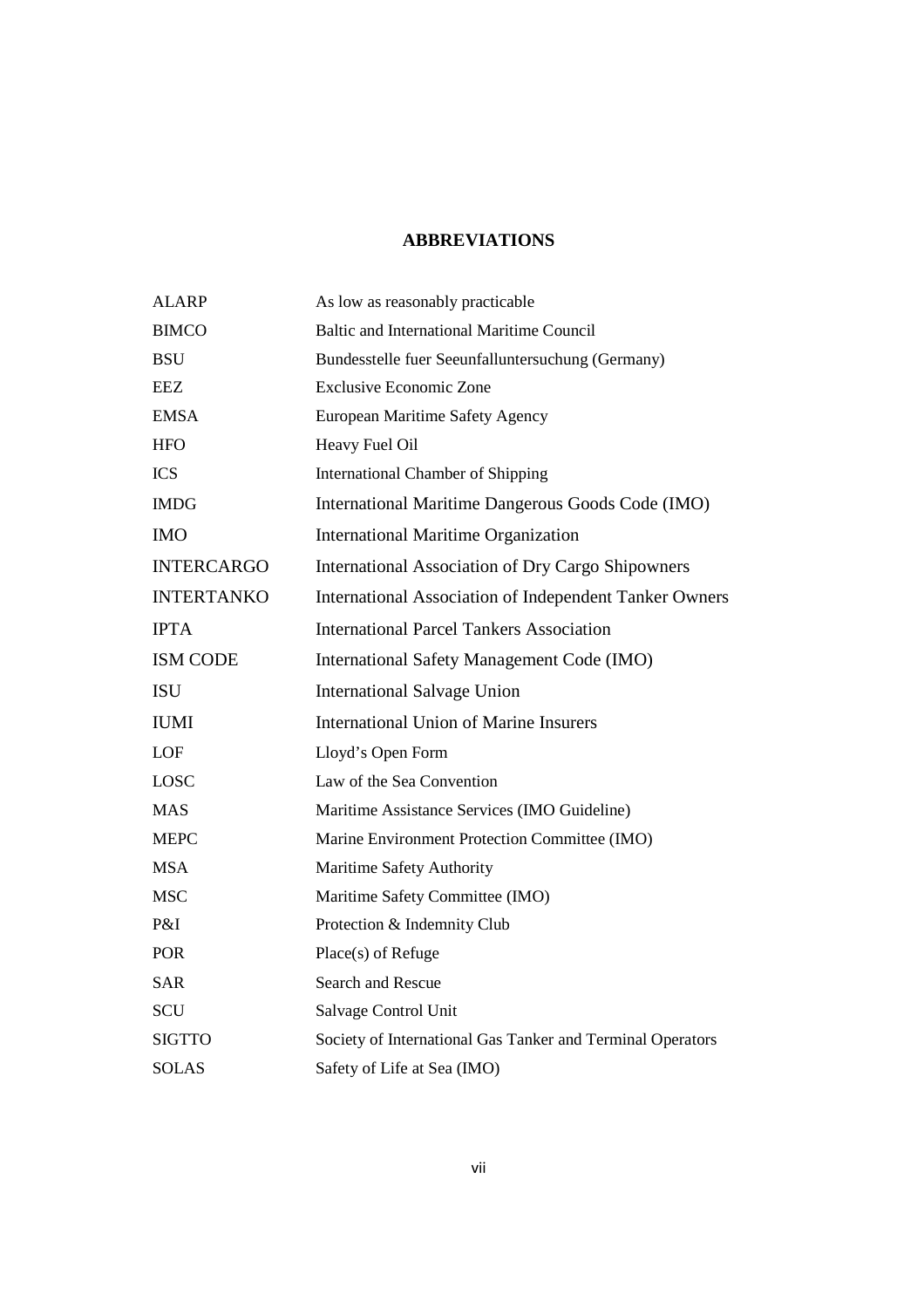| <b>SOSREP</b> | Secretary of State's Representative for Salvage and Intervention |
|---------------|------------------------------------------------------------------|
| <b>STS</b>    | Ship to Ship Operations                                          |
| <b>ULCC</b>   | Ultra Large Crude Carrier                                        |
| <b>VLCC</b>   | Very Large Crude Carrier                                         |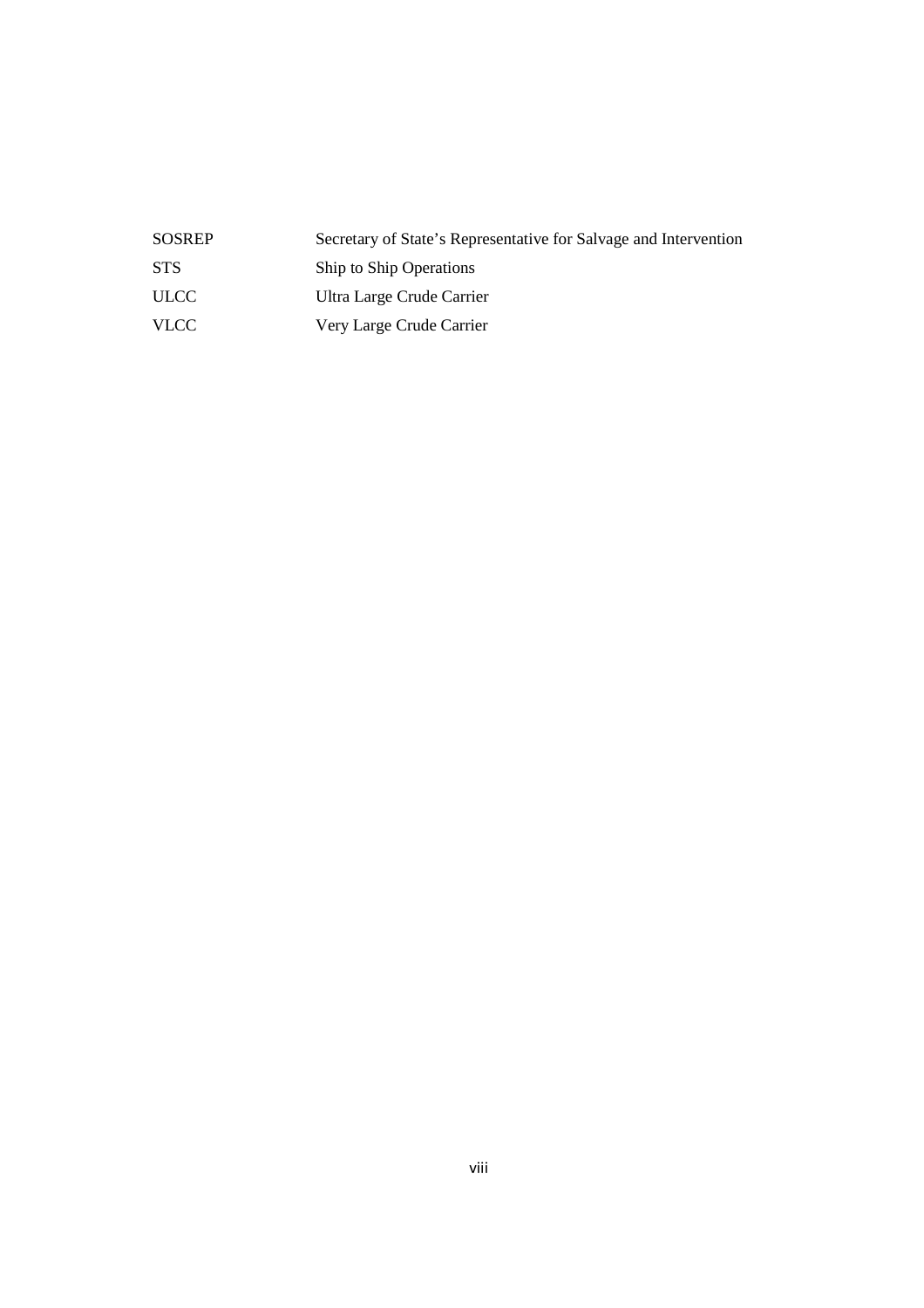#### **CHAPTER I: INTRODUCTION**

#### **Background**

<u>.</u>

The plight of the chemical tanker *Maritime Maisie* has brought the problem with places of refuge back into sharp focus. On December 29 2013 the 44,404 dwt chemical tanker was involved in a collision with a car carrier off Busan while navigating in the Korea Strait separating South Korea and Japan. Part of the ship's cargo tanks containing hazardous substances<sup>1</sup> ruptured triggering a chemical fire. Instead of heeding the requests of managers and salvors to provide a place of refuge where the chemical fire could be professionally fought, the ship stabilized and the cargo discharged with relative ease, authorities in South Korea and Japan requested the ship to remain at sea allegedly fearing health, environmental and economical risks should the vessel be brought into a place of refuge. The ship subsequently drifted into Japanese waters, complicating the search for a place of refuge as responsibility for the casualty could now be rather conveniently denied by either South Korea or Japan. Salvors attended to the casualty at sea, weather permitting. Absent a place of refuge they were however unable to undertake ship-to-ship (STS) operations of the cargo and remaining bunkers at open sea, arguably the measure which would have allayed coastal States fears significantly. It was only after more than four months that the vessel was allowed to proceed to a place of refuge (Ulsan, South Korea) to be dealt with adequately.

<sup>&</sup>lt;sup>1</sup> At the time of the incident, three cargoes were carried onboard: Acrylonitrilie, Paraxylene and Styrene and the total quantity was 29,337 mt. The collision occurred midships, well apart from the vessel's bunker tanks, rupturing the cargo tank containing the AN cargo. No pollution was caused during the incident as the burn rate was sufficient to account for the lost cargo. (well informed industry source)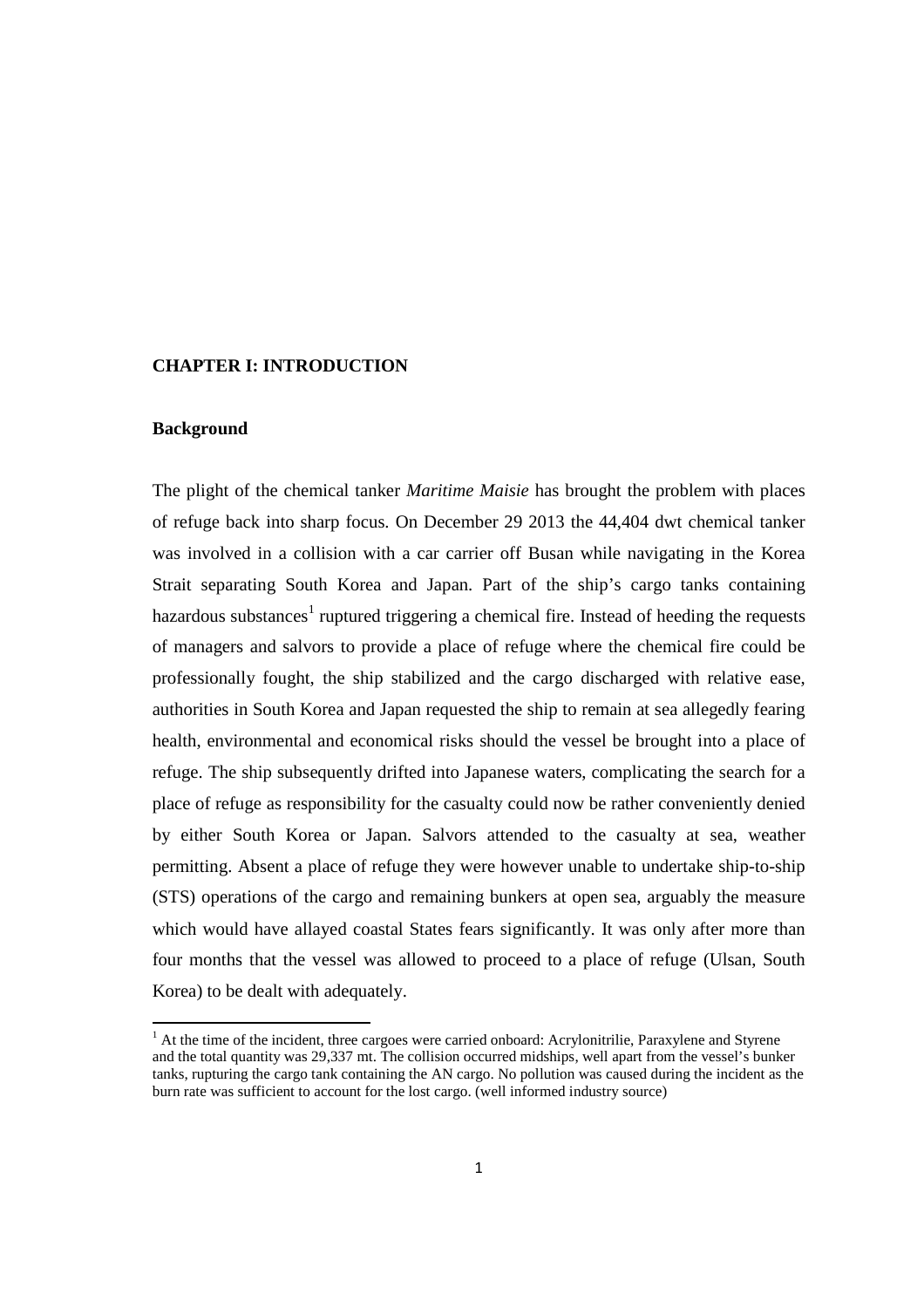*Maritime Maisie* is only the most recent case in a string of vessels which encountered problems at sea and where compliance with the IMO Guidelines on Places of Refuge for ships in need of assistance (2003) –addressing coastal States and owners/salvor's obligations in place of refuge situations - seemed to be wanting and the duration until a place of refuge granted deemed excessive (International Union of Marine Insurance, 2014): on March 15 2012 the partly-laden 25,269 dwt parcel-chemical tanker *Stolt Valor* suffered an explosion and fire during tank-cleaning in the Middle-East Gulf, off the Saudi-Arabian coast. Salvors were engaged and after the fire was extinguished Owners/Salvors made place of refuge request to the closest littoral states, Saudi-Arabia, Qatar, Bahrain and Iran (Laruelle, 2013, p. 13). Calm waters were needed as the heavy mid-ship structural damages threatened the stability of the vessel. All requests were denied and no additional shore-side support offered (IMO, "Statement by Liberian Delegation", pp. 211-213). In its fragile state, salvors managed to lighten cargo and bunkers at sea and the vessel was eventually permitted to proceed to Asry Shipyard, Bahrain, for scrapping ("Safety at sea remains key focus", 2012). Just two months later, on July 14 2012 fully cellular 6,750 TEU containership *MSC Flaminia* suffered a cargo hold fire and explosion in the middle of the Atlantic with three fatal injuries (Bundesstelle fuer Seeunfalluntersuchung, 2014, p. 11). After salvors arrived on scene, fought the fire and gained control of the ship they chose the best course of action was to position her off the entrance of English Channel and to seek refuge from UK, Ireland, Spain, Portugal, France, Belgium, Netherlands, and Germany, the flag-state. A number of coastal States refused to accede to a request for a place of refuge – some on reasonable technical or safety grounds, others without even undertaking preceding considerations such as a through risk analysis (Bundesstelle fuer Seeunfalluntersuchung, 2014, pp. 166- 169). The ship eventually arrived in its designated place of refuge, Jade-Weser Port, Wilhelmshaven, Germany, almost two months after the initial incident.

 Just like *Maritime Maisie, Stolt Valor and MSC Flaminia,* since the beginning of shipping, ships occasionally run into distress situations which force them to abandon their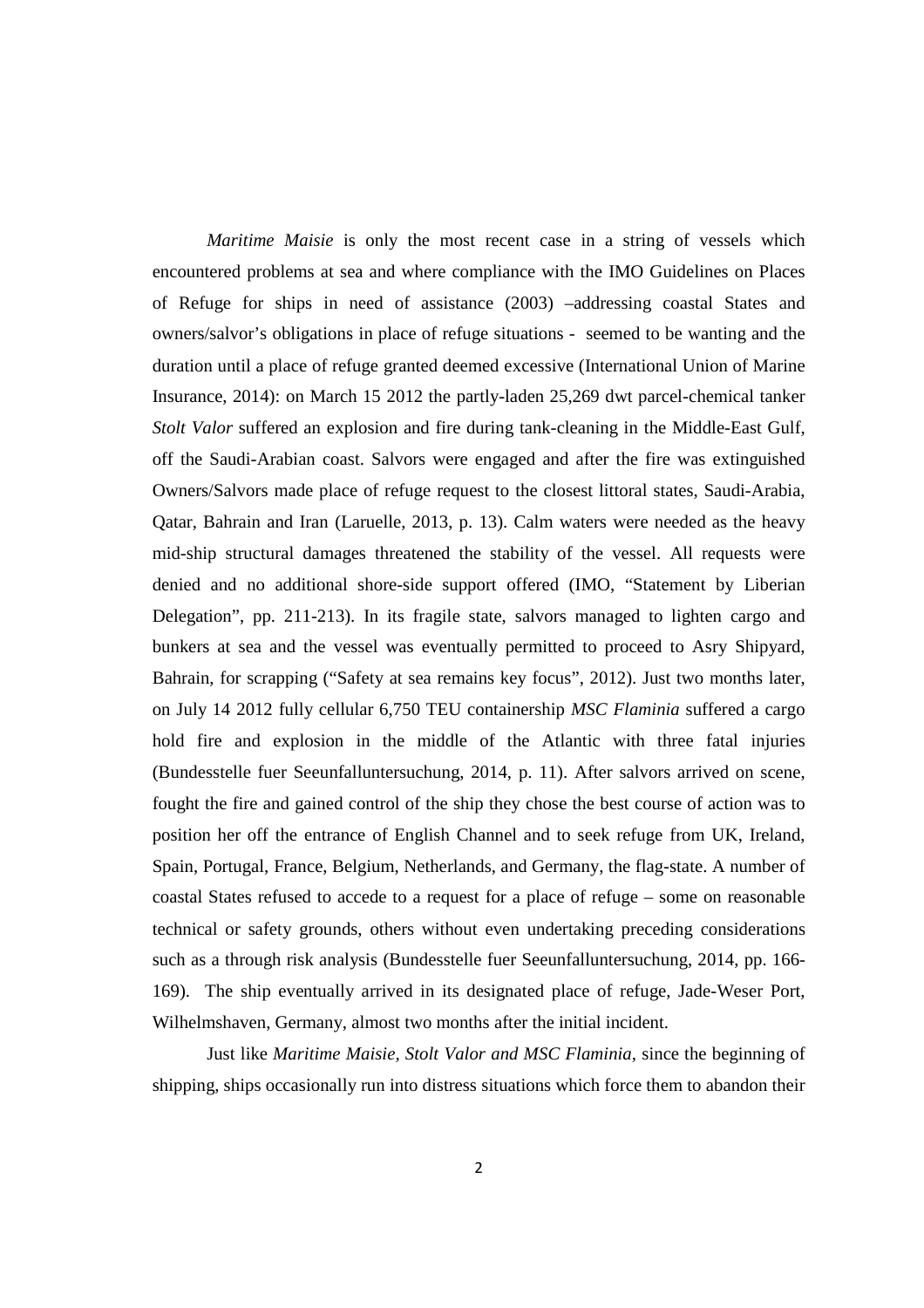voyages to seek shelter in nearby calm waters, anchorages, roadsteads and ports where shore-based support can be brought to bear on the casualty and the vessel can be stabilized. Such a place is a so-called "place of refuge" (POR). This operation sounds straightforward and simple; however the decision-making and the transfer of a distressed vessel into places of refuge have arguably become complex and controversial during the  $20<sup>th</sup>$  and 21st centuries. Legal, technical, social, environmental and economical changes worked in conjunction to gradually undermine a State's willingness to offer refuge. Particularly the legal aspect is intricate. According to Noyes 'the law concerning places of refuge, and more generally concerning ships in distress, is undoubtedly complex' (Noyes, 2008, p. 137). Arguably this complexity arises partly from the fact that a distressed ship's legal right to enter a place of refuge had never been formally codified but rather falls in the remit of customary law. The legal uncertainty is amplified by the many angles of law, international-, regional-, domestic-, and soft-law guidelines, which have something to say on the issue without however creating an assured legal framework that is accepted by all stakeholders. Aside from the legal component, the multitude of stakeholders involved in place of refuge situations certainly contributes to the complexity and difficulty in reaching amicable decisions. There are principally two "contenders" with possibly opposing interests: the shipping industry at large (composed of inter alia ship- and cargo owners shipmanages, salvors, marine insurers, flag-states) which seeks to rescue mariners, ship and cargo and the coastal State (composed of inter alia port authorities, environmental authorities, coastal communities), which beyond mariners, ship and cargo also has to take into consideration potential health-, environmental-, and economical- risks to coastal communities by admitting a distressed and possibly dangerous vessel into a place of refuge. However, by denying a vessel the opportunity to enter its waters to perform repairs in relative safety or by delaying a decision until no other options remain can actually increase a coastal State's risk. This was clearly demonstrated in the widely-reported maritime casualties *M/T Erika* (1999), *M/T Castor* (2000) and *M/T Prestige* (2002) which involved tankers developing structural failures at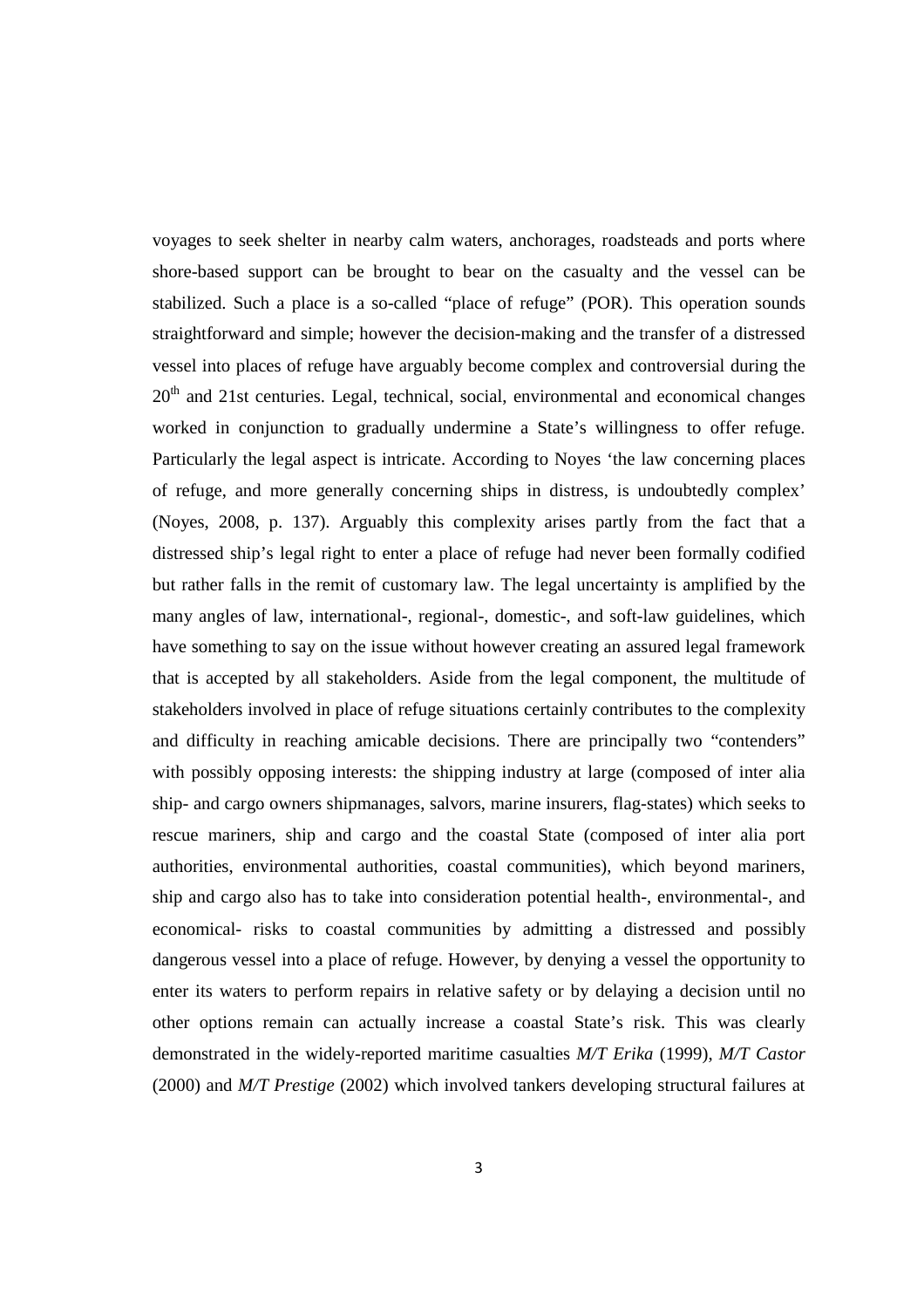sea. An environmental catastrophe was narrowly avoided with the *Castor*, however the *Erika* and the *Prestige* both eventually broke apart and sank, causing wide-spread contamination of coastal States in Europe. All three incidents had in common that a request for provision of a place of refuge had been refused, 'ultimately decisions that resulted in significant adverse environmental and economic consequences' (US Guidelines for Places of Refuge Decision-making, p. 5). Following these incidents, in 2003 the IMO adopted resolutions *A.949(23) Guidelines for places of refuge for ships in need of assistance* (hereafter "Guidelines"), and *A.950(23) Maritime Assistance Services*. The Guidelines provide shipmasters, shipowners/managers, salvors on the one hand and coastal States on the other with a framework that allows them to respond effectively and complementary to a place of refuge situation. The purpose of the *MAS Resolution* is to establish a focal point of contact in coastal States which as an intermediary receives and channels communication between the casualty ship and coastal States authorities involved in the place of refuge decision-making. Notably, the Guidelines expressly recognize that a distressed vessel is often best helped when offered a place of refuge where its situation can be stabilized. This recognition is clearly with having the severe consequence of *Erika* and *Prestige* in mind. Although catastrophes on par with *Erika* and *Prestige* were avoided and especially no environmental pollution occurred, the recent incidents of *Maritime Maisie, Stolt Valor and MSC Flaminia* clearly point to flaws in the current system of dealing with ships in need of a place of refuge – and this despite the existence of Guidelines. From the particular location of these incidents it is also obvious that the flaws cannot be attributed to one particular region, but it indeed appears to be a global problem. In the author's opinion further analysis of the current place of refuge system is therefore warranted and the specific research objective of this thesis is outlined hereunder.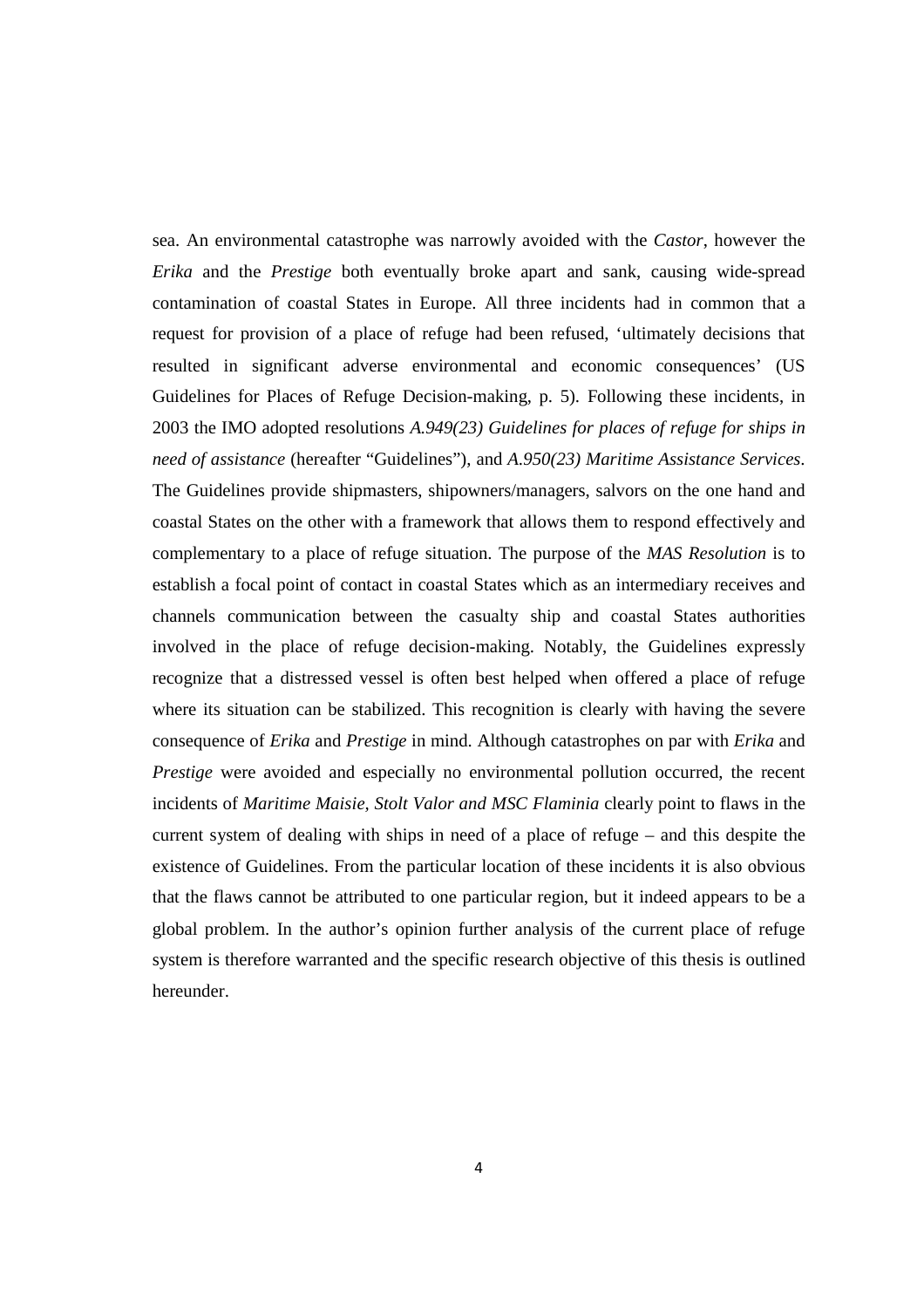#### **Research Objective**

Accepting the legal uncertainty attached to places of refuge and further assuming the improbability that a legal common-ground can be found due to the possibly opposing interests between the shipping industry and the coastal State , the author will instead of construing places of refuge as a legal problem look at it as a management issue. The Guidelines on places of refuge for ships in need of assistance are central to this approach since they provide a practical framework how to manage place of refuge casualties. Crucially, the Guidelines argue that there is presently no international requirement for a State to provide a place of refuge. To better understand this important departure from the refuge custom and coastal States concerns, the first objective is to systematically discuss the responsible developments that occurred in the  $20<sup>th</sup>$  and  $21<sup>st</sup>$  centuries and undermine(d) the refuge custom. This section will also demonstrate the safety, environmental and economical concerns of coastal States when giving refuge. In the author's opinion, more than ten years experience with the guidelines has revealed certain weaknesses in the guidelines themselves or pointed to areas where improvement is needed. Particular problems are discerned in casualty response systems, especially decision-making. Therefore, the second objective is to critically review the Guidelines in the context of older and recent place of refuge cases and to evaluate industry opinion which point to flaws in the present system. As a third objective, recommendations how place of refuge assessment and decision-making could be improved will be proposed. The author believes refinement of the guidelines is a practical solution because the guidelines explicitly provide for review and amendment when appropriate.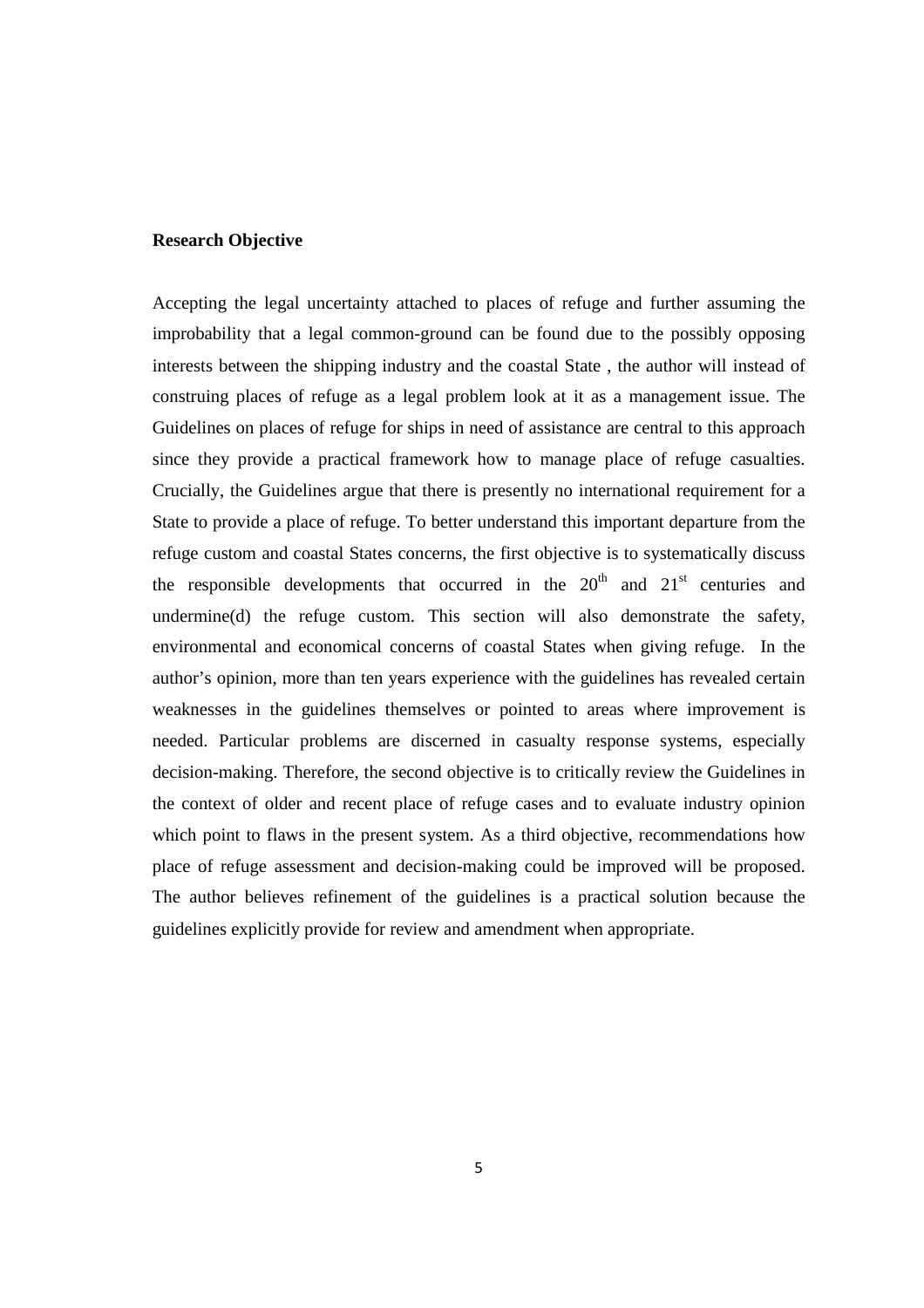#### **Limitation of the study:**

The focus of this thesis rests on determining effective casualty response and how the places of refuge system in general and the Guidelines in particular can be improved. The author will not enter into the legal discussion whether or not a right to a place of refuge exists. This fundamental question is covered in depth elsewhere such as in the works of van Hooydonk (2004), Chircop & Linden (2006), Morrison (2011), and in WMU dissertations of Li Danhua (2005), Li Maofeng (2006) and Yang (2006). Places of refuge cases typically trigger a comprehensive response involving a multitude of stakeholders, resources and assets. For example salvage, oil-spill response, coastal State interventions, health and safety threats to coastal communities and environmental and economical damages in or in the vicinity of the place of refuge including the associated aspects of liability for such damages, compensation and insurance can all be factors in a place of refuge case. These issues are also closely related but cannot all be covered. Whilst the issues of salvage, coastal State response incl. effective risk assessment and decisionmaking will be addressed, environmental pollution, oil-spill response and environmental law aspects will not be covered. Also the issue of adequate compensation for damages ensuing from offering places of refuge including responses and solutions from the insurance industry will not be discussed. Several studies on these issues exist, for example Rosaeg & Ringbom (2004), Vanneuville (2005) and Donner (2006).

#### **Methodology**

The study involves both primary and secondary materials in a number of fields, especially industry publications and maritime newspapers such as Lloyd's List and Tradewinds, scientific literature such as ship casualty investigation reports published by Flag-States and Classification Societies and legal literature and cases. To properly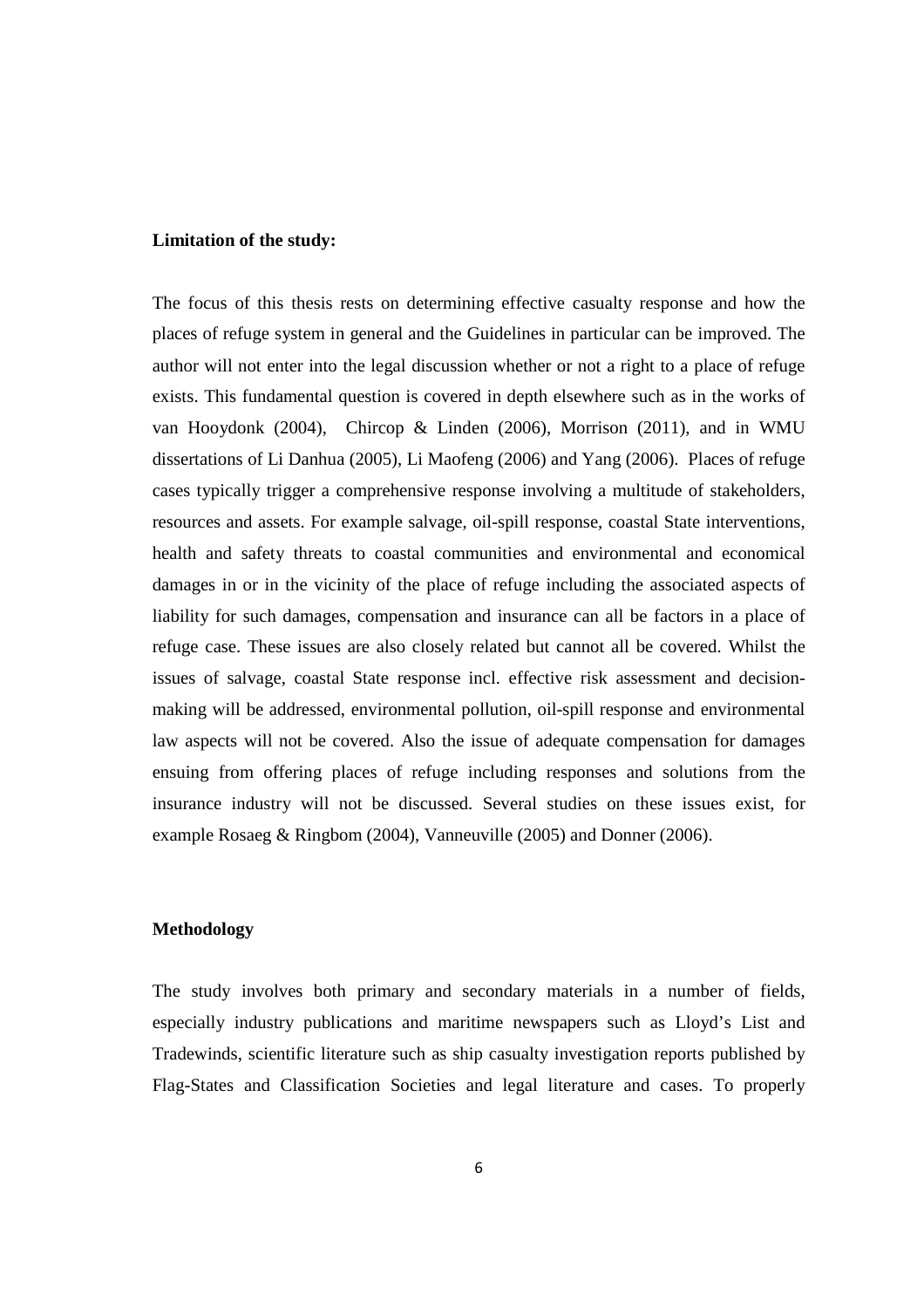understand current international methods of dealing with the issue of places of refuge, review of primary resources has been conducted. This review includes the IMO Guidelines on 1) *places of refuge for ships in need of assistance* (2003), 2) *Maritime Assistance Services* (2003) and 3) *on the control of ships in an emergency* (2007), but also review of national place of refuge guidelines/contingency plans from a number of maritime States. Due to the relative scarcity<sup>2</sup> of existing data and information on the more recent maritime casualties *Stolt Valor*, *MSC Flaminia* and *Maritime Maisie*, direct contact has been established via email and skype telecommunication with shipmanagers, salvors, classification societies, government authorities and industry organizations in order to generate more reliable information and hear contemporaneous opinion from the industry. A few of these industry participants requested anonymity. Therefore no names and organizations will be mentioned at all. Anonymity and confidentially are strictly adhered to and guaranteed in order to avoid any economic harm and other unforeseen consequences. Furthermore, any information which has been received from the participants will be used solely for this thesis.

#### **Structure**

<u>.</u>

Chapter II provides a brief overview of the refuge custom to show its long tradition and its development as an accompaniment of navigation. This is followed by a brief explanation of customary law as opposed to codified law. Changes in state practice can lead to a different perception of customary law and thus alter the custom over time. It is argued that this has and is happening to the refuge custom and that a transition is underway with a gradual departure from the refuge custom. The first section of Chapter

<sup>&</sup>lt;sup>2</sup> At the time of writing the incident report of Hong Kong, the flagstate of *Maritime Maisie*, had not been released. The incident report of Liberia, flagstate of *Stolt Valor* has been released but is not publically accessible.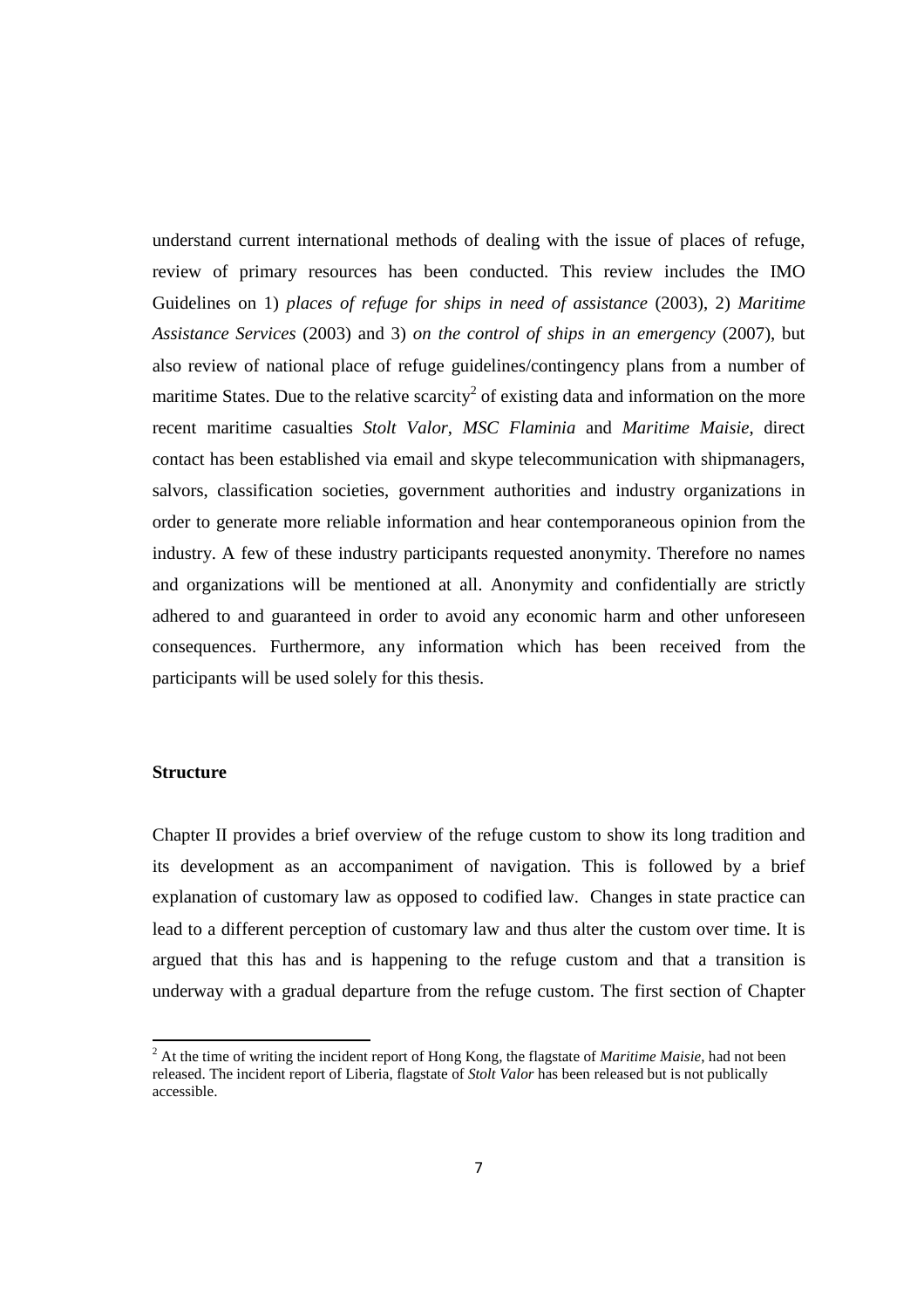III supports this argument and examines the  $20<sup>th</sup>$  and  $21<sup>st</sup>$  century developments and changes which conjunctively have changed the perception of the refuge custom and effectively undermined it thus giving rise to an alternative approach – the state's "absolute right of refusal". The second section of Chapter III critically examines these developments and this alternative approach. Using the case of the *Prestige* it is shown that coastal States can actually increase their risks if they flatly refuse granting refuge in all situations. Chapter IV narrates the response at IMO, which following *Erika*, *Castor*  and *Prestige* had discerned places of refuge as a topic requiring urgent action: the new compromise, the IMO Guidelines on Places of Refuge are introduced. Its character as a framework for balancing the interests of the coastal State and the shipping interests is explained and its salient provisions listed. The second section of Chapter IV critically assesses the Guidelines, shows its major shortcomings and introduces the UK's *SOSREP*  national response system as a model for sound decision-rationalization. The first section of Chapter V surveys the places of refuge regime after the adoption of the Guidelines. It is argued that whilst there has been some good progress with implementation of the Guidelines, there still appears to be a disconnect between what is talked about and reality. The reasons for this are considered. The second section of Chapter V covers what general and specific lessons can be drawn from the recent cases of *Stolt Valor, MSC Flaminia and Maritime Maisie* and how these are challenging the places of refuge regime. Finally Chapter VI proposes recommendations how the Guidelines in particular and the place of refuge system in general can be improved. A conclusion synthesizes the findings of the thesis.

.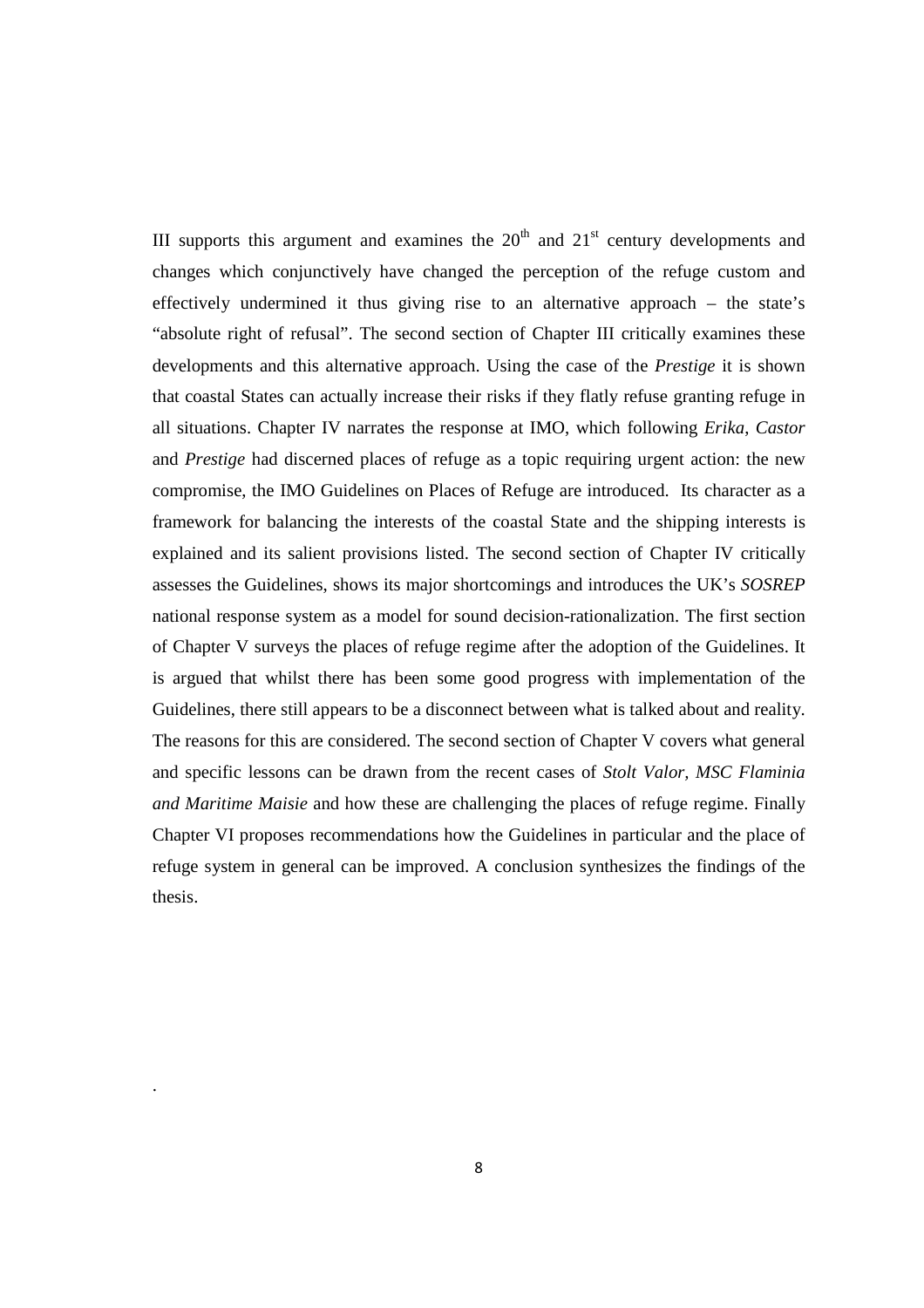#### **CHAPTER II: THE REFUGE CUSTOM & CHANGING CUSTOMARY LAW**

#### **The Refuge Custom**

No matter how uneventful the majority of merchant ships normally complete their voyages, situations arise when ships face problems. The cause of such problems can be various: storms, loss of propulsion, loss of steering, faulty navigation, collisions with other ships and objects, structural failures, lack of vital provisions, or similar situations whereby assistance or repairs are needed. Such problems are in no way isolated to the past, international shipping continues to be risky in the  $21<sup>st</sup>$  century, as the incidents of *Stolt Valor, MSC Flaminia and Maritime Maisie* illustrate. Today and in historic times, common sense and good seamanship suggest that when such problems occur, a vessel is best advised to seek a nearby place of refuge (such as a port, sheltered waters, anchorage, roadstead) where the damage can be properly assessed and shore side support can be rendered if necessary to support the resources available onboard as opposed to remain on the high seas and deal with the problem there in isolation. Therefore there was, at least historically, nothing surprising or controversial about granting such vessels a place of refuge. As Chircop (2006) says, 'the right of refuge was in a sense incidental to or an extension of the fundamental right of international navigation' (p. 43). Accordingly, a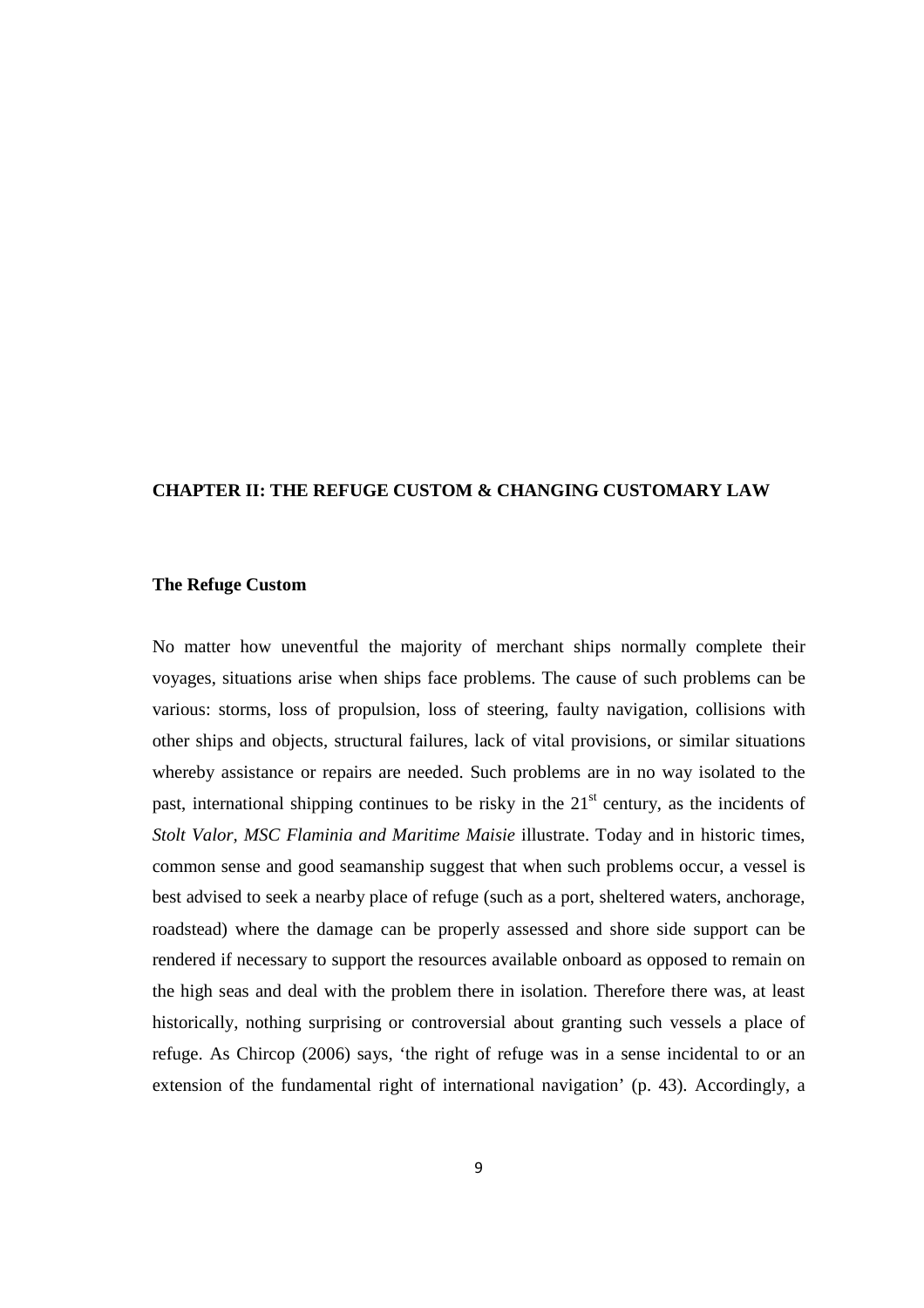place of refuge can be characterized as a necessary accompaniment for international shipping. Historically, the distressed vessel could head directly towards the nearest port or sheltered waters, there were typically no procedural requirements which first had to be addressed and neither was the consent of the coastal State necessary: 'the situation of necessity was justification it itself' (Chircop, 2006, p. 43). The reason is obvious – an incident at sea can often deteriorate progressively and hence time is of the essence. Bureaucratic procedural requirements can hamper effective casualty response. Historically therefore, the granting of a place of refuge was not specifically regulated. In the absence of modern communication, regulation involving procedural requirements would have been difficult anyways. Once in the port/place of refuge, the distressed ship's situation was also not exploited. To the contrary, it was treated with particular goodwill. Based on historical records, codes and treaties we know that at least from the ancient Greeks up until contemporaneous times it was the custom and practice to receive a distressed ship 'with all kindness and humanity and to provide all friendly protection' (Constantinou, "n.d." p. 2). The distressed ship had involuntarily entered the port to seek refuge and therefore it was deemed unjust to take advantage of its position, for example by charging local taxes and levies, unless the ship broke cargo. According to van Hooydonk (2004) the position in international law is 'that the local state shall not take advantage of the ship's necessity' (p. 408). Without doubt, aspects of the refuge custom are still visible today. For example the *National Places of Refuge Guidelines of Australia* (2009) clearly refer to it: 'under longstanding maritime tradition, and the practice of good seamanship, a ship's master faced with a maritime casualty, *force majeure*, or some other operational situation may seek a place of refuge' (p. 5). However, because the refuge custom falls into the remit of customary law as opposed to having been formally codified, today it arguably lacks the wide acknowledgment and respect it previously enjoyed. This will be explained in more detail in the next section and in Chapter III.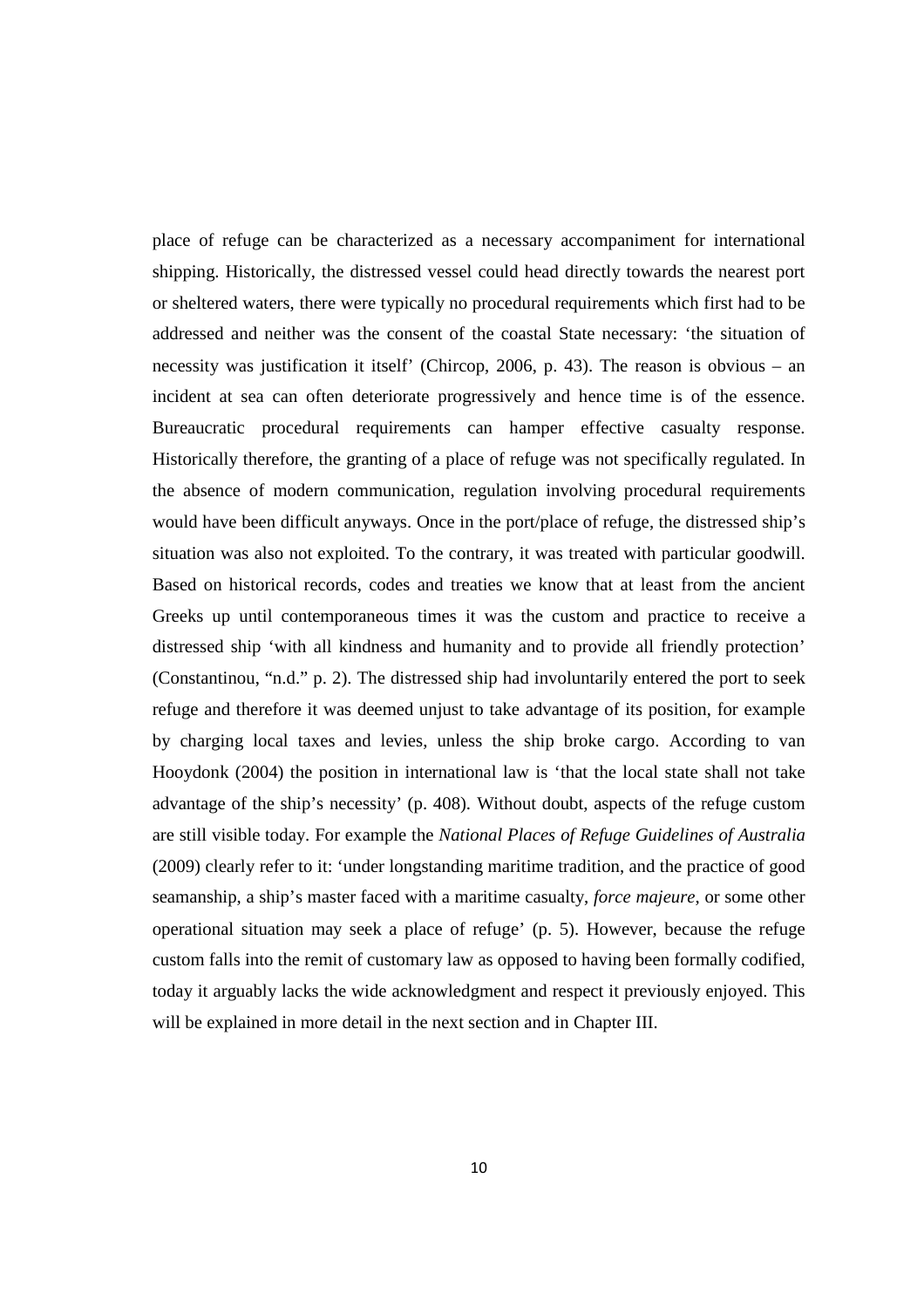#### **Customary Law and the Refuge Custom**

Through codification, the law(s) referring to a particular subject(s) within a particular jurisdiction are collected and laid down in an authoritative work such as a code. At the international level, international agreements and conventions can be considered representatives of codified law. The benefit of codification is the restatement of the law in a written, authoritative form which can be referred to by parties and thus contribute to establish legal clarity. In addition, changes to the law can only be exercised through formal processes which clearly establish the end and starting points of the amended law. As Chircop (2006) shows, the refuge custom – even though it has been practiced for centuries – has "escaped" codification (pp. 163-231). The reasons for this are not clearly known but it has been speculated that the whole process of providing refuge was taken for granted, almost something natural that does not require regulation through specific laws. Accordingly the legal foundation of the refuge custom remained customary as opposed to codified law. Nevertheless, customary law can be highly authoritative provided that it is unchallenged and practiced over a long period (Chircop, 2006, p. 229). When challenged by a change in state practice, however, customary law itself can change since 'it is responsive to changing needs as expressed by state practice' (Chircop, 2006, p. 229). Pursuant to D'Amato, 'what may be perceived illegal might in fact constitute the seed for a new rule' (Chircop, 2006, p. 222). The trouble with customary law when challenged and in a process of transition is that precisely because it is not codified there is no formal amendment process and therefore an unambiguous end and starting point of the new/amended custom does not exist: 'if needs change, there can be a process of counterpractice that may lead to uncertainty for an indefinite period of time' (Chircop, 2006, p. 229). Only once a sufficient number of States, with a wide geographical coverage, have replaced an old rule and practice the new one in unison for a considerable period of time, can it be possible to argue that customary law has definitely changed. As Chircop (2006)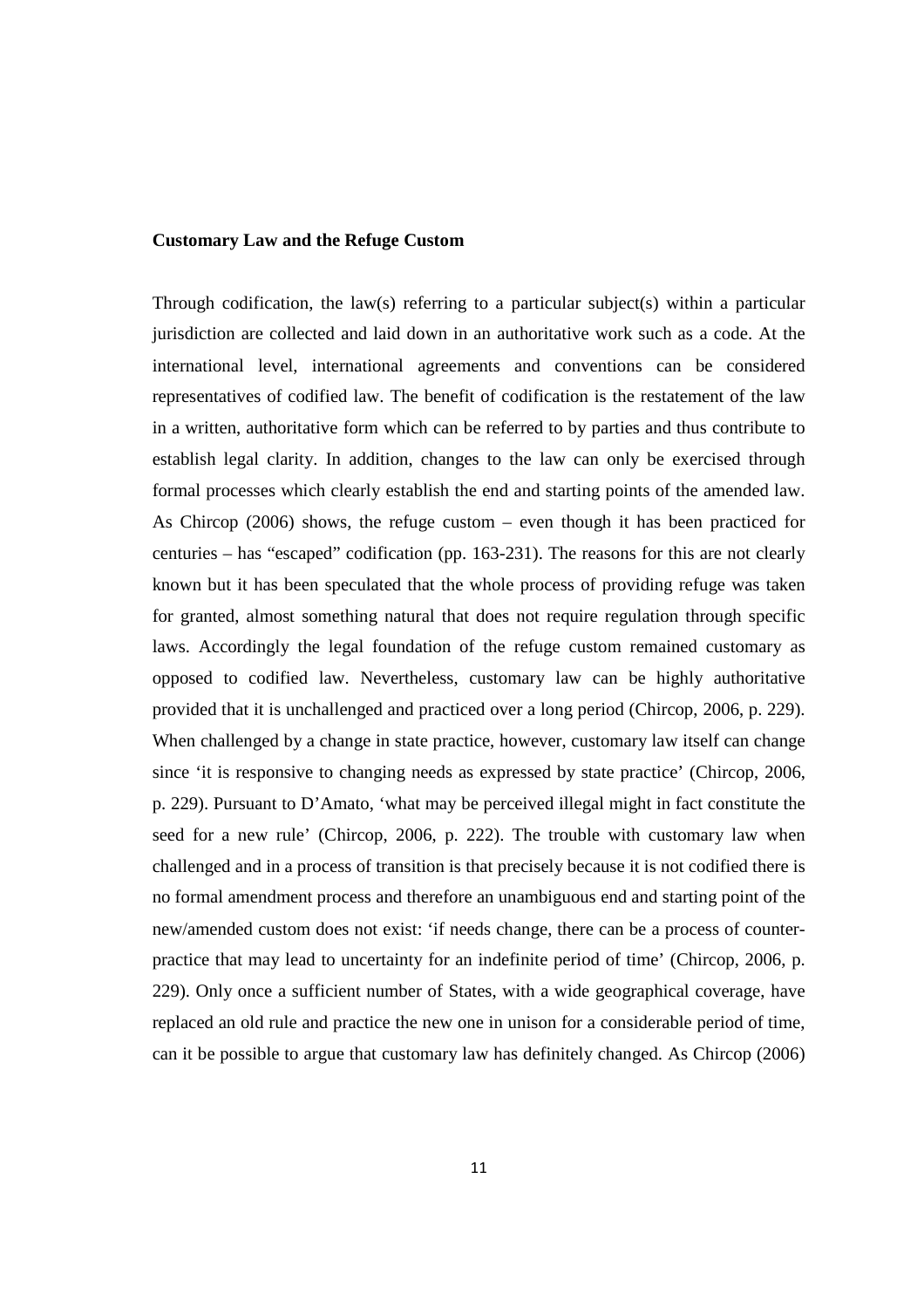explains, 'the critical mass and universality needed to substitute a new for an old rule are significant' (p. 229).

In the author's opinion it appears that today we are witnessing a gradual departure from the refuge custom as States' perception about, and practice on, maritime casualties seeking refuge, has changed. We have seen already from *Stolt Valor, MSC Flaminia and Maritime Maisie* that today vessels still seek for and require places of refuge. But today such vessels are often viewed with suspicion rather than goodwill by the coastal State which has been requested to provide refuge. No longer does the decision to provide access seem to be natural and straightforward. The next chapter considers developments and changes during the  $20<sup>th</sup>$  and  $21<sup>st</sup>$  centuries which conjunctively have changed the perception and practice of the refuge custom and effectively undermined it.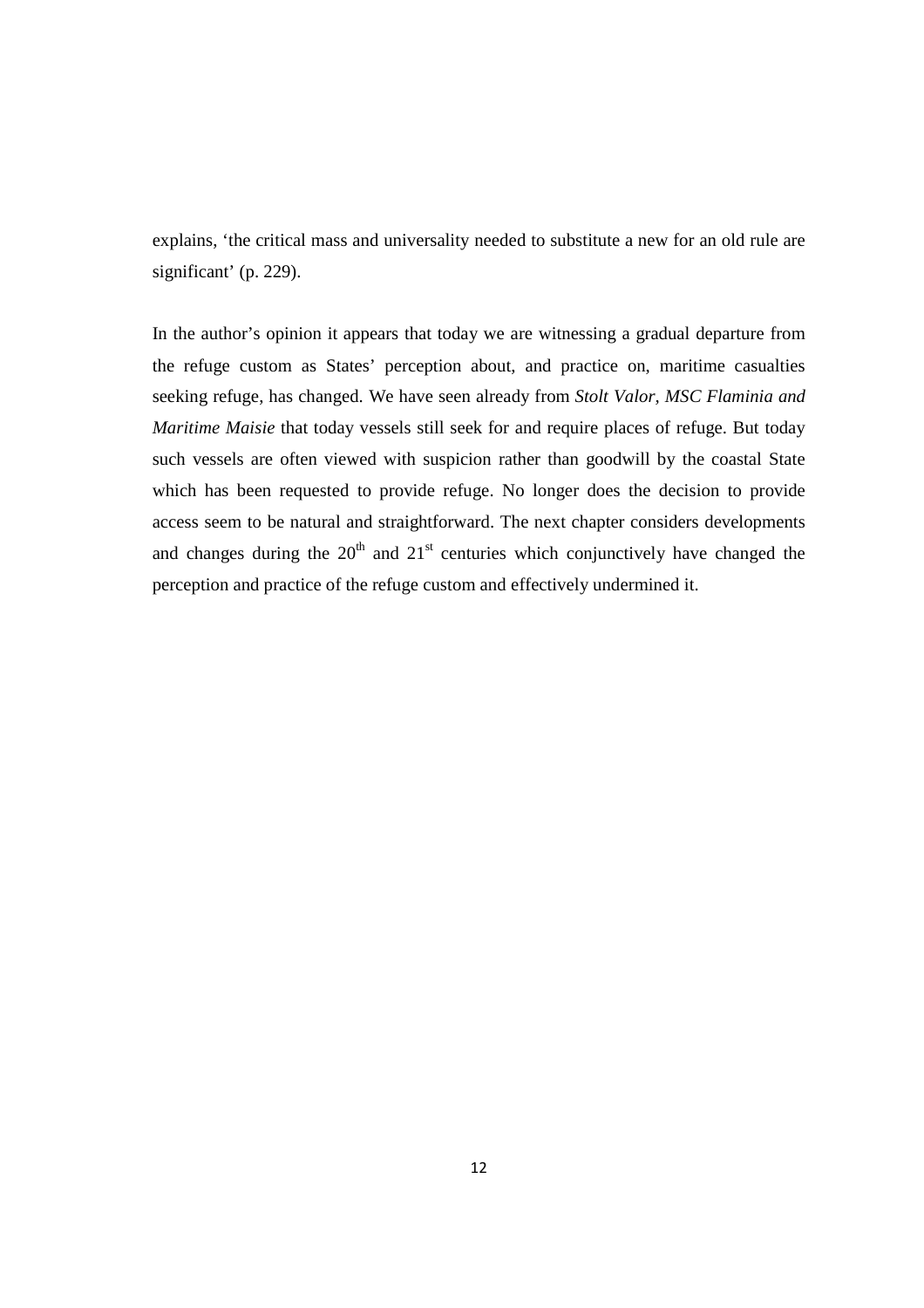## **CHAPTER III: THE REFUGE CUSTOM UNDERMINED – 20th & 21st CENTURY DEVELOPMENTS**

According to van Hooydonk (2004) the state practice today of denying access does not conform well with the old refuge custom, indeed due to repeated refusals, 'the general practice of states *(usus)* has changed and the conviction that there is a legal duty to grant access *(opinion juris)* has been abandoned by states' (p. 415). These changes in state practice have commenced in the  $20<sup>th</sup>$  century and are continuing today. According to Murray (2002) 'international shipping has changed so dramatically in the last fifty years that simply forcing coastal states to accept any vessel in distress in no longer viable' (p. 7). In this section the factors and developments which are responsible for this change will be systematically examined. For that purpose, the factors have been subsumed into seven broader categories: Developments in Shipping Industry, Ecological Factors, Casualty response, Developments in trade, Economical considerations, International legal developments, Modern media and communication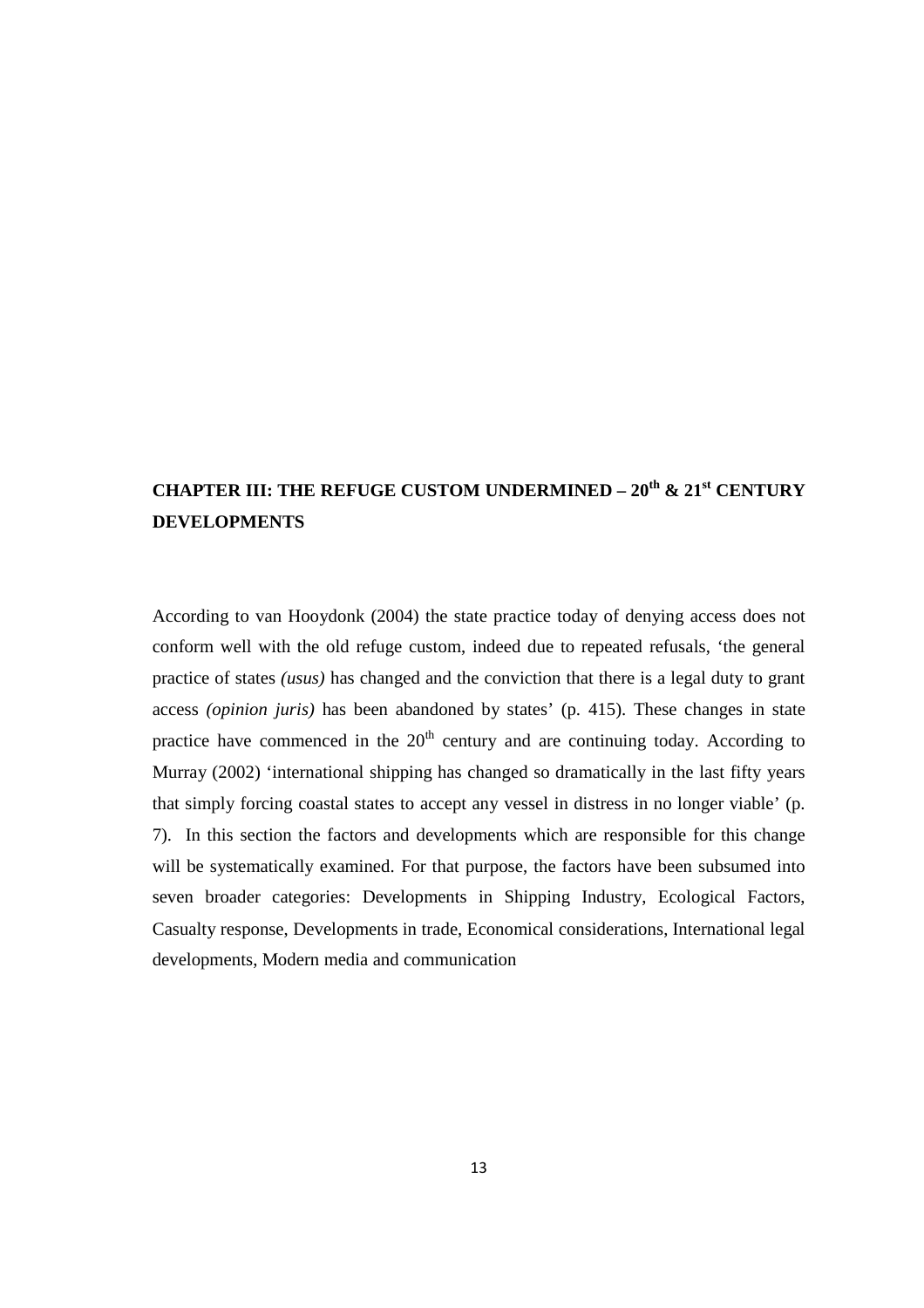#### **Developments in Shipping Industry:**

<u>.</u>

It is safe to say that the increasing size of ships and the associated alleged increasing risk of pollution has become a major concern for coastal States responding to a refuge request. According to Mukherjee (2006) 'indeed, if a refuge-seeking ship is a polluter, there is no doubt that the coastal State to whom request is made will be quick to assert the legal position that prima facie it has a right to refuse that ship entry into its waters' (p. 272). The risk of pollution from ships in the age of sail was basically negligible. However when ships began carrying massive quantities of potentially hazardous materials it became clear that such ships could threaten the well-being of the sea itself and those who depend on its water, coast and produce ("Bonn Agreement," 1969). The development of dedicated oil tankers following the discovery and large-scale exploitation of oil fields in Saudi Arabia and the Gulf States in the late 1940s increased the potential of massive pollution. ("Tanker Chartering," 2011, pp. 1-2). Witte (2008) argues that particularly the advent of VLCCs and ULCCs in the 1970s following the Suez Crisis resulted in a dramatic shift in the character and scale of risk. Fear of "sacrificing" a place of refuge to significant pollution may motivate a coastal state to reject a refuge request of large tankers (Linden, 2006, p. 66). Notably, economies of scale<sup>3</sup> in ship-design are not isolated to tankers. Today the objective of cost reduction has permeated all types of ships through the concept of economies of scale, for instance fully cellular container ships.

<sup>&</sup>lt;sup>3</sup> Economies of Scale in ship-design: total cost advantages obtained by increasing ship capacity which allows fixed costs to be spread over greater quantity of revenue creating space.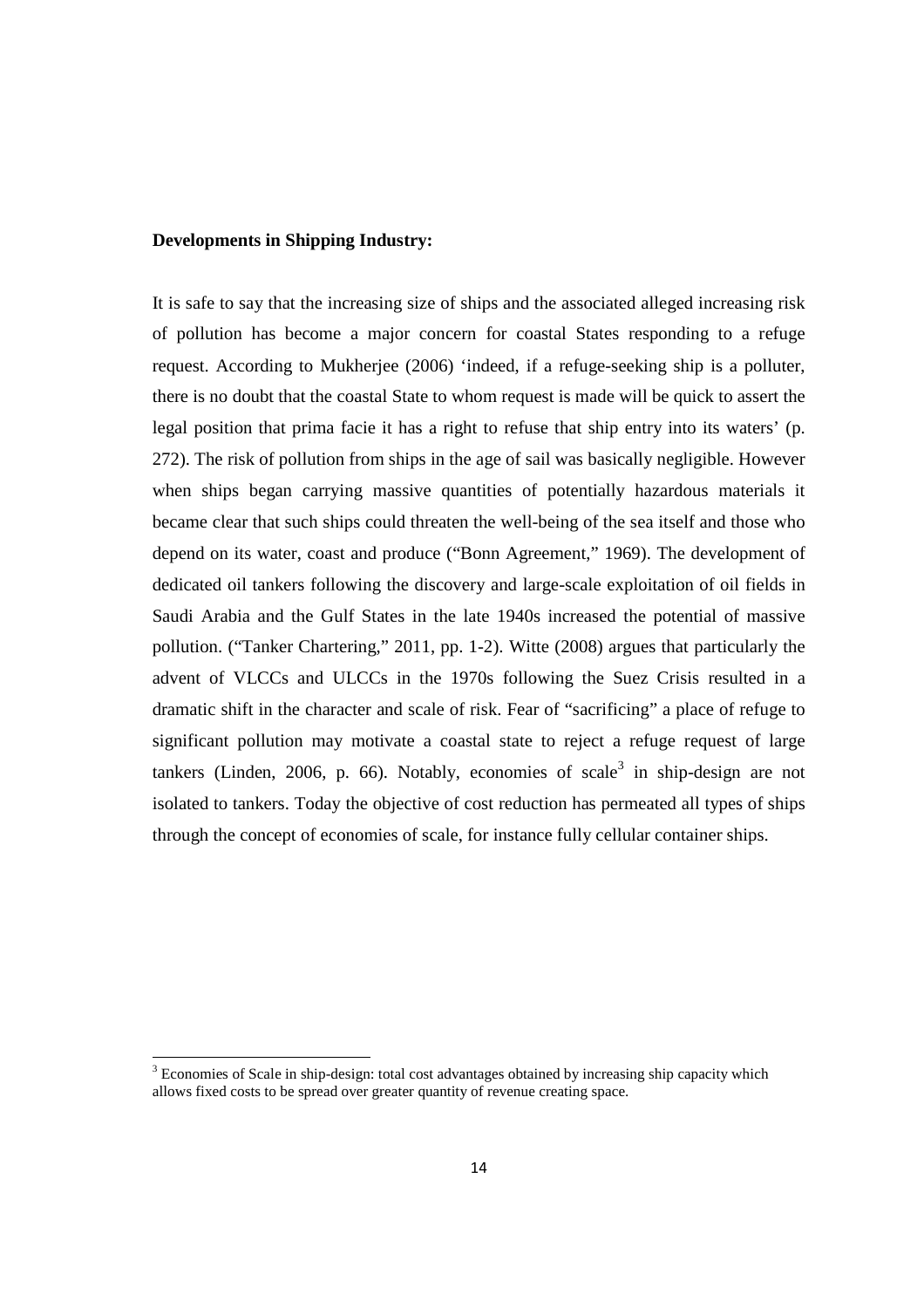

Figure 1: Growth in container ships and insured values 1970-2013 Source: Allianz (2014). Safety & Shipping Review 2014.

.<br>-

As seen in Figure 1, containerships have become larger and larger. Large containerships with high-powered engines also require higher quantities of Heavy Fuel Oil (HFO) which is highly viscous and more difficult to clean up than crude oils or even products of much lighter hydrocarbon fractions. Thus the pollution potential has apparently moved beyond "only" tankers. Practically this is illustrated by the salvage of fully cellular containership *MSC Napoli* in 2007 where the *SOSREP*<sup>4</sup> recognized a significant pollution risk due to the vessel's 3,500 mt of HFO (Shaw, 2013, p. 43). Pollution aside, the economical consequences to ports resulting from blockage of entries to ports, fairways, berths or terminals, not to mention wreck-removal should a vessel founder, have been increased by economies of scale in ship-design.

<sup>4</sup> UK's key figure involved with salvage and places of refuge decisions. *SOSREP*'s role is to represent the Secretaries of State for the Department for Transport (in relation to ships) and for the Department of Energy and Climate Change (in relation to offshore installations) by removing or reducing the risk to safety, property and the UK environment arising from accidents involving ships, fixed or floating platforms or sub-sea infrastructure (Department for Transport, SOSREP). The *SOSREP* system will be discussed in more detail later.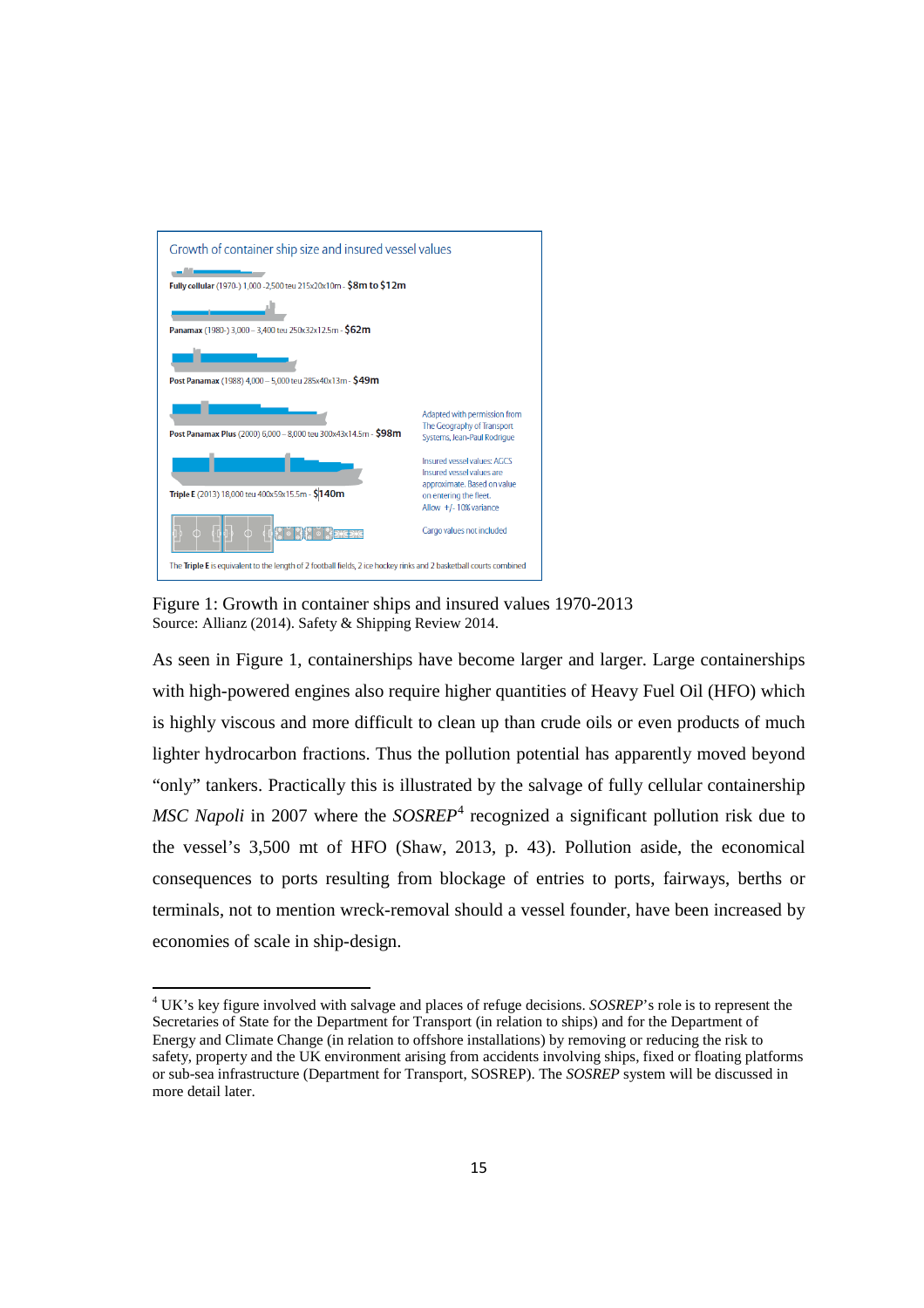#### **Ecological Factors:**

Arguably general environmental awareness is increasing around the globe as ecological problems are mounting and resources become scarcer. Oceans and coastal regions are not isolated from this. This is evident from increasing international and national environmental requirements which are becoming more demanding and tend towards zerotolerance of spills into the marine environment. It is also evident from developments in salvage, where in the last two decades pollution defense has taken priority over property salvage, according to one commentator (Lacey, 2006). Contractual provisions in the LOF agreement (Lloyd's Open Form) such as the requirement on salvors while performing their services to 'use their best endeavors to prevent or minimize damage to the environment' illustrate this. Because in the majority of maritime casualties salvors are the first line of defense, this development is important in the context of places of refuge (POR). Especially in POR situations do environmental concerns come into sharp focus: according to Richie (2006) during the  $20<sup>th</sup>$  and  $21<sup>st</sup>$  centuries the concept of places of refuge 'has been given additional application in response of the fear of risk of pollution' (p. 90). As has been shown already, the risk of pollution has grown due to the developments in ship size so far that 'environmental concerns have taken on a significance that overshadows any nascent right of access' (Morrison, 2011, p. 82). Actual tanker casualties causing significant pollution, as can be seen from Table 1 especially during the 1970s, 1980s and 1990s, illustrate the potential risk to the environment in places of refuge.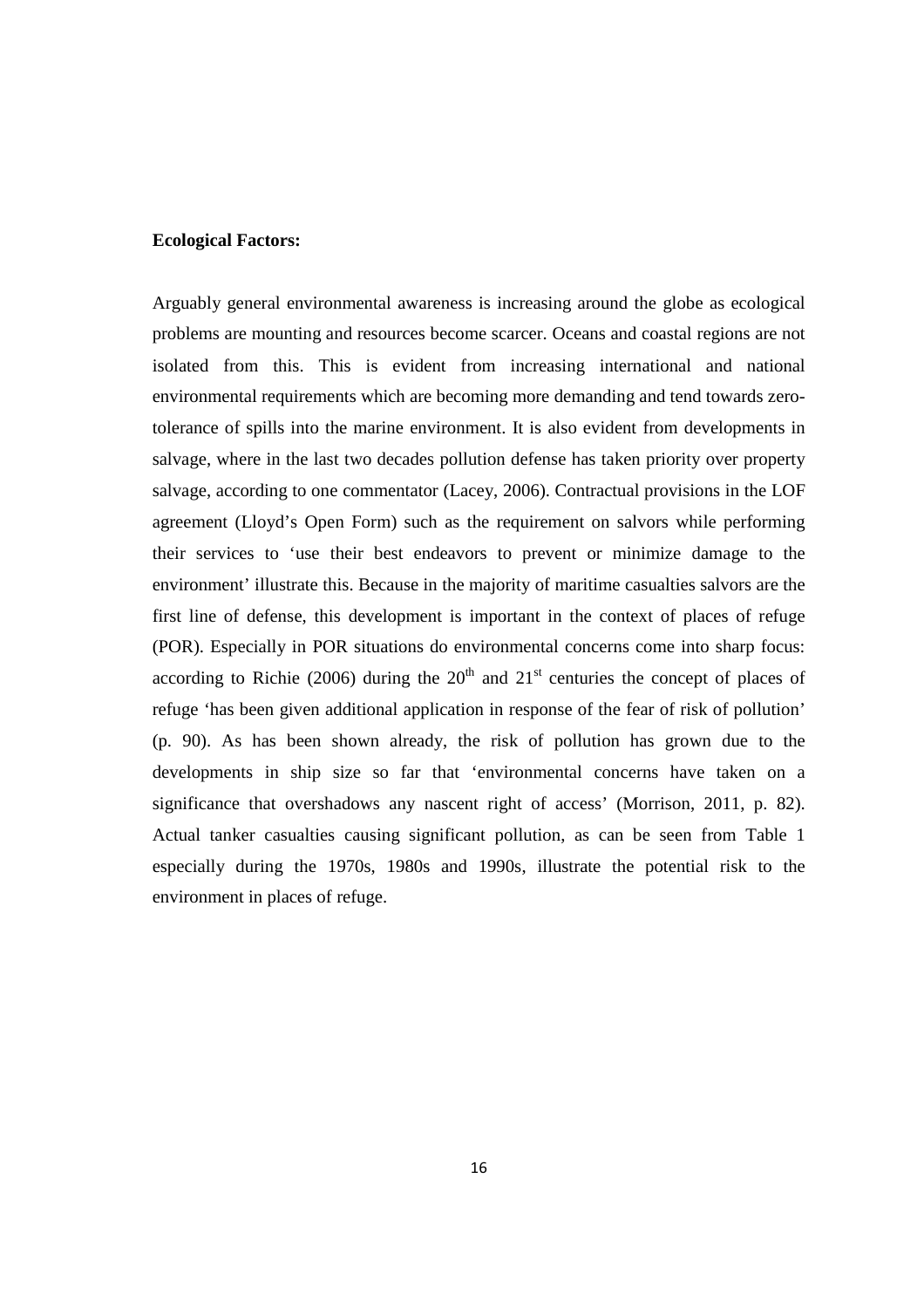Table 1: Major oil spills since 1967 (quantities rounded to nearest thousand) Source: ITOPF (2013). Oil Tanker Spill Statistics 2013

| Position                | Shipname                   | Year | Location                                         | Spill size (tonnes) |
|-------------------------|----------------------------|------|--------------------------------------------------|---------------------|
|                         | <b>ATLANTIC EMPRESS</b>    | 1979 | Off Tobago, West Indies                          | 287,000             |
| $\overline{c}$          | <b>ABT SUMMER</b>          | 1991 | 700 nautical miles off Angola                    | 260,000             |
| $\overline{\mathbf{3}}$ | <b>CASTILLO DE BELLVER</b> | 1983 | Off Saldanha Bay, South Africa                   | 252,000             |
| 4                       | AMOCO CADIZ                | 1978 | Off Brittany, France                             | 223,000             |
| 5                       | <b>HAVEN</b>               | 1991 | Genoa, Italy                                     | 144,000             |
| 6                       | <b>ODYSSEY</b>             | 1988 | 700 nautical miles off Nova Scotia, Canada       | 132,000             |
|                         | <b>TORREY CANYON</b>       | 1967 | Scilly Isles, UK                                 | 119,000             |
| 8                       | <b>SEA STAR</b>            | 1972 | Gulf of Oman                                     | 115,000             |
| 9                       | <b>IRENES SERENADE</b>     | 1980 | Navarino Bay, Greece                             | 100,000             |
| 10                      | <b>URQUIOLA</b>            | 1976 | La Coruna, Spain                                 | 100,000             |
| 11                      | <b>HAWAIIAN PATRIOT</b>    | 1977 | 300 nautical miles off Honolulu                  | 95,000              |
| 12                      | <b>INDEPENDENTA</b>        | 1979 | Bosphorus, Turkey                                | 95,000              |
| 13                      | <b>JAKOB MAERSK</b>        | 1975 | Oporto, Portugal                                 | 88,000              |
| 14                      | <b>BRAER</b>               | 1993 | Shetland Islands, UK                             | 85,000              |
| 15                      | <b>AEGEAN SEA</b>          | 1992 | La Coruna, Spain                                 | 74,000              |
| 16                      | <b>SEA EMPRESS</b>         | 1996 | Milford Haven, UK                                | 72,000              |
| 17                      | KHARK <sub>5</sub>         | 1989 | 120 nautical miles off Atlantic coast of Morocco | 70,000              |
| 18                      | <b>NOVA</b>                | 1985 | Off Kharg Island, Gulf of Iran                   | 70,000              |
| 19                      | <b>KATINA P</b>            | 1992 | Off Maputo, Mozambique                           | 67,000              |
| 20                      | <b>PRESTIGE</b>            | 2002 | Off Galicia, Spain                               | 63,000              |
| 35                      | <b>EXXON VALDEZ</b>        | 1989 | Prince William Sound, Alaska, USA                | 37,000              |
| 131                     | <b>HEBEI SPIRIT</b>        | 2007 | Taean, Republic of Korea                         | 11,000              |

Although objectively spills such as the *Prestige* could actually have been minimized or even prevented precisely if a place of refuge had been granted in the first place<sup>5</sup>. The special character of the coastal zone has certainly contributed to coastal State's concerns over providing refuge. According to Linden (2006), only about four percent of the surface of the earth is made up of coastal zones thus representing a rare ecological area,

<u>.</u>

<sup>&</sup>lt;sup>5</sup> The *Prestige* case will be considered in greater detail throughout this thesis. On 13 November 2002 the 42,820 GT tanker carrying 76,972 mt of HFO developed a structural failure, began listing and leaking cargo some 30 km of Galicia, Spain. On 19 November, whilst under tow away from the coast the vessel broke in two and sank some 260 km west of Vigo, Spain. The breakup and sinking released an estimated 63,272 mt of cargo. Due to the highly persistent (i.e. viscous) nature of the cargo, released oil drifted for extended periods with winds and current, travelling great distances. The west coast of Galicia was heavily contaminated and oil eventually affected the north coast of Spain and France ("incident involving IOPC Funds, 2013, p. 12). The general industry consensus is that a spill of this magnitude could have been avoided had a place of refuge been granted: 'the provision of a place of refuge could well have resulted in a much more favorable outcome and prevented the subsequent large scale pollution of a long stretch of coastline' (Bahamas Maritime Authority, 2004, p. 81). This opinion is also endorsed by the legal advisor of the International Salvage Union, Archie Bishop (Oil Pollution Liability, "n.d.")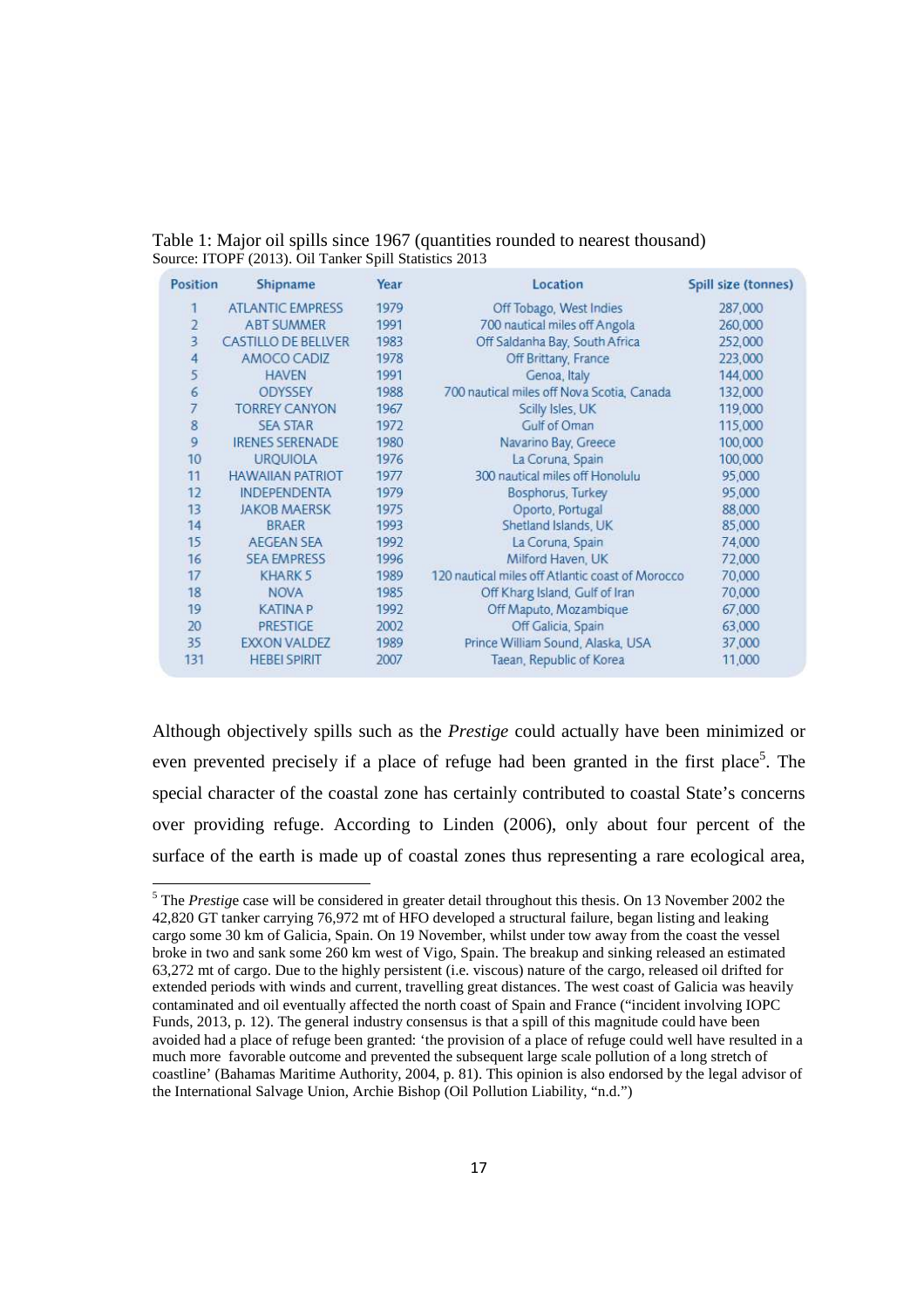some of which have species-rich marine environments such as coral reefs (p. 61). Coastal zones are however also magnets of immigration. Often, they provide for ideal settlement locations, attracting human immigration to the use of water for commercial activities such as ports, fishing, aqua farming, as well as for leisure activities (Linden, 2006, p. 62). Future population growth is likely to increase pressure on coastal zones making them even more susceptible towards and alert against environmental pollution. Remaining unpopulated areas are often – at least in densely populated small countries such as in Europe – natural habitats with special conservatory status. In the end there may simply be few suitable places of refuge available in the coastal zone where a vessel could be dealt with satisfactorily without causing any safety and pollution risks whatsoever.

 Growing environmental awareness has also brought port operation itself into focus. Environmental friendly port operation is regulated by national laws as well private initiatives from the industry. The *Port Law of the People's Republic of China* (2004) Article 26 for instance prescribes that 'a port operator shall, in accordance with the law and regulations concerning environmental protection, take effective measures to prevent and control pollution and hazards to the environment.' It is safe to assume that similar national legislation exists in the majority of maritime States. At the same time, industry leaders such as Maersk are trying to reduce their ecological footprint through their entire logistics value chain which includes not only seaborne transportation and onwards logistics, but also ports/terminals through their APM terminals vehicle. Recently ports aspire to become "green ports" by working towards bringing improvements in water quality and other environmental performance indicators (Richie, 2006, p. 87). Port of Busan for instance recently has launched an initiative to offer discounts to "green" ships i.e. those they benchmark as having superior environmental performance ("Busan offers discounts," 2014) Taken together, port laws and private initiatives of terminal operators reduce a port's sympathy to accommodate a distressed ship which could jeopardize their "green" aspirations should it cause pollution within the area of the port.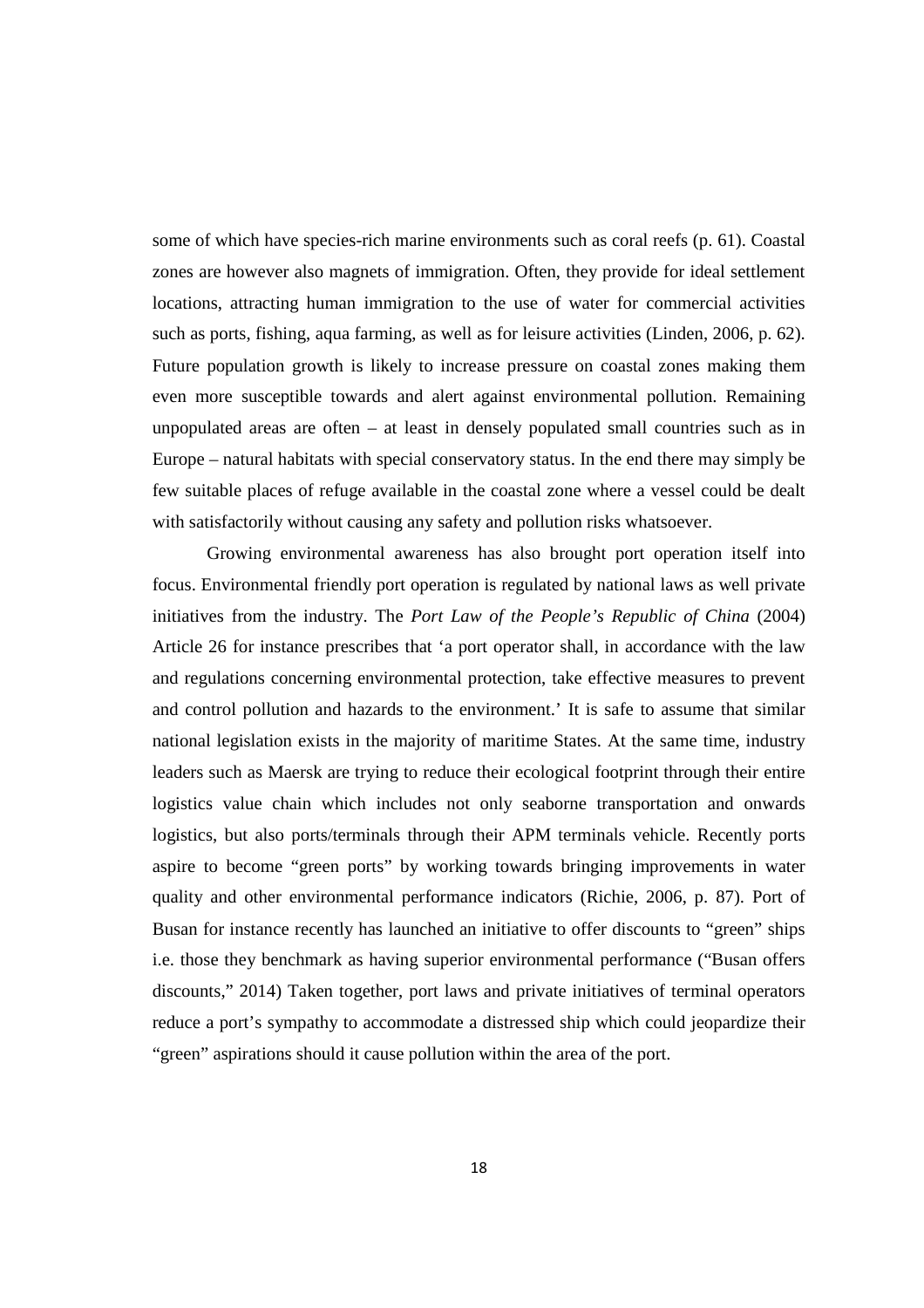#### **Developments in Casualty Response:**

<u>.</u>

In the past, to rescue human life at sea, the ship itself had usually to be saved and accordingly there was no controversy about providing refuge. To the contrary, the human factor was probably the most important rationale for providing refuge. Due to developments in technology such as long-range helicopters with operational ranges of up to 150 miles offshore (Bryant, 2013, p.1), Search and Rescue (SAR) has become much more effective. It is possible today to rescue mariners independent of the distressed vessel itself. Therefore developments in emergency response have undermined 'the predominant humanitarian rationale for a right of access of vessels in distress to a place of refuge  $-$  a right often asserted to be existing in customary international law' (Noyes, 2008, p. 137). According to Noyes (2008), this change has consequently helped to minimize the danger to humans, but has increased risk of damage from ships (p. 138). Contemporary court ruling and State practice clearly demonstrates this change in perception of the refuge custom: Justice Barr J in ruling the *Toledo***<sup>6</sup>** (1995) found that 'the absence of any risk to human life excludes the most compelling reason in support of an application for refuge' (Morrison, 2011, p. 137). Barr J went on to argue that 'if safety of life is not a factor [for example if crew was airlifted], then there is a widely recognized practice among maritime States to have proper regard to their own interests and those of their citizens in deciding whether or not to acceded to any such request' (Chircop, 2006, p. 218). Changing state practice which prioritizes the humanitarian aspect of the refuge custom was clearly demonstrated by Spain's justifications in the case of *Castor* and *Prestige*: 'its responsibility was primarily humanitarian, and that once the crew was rescued, which was the case […] there remained no further coastal state obligation towards the ship' (Chircop, 2006, p. 215).

<sup>&</sup>lt;sup>6</sup> In the *Toledo* the crew was airlifted off the ship which was then quasi abandoned to salvors and unsuccessfully sought refuge first in Ireland and then England where it was eventually scuttled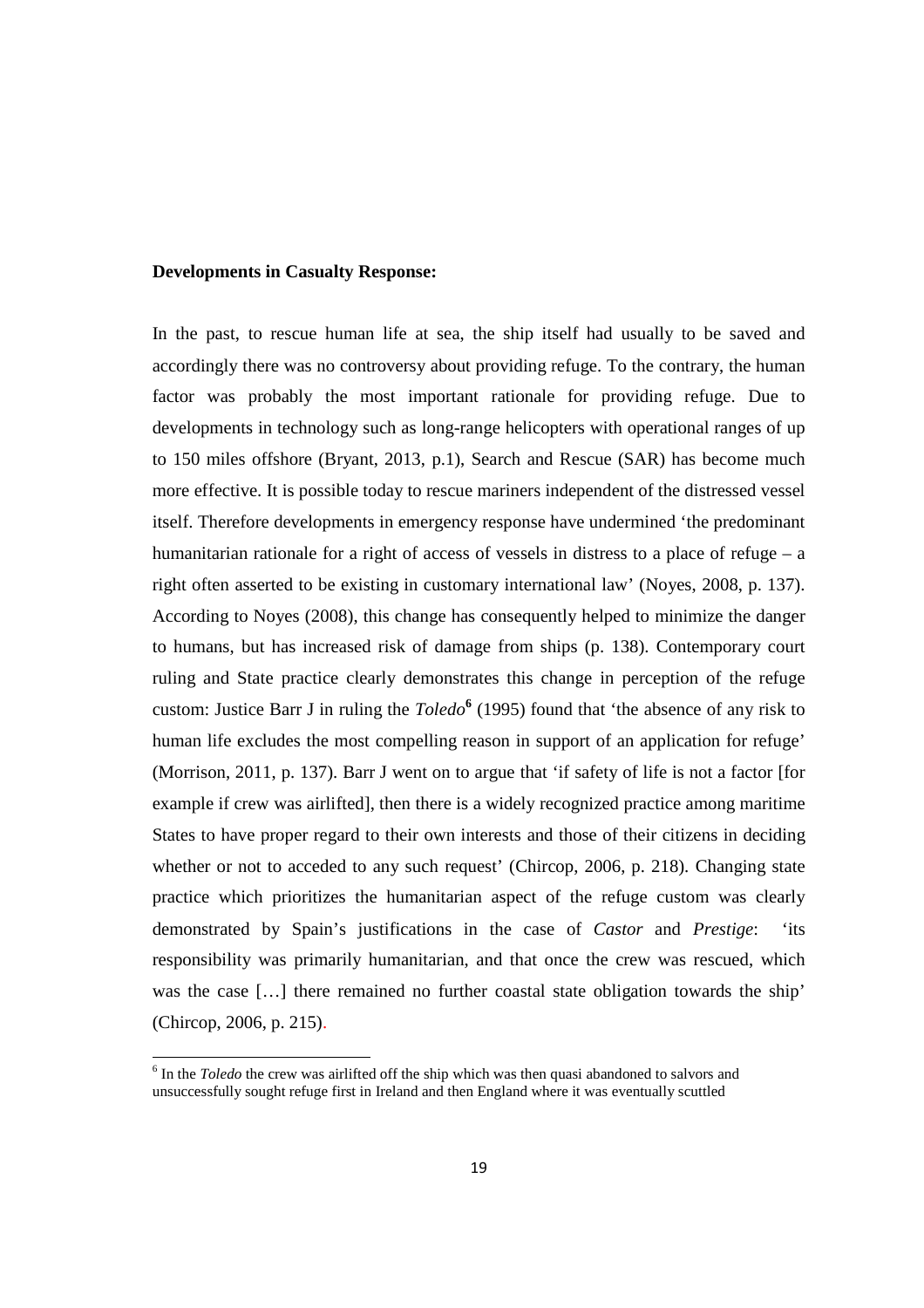Considerations on effective oil oil-spill response are also crucial in refuge decision-making. As Richie (2006) explains

as a general rule, both the perception and the reality of an oil spill on economic, social and environmental grounds increases greatly with proximity to the coastal zone [...] all of which begs the questions, why bring a leaking tanker into shallow water close to the coastline (p. 82)?

In this view, remoteness from coastline is viewed as advantageous as it allows for natural processes on the high seas to eliminate or reduce spills and increases the available time to organize an effective response to prevent coastal pollution. Importantly from the perspective of the coastal state, towing a (leaking) casualty out also reduces the complexity of the problem by eliminating from the equation near-shore factors such as fishing, aquaculture, coastal habitats, recreation, commercial traffic, local currents and tidal effects etc. (Richie, 2006, p. 84). Accordingly, if a vessel is threatening to pollute near the coastline, a coastal State may be lead to believe acting reasonably if he tows the vessel out to the high seas.

#### **Economical Considerations:**

Economical considerations undermining the refuge custom are twofold. First, as a result of perceived greater health & safety and pollution risks, places of refuge, particularly large ports, are concerned suffering damages to infrastructure and facilities and resultant consequential losses. For instance in the case of *MSC Flaminia*, Le Havre justified its rejection of the vessel based on the incalculable risks and the location of the containerterminal within a large industrial area (Beckmayer et al., 2012, p. 2). Second, the designation of places of refuge requires significant investment to make them operative.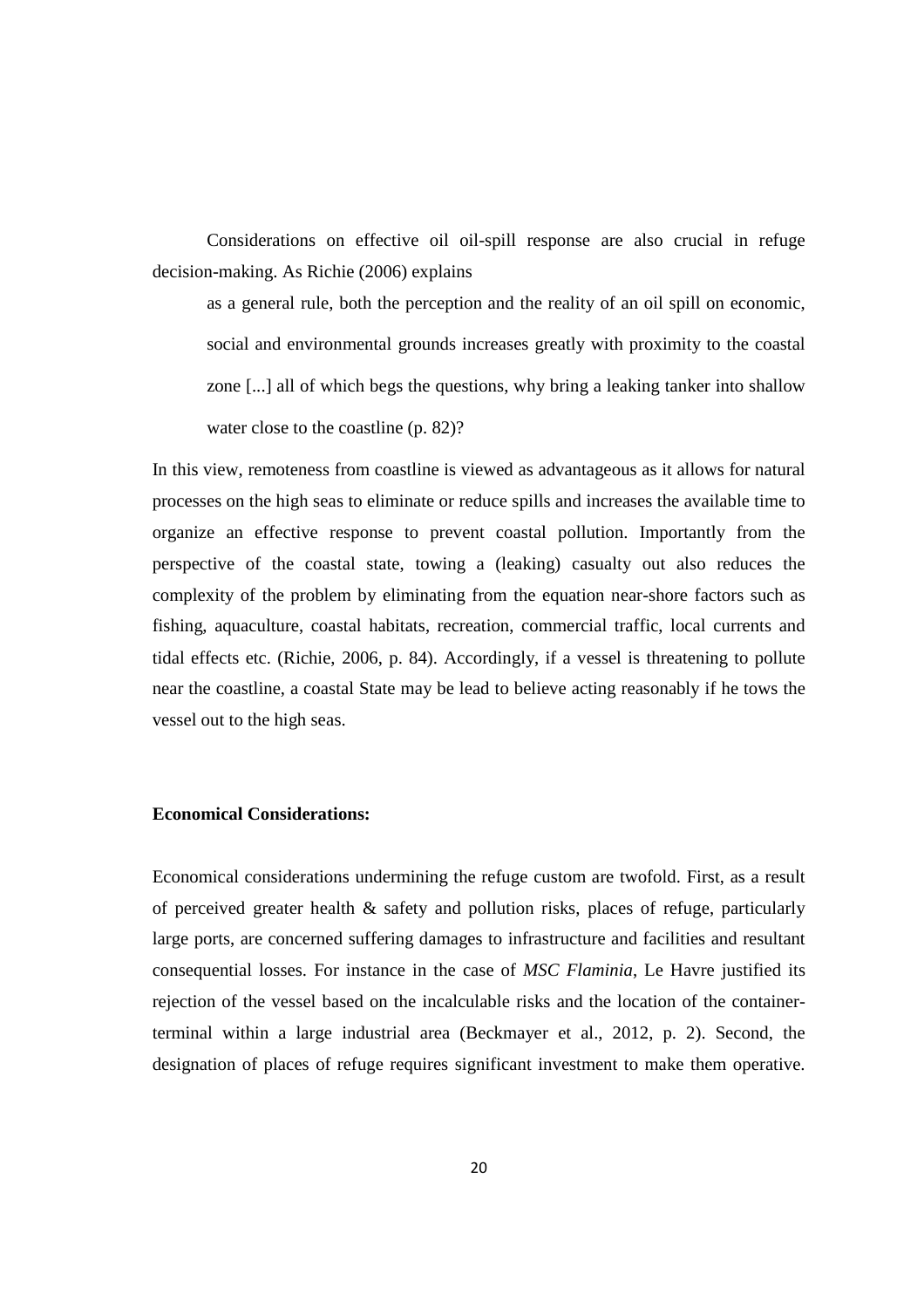Coastal State budgets may not cover such investments. First of all man-power goes into pre-identifying suitable potential places of refuge and the creation of a respective inventory. Considerable costs can be occurred when some essential facilities have to be constructed in order to make such places really operational. According to Richie (2006), 'irrespective of the type of natural coastline that might be designated, the extent and cost of creating facilities, equipment and staff in some type of standby system would be considerable' (p. 87). This opinion is endorsed by Middleton<sup>7</sup> (2009) who confirms that especially when states pre-designate places of refuge this can have potential implications for the State to provide extra protection to such sites and extra funding for response facilities (pp. 47-48). Cost-avoidance by preferring not to deal with places of refuge may therefore be an option to coastal States, especially if their fiscal basis and discipline are weak.

#### **Developments in seaborne trade:**

<u>.</u>

The environmental dimension of places of refuge and particularly the potential threat from large tankers has already been discussed. Arguably, the attendant growth of seaborne chemical trades increased pollution threats further but has especially raised health & safety concerns of coastal states. Seaborne chemical trade is undertaken by dedicated chemical tankers and within dangerous goods containers. Chemical tankers typically carry a range of cargoes as opposed to large crude oil tankers which typically carry 1-2 cargoes. Moreover, not many people are familiar with the wide range of chemicals, their potential hazardousness and exact effects on health and the environment. This complicates decision-making when a chemical tanker seeks refuge. Two recent cases, *Stolt Valor* (2012) and *Maritime Maisie* (2014) involved chemical tankers carrying hazardous cargoes. According to Banchero Costa (2013) seaborne chemical trade has

 $7$  Robin Middleton is the former UK SOSREP. In that function he dealt intimately with places of refuge. Accordingly his opinion carries some weight.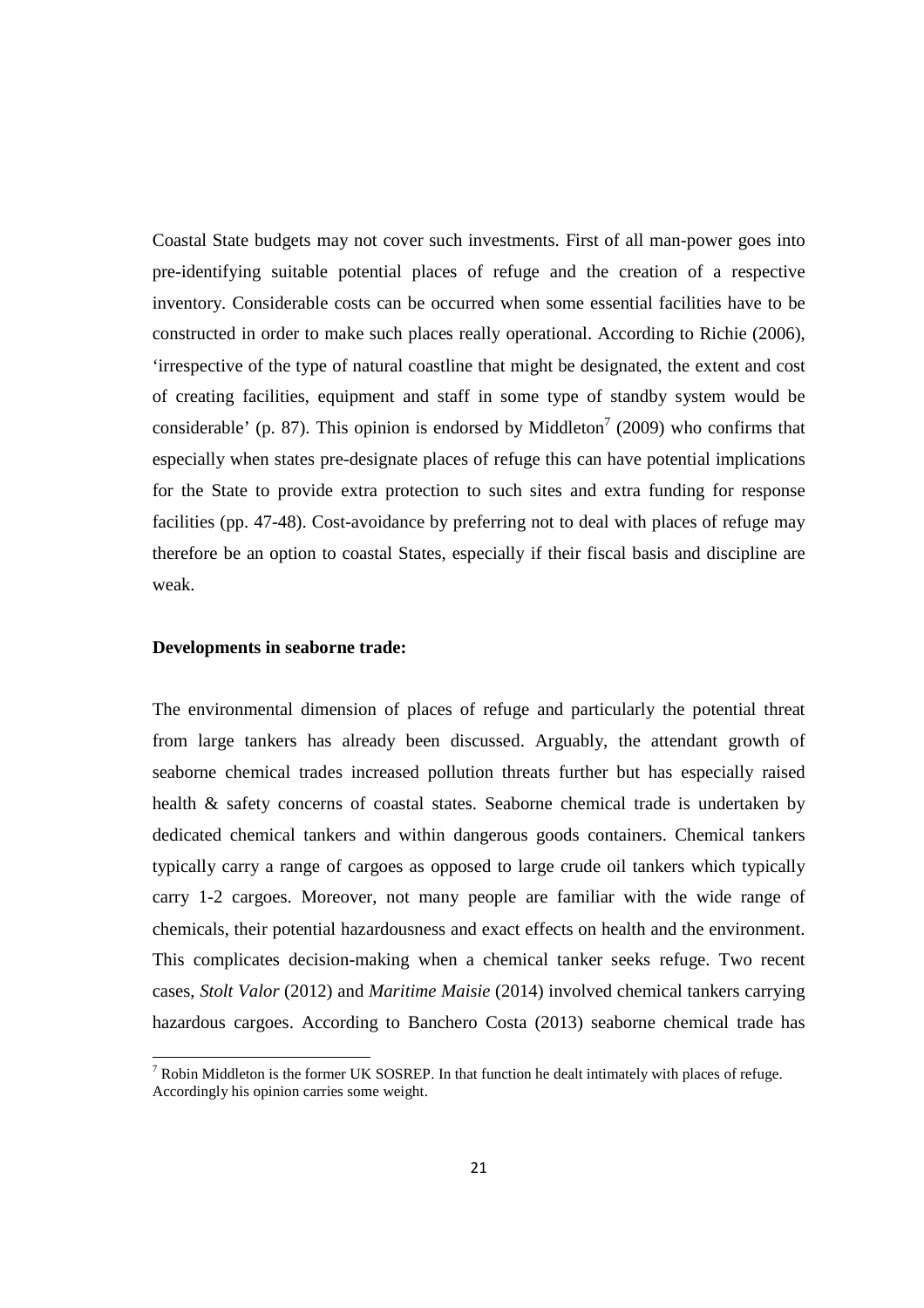grown by a strong 4.9 percent y-o-y between 1995 and 2010 (p. 52). The increasing demand has been met by aggressive buildup of supply through newbuildings over the last decade: 1350 units were delivered in just five years from 2006-2010 (Banchero Costa, 2013, p.9). Chemicald are however also shipped via containers on fully cellular container ships. Approximately 15-20 percent of the total goods shipped by containers are classified as dangerous goods (Beckmayer et al., 2012, p. 2). Whilst the IMO addressed this topic with the *International Maritime Dangerous Goods Code (IMDG Code)* establishing mandatory requirements on how to ship dangerous goods in terms of packaging, stowage, classification and documentation of the cargo by shippers, problems persist. That these can even lead to maritime casualties and places of refuge situation was clearly demonstrated by *MSC Flaminia*<sup>8</sup>. Uncertainty over the actual state of the IMDG cargoes onboard – particularly what contents had mixed with fire water creating what kind of new compounds, what had combusted fully or partly, the possibility of reignition, toxic fumes etc. all played a role in the evaluation of the casualty as a significant health & safety concern and certainly prolonged the search for refuge (Shaw, 2013, p. 44).

#### **International Legal Developments:**

<u>.</u>

As has already been stressed, the legal situation of places of refuge is complex and not systematically covered in this thesis. Nevertheless, the London *Intervention Convention of 1969 (Intervention Convention)* will be considered here due to its direct relevance on place of refuge situations. The desirability of specific powers designed to enable government to intervene in the public interest when facing the threat of marine pollution

<sup>&</sup>lt;sup>8</sup> The initial fire and subsequent explosions onboard *MSC Flaminia* were likely the result of stowage of IMDG cargo close to heat sources due to inappropriate classification of these substances in the IMDG Code (Bundesstelle fuer Seeunfalluntersuchung, 2014, p. 117)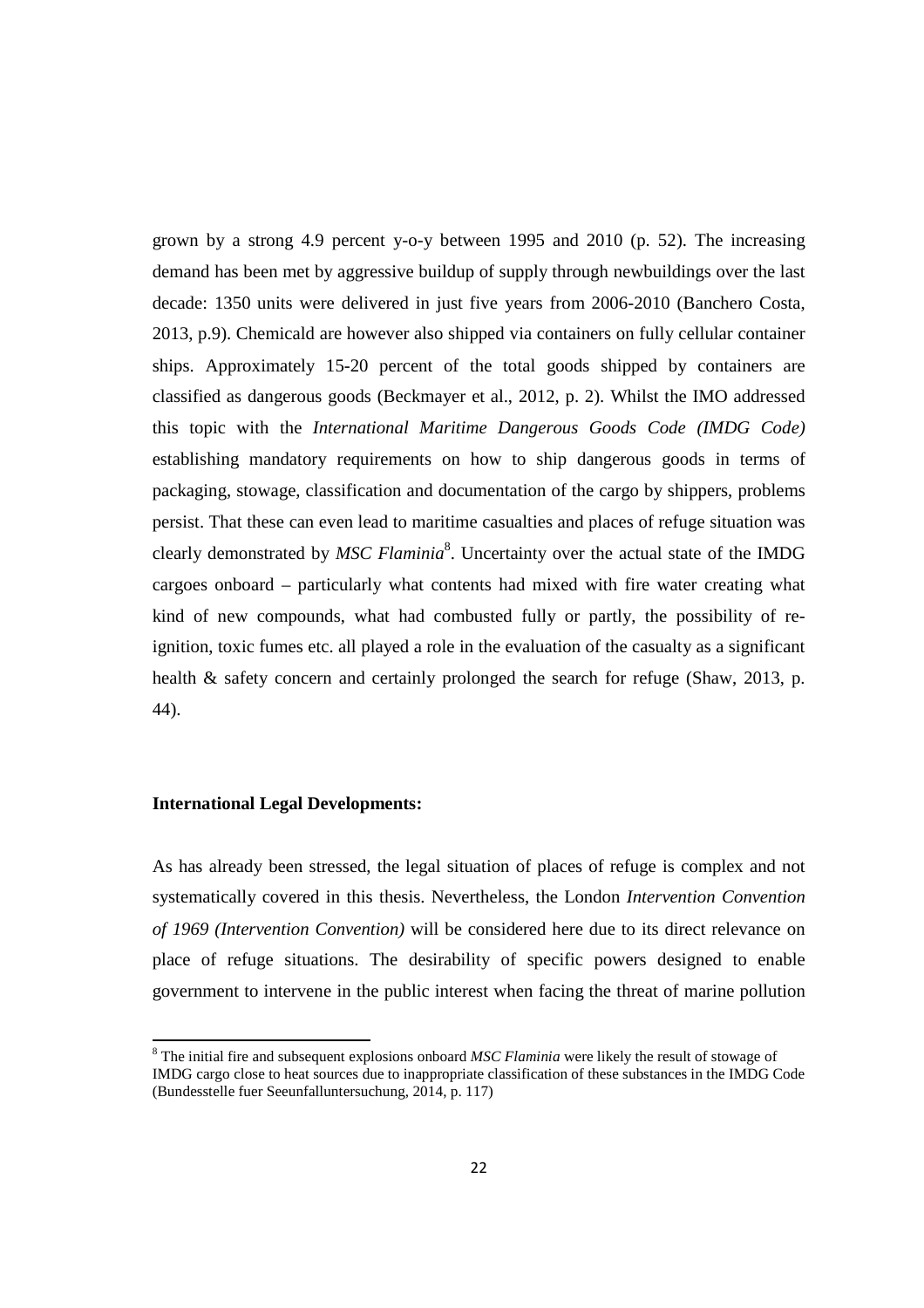became clear following the *Torrey Canyon<sup>9</sup>* incident in 1967 (Department of Transport, "n.d." p. 4). This incident inspired the *Intervention Convention*. Article 1 allows a coastal State to intervene beyond the territorial sea, i.e.

to take such measures on the *high seas [emphasize added]* as may be necessary to prevent, mitigate or eliminate grave and imminent danger to their coastline or related interests from pollution or threat of pollution of the sea by oil, following upon a maritime casualty or acts related to such a casualty, which may reasonably be expected to result in major harmful consequence.

 Clearly, the *Intervention Convention* is a very powerful tool which strengthens State sovereignty when a casualty threatens the coastal zone. Because the convention only covers intervention on the high seas, it is typically complemented by national laws which allow the same intervention in national waters including the exclusive economic zone, territorial waters and inland waters including ports. The 2009 *National Maritime Place of Refuge Risk Assessment Guidelines* of Australia for example explicitly make reference to national law - *The Protection of the Sea (Powers of Intervention) Act 1981 -* which provides for state intervention in national waters (p.13). Absence of complementary national laws covering national waters would give rise to 'absurd situations' where the costal state can intervene on high seas but may loose this power when the distressed ship for instance drifts into the territorial sea as van Hooydonk (2004, p. 417) explains. Where a ship that has made refuge requests poses health & safety threats or is or could become a polluter, a coastal state can rely on its responsibility to protect the coast and take whatever intervention measures deemed necessary, including refusing access or even destroying a vessel.

<u>.</u>

<sup>&</sup>lt;sup>9</sup> Torrey Canyon was bombed by the Royal Air Force to burn oil onboard which threatened the English coastline. This was justified by the British government claiming a situation of exteme danger and that the decision to bomb the ship had been taken only after all other means had failed (van Hooydonk, 2004 pp. 424-425)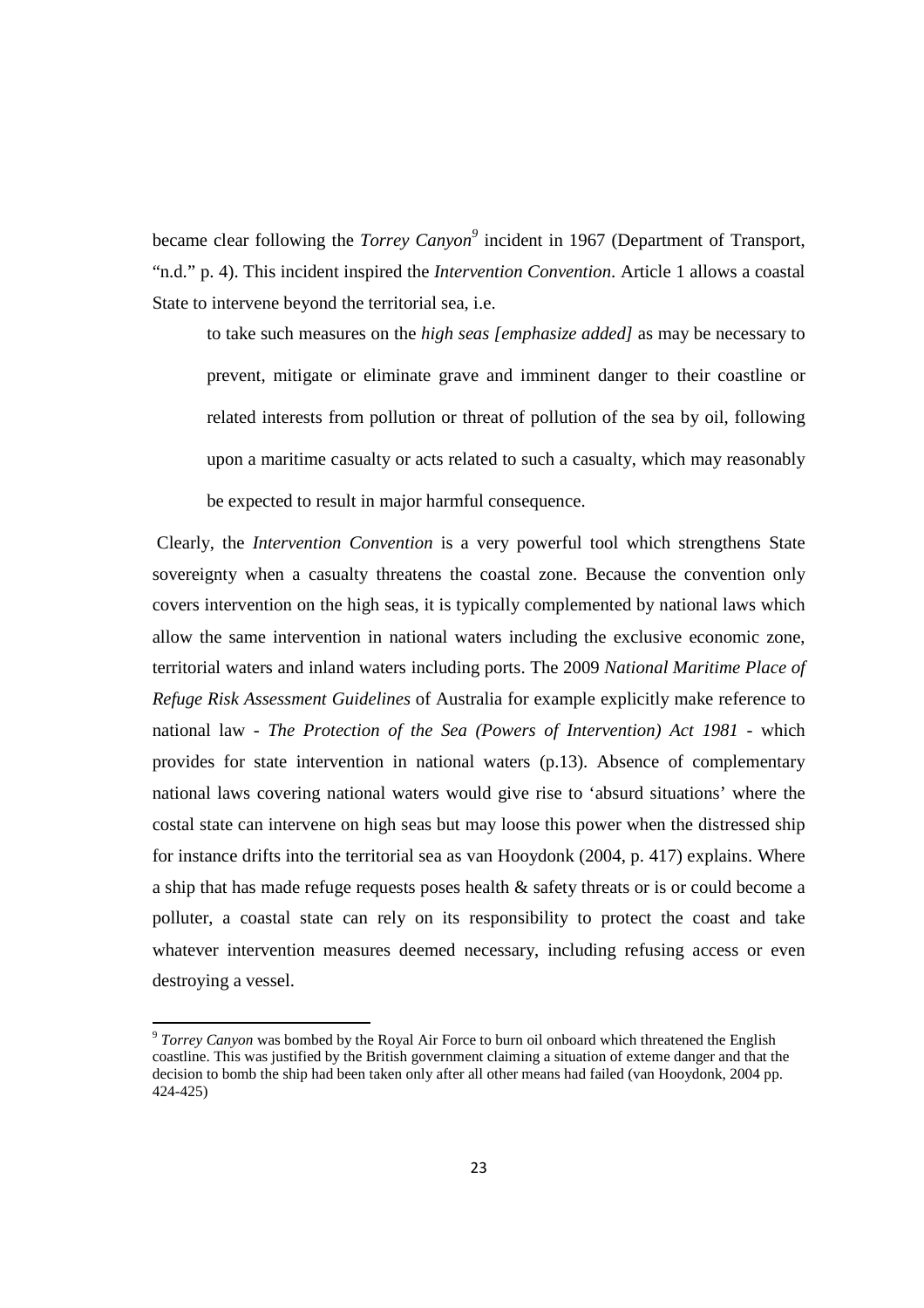#### **Modern Media and Communication:**

In the past, not only were coasts more scarcely populated than today, but also communication methods were incomparably more primitive. Today in an emergency the situation is rapidly "socialized" using not only traditional media channels but also smart phones and social media with the effect that decision makers quickly come under the spotlight. Whilst increased media attention can be healthy, leading to greater selfcorrection of the industry, it can also be counter-productive in effective casualty response: it can amplify the crisis that is already over the heads of decision-makers. Actual or perceived pressure from a multitude of different stakeholders<sup>10</sup> can easily jeopardize clear, rational decision-making on technical grounds – something which is essential in the context of places of refuge and which will be covered in more detail in Chapter IV.

#### **Summary and Critical Assessment:**

<u>.</u>

The brief survey of the above factors demonstrates that in the modern context of shipping the threats it poses to coastal State interests are viewed fundamentally different from the past (Chircop, 2006, p. 219). On the one hand the risks from large tankers and seaborne chemical trade have allegedly grown. On the other hand, coastal zones today have been penetrated commercially, are heavily urbanized and therefore are more susceptible to damages. Further, in the event of damages, the economic stakes have increased. Legal

 $10$  The number of stakeholder which can be affected by places of refuge situations is enormous. Just the number of potential "onshore" stakeholders taken into account in the USA is enormous, involving inter alia: federal and state natural resource trustees; federally recognized tribes; U.S. possessions, territories and commonwealths; foreign governments; State On-Scene Coordinators; Federal, State and local safety and health entities; Federal, State and local critical infrastructure entities; Federal, State and local security entities; Federal, State and/or local economic entities; Federal, State, and local agricultural entities; Local governments; Port authorities; Private landowners and business owners (NRT Guidelines for Places of Refuge Decision-Making, 2007, p. 23)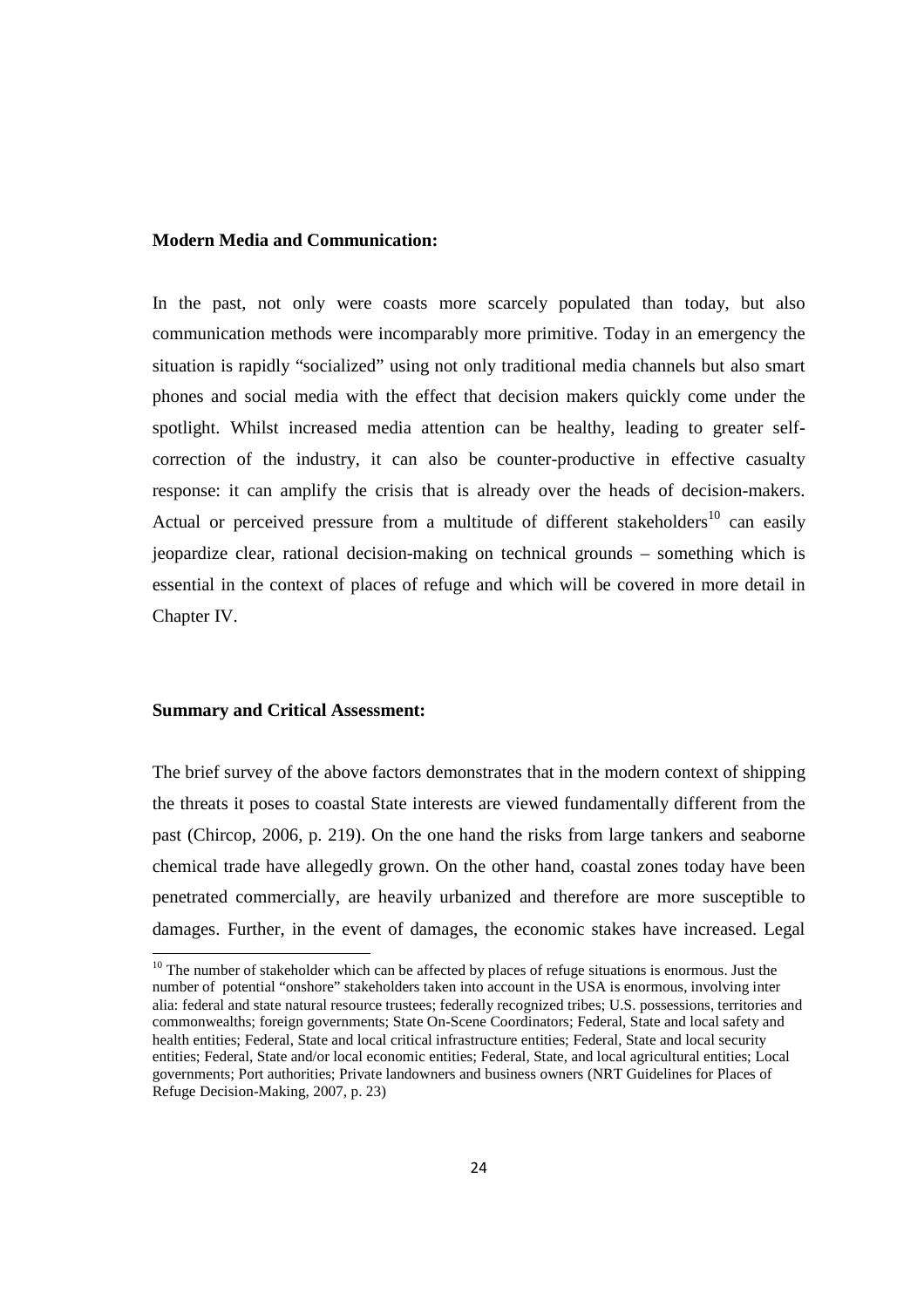developments have facilitated decisive state intervention on the high seas and national waters. Advancements in SAR have broken the unity of mariners and ship in an emergency. Taken together, these factors undermine the refuge custom. State sovereignty over ports, coastal zones and national waters appears to be asserted much more offensively today than before. In terms of places of refuge the general conviction today appears to be that coastal protection is much better warranted by refusing access. Indeed, according to Morrison (2011) 'security and safety concerns brought about in the early 21<sup>st</sup> century have increased the bases of refusal of entry of ships into port to the extent that it can no longer be argued that there is a general right of access' (p. 82). This view is endorsed by the *Comite Maritime International* (CMI): 'the right, according to customary law, for a vessel in distress to be granted a place of refuge no longer appears to be recognized by many states as an absolute right and has become clouded' (Comite Maritime International, 2009). The fact that we today no longer speak about ports of refuge but places of refuge certainly illustrates that at least the access to ports has become much more difficult (Grey, 2013). The times when a ship in distress could steer to the closest harbor with all the attendant useful facilities appear to be over. In China for instance, the *Maritime Traffic Safety Law* Article 11 establishes the right of foreign flag vessels to enter national waters or harbors in the event of emergency, that right is however immediately qualified by the strict provision under Article 18 stipulating that 'if the competent authority believes that a vessel presents a menace to the safety of a harbor, it shall have the right to forbid the vessel from entering the harbour or to order it to leave the harbour.'

 In many ways however, the general conviction today that a coastal State's protection is much better warranted by refusing as opposed to granting access, does not stand up to scrutiny: first, one has to be careful analyzing the general risk of pollution from large tankers. According to Witte (2008) such risk analysis is by no means straightforward, as larger vessels reduce the number of loading and discharging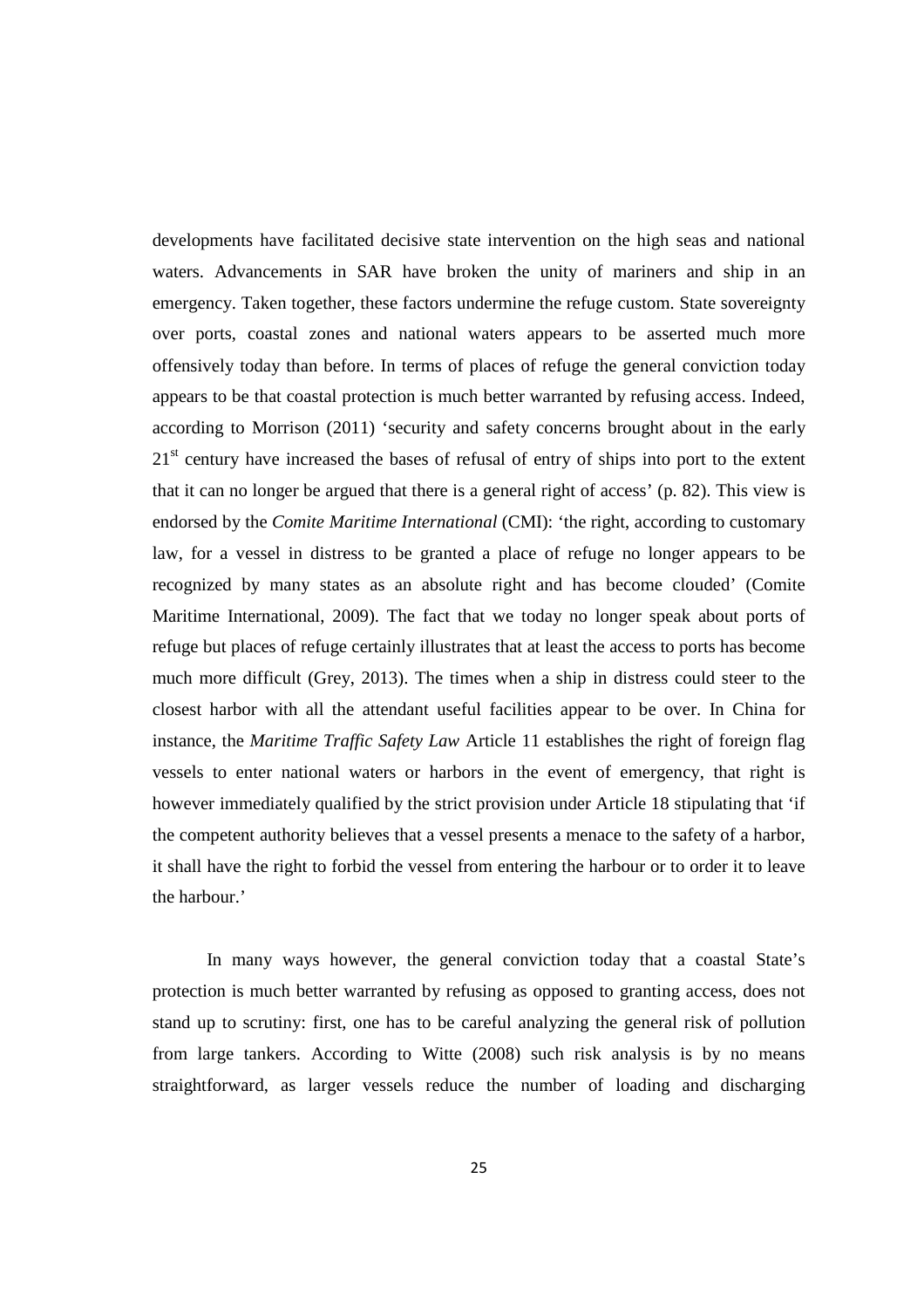operations and it is usually under berthing maneuvers and cargo operations that incidents occur most frequently. Second, the argument that economies of scale in shipping in general and in tankers in particular have exacerbated the risks to the extent that right of access is an anachronism and not to be encouraged is clearly proven wrong by recent experience with casualties:

recent incidents with the *Erika,* the *Castor* and the *Prestige* clearly demonstrate that in the light of modern environmental problems the right of access should be encouraged. The interest of the environment are in most cases better served by granting access rather than sending the ship in distress back out to sea (van Hooydonk, 2004, p. 426)

Ostensibly good reasons for towing out are often debunked by practical considerations: First, towing out completely disregards the impact on the offshore marine environment should pollution occur. Second, towing out of course increases the time until a spill will actually be combated. Since casualties at sea deteriorate quickly, a delayed response may prove exactly counter-productive. Third, moving/towing a vessel can increase the geographical range of the impact of the oil and the range and extent of potentially vulnerable habitats (Richie, 2006, p. 86). Fourth, the process of towing itself can lead to further deterioration of the casualty at sea. In the case of *Prestige*,<sup>11</sup> the actual towing process coupled with the direction of the tow further out into inclement weather with dynamic waves is believed to have caused the final breakup of the ship and the resultant pollution of the coast. Finally, pollution of vast stretches of the Spanish coastline subsequent to the sinking of the vessel ca. 130 nm offshore further illustrates that by

<u>.</u>

<sup>&</sup>lt;sup>11</sup> Classification society ABS concluded their analysis as to the causes of the sinking of *Prestige* as follows: 'sustained dynamic wave loading for the period while the *Prestige* was under tow subsequent to the initial casualty was the direct cause of the ultimate disintegration of the hull structure and subsequent sinking of the vessel' (Ship Structure Committee,"nd", p. 6)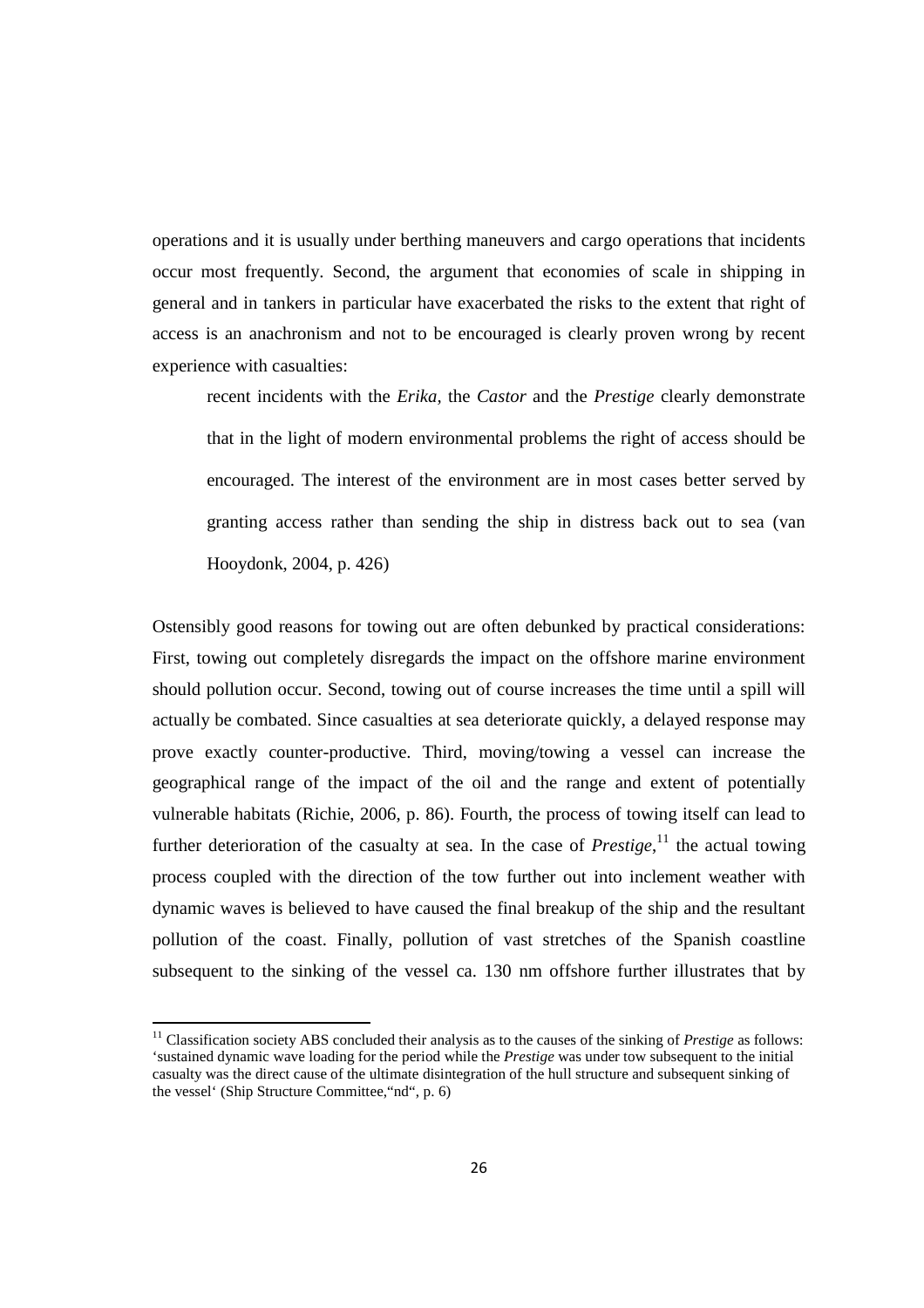towing out the effects of pollution on the coastal zone were not avoided in this incident, far from it. Also the current position that the principal humanitarian rationale for providing access no longer applies due to developments in more effective SAR is in fact invalid and contradicted by the fact that assistance must be given to the ships<sup>12</sup> themselves (van Hooydonk, 2004, p. 426). The significant powers afforded to coastal States under the *Intervention Convention* can only be used in extraordinary cases. The order to tow a vessel out, as opposed to granting refuge, can only be given when clear grounds exist. In other words, the risk associated with the approach of a ship in distress must be exceptionally specific and serious before a state may intervene on the high seas. It cannot be argued that the *Intervention Convention* provides a general legal basis for denying access to ships in distress (van Hooydonk, 2004, p. 424). Interestingly, *the Places of Refuge Guidelines of Australia* (2009) also qualify the usefulness of intervention since

a pro-active approach whereby the relevant agency seeks to provide any necessary assistance to assist as master and/or a salvor to achieve a desired outcome is more likely to be productive rather than using the intervention powers as a measure of last resort after salvage attempts, etc, have failed (p. 14).

Objective assessment of all of these factors demonstrated that while indeed the bases for refusing access to a vessel requesting refuge have become higher, a coastal State is often still better advised to take a pro-active approach and grant refuge as opposed to "kneejerk" refusals. As Mukherjee (2006) argues, 'the perils of denying refuge, as demonstrated in numerous incidents, is often more environmentally damaging than allowing refuge' (p. 297). It has to be emphasized that a place of refuge does not have to

<u>.</u>

 $12$  Art. 98. 1 (c) LOSC obliges every state to require masters, after a collision, to render assistance 'to the other ship, its crew and its passengers'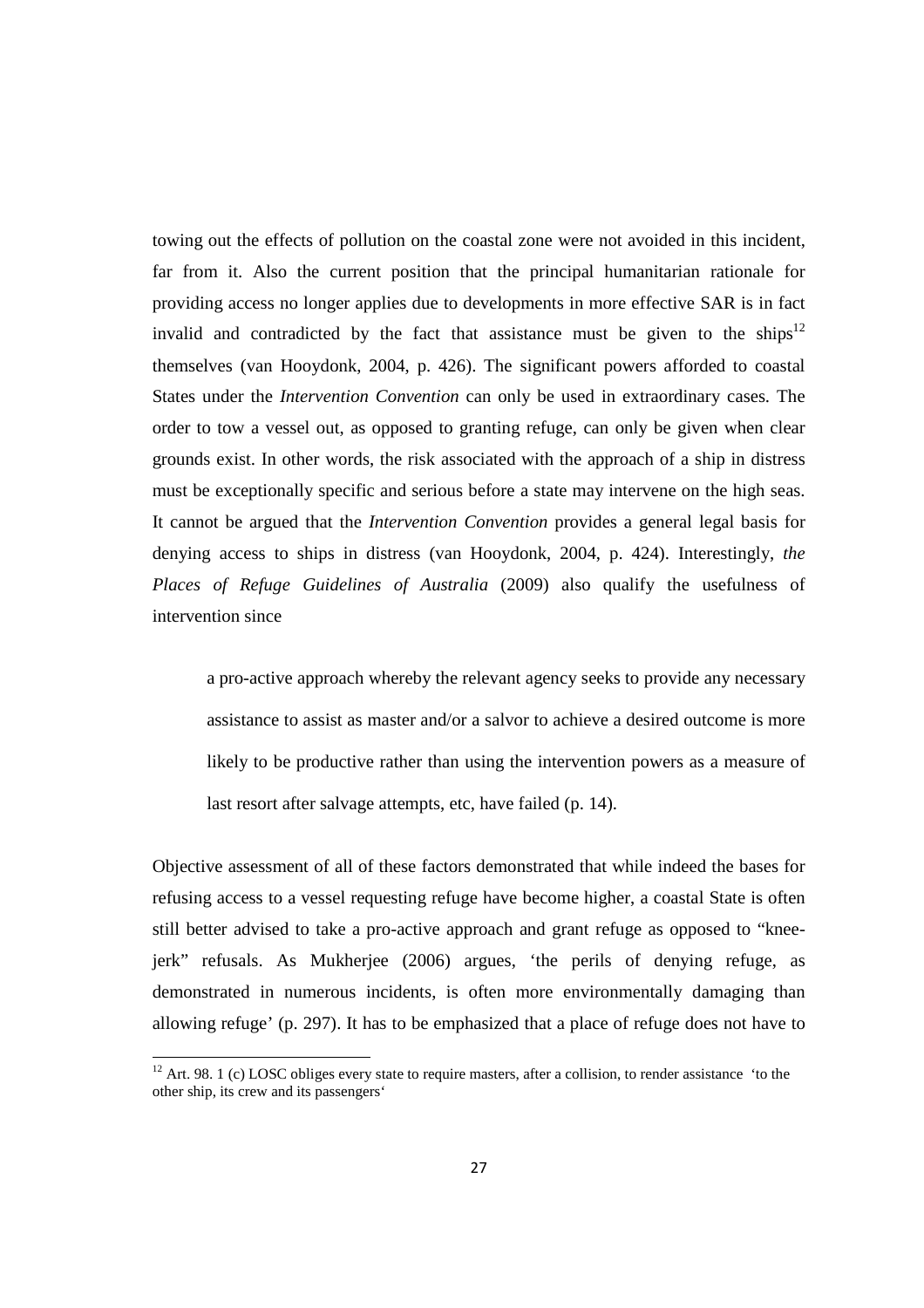be a port in all circumstances. Sometimes, simply sheltered waters closer to shore are sufficient to allow salvors to respond effectively to a casualty. In many cases, the ability to move the vessel to a safe, sheltered location is the most important single contribution that a port or coastal authority can make but this should be done in the full understanding of the risks that attach to the damaged condition of the ship (SIGTTO, 2003, p.1). Thus, a coastal State may indeed have compelling reasons to refuse access to any sort of place of refuge. It should be obvious by now that what is really required is unemotional, objective risk-assessment on technical grounds and a solid framework for decision-making in order to find the best course of action. This will be addressed in the next Chapter.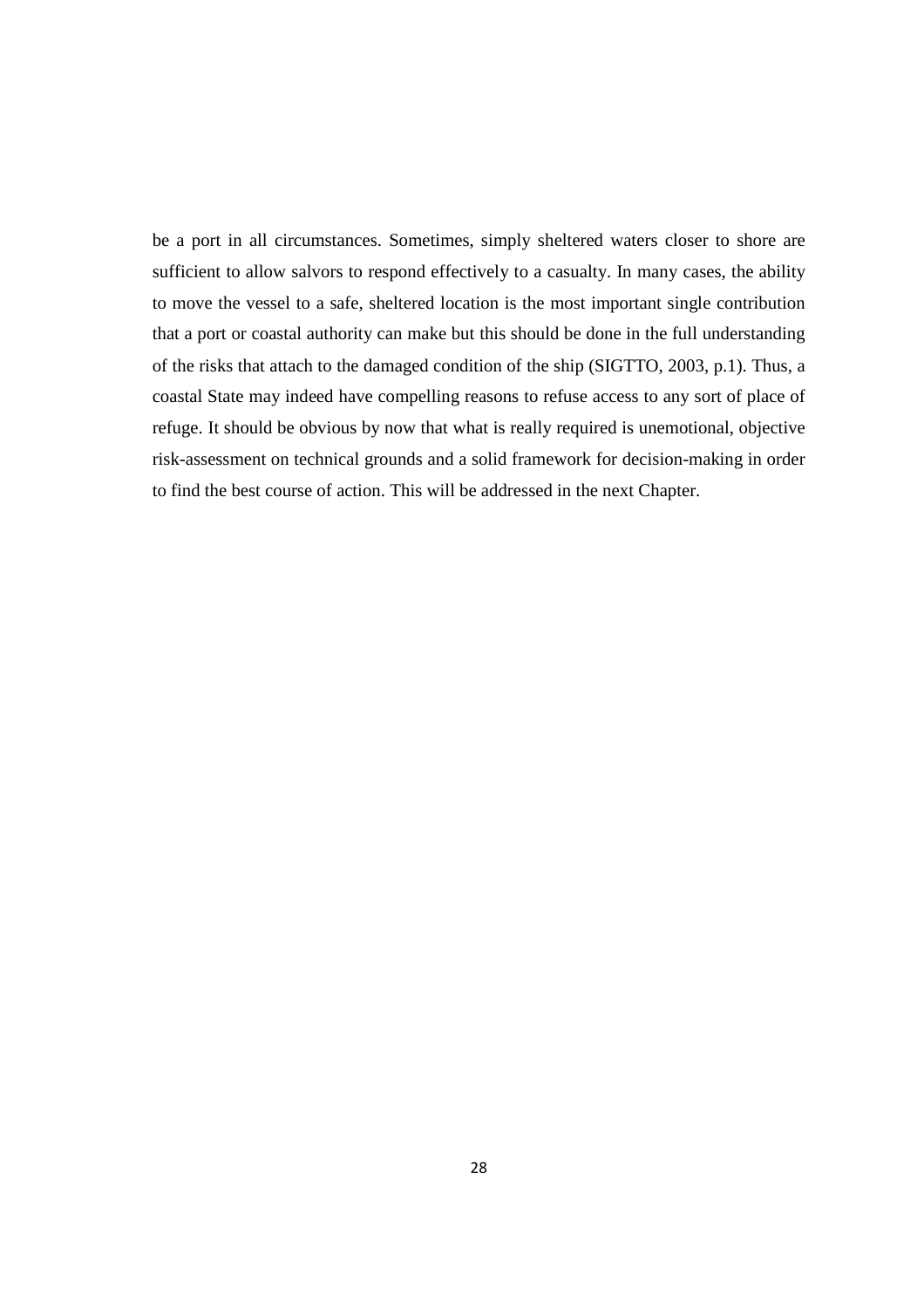# **CHAPTER IV: EXAMINATION AND ASSESSMENT OF THE IMO GUIDELINES ON PLACES OF REFUGE (2003)**

## **International Response:**

<u>.</u>

The loss and the pollution caused by the *Prestige* had demonstrated clearly to the IMO the urgency to find an international framework addressing the problem of POR. Work on such had already begun by IMO subcommittees following the  $Erika^{13}$  and the  $Castor^{14}$ incidents. In particular the treatment of the *Castor* by the coastal States of the Mediterranean was received with wide condemnation from the industry and called for

<sup>&</sup>lt;sup>13</sup> The *Erika* was a 19,666 GT tanker which broke into two in severe weather conditions in the Bay of Biscay some 60 nm off the coast of Brittany, France, on 12 December 1999 whilst underway to a port of refuge, Dongers, France. She carried a cargo of 31,000 mt of HFO, a highly persistent and viscous cargo, of which some 19,800 mt were spilled at the time of the incident. Ca. 400 km of shoreline was affected by the oil ("Incidents involving IOPC Funds", 2013, p. 6). Unbeknownst to the Master of the *Erika*, the harbour master of Donges had refused permission for the vessel to enter the port of Donges (Constantinou, p. 6). Whether or not the vessel could have been preserved and the spill prevented had a place of refuge been granted is disputed (Constantinou, p. 6). According to one observer the incident might have been avoided by engaging immediately a professional salvor, slowing down the ship, navigating in a way that protected the hull from stress and heading to a sheltered sport around the French coast (Tsavliris, 2001, p. 4)

<sup>&</sup>lt;sup>14</sup> The *Castor*, a product tanker carrying 29,500 mt of unleaded gasoline developed a crack in way of her cargo tanks across the main deck during rough weather 25 nm off Melilla on the Moroccan coast in the Mediterranean Sea on 31 December 2000. Salvors were engaged and refuge requests made to eight coastal states, incl. Morocco, Spain, Algeria, Tunisia, Gibraltar, Greece, Malta all of which refused the tanker refuge in the course of the operation. This complicated and endangered the operation significantly, as salvors had to ligher the vessel's cargo and bunkers at sea where the vessel faced difficult situations incl. a violent storm of force 10 with winds close to Beaufort 12 a near-miss situation with another vessel which passed over the towline. Without casuing pollution, operations were completed during February and the vessel delivered back to her owners (Tsavliris, 2001, pp. 1-7).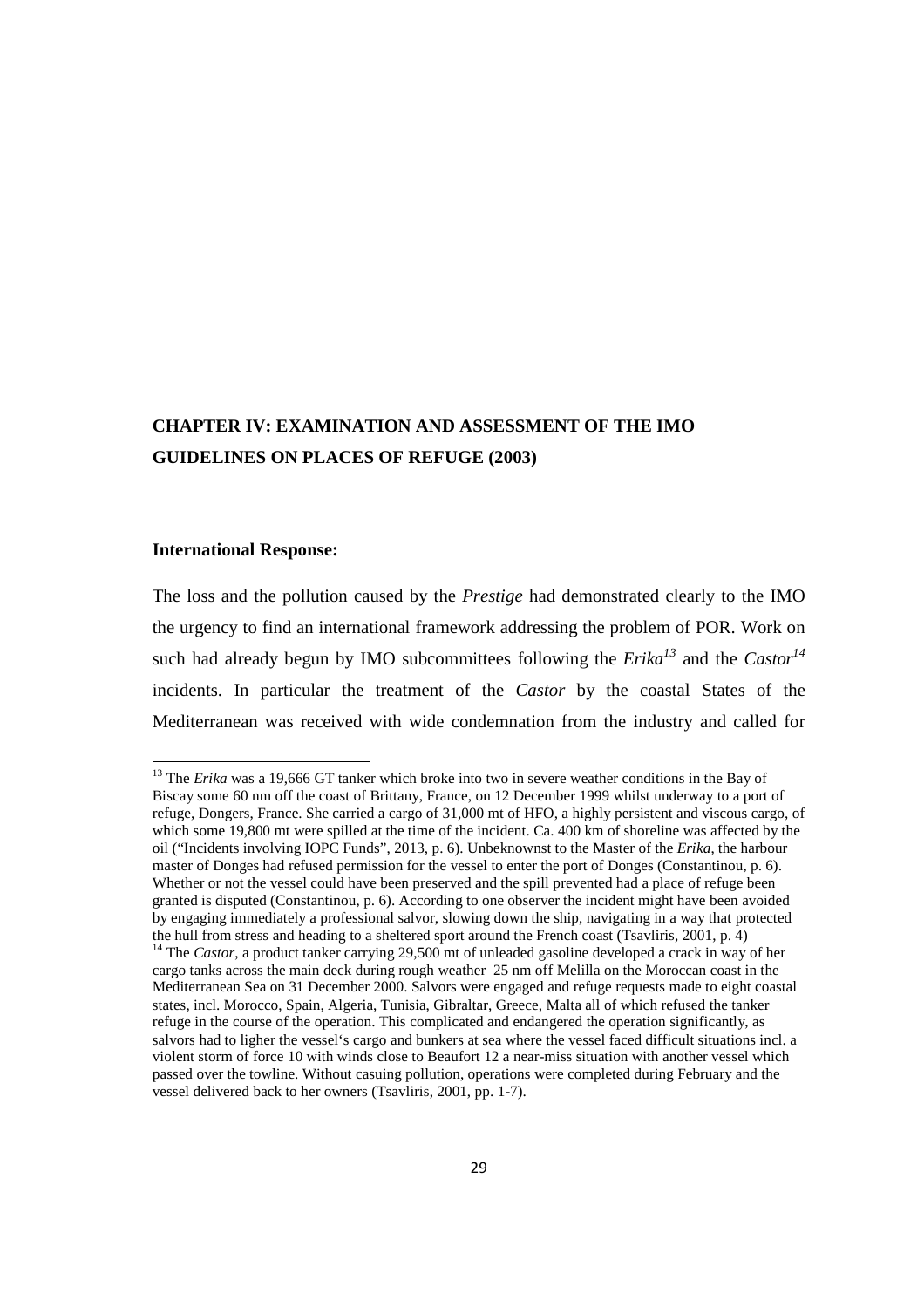IMO intervention. These incidents had shown that the problem was of international nature and hence required an international response. It was clear that this intervention fell into the ambit of the IMO. In May 2011 just months after the *Castor* incident, then Secretary General of the IMO William O'Neill justified IMO intervention as follows:

> I Intervened… to insist that the issue should be tackled as a matter of international concern by IMO. It is simply not acceptable that a damaged ship should be left at the mercy of the weather for as long as 35 days with the distinct risk that cargo would be spilled and cause environmental damage. Governments, the shipping industry and salvors all need formal guidelines on how to proceed in these circumstances and IMO is the obvious place to address the problem" (Morrison, 2011, p. 142)

Importantly, before drafting of the guidelines could proceed, IMO had to consider and clarify a fundamental question: was there an obligation on coastal States to provide refuge? On the one hand IMO recognized that state practice had changed for the reasons outlined in Chapter IV. On the other hand, the importance of providing places of refuge to avoid even greater damages had clearly been shown by maritime casualties and this was also fully appreciated, as can be seen by the quote of Mr. O'Neill. Generally speaking, IMO chose to tread a middle way which van Hooydonk (2004) has called the "balancing-interests" theory: this approach basically tries to reconcile the (often fundamentally opposed) interests of the casualty with that of the coastal State asked to provide refuge. Growing international acceptance of this approach was already visible during the 1990s. In the *Long Lin*, the judge proposed a weighting and risk-assessment procedure whereby the risks involved if a ship remains at sea should be compared against the risk that it would pose to the place of refuge and its environment: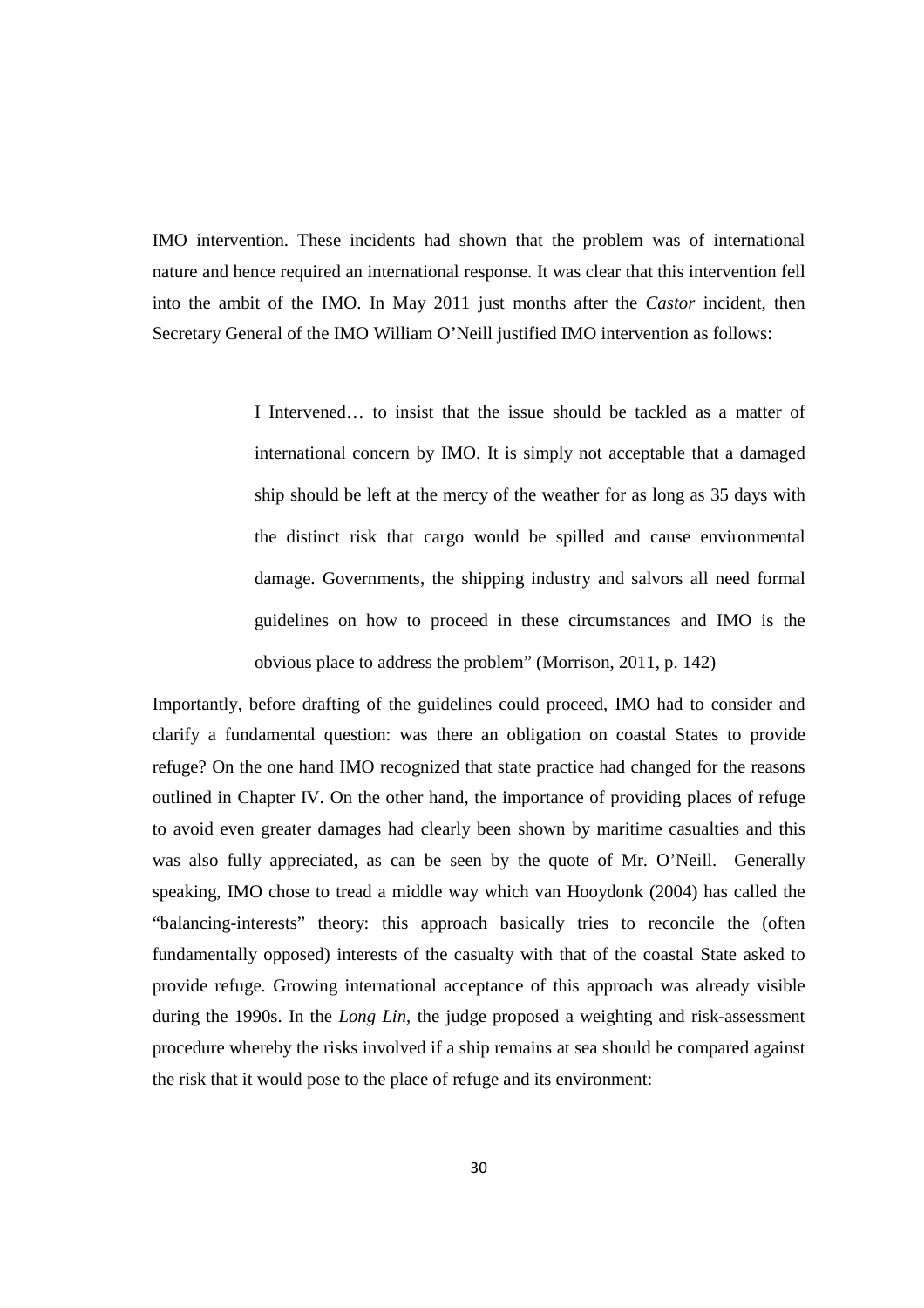Under international law the respondent may not go so far as to prevent a ship which is in distress and requires repairs from entering territorial and coastal waters and seeking safety in a port or elsewhere along the coast. In such a case, the seriousness of the situation in which the ship finds itself should be weighed against the threat which the ship poses to the coastal state. (Morrison, 2011, p. 136).

The IMO *Legal Committee* which was tasked by IMO to assess the practicability of guidelines fully endorsed the balancing-interest approach, giving the following advice:

it would seem quite possible for IMO to develop the concept of places of refuge in a manner which retains the proper and equitable balance between the rights and interests of coastal States and the need to render assistance to vessels which are damaged or disabled or otherwise in distress at sea. (Morrison, 2011, p. 151).

As we shall see the balancing-interest theory permeates the Guidelines in the form of risk assessments to be conducted by masters, salvors and coastal states.

# **Salient Provisions of the Guidelines:**

In December 2003 the IMO adopted *Guidelines in Places of Refuge for Ships in Need of Assistance*, complemented by Resolution A.950(23) *Maritime Assistance Services* (MAS). The Guidelines essentially provides in short and succinct format a framework that helps those involved in POR situations to rationalize decision-making on whether to grant or refuse access. In so doing it builds upon objective risk-assessments which are to be performed both by the casualty/salvors and the coastal state requested to grant refuge.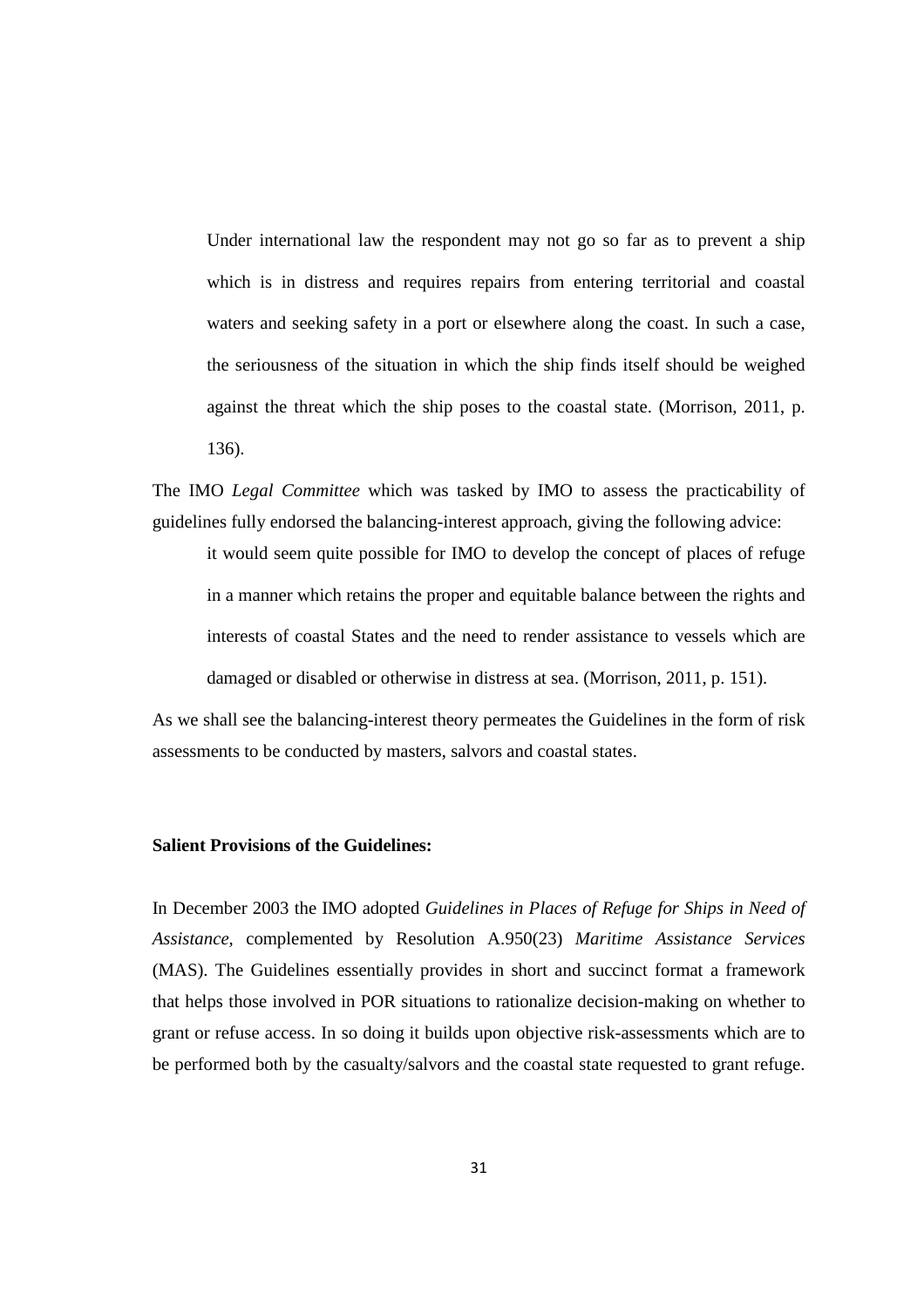The scope of the Guidelines is narrow. The Guidelines treat the rescue of crew onboard distinct from the rescue of the ship itself. Whilst the former falls into the scope of SAR, the latter is the subject and objective of the Guidelines. This clearly demonstrates the finding made in Chapter III, that development in SAR has effectively disconnected the unity of crew and ship. The objective of the Guidelines is to provide coastal States on the one hand and shipmasters/owners/salvors on the other, with a common framework for assessing and evaluating the situation of ships in need of assistance to enable them to respond effectively and complementary. Obtaining complementary action however is difficult, given that bringing a ship into a place of refuge may endanger the coastal State's environmental, economic and security interests (IMO POR Guidelines, 2003, p. 4). This dilemma is clearly demonstrated by the general question at the start namely

what to do when a ship finds itself in serious difficulty or in need of assistance, without however, presenting a risk to the safety of life of persons involved. Should the ship be brought into shelter near the coast or into a port or, conversely, should it be taken out to sea? (IMO POR Guidelines, 2003, p. 4).

Two general observations can be made from this question. First, the weighing between the interest of the vessel and the interest/safety of the coastal State strikingly demonstrates the "balancing interest" approach. Second, it lists three courses of actions how a costal state can respond to refuge request. Crucially, the Guidelines stipulate that the latter option – leaving/taking the vessel out to sea – is the least promising since

in some circumstances, the longer a damaged ship is forced to remain at the mercy of the elements in the open sea, the greater the risk of the vessel's condition deteriorating or the sea, weather or environmental situation changing and thereby becoming a greater potential hazard (IMO POR Guidelines, 2003, p. 4).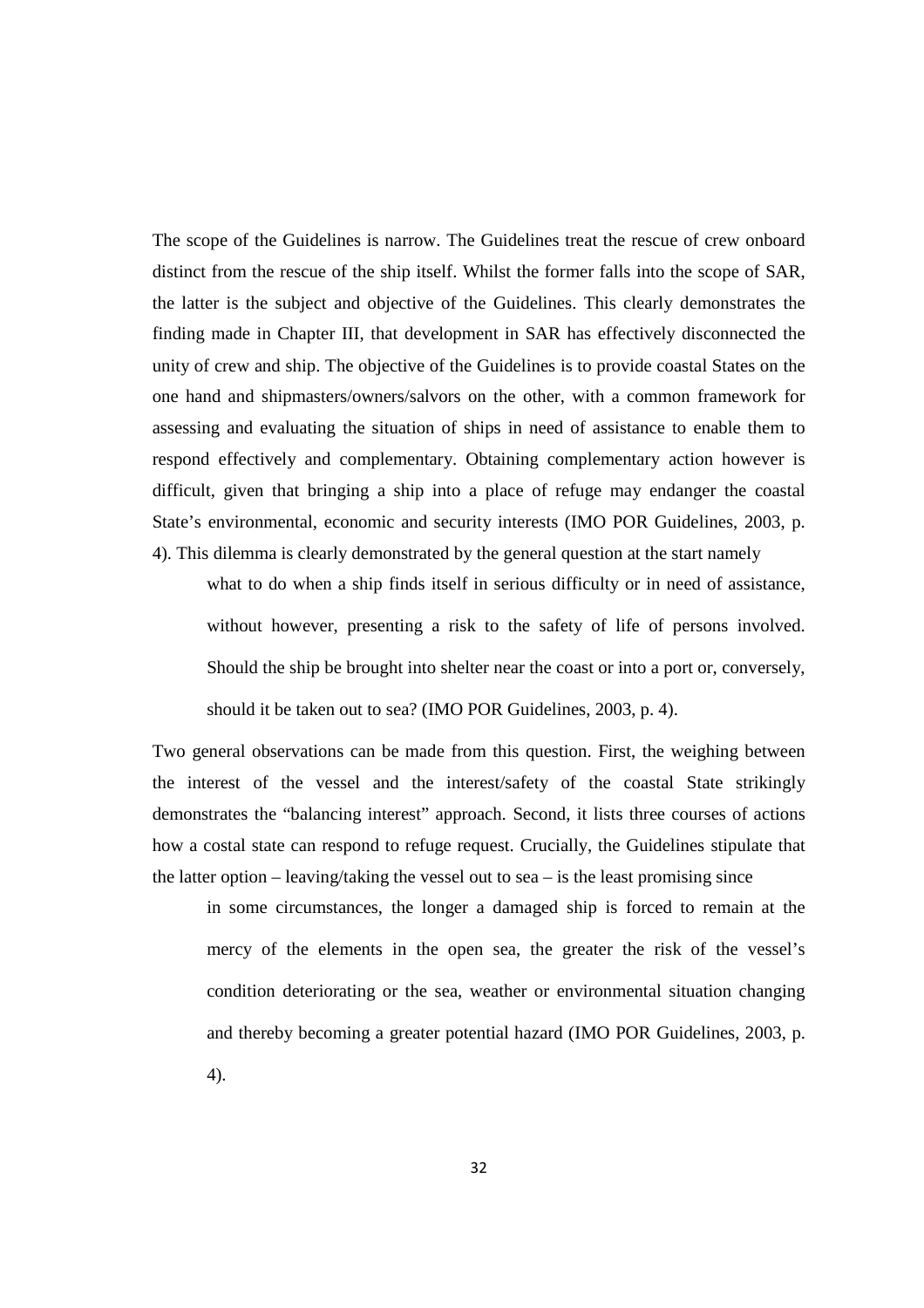Certainly the experiences with the *Prestige*, which deteriorated significantly only after being send away from the Spanish coast into more severe conditions and being pushed at up to 6.5 kn into a head using the main engine for several hours (Bahamas Maritime Authority, 2004, p. 81), contributed to this view. Noting that 'in fact it is rarely possible to deal satisfactorily and effectively with a marine casualty in open sea conditions, the Guidelines clearly prescribe that the best course of action in most circumstances will be instead to bring the vessel into a place of refuge: 'the best way of preventing damage of pollution from its progressive deterioration would be to lighten its cargo and bunkers; and to repair the damage. Such operation is best carried out in a place of refuge.' This prescription seems to be based also on the experiences of the *Prestige*, but mainly the *Castor*, where salvors were forced to lighter the ship's cargo and bunkers at sea. Such is an inherently risky operation in sheltered waters, not to mention in the open sea. Arguably the refusal to provide sheltered waters did not only put salvors into a much more dangerous situation, but also increased the risk of environmental pollution. As Tsavliris (2001) reminds, the incident of the *Castor* 'unfolded in the Mediterranean, a closed sea – how far did the authorities think they were protecting their people from pollution (p. 3)?' Appreciating that providing refuge may severely threaten the area of refuge, the Guidelines continue to express nevertheless the advantages of limiting pollution by providing refuge: 'taking a ship to place of refuge would also have the advantage of limiting the extent of coastline threatened by damage or pollution (IMO POR Guidelines, 2003, p. 4).' This clearly shows the potential tradeoffs encountered in POR decisions. Establishing the right course of action for each case shall therefore be accomplished through risk-assessment which notably has to be rational, unemotional and objective. The Guidelines are quite explicit about that: 'the coastal States should recognize that a properly argued *technical case* based on a *clear description* of the state of the casualty would be of great value (emphasis added) (IMO POR Guidelines, 2003, p.  $4$ ).'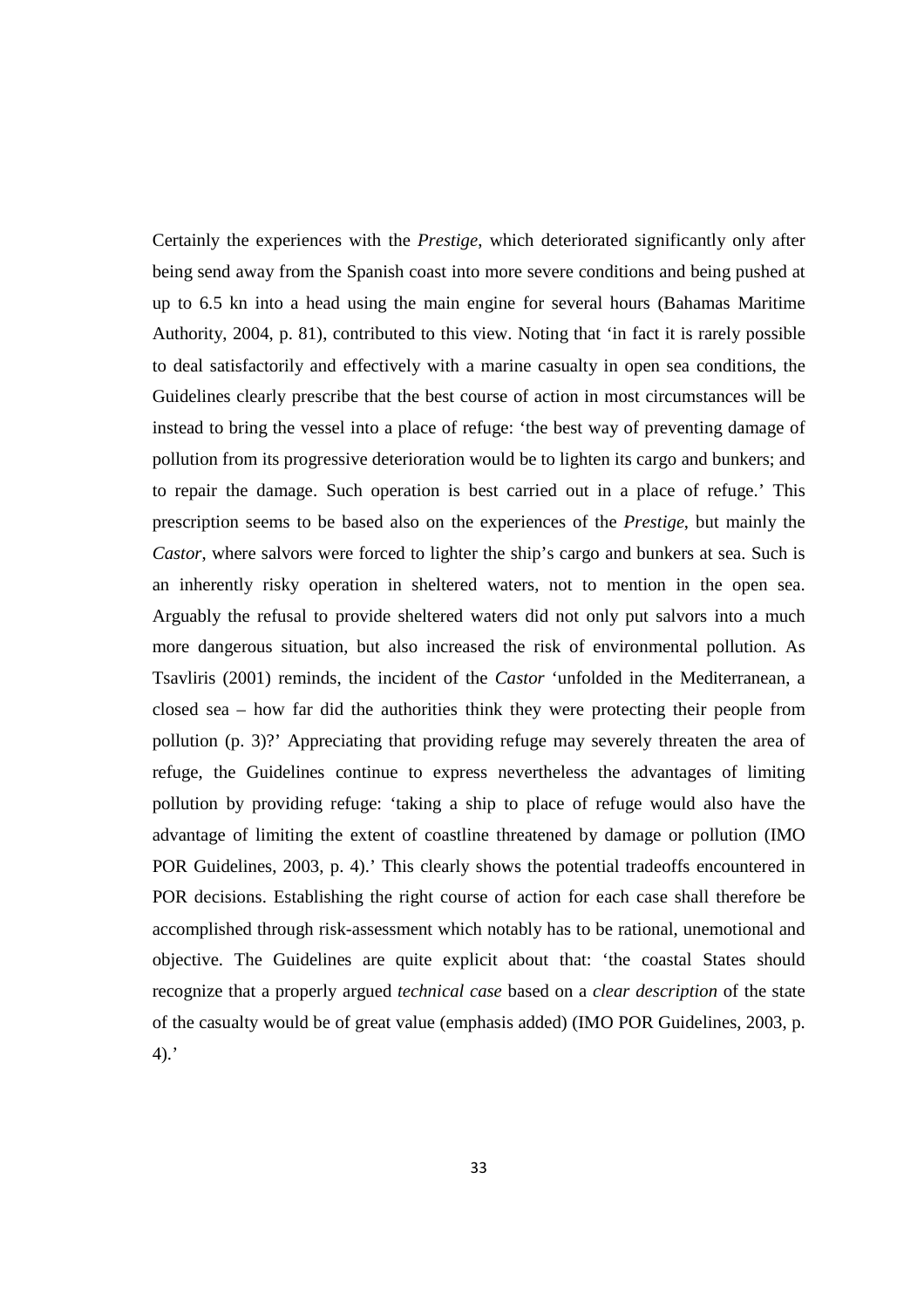#### **Decision rationalization through risk assessments:**

The need for and reasonableness of proper risk assessment runs like a common thread through the Guidelines: masters and salvors are expected to evaluate the situation and to undertake a risk assessment by estimating the likely consequences of the damaged ship under four kinds of responses 1) the ship remains in the same position, 2) the ship continues its voyage, 3) the ship reaches a place of refuge, 4) the ship is taken out to sea. In doing so, the Master/salvor shall for each response identify the type of assistance required from the coastal state. Communication between vessel/salvors and coastal state's authorities is to be channeled via the coastal states Maritime Assistance Service<sup>15</sup> (MAS) in order to have a focal contact point and clear reporting. The MAS should inform the vessel/salvors with facilities that it can make available with a view to assistance or admittance of the ship to a place of refuge. Further, 'subject, where necessary, to the coastal state's prior consent, the shipmaster and the shipping company concerned should take any necessary response actions.' This may for example include signing a salvage or towage agreement in order to deal with the ship's situation.

Based on the information/risk assessments received from the vessel/salvors, the Guidelines require coastal States to continue further evaluation and assessments in order to rationalize the granting/refusal of a place of refuge. Three assessments, each at different stages in the casualty response should be performed:

 first, a generic, pre-incident evaluation of potential suitable places of refuge along the State's coast has to be performed. Such evaluation shall take into account natural

<sup>&</sup>lt;sup>15</sup> IMO Resolution A.950(23) adopted December 2003 requires Member States to establish a Maritime Assistance Service. A MAS is a coastal States focal contact point dealing with ships involved in incidents not involving the rescue of persons, such as POR incidents. In a POR situation, the MAS functions as intermediary receiving information from the casualty/salvors and channeling it to relevant coastal authorities involved in POR decisions. Likewise, coastal authorities are required to go through MAS to communicate with the casualty/salvors. This establishes a clear reporting channel and avoids duplication. MAS can but do not have to have the authority to grant/refuse access to a place of refuge.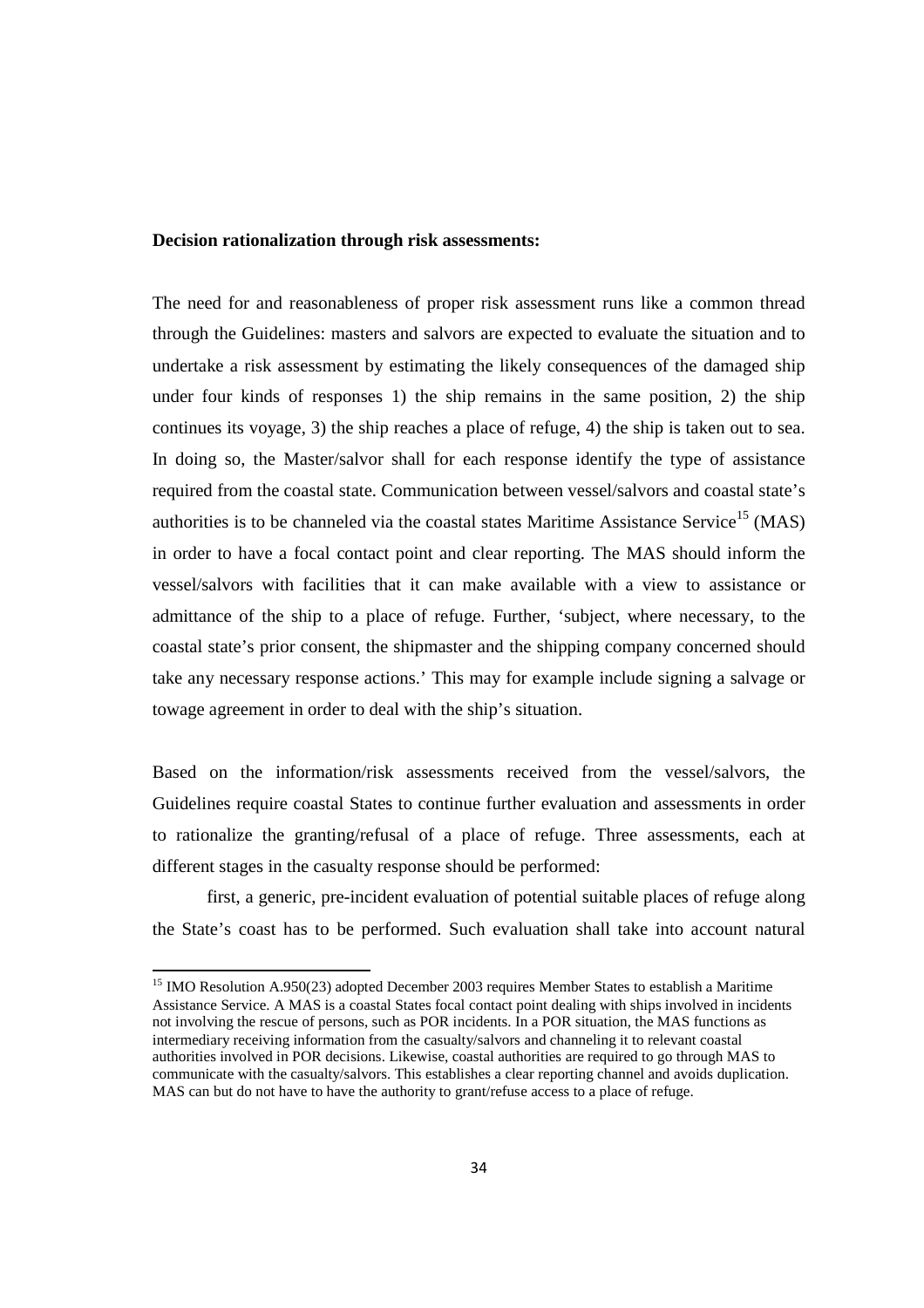analysis factors<sup>16</sup> such as the prevailing winds in the area, whether the POR is guarded against heavy winds and rough seas, prevalent tides and tidal currents, bathymetry incl. the minimum and maximum water depths in the place of refuge and its approaches and the condition of the seabed regarding the possibility to ground/beach the ship etc. Besides natural factors, also environmental and social factors<sup>17</sup> shall be taken into account, such as nearest distance to populated areas, designated environmental areas, sensitive habitats and species, fisheries, economic and industrial facilities and amenity resources and tourism. This shall be complemented by an analysis of contingency planning factors<sup>18</sup> available such as available response equipment and facilities, possibility of containing pollution in the place of refuge, evacuation facilities etc. The rationale for this is that great value lies in preparation and that a properly created inventory of suitable places of refuge can be rapidly utilized in an incident and checked and compared against the requirements of the actual casualty.

 The second assessment requires the coastal authority in charge to perform an event-specific analysis of the casualty, ideally utilizing the information and assessments received already from the vessel/salvors. Factors evaluated include the seaworthiness of the casualty, in particular buoyancy, stability, availability of means of propulsion, power generation, distance and estimated transit time to a place of refuge, whether the Master is still onboard, whether a salvor has been engaged, etc. As each vessel poses different risks, information on the nature and condition of the cargo, bunkers and other hazardous goods has to be obtained and evaluated $19$ .

 The third assessment (expert analysis), required if time-allowing and if appropriate, is an inspection of the casualty performed by inspectors of the coastal State for the purpose of gathering evaluation data and damage assessment. This data is to

<sup>&</sup>lt;sup>16</sup> The complete list of natural analysis factors is listed under Appendix 2, paragraph 2.2 of the Guidelines

<sup>&</sup>lt;sup>17</sup> The complete list of environmental and social factors is available under Appendix 2, paragraph 2.1of the Guidelines

 $18$  The complete list of contingency planning factors is available under Appendix 2, paragraph 2.3 of the Guidelines

 $19$  The complete list of event-specific analysis factors is listed under paragraph 3.9 of the Guidelines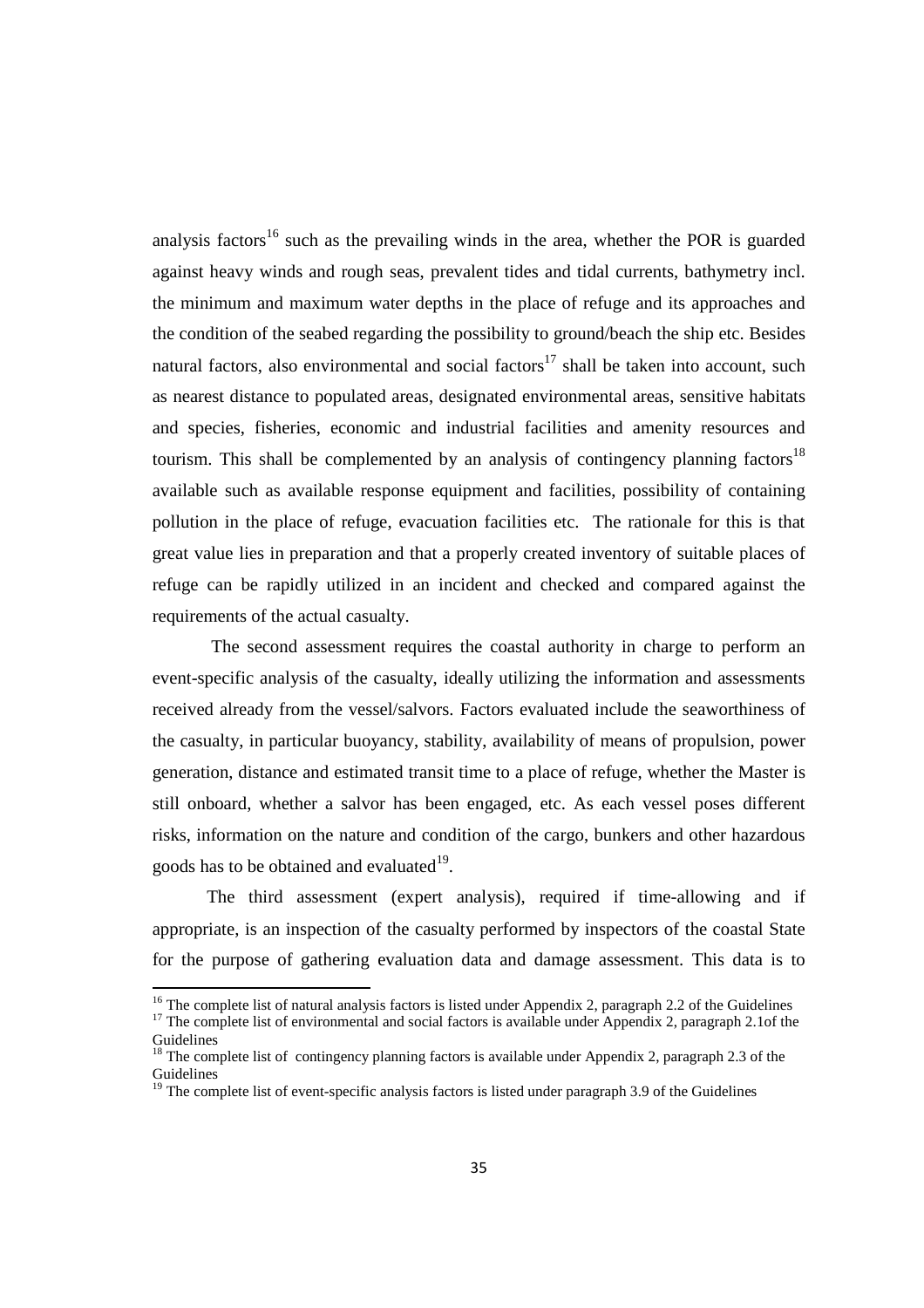assists a comparison between the competing risks of leaving ship at sea or bringing it to a place of refuge, taking due account of risks to crew and salvors onboard (if any), risks to persons ashore in the place of refuge, risk of pollution or disruption of port's operations, risk should a place of refuge be refused including such impact on neighboring states and property risks associated with the casualty vessel itself (Morrison, 2011, p. 172). The requirement for an expert analysis is probably inspired by, inter alia, experiences with the *Castor*, where, except for Spain, the seven other coastal States which refused access did not properly inform themselves about the actual condition of the ship. This lack of on-site ship inspection and condition assessment by coastal States probably caused a subjective assessment of the risks posed by the vessel which in turn motivated coastal State refusals. According to Constantinou, there was no justification for such refusals following the complete discharge of the damaged tanks and their inersion<sup>20</sup>, as well as the inersion of all other tanks: 'once the damaged tanks were discharge and the ship inerted, the vessel did not represent any higher risk than any other tanker' (p. 8).

 At the end of these three assessments, the decision-making process can be completed by either granting or refusing access. Indeed a coastal state is free to refuse access on objective and rational grounds since 'there is no obligation for the coastal state to grant it' (IMO POR Guidelines, 2003, p. 9) and 'there is at present no international requirement for a State to provide a place of refuge for vessels in need of assistance' (IMO POR Guidelines, 2003, p. 10). Such refusal however should be the ultima ratio, since the coastal state is obligated to 'weigh all the factors and risks in a balanced manner and give shelter whenever reasonably possible' (IMO POR Guidelines, 2003, p. 9). Once again this clearly shows that while the refuge-custom is still acknowledged, it is today

<sup>&</sup>lt;sup>20</sup> inertion refers to the process whereby the oxygen content of cargo tanks is reduced in order to reduce the probability of combustion of inflammable cargo. Usually a chemically non-reactive gas such as nitrogen, which can be created onboard some ships via N2 generators, is passed into cargo tanks to create a nitrogen blanket. Otherwise, the inersion can be created from external resources.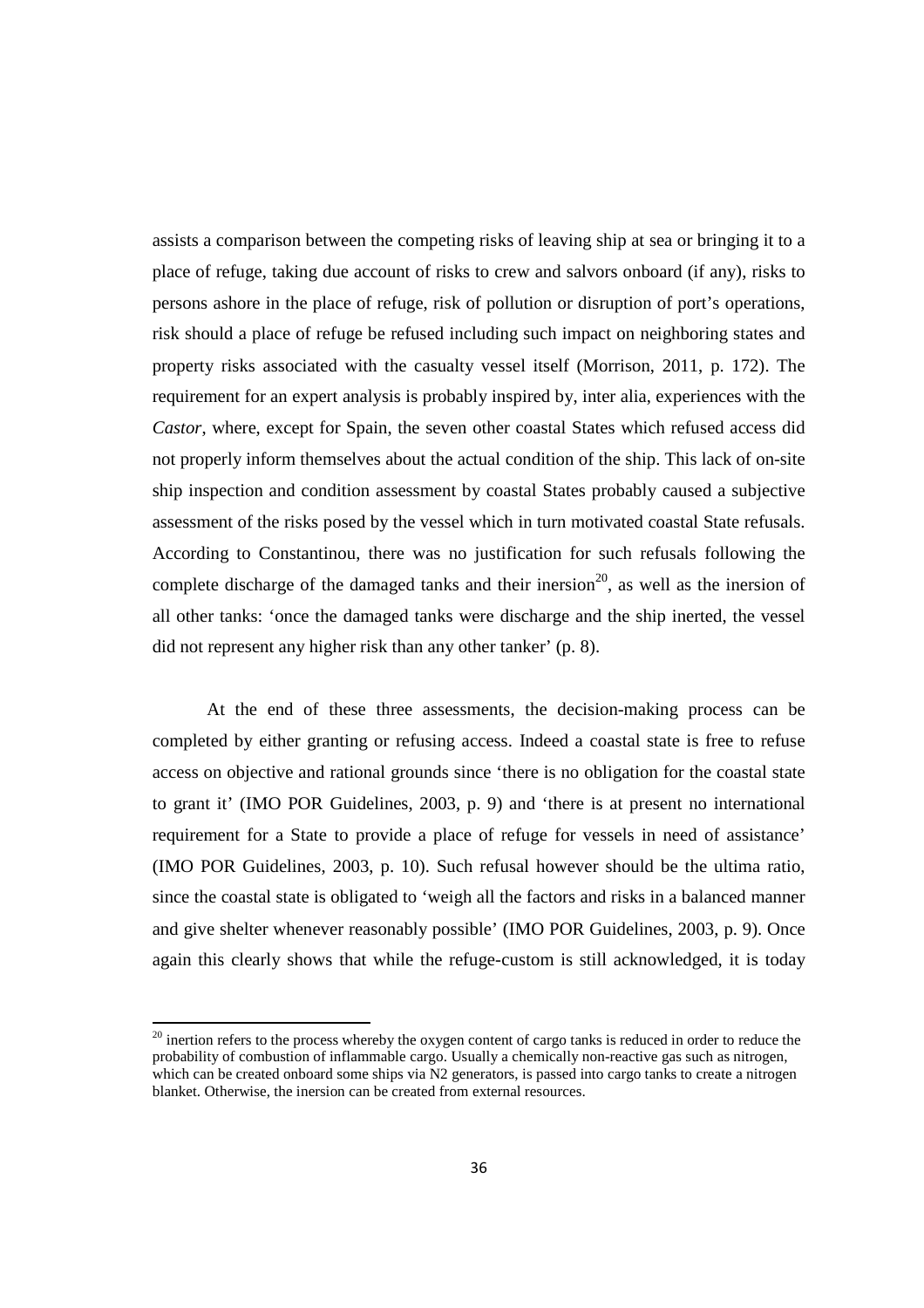weakened by state sovereignty over national waters and a coastal' states ultimate privilege to refuse access.

#### **Summary and Critical Assessment**

It should be obvious from the preceding survey of the Guidelines that the refuge-custom has been undermined to a considerable extent. Certainly the factors surveyed under Chapter III are mainly responsible for this. The Guidelines establish clear procedural requirements in the form of risk assessments which need to be performed before entry can be granted or refused. As was shown in Chapter II, historically the refuge custom did not require for procedural requirements. According to Chircop (2006), the procedural requirements significantly control the enjoyment of the refuge custom to the extent that the traditional right of access is today treated more in terms of a privilege and further subordinates it to the right and interest of the coastal state (p. 44). Essentially the procedural requirements in the form of risk assessments performed by the master/salvor and coastal states lead to a balancing and weighing of the interests of the vessel vis-à-vis the interests of the coastal State. Because there is no obligation imposed on the coastal State to grant access, the Guidelines are ultimately weighted in favor of the coastal State. Consequently Morrison (2011) summarizes that the Guidelines clearly put an end to the view that a ship in distress has an automatic right to access a POR (Morrison, 2011, p. 183). This view is endorsed by Chircop (2006) who argues that 'perhaps more than any other modern multilateral instrument, this compromise text suggests that the traditional right of refuge has been made subject to the paramount principle of coastal State protection' (p. 43). In his assessment of the Guidelines, van Hooydonk (2004) even goes further and argues that in practice the "balancing-interest" approach rooted in the Guidelines will be more akin to an absolute right of refusal since the state will be inclined to refuse the ship because it is 'both judge and interested party' (p. 435). According to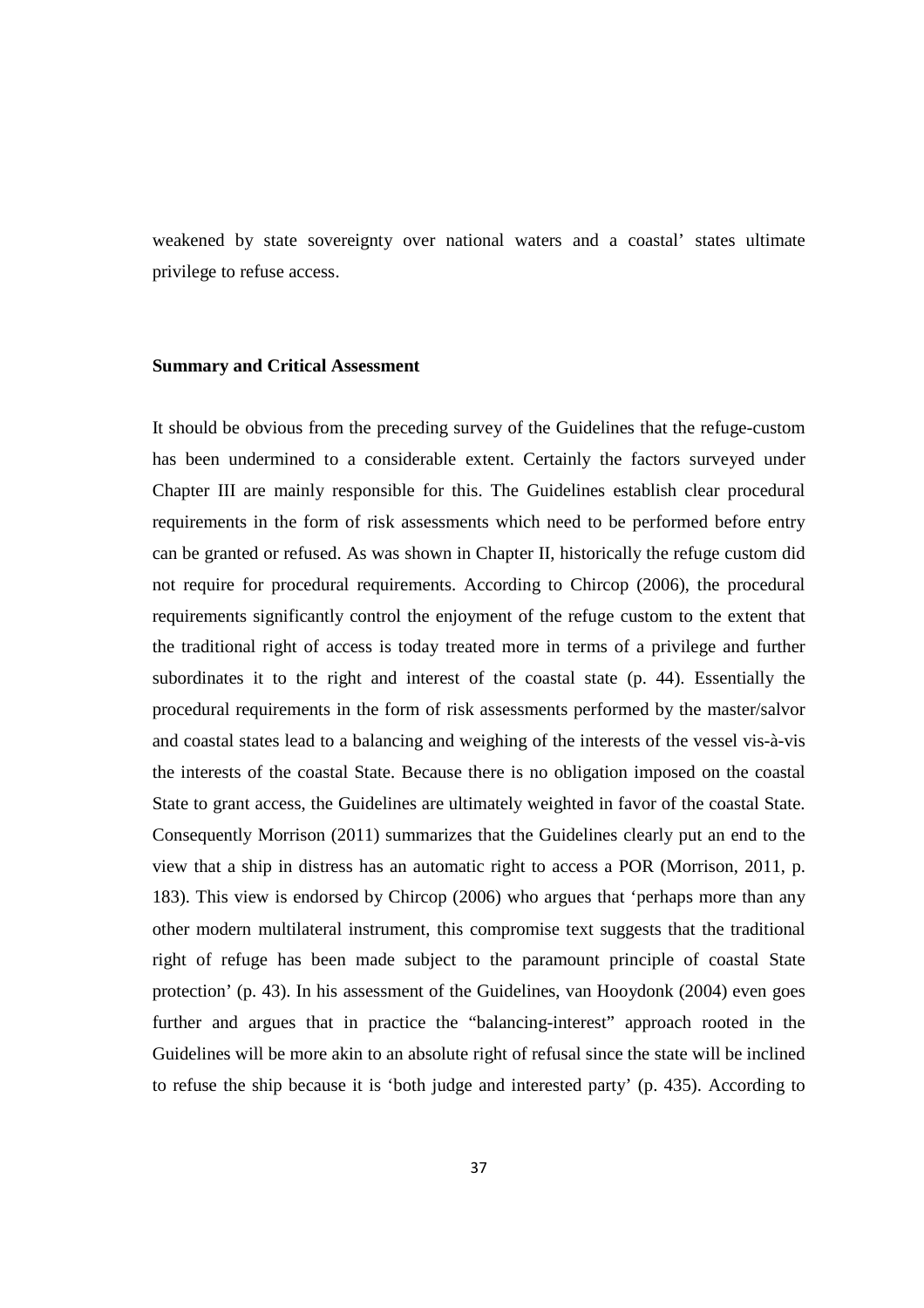this view, the Guidelines offer too many opportunities which a reckless State could abuse in order to shift the casualty vessel and the problem to someone else. In my opinion precisely because the Guidelines provide for a set of risk assessments that should be used by all parties', reckless abuse should not be possible, or at least very unlikely. The master/salvor can expect the coastal State to perform a detailed and technical assessment on objective foundations. This should at least prevent "knee-jerk" rejections. A State is perfectly free to refuse access, but such refusal must now be carefully rationalized. In other words, the procedural requirements put a burden of States. As a result, 'at a minimum, the deciding state can be expected by other interested parties such as the owner, salvor and other states to demonstrate that its decision was justifiable and defensible with reference to the criteria in the Guidelines (…) (Chircop, 2006, p. 37).

 Further, the provision for an expert analysis of the ship through qualified coastal State inspectors further reduces the risk of blatant coastal state refusals. Instead it should lead to a much deeper involvement of the coastal State in actually assessing a vessel's actual condition as opposed to "armchair-decisions". Cases such as the *Castor*, where coastal States turned down refuge requests without having objectively assessed the casualty themselves should become few and far between. It is also laudable that the Guidelines explicitly refer to the need of the expert team 'to be composed of persons with expertise appropriate to the situation.' The *Prestige<sup>21</sup>* demonstrated how important the need for qualified inspectors really is in order to deal effectively with a casualty: apparently the Spanish inspector who boarded the *Prestige* did not conduct a proper assessment of the damages. Instead his sole purpose appears to have been to order the starting of the vessel's Main Engine in order to speed up the tow away from the coast. This was contrary to the concerns of the Master (later confirmed by the salvage Master who stopped the Engine) that vibrations from starting the Main Engine would be induced

<sup>21</sup> The *Prestige* case (2002) occurred before the IMO guidelines were adopted. Nevertheless, the need for condition assessment of casualties through coastal state inspectors is established practice and was also performed on *Prestige*.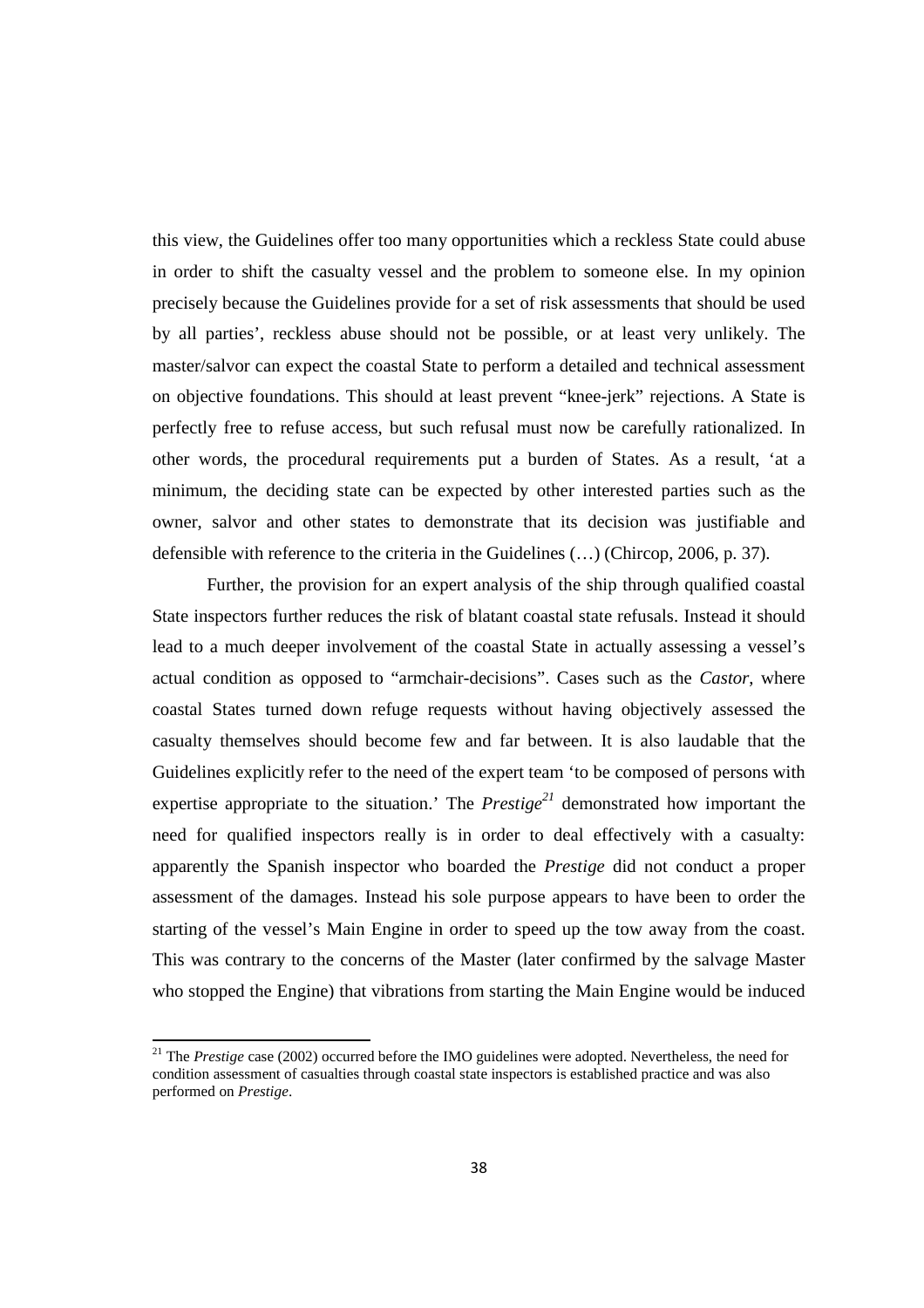into the hull leading to further damages of the already weakened structure. The Bahamas Investigation Report (2004) concludes: 'had the surveyor made a proper assessment of the situation on board, he could have given the shore authorities a more complete picture on which to base their subsequent decisions' (p. 80). Salvor's Smit later endorsed the view that the Spanish inspector arguably was not qualified enough for the situation he encountered: the shore based inspector who boarded the ship 'was not briefed or equipped to make an expert assessment of the ship's condition, or enter into meaningful dialogue with the Salvage Master' (van Rooij, 2003, p. 3). Therefore the requirement for an expert analysis performed by qualified inspectors is surely a good one.

There are however negative provisions and omissions in the Guidelines which have to be addressed.

## **Coastal State's consent:**

For instance the provision that a coastal state's prior consent has to be obtained before the Master/owner can undertake response actions such as e.g. engaging a salvor to assist dealing with the ship's situation appears the be counterproductive. It is difficult to see how a coastal State can be better placed than the master onsite to assess whether or not salvage is needed or not. If in the master's opinion, salvage is needed then valuable time could be wasted obtaining the necessary consent. Safety of the ship and pollution prevention is foremost the master's responsibility. *SOLAS* Chapter V explicitly determines that

'the owner, the charterer, or the company (…) operating the ship *or any other person*, shall not prevent or restrict the master of the ship from taking or executing any decision, which, in the master's professional judgment, is necessary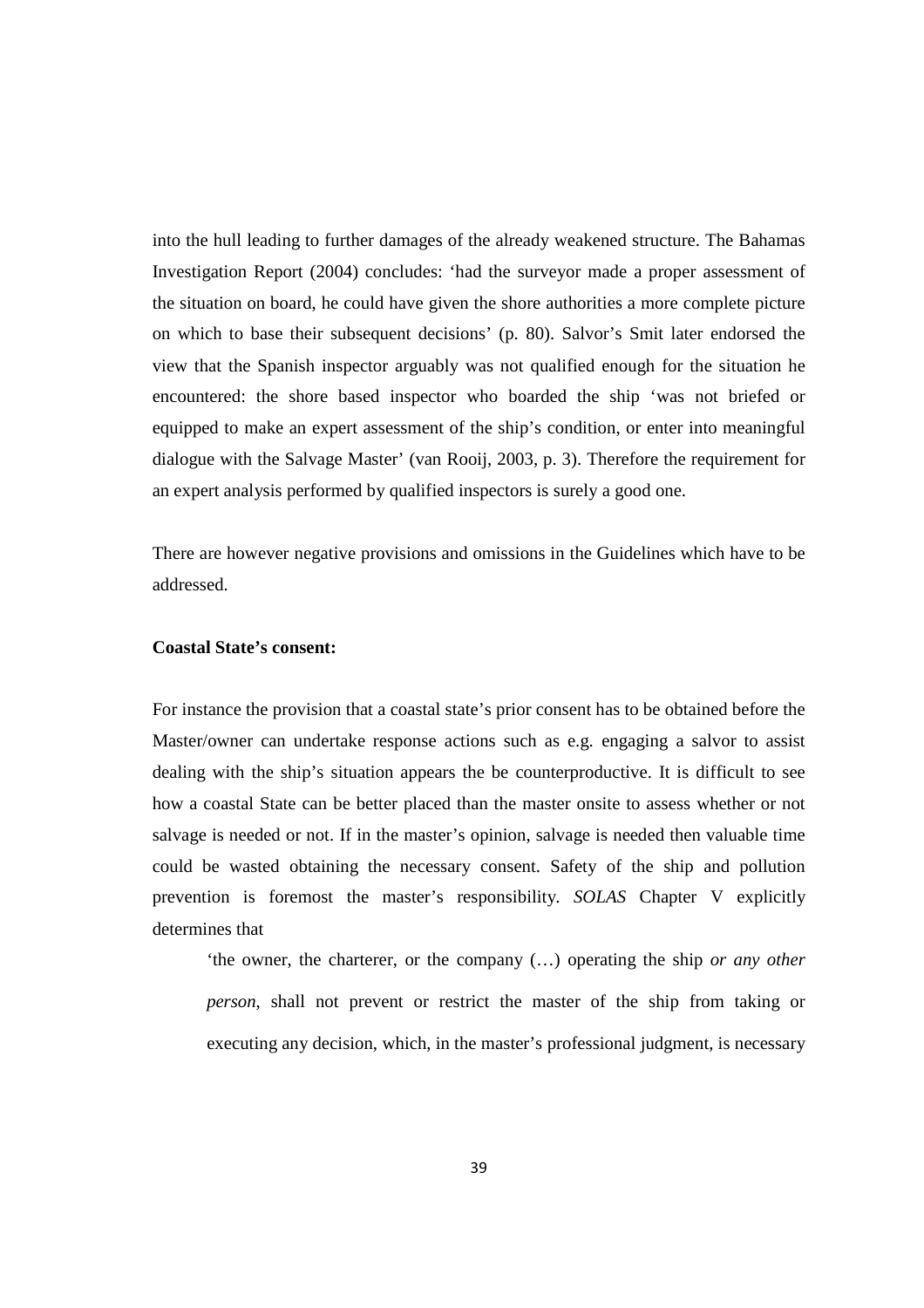for the safe navigation and the protection of the marine environment (emphasis added)'

In addition, the *ISM Code* clearly endorses the master's authority: 'the Company should establish in the safety management system that the master has the overriding authority and the responsibility to make decisions with respect to safety and pollution prevention.' It follows that whenever this should be overridden by anybody, it must be clearly explained. Again the *Prestige* case illustrates this. Here the coastal authorities ordered the vessel to do or to refrain from doing certain actions without however establishing clearly their authority and when the master believed he was still in charge of the ship. This created confusion. To avoid such situations, the Bahamas Investigation Report (2004) recommended that 'any steps to remove or alter that authority should be clearly explained and justified to the master' (p. 74). Incidentally the IMO *Guidelines on the Control of Ships in an Emergency* (2007) now stipulate clearly that when a state intends to use intervention powers, he has to ensure that 'the master of the ship, the company and the salvage team involved are told clearly what degree of responsibility remains with them and what limitations are being placed on their freedom of action' (p. 5).

 In the author's opinion the requirement to obtain the state's prior consent for certain response measures is not really in the interest of the state since it can delay important response measures. Especially in salvage operations time is undoubtedly of the essence, in those circumstances 'the requirement is an impediment to efficiency and can be grossly counterproductive in terms of maintaining maritime safety and preventing or mitigating pollution damage (Mukherjee, 2006, p. 280)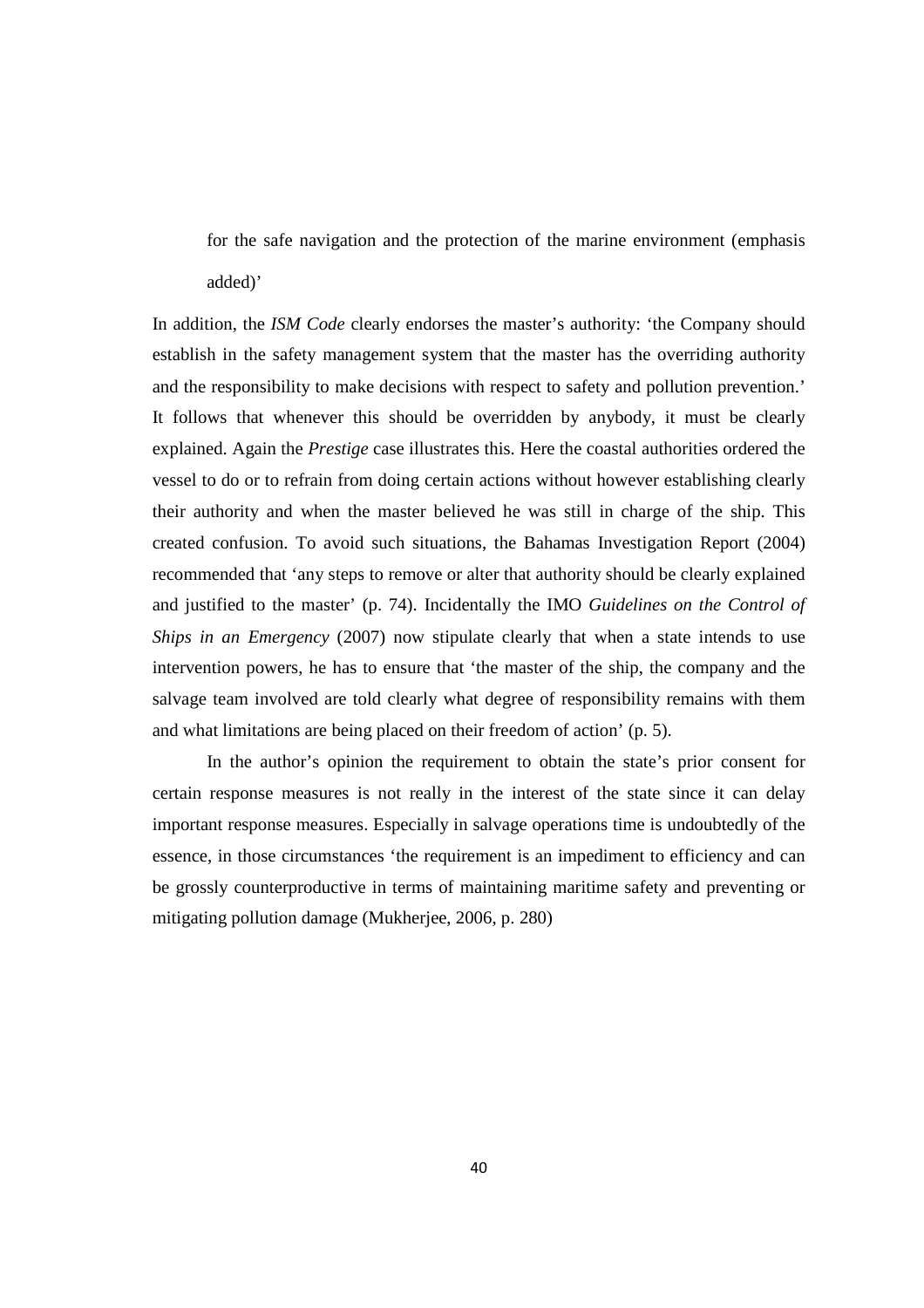## **Publishing of Places of Refuge details:**

The Guidelines do not prescribe the publishing of a list of suitable pre-designated places of refuge. That decision solely lies with the respective coastal State. Some States, such as the United Kingdom do not pre-designate places of refuge. The UK takes the view that in an emergency any site could become a place of refuge depending upon the particular circumstances of the incident. According to the former *SOSREP*, even an area of high environmental sensitivity should be regarded as being a place of refuge for some ships when lives are at risk or when the pollution potential is minimal (Middleton, 2009, p. 47). The UK also does not have a pre-conceived list or ranking of places of refuge because each incident has its own unique, transient and varied nature (DFT, "UK's Approach to Assigning PORs"). Other states, such as Denmark take the opposite view and publish a list of pre-designated places of refuge (Danish Environmental Protection Agency, 2012). Certainly this could be advantageous to mariners and salvors who in the event of an emergency could within very short time ascertain the available places of refuge options and the best course of action. However, it took the author considerable time to locate the list of the officially designated places of refuge on the web. Further, a salvor when asked whether or not they are aware of officially designated places of refuge responded in the negative<sup>22</sup>. It is also doubtful whether the actual mariners onboard ships are aware of such pre-designated places of refuge and their exact locations. As the salvor suggested 'it does not suffice to (just) hear about it as such an important matter should be marked on charts or be subject matter of nautical publications such as Notices to Mariners.' In the author's opinion this is something which requires amendment and perhaps could be regulated in the Guidelines.

<sup>&</sup>lt;sup>22</sup> Feedback received from a well informed industry source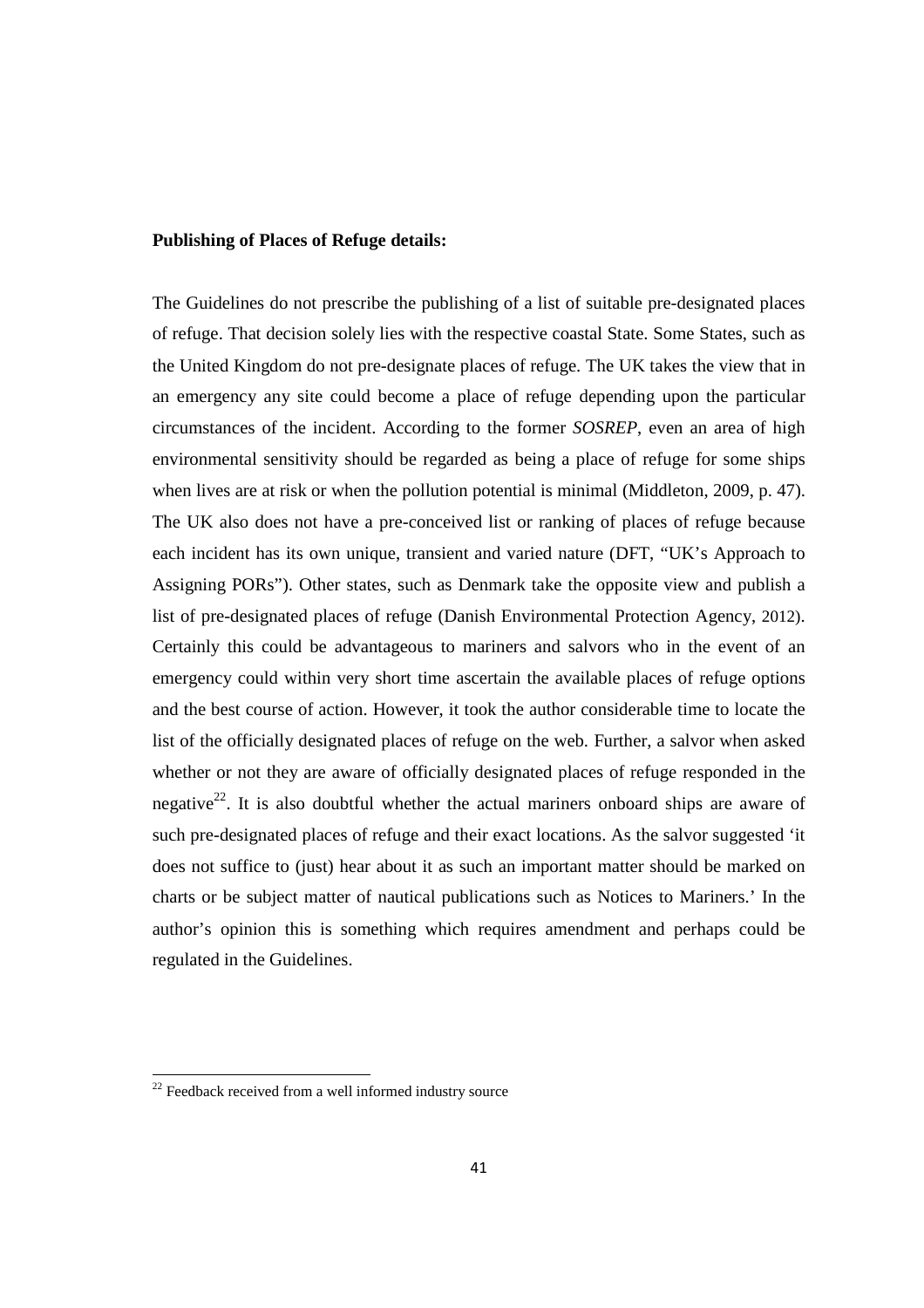## **Decision-making and response systems:**

 A significant omission in the Guidelines is its silence on effective decision-making arrangements and response systems. The Guidelines specifically mention maritime authorities, port authorities and authorities for shore-side safety should be involved in pre-event assessments of suitable places of refuge, but do not specify further which authority or organization is ultimately responsible for granting/refusing refuge, other than "the coastal State". This effectively leaves it at the discretion of coastal States themselves to determine decision-making arrangements. This is problematic, because in an emergency an efficient decision-making process is of utmost importance and there are practical response and decision-making setups and arrangements which have proven to be superior to others.

 A major problem arises when the decision-making in a maritime emergency is fragmented and executed by a number of authorities who all have to agree on a joint course of action. Difficulties are very likely to arise in 1) timely communication between internal levels of decision making, 2) disagreement between national and local levels of decision making and 3) potential lack of leadership and indecisive decision making in a crisis situation (Chircop, 2006, p. 41). Opposed to this, centralized decision-making is considered valuable. Interestingly, the IMO Guideline *On the Control of Ships in an Emergency* (2007) is very outspoken about the advantage of having a "military-style" command and control style system as opposed to fragmented decision-making. It explicitly recognizes that in an emergency the lines of command must be clear and the responsibilities of the parties involved in assessments and decision-making must be unambiguous. In particular it states that 'having a clear chain of command in an emergency is essential if efforts to save life and property and prevent pollution are to be maximized' (p. 2). Lacey (2006) fully endorses this warning that in the absence of a clear command structure there is chaos, especially informational chaos: 'far too often what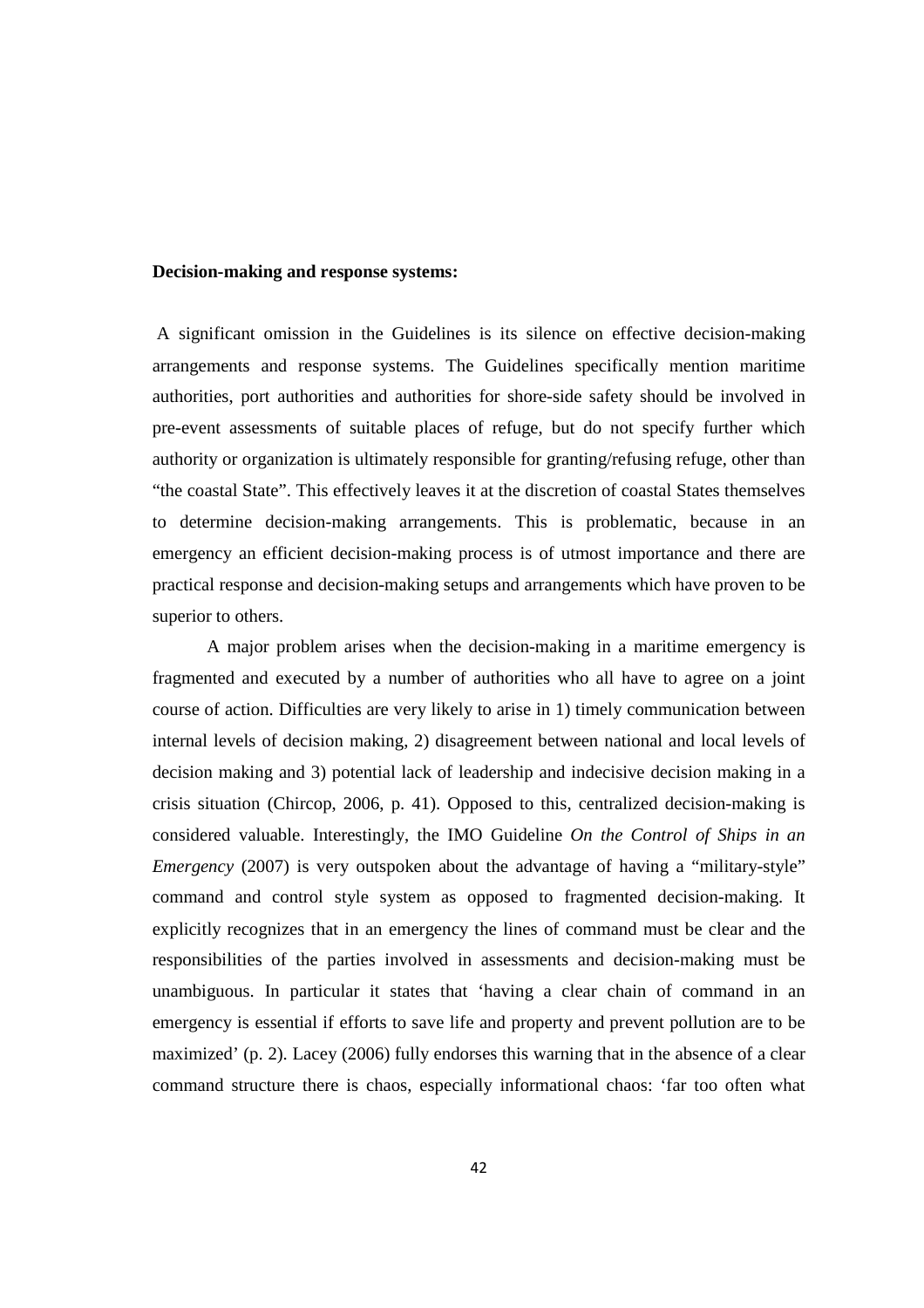happens is that where there is no established control and command procedure, numerous organizations can be demanding information, all believing they need it (…)' (p. 6). This can lead to confusion, duplication and in general inefficient use of time.

There are essentially three factors which can, but do not necessarily have to, give rise or contribute to a fragmented decision-making process: federal state systems, localized decision-making and the 'politicization' of decision-making.

## **Federalization:**

In federal, decentralized systems, smaller units of governance such as "states" typically enjoy autonomy over particular matters of governance. In Germany for instance, the local "Laender" (states) enjoy regional autonomy in important matters such as ports, police affairs, environmental control in the 12 nm territorial sea and disaster management onshore and offshore. Opposed to that navigational uses of the territorial sea, the high seas and most matters of maritime transport fall under federal jurisdiction, which is also in charge of the conclusion of international conventions (Jenisch, 2006, p. 473). It is obvious that in order to ensure maritime safety in such a system, close communication and coordination between federal and local/regional authorities is paramount. This can be troublesome when command chains to the various federal and state/regional authorities are too complicated and split into too many lines of communication. Often, the communication and coordination process is not the only problematic area in federal states. Ambiguity over accountability and responsibility of the plethora of authorities involved in a decentralized system also may cause uncertainty. Citing the situation in Belgium, another federal State, van Hooydonk (2006) explains that 'that the devolution of maritime powers in a federal State may lead to legal uncertainty as to the competence of authorities involved, as well as to gaps in the statutory regime (…) (p. 427).'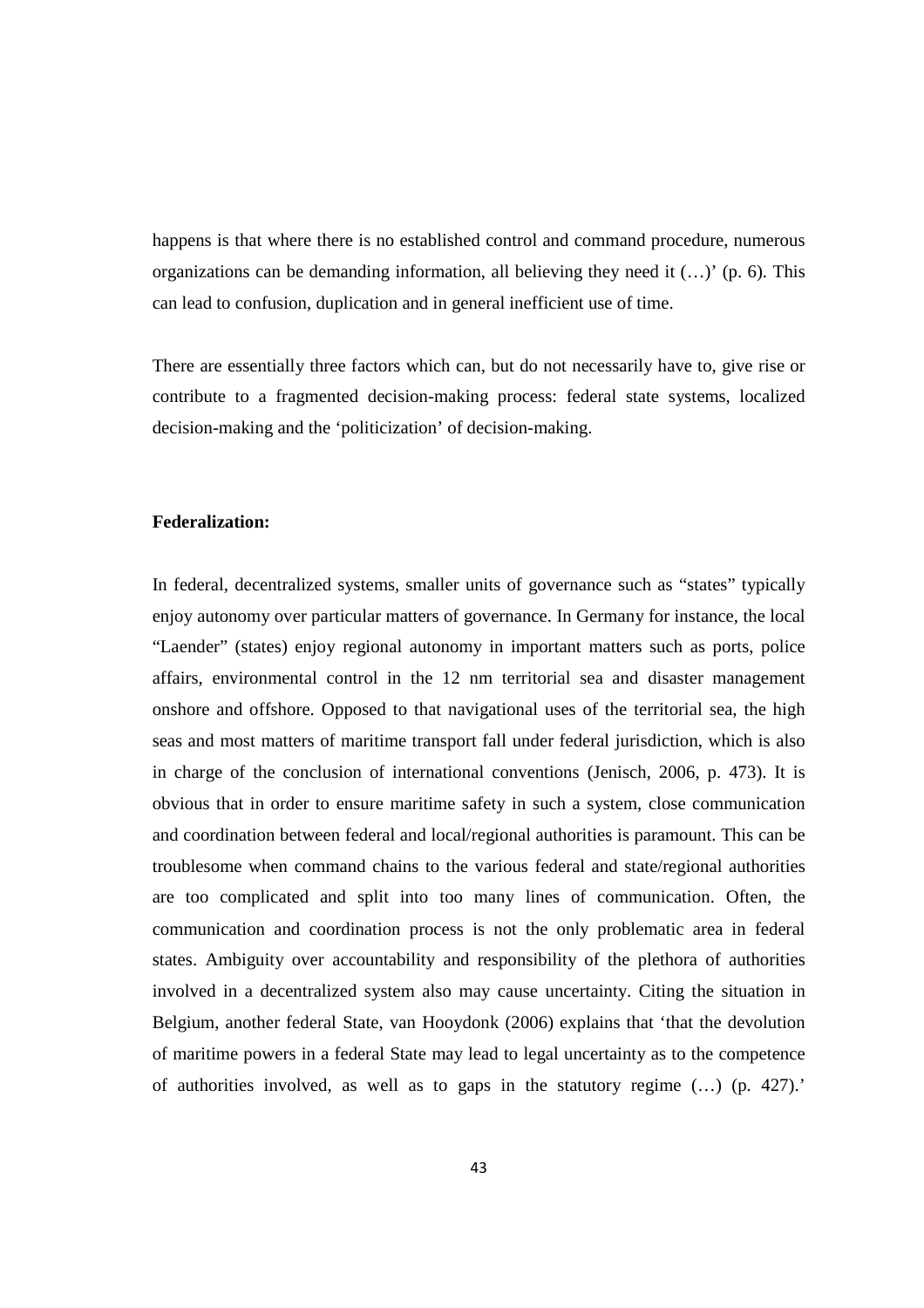Furthermore, the situation in Germany suggests that the *Havariekommando*<sup>23</sup> faced with a real crisis may be torn between the interest of central and regional stakeholders: the head of the *Havariekommando* 'is obliged to take into account both federal and Laender interests' (p. 486).

#### **Localization:**

<u>.</u>

Federal-systems can also encourage the second problematic factor – localized decisionmaking. According to Noyes (2008), the localization of decision-making may be particularly prevalent/suited in federal States where "control over port and coastal activities often has resided with local or other sub-state components of government' and this 'may compound the difficulties in fashioning sensible procedures for evaluating requests for refuge' (p. 142). One of the main problem associated with localization is that local decision-makers may prioritize the safety of their local constituency and do not consider the bigger picture of maritime casualties and how these can impact on and affect other areas or even neighboring countries. Instead of refusing access it could be much more reasonable making the perhaps hard decision to accept pollution in a limited and controllable area, such as a place or port of refuge and thus to avoid a major pollution affecting vast parts of a State or neighboring Sates. The *US Coast Guard Places of Refuge Policy* (2007) specifically recognizes this problematic aspect of local decisionmaking where the decision-maker such as a harbor master may –overwhelmed by the incident and blinded by the potential risks, decide subjectively: 'place of refuge situations can raise significant concerns among local stakeholders, who may have little understanding of the technical nature of the problem, but clearly see the risks to their citizens (…)' (p. 7). The case of *Maritime Maisie* illustrates how local pressure can actually influence place of refuge decision-making. Here managers of the ship initially

<sup>&</sup>lt;sup>23</sup> Principal maritime authority in Germany which is in charge and coordinates the place of refuge decision making process between central and regional authorities.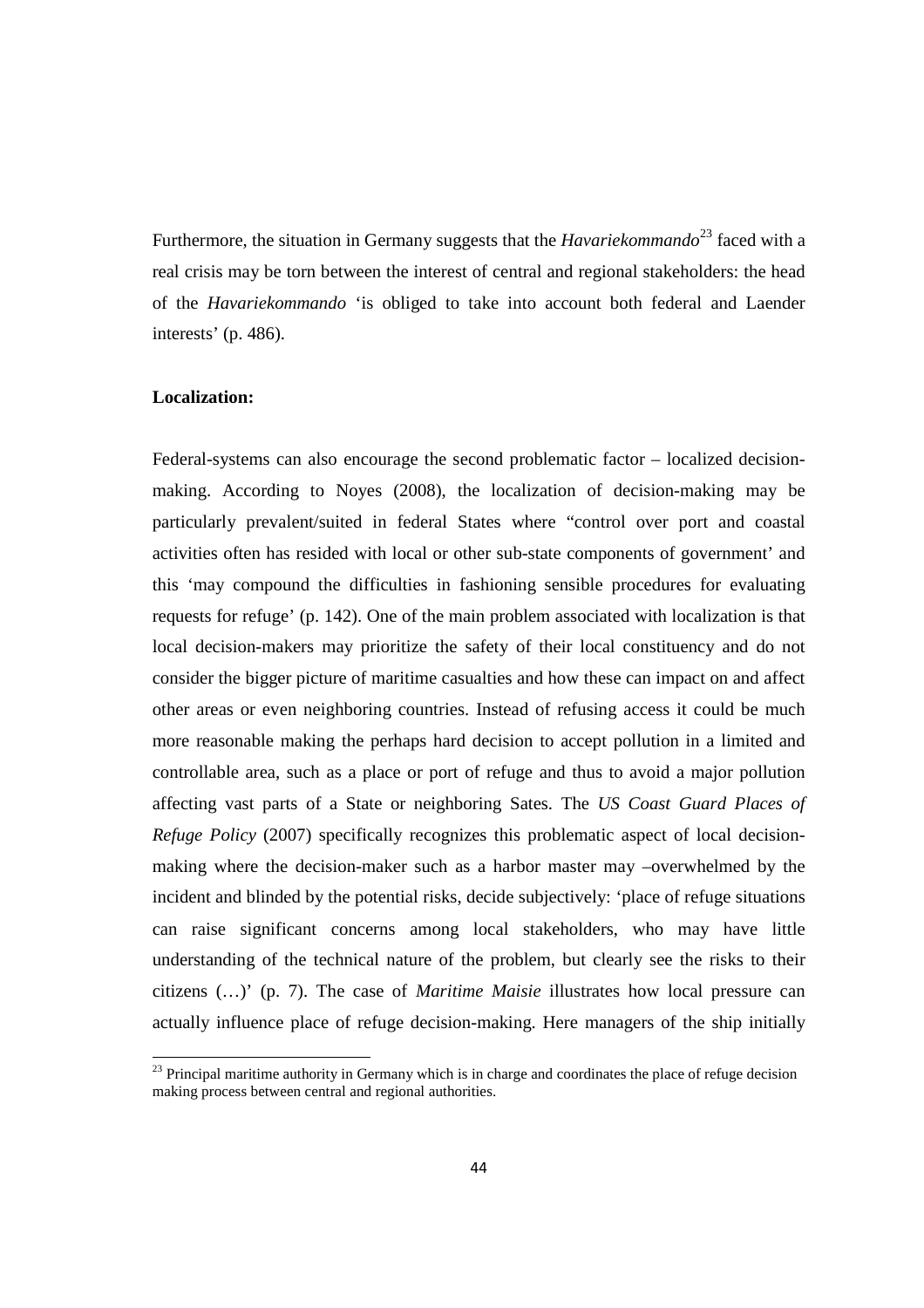focused on obtaining access at Yeosu anchorage (South Korea) which is a famous STS location and since the vessel only required an inner-anchorage to transfer cargo and bunkers, this was a suitable location. According to the managers, access was denied by Korean authorities due to an oil spill<sup>24</sup> in the port of Yeosu that occurred basically at the same time the request was made<sup>25</sup>. It stands to reason that local pressures concerned about a repeat pollution were instrumental in the refusal. Whether or not concerns over granting access were justifiable and based on objective risk-assessments certainly is debatable. The experience of the recent spill might well have overlaid objective risk assessment in order to avoid any further risk to the port whatsoever. If that really was the case, it would be deplorable since as Donner (2006) rightfully asserts, 'any decision on whether to grant or refuse a place of refuge should be based on risk assessment, not on risk aversion' (p. 346).

## **Politicization:**

<u>.</u>

Arguably subjective decision-making is encouraged if the assessments are not done by experts with the necessary expertise and if the decision-making is politicized. As Noyes (2008) explains, considerable weight should be accorded to the views of experts (p. 142) as opposed to a local port authority or a local politician who may focus too heavily on the particular port than to fully consider all environmental risks should access be refused. The *US Coast Guard Places of Refuge Policy* (2007) "Place of Refuge Job Aid" specifically requires the probability section of the generic assessments/evaluations of suitable places of refuge and also the event-specific risk assessment associated with a particular casualty, to be performed by salvors, professional mariners and persons with

<sup>24</sup> On 31 January 2014 laden VLCC *Wu Yi San* collided with a shore jetty and pipleine at the GS Caltex terminal at Yeosu leading to the cracking of oil pipelines and a resultant spill of about 164 mt of crude oil,

naphta and other compounds from the terminal (Mohindru, Platts, 2014)

 $25$  Based on information received from a well informed industry source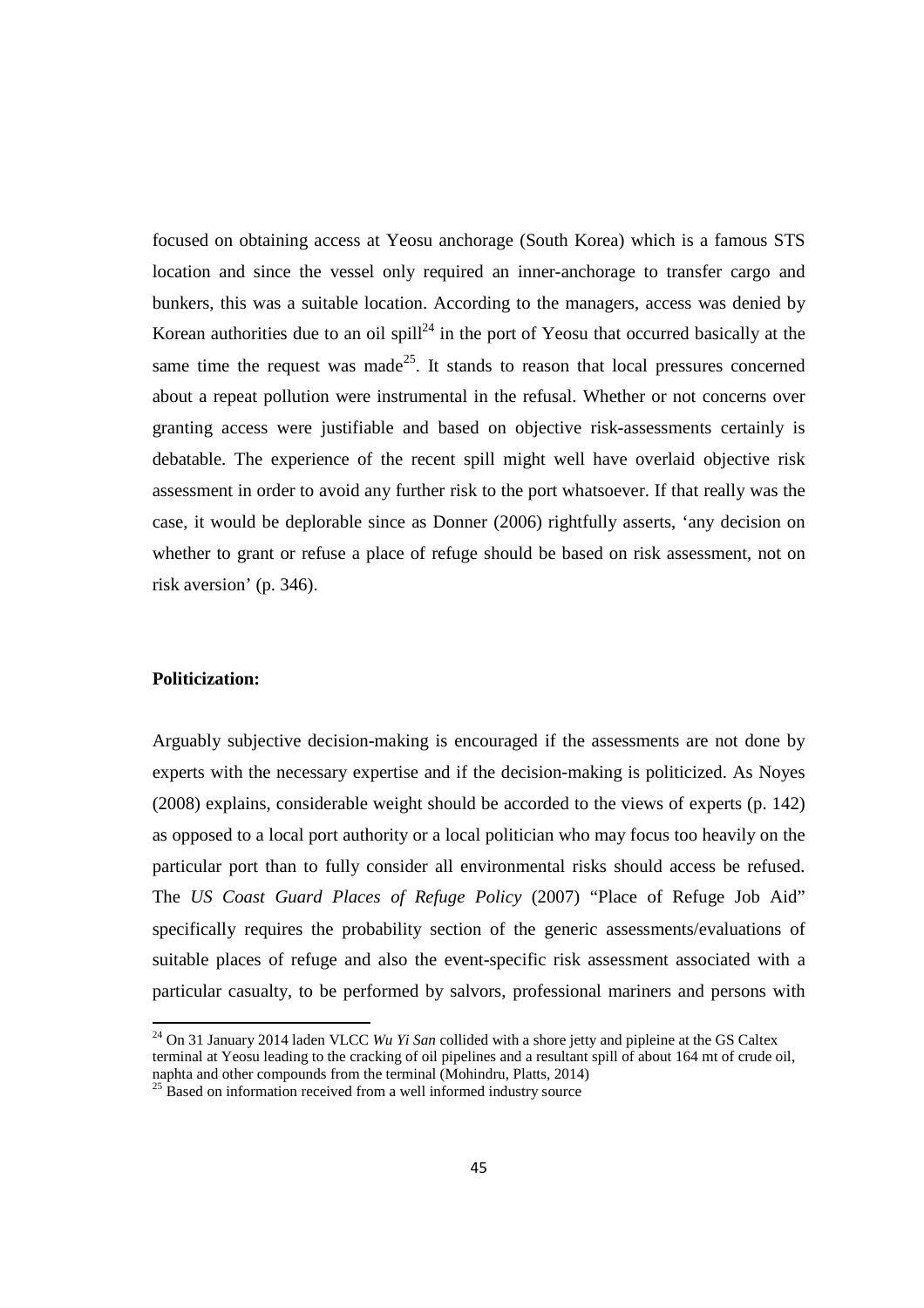expertise in engineering, ship structure, and similar fields (p. 1). The probability of risks occurring can only be realistically evaluated by experts with the requisite experience and expertise. Hence this requirement ensures the professionalization of the decision-making process. As opposed to this, an example of how it should not be is when a number of political figures are closely involved in the practical response on whether to grant access or not. Maintaining as bigger distance between operational response and politics as possible mitigates the risk of political pressure being applied. Politicians are typically not knowledgeable on technical aspects of shipping, salvage or complex environmental relationships. Therefore they should as far as possible not be involved in the assessment and decision making on places of refuge. A review of European response systems by *the European Maritime Safety Agency (EMSA)* confirmed that in the best systems politicians were not involved in the technical response (Middleton, 2009, p. 57). Further, Lord Donaldson in his review of salvage and intervention in the UK following the *Sea Empress* incident concluded that it is practically impossible to keep politicians fully and technically briefed at all stages of a rapidly developing marine incident (Middleton, 2009, p. 57). Therefore Lord Donaldson considered involvement of ministers in operational decisions 'is not a practicable option' (Mulvana, 2013, p. 3).

#### **The SOSREP system in the UK:**

A response and decision-making system that steers clear of the problems associated with federalization, localization and politicization is the *SOSREP* system of the UK. Lord Donaldson's review of salvage and intervention had discovered inadequacies in the UK's marine emergency response system. In response Lord Donaldson recommended there should be 'ultimate' control of salvage by a Secretary of State's Representative *(SOSREP*) acting in the overriding public interest (Shaw, 2010, p. 6). Accordingly a new role was created in 1999, *SOSREP. SOSREP* is essentially a single incident commander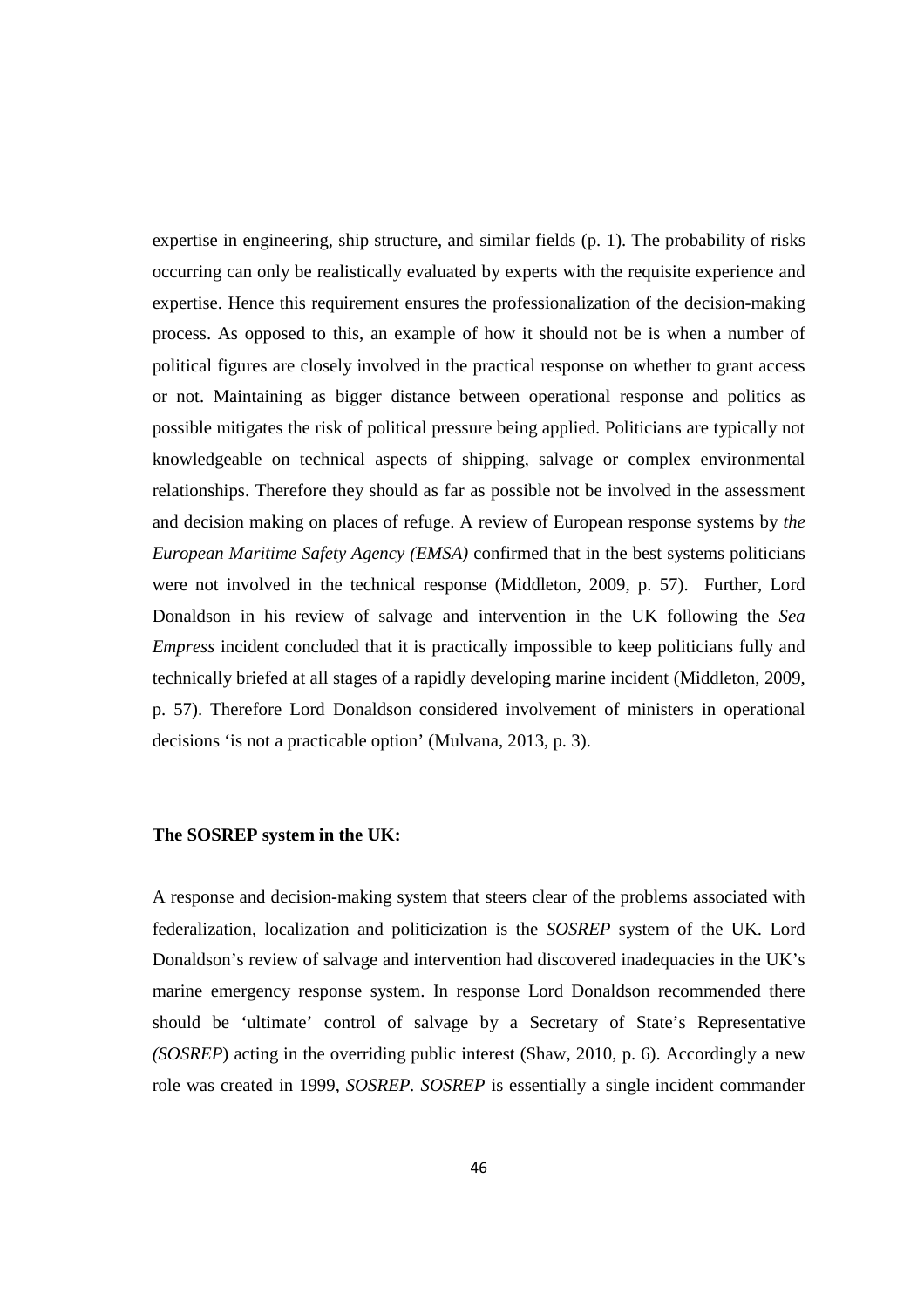who exercises ultimate command and control of all serious incident response operations, empowered to make crucial and often time-critical decisions, without delay and without recourse to higher authority where such decisions are in the overriding UK public interest ("UK National Contingency Plan", "n.d.", p. 5). Importantly, *SOSREP* is the designated UK competent authority to assign places of refuge: 'the *SOSREP* has in mind that time may be short and the damaged ship may not be in a condition to travel very far' ("UK National Contingency Plan, p. 34). In places of refuge situations, *SOSREP* is empowered to override arguments and orders given by other authorities or individuals. Crucially, this includes orders and directives from local harbour masters. Such overriding directives are likely to occur where the sheer size of an incident exceeds the port's ability to respond or when the port is unwilling to respond or grant access. For example, where there is an urgent need of a place of refuge for a vessel to prevent pollution or in the interest of safety and the local harbour master does not wish to admit the vessel, the *SOSREP* is authorized to override the authority of the harbour master through directions ("UK National Contingency Plan, p. 33). Effectively the directions can require the person to who they are given to take, or refrain from taking, any action of any kind whatsoever (Middleton, 2003, p.3). It is clear that through the *SOSREP*'*s* power of intervention the problem of localized decision-making in terms of granting/refusing places of refuge is practically eliminated. Further, even though *SOSREP* is the representative of the Department of Transport he is not a politician. Rather *SOSREP* is a professional with the technical knowledge and expertise required. The two *SOSREP's* who have held office so far are highly qualified experts in salvage, emergency response and counter-pollution and were recruited from the *Maritime and Coastguard Agency*. Because *SOSREP* is the ultimate decision-maker on places of refuge and the response group is kept as small as possible, this practically also eliminates undue political interference and the problem of decentralization associated with federal systems where responsibilities are spread over several authorities. Finally even though ultimate power is vested in the *SOSREP*, the system allows for and encourages the involvement of experts at different stages of the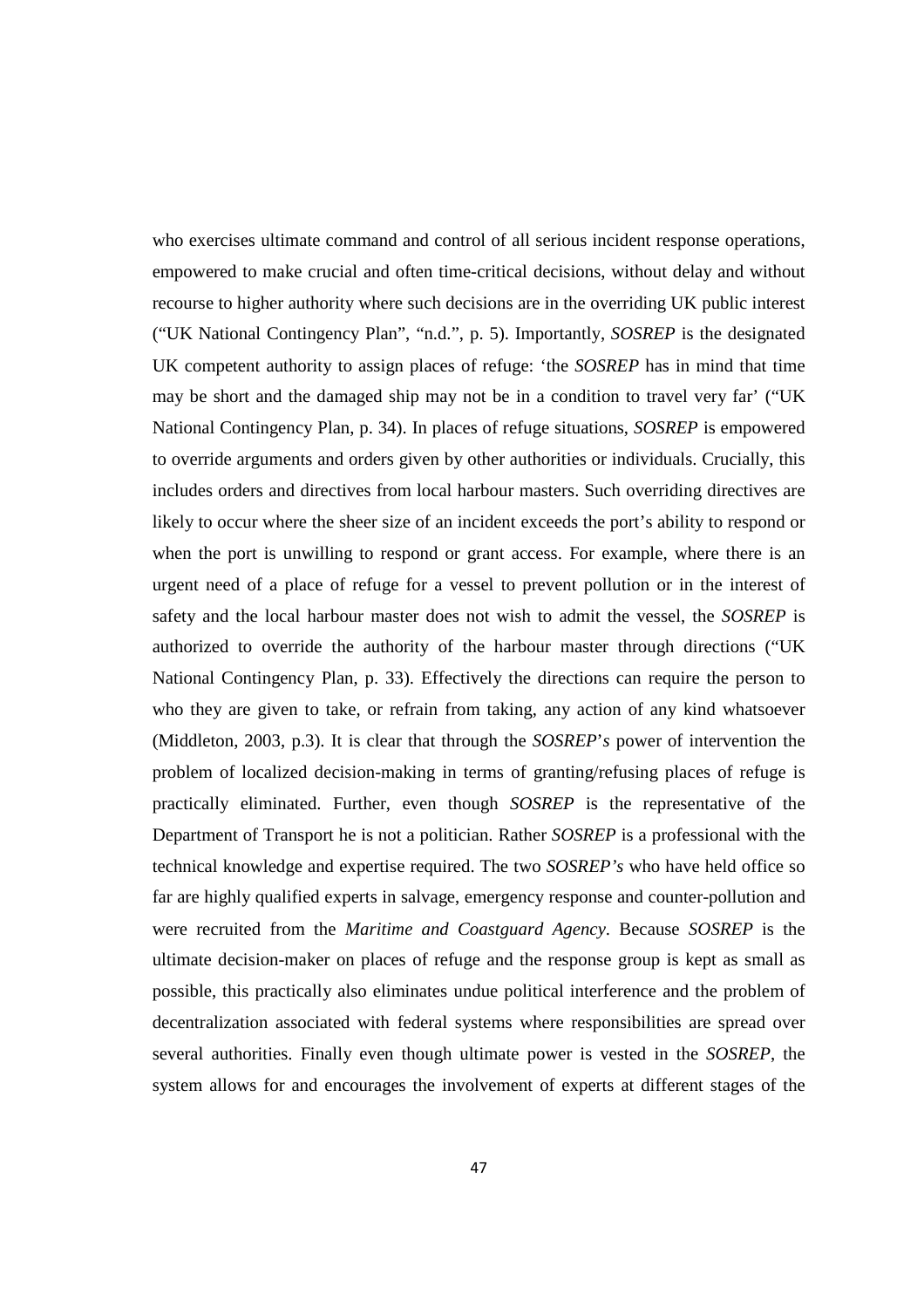response to provide advice directly to the *SOSREP*. In an emergency, internationally renowned experts on "call-off contracts" are engaged. These experts cover a wide range of fields e.g. salvage, fire and shipboard explosions and ship-types such as tankers chemical carriers and gas carriers or specialists for specific cargoes (Middleton, 2009, p. 57). This arrangement takes into account that no incident is the same and there will always be a need for a different specialist expert. Further, a specialist "environmental group" acting in advisory function is activated and incorporated into the *SOSREP*  response system where a place of refuge situation threatens the environment. Again the *SOSREP* ultimately has overriding control and authority to make decisions independently, but the active involvement of experts from varied fields ensures that assessments are performed by personnel who are well qualified thus professionalizing the entire response.

 The entire *SOSREP* system is not dogmatic but rather pragmatic. For instance while it clearly recognizes ecologically sensitive habitats along the UK coast, it does not pre-emptively rule them out as places of refuge if safety of life is involved or when the pollution risk can be adequately controlled. Depending on the nature and scale of the incident, the *SOSREP* can convene a *Salvage Control Unit* (SCU) composed of experts in order to monitor salvage operations and to advise the *SOSREP* on matters related to salvage activity to ensure such activities have no adverse effect on safety and the environment. The practical usefulness of this was clearly seen during the *MSC Napoli<sup>26</sup>* incident (2007). While the vessel was under tow to a place of refuge its condition

<sup>26</sup> On 18 January 2007 while navigating in the English Channel, fully cellular container ships *MSC Napoli* loaded with 2,318 containers and 3,500 mt HFO suffered a catastrophic hull failure and got into severe difficulties. No suitable place of refuge was available in French waters, so SOSREP took control over the ship. Deciding the vessel was in danger of breaking up and polluting the English Channel, SOSREP decided to tow the vessel to a place of refuge, Port Hortland. En-route the vessel encountered severe weather and the ship's condition deteriorated rapidly. To avoid its breakup, SOSREP and SCU decided to beach the ship at Lyme Bay on 20 Januray. Subsequently all 3,500 mt HFO were sustematically removed in relative safety. The last container was only removed on 17 May 2007, 120 days after the incident (MCA, "MSC Napoli Incident", "n.d.", p. 5). The decisive and pragmatic response of the SOSREP system has been praised by the industry.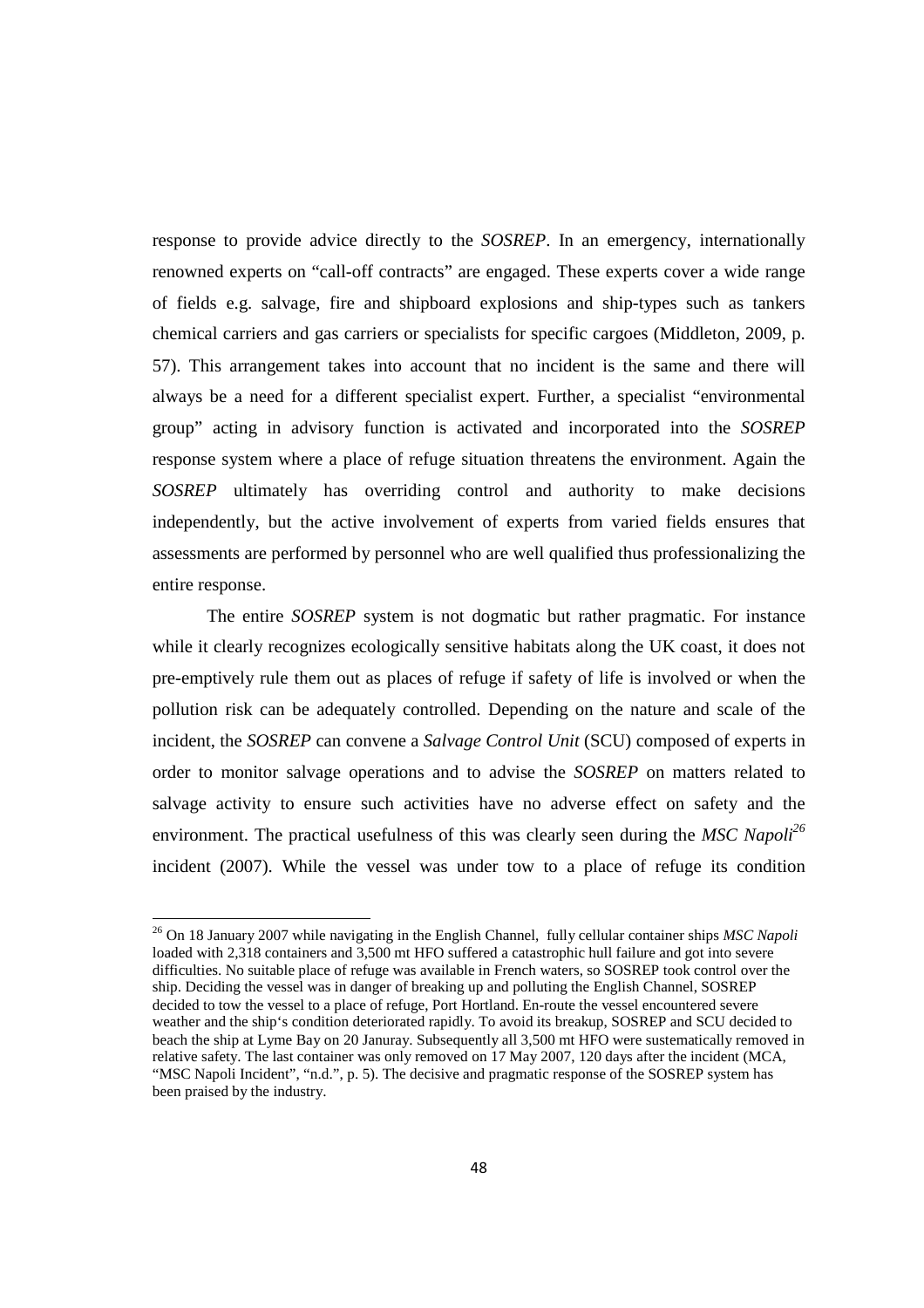deteriorated further due to adverse weather. To prevent the vessel from breaking up and resultant pollution, the SCU and the *SOSREP* quickly decided on an alternative course of action – beaching the ship at Lyme Bay, notably a world heritage site, to remove the bunker fuel onboard in relative safety (MCA, "MSC Napoli Incident", "n.d.", pp. 11-15). Again this showed not only the usefulness of the SCU but also the ability of the *SOSREP* system to respond effectively to dynamically evolving situations. External factors which are not controllable, in this case the adverse weather deteriorated the condition of the vessel so far that a new response was needed in short time. The *SOSREP* system was able to deliver this. In this case it was the pragmatic solution to beach the ship.

 It is for these reasons that the SOSREP system is recognized by the wide industry as the most efficient and suitable response system for maritime casualties involving salvage and places of refuge situations in particular. Witte (2008) recommends the *SOSREP* system as best practice in command and control and regards it as by far the most successful system devised to date as it has been extraordinarily effective in promoting streamlined, timely decision-making in challenging situations (p.2). Only recently this view was endorsed by the *International Chamber of Shipping (ICS), the International Salvage Union (ISU)* and the *International Union of Marine Insurers (IUMI)* in a joint press release on *Maritime Maisie* where they appealed for 'wider adoption by coastal states of simple, robust, "single point" command and control models akin to that of the UK's *SOSREP* system (IUMI, 2014).

Again it seems curious why the Guidelines which after all have the purpose of improving the responses of masters, salvors and coastal States to maritime casualties are completely silent on decision-making and response systems, especially when there appears to exist a consensus on a best-practice system which could be used as a model for other maritime States.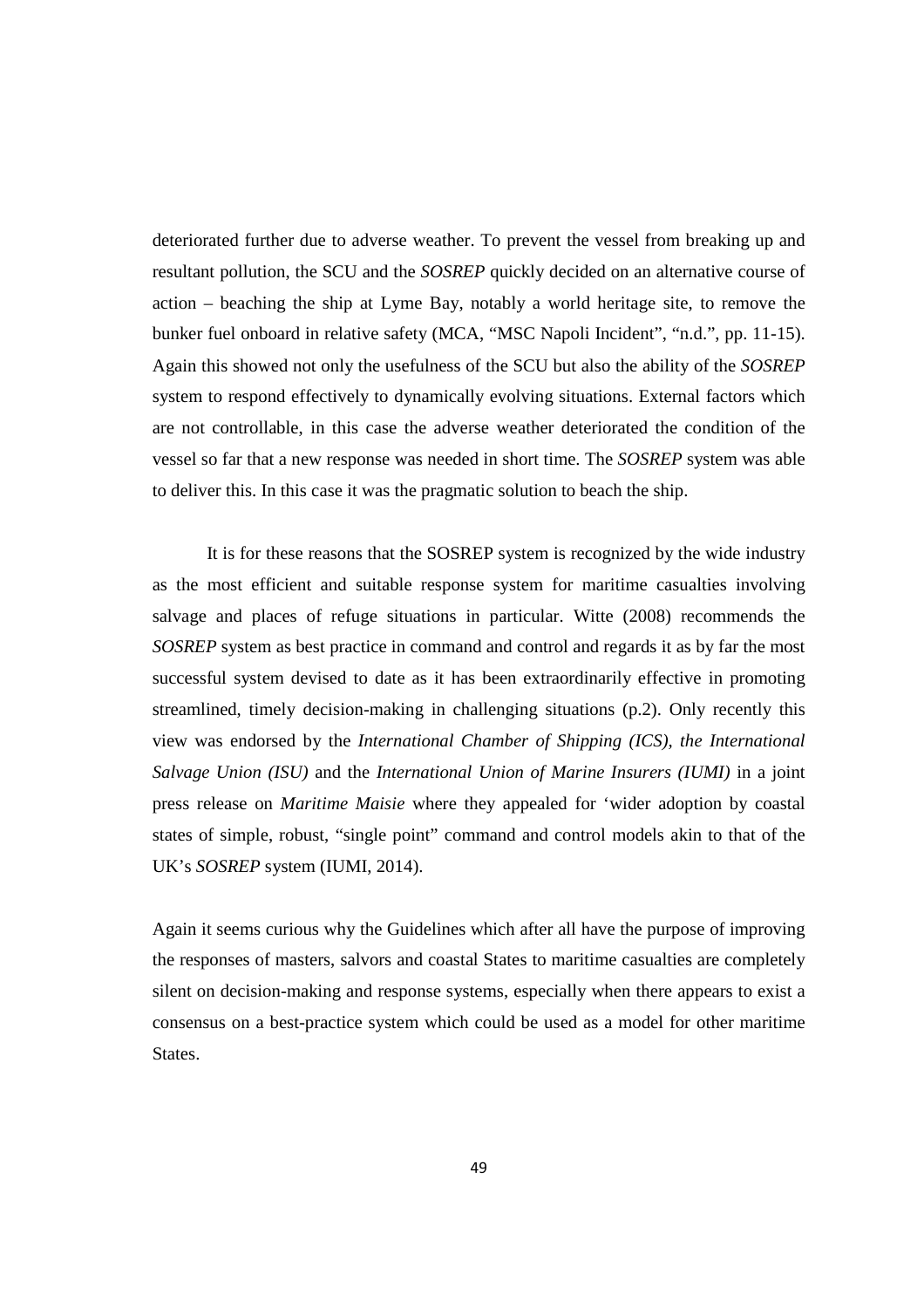## **CHAPTER V: TEN YEARS ON – THE IMPACT OF THE GUIDELINES**

A thorough survey of the impact of the Guidelines on places of refuge is difficult for a number of reasons. First, no coherent and complete data on every place of refuge request exists. Typically only the search for places of refuge of high-profile casualties is known and also evaluated, for instance in flag-state incident reports<sup>27</sup>. Second, generation of primary data on global implementation of the Guidelines would require direct contact with national maritime authorities of a number of countries from all regions of the world. This is beyond the possibilities of this thesis. Nevertheless, some observations and conclusions can be made by examination the legal status of the Guidelines themselves, examination of national place of refuge guidelines and also by evaluation of recent place of refuge incidents.

## **Legal status of the Guidelines:**

<u>.</u>

First of all, even though the Guidelines are not a formal legal instrument per se, it explicitly invites governments to take the Guidelines 'into account' in practice and recommends that 'coastal States endeavor to establish procedures, such as national plans, which are consistent with the Guidelines by which to receive and act on requests for assistance with a view to authorizing, where appropriate, the use of suitable places of refuge (IMO Guidelines, 2003, p. 2). Hence the Guidelines are designed to influence state practice. Examination of a number of national places of refuge plans from different areas

 $27$  For example the incident report on *MSC Flaminia* undertaken by the Bundesstelle fuer Seeunfalluntersuchung on behalf of the German flagstate has an entire section on the chronology of the salvage and the search for a place of refuge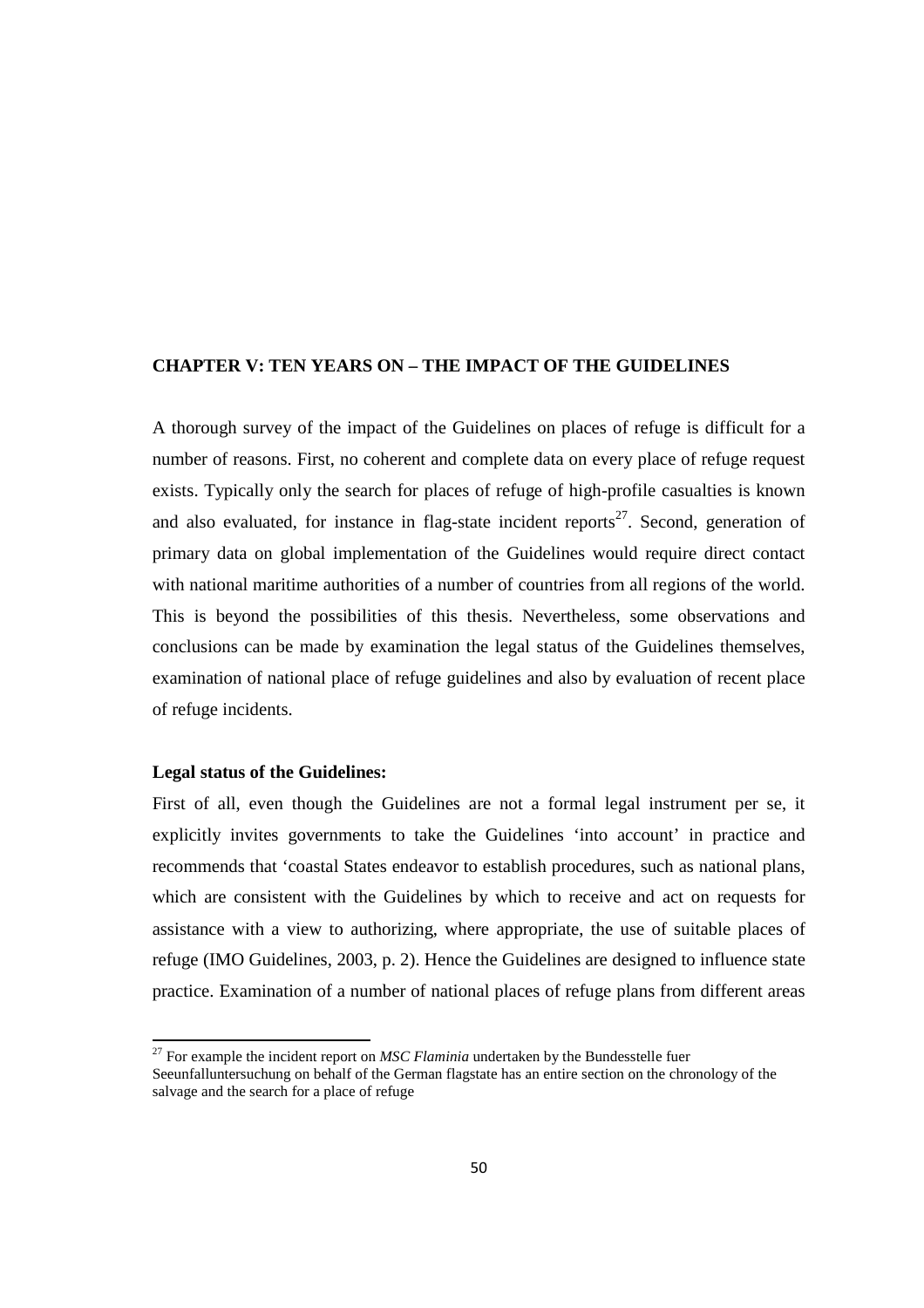of the world confirms that this is happening. For instance in Australia, the *National Maritime Place of Refuge Risk Assessment Guidelines* (2009) were developed to 'complement the IMO guidelines on Places of Refuge' (p. 3). Also in Canada, the *National Places of Refuge Contingency Plan* (PORCP) (2007) provides that the PORCP takes into account and implements the IMO Guidelines to the extent possible (p.1). Further, the *US Guidelines for Places of Refuge Decision-making* (2007) stipulates that they are consistent with the IMO Guidelines (p. 7). In Europe, the German *Notliegeplatzvereinbarung<sup>28</sup>* (2005) states that the 'IMO Guidelines were closely followed during the drafting process' (p. 1). In addition, in the UK the IMO Guidelines have been used as a basis for the assessments undertaken by the *SOSREP* system (Stone, 2006, p. 439). In Asia, the *Hong Kong Marine Department* will make reference to the IMO Guidelines when handling applications for places of refuge. But the Guidelines are not implemented in the form of formal written documents, such as national plans. It was also stated that by and large Hong Kong will follow the criteria in the IMO Guidelines to consider a case of application for place of refuge<sup>29</sup>. As regards the situation in China, the IMO Guidelines appear to be taken into account by reference, but not implemented straightforward. No written statement by the *China Maritime Safety Authority (MSA)* was obtained to confirm this. Moreover no written formal national guidelines on places of refuge exist, neither in Chinese let alone in English $30$ . A closer survey of the provisions in the UK, German, Australian, U.S. and Canadian national plans confirms that tribute is paid to the Guidelines. All these plans call for structured risk assessments to be performed. Some heavily rely on assessments by checklist (Germany); others have a specific weighting-system (U.S.) which goes even beyond requirements under the Guidelines. In the U.S. weights are allocated to specific risk assessment factors and then the total risk for each place of refuge will be determined by the formula

 $^{28}$  Framework/plan for the assessment of places of refuge in Germany

<sup>&</sup>lt;sup>29</sup> Information received from a well informed industry source

 $30$  Information received from a well informed industry source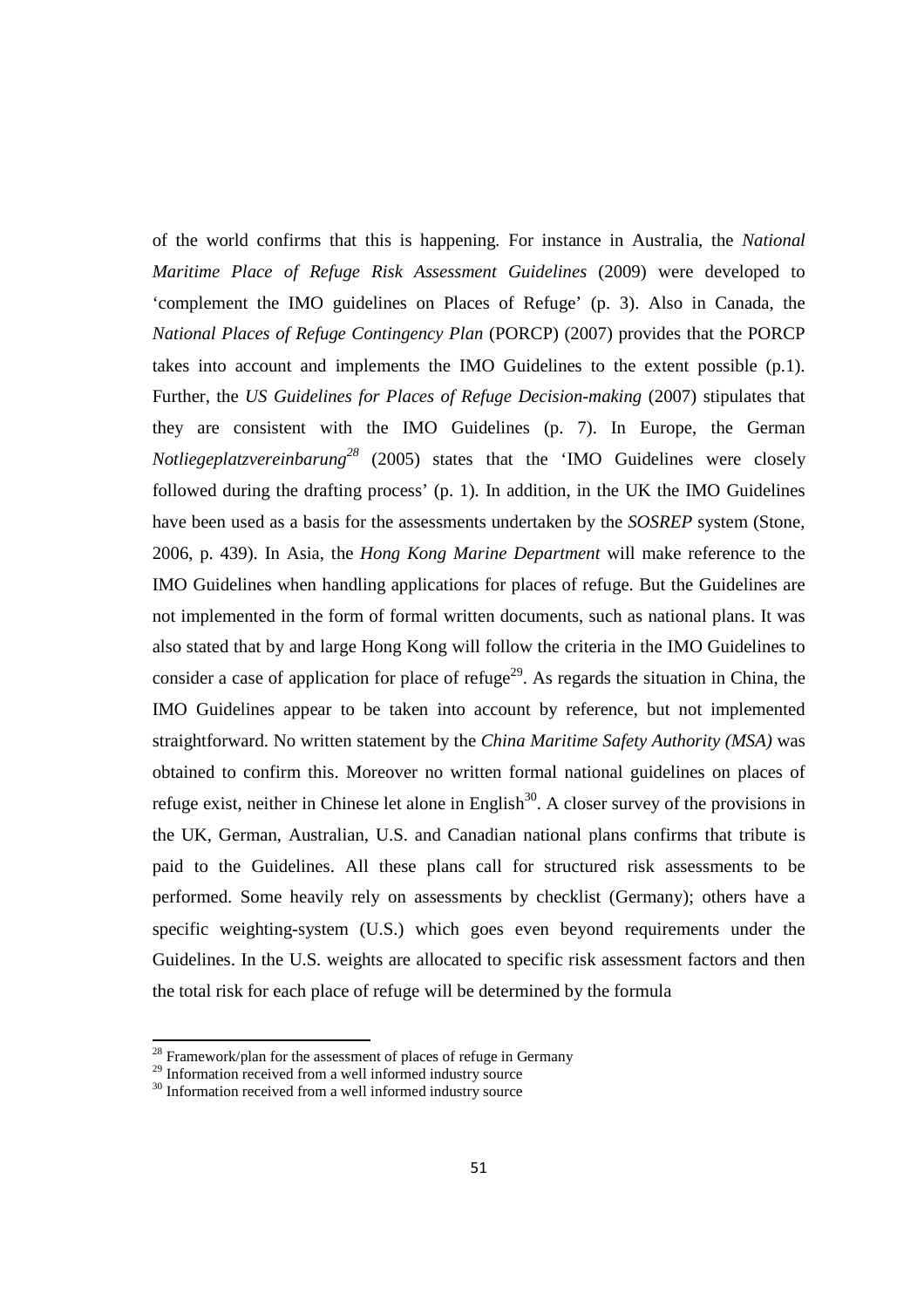#### RISK = PROBABILITY \* CONSEQUENCES

In the UK different risk assessment techniques are used with the objective to keep risks *ALARP* (as low as reasonably practicable). Pre-event generic analysis of locations that lend themselves to becoming a POR and event-specific analysis of data relating to an incident is performed, clearly in line with the Guidelines. An improvement to the Guidelines is an explicit statement that assessments and the interpretation of results have to be undertaken by personnel who are qualified and skilled to do so (UK Port Marine Safety Code, 2012, p. 19). The recommendation firmly established in the Guidelines that granting refuge is often the best course of action is also reflected in the national guidelines. The German *Notliegeplatzvereinbarung* e.g. explicitly states that the allocation of a place of refuge is one of the preconditions to deal successfully with a complex emergency<sup>31</sup> (p. 301). Further, the *US Guidelines for Places of Refuge Decisionmaking* specifically state that recent incidents

clearly demonstrated that in some cases, the coastal states actually increased their risk to significant contamination by denying a vessel the opportunity to make repairs in relative safety, or by delaying a decision until no options remained (…) Therefore "the decision whether to allow a distressed vessel into a place of refuge, including cases of force majeure, should be reached after consideration of the full range of potential impacts, rather than being based on a policy of wholesale denial of entry (p. 7)

This clearly reflects the need to offer refuge in certain cases, the balancing of interests and the need for risk-assessments to compare the risks –all aspects which have been established in the Guidelines.

<sup>&</sup>lt;sup>31</sup> translated: "Dabei ist die Zuweisung eines Notliegeplatzes eine der Voraussetzungen zur erfolgreichen Bekaempfung einer komplexen Schadenslage"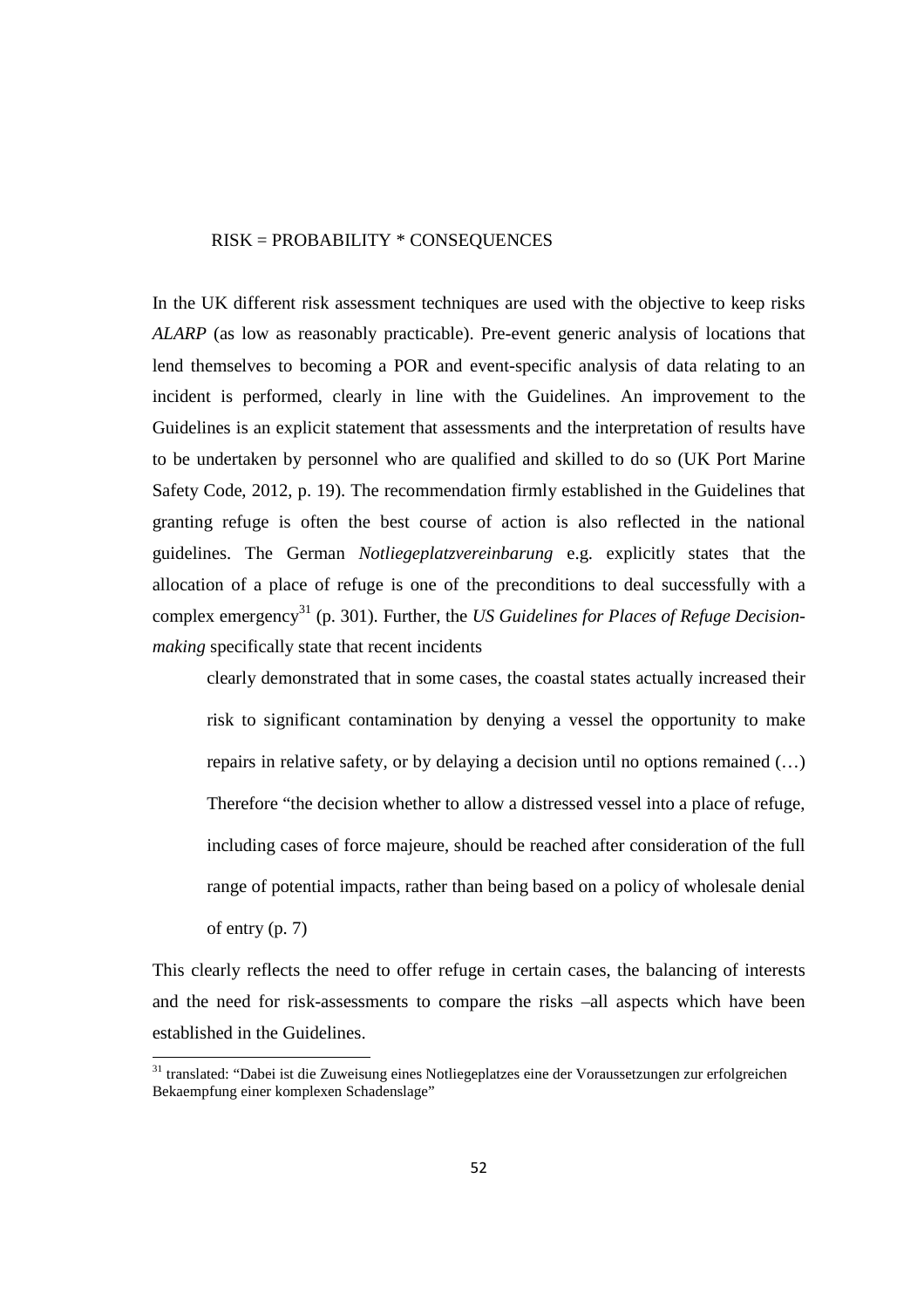Even though the Guidelines are not itself a formal legal instrument of binding character, at least in Europe they have been given direct legal effect through *European Union Directive 2009/17/EC, 23.04.2009, amending Directive 2002/59/EC.* Article 20a of this Directive requires EU Member States to 'draw up plans for the accommodation of ships in order to respond to threats presented by ships in need of assistance in waters under their jurisdiction (…) the plans shall be prepared (…) on the basis of *IMO Resolutions A.949(23)* and *A.950(23).*' Outside Europe however, the status of the Guidelines as a non-binding as opposed to formal instrument which would be legally enforceable reduces its impact. As a result they might be ignored and 'proper implementation of them will depend entirely on the goodwill of the coastal State' (Morrison, 2011, p. 183). Therefore, a determined politician or administrator with little knowledge of ships and the sea or the real dangers posed by them can fairly easily avoid the Guidelines (Bishop, 2009, p. 201). This view is endorsed by Hetherington (2009) who claims that the Guidelines 'lack teeth' since they are merely a representative of soft-law ("CMI Conference Report", p. 1). The author believes there is some truth to these allegations. The next section will consider these claims in more detail by reference to recent place of refuge cases. General and specific problems in the current system of dealing with places of refuge which these cases revealed will be highlighted.

## **Recent Place of Refuge cases (***Stolt Valor, MSC Flaminia, Maritime Maisie***)**

'Let's get real on ports of refuge', 'No refuge in Asia for distressed Hong Kong chemical tanker', '*Maritime Maisie* could break up at sea', 'Governments urged to fulfill their obligations over ports of refuge', 'No hiding place from the refuge issue'. These are just a selection of gloomy headlines that can be read in maritime industry newspapers in recent months. Referring inter alia to the cases of *Stolt Valor* (2012), *MSC Flaminia* (2012), and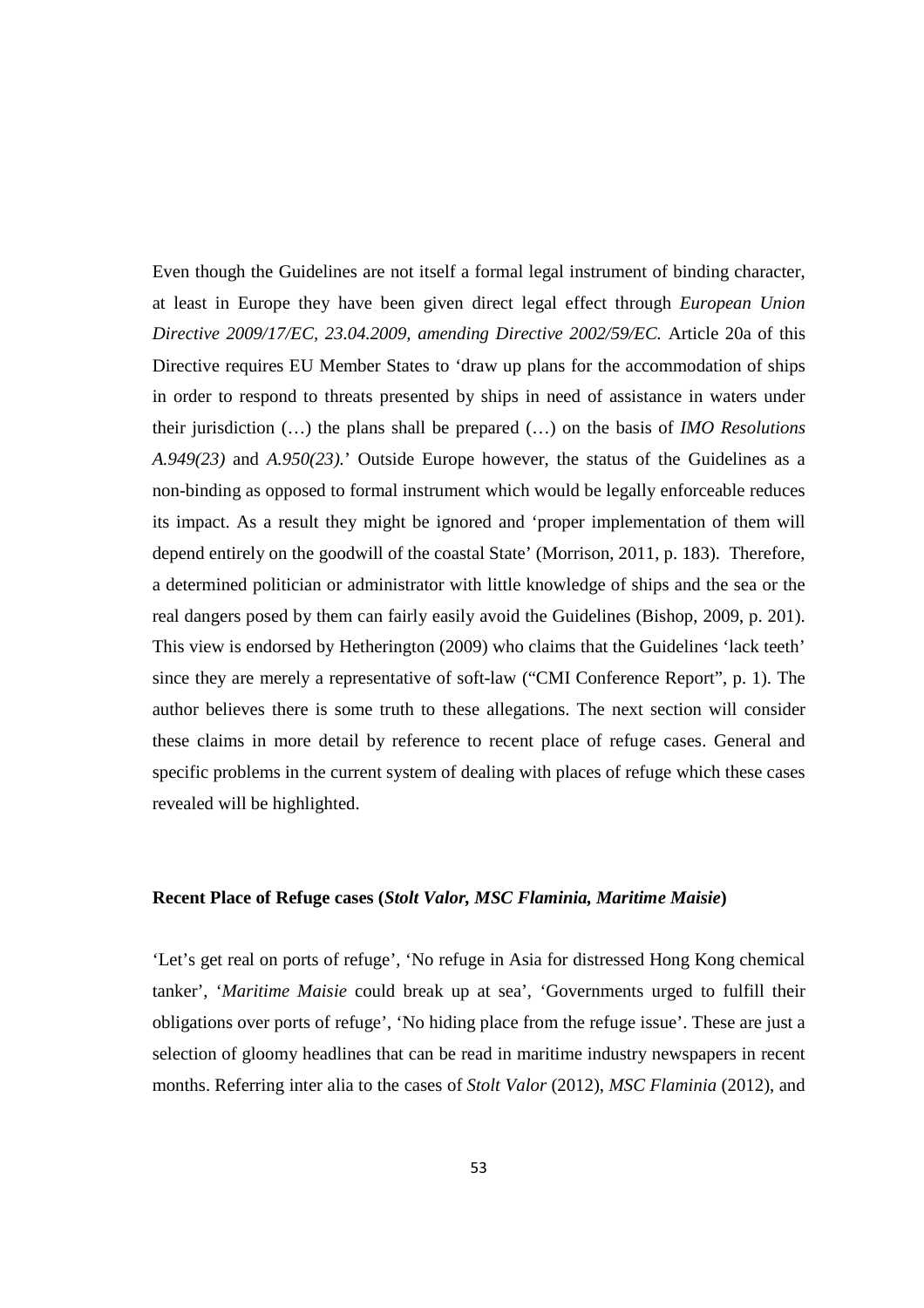*Maritime Maisie* (2014)<sup>32</sup> these articles illustrate that the current system for dealing with places in need of assistance does not work satisfactorily.

# *Stolt Valor:*

The decision to admit *Stolt Valor* into a port of refuge, Asry (Bahrain), came on 25 June 2012, 105 days after the fire onboard was extinguished on 22 March 2014 (the ship was ablaze for seven days) ("Statement by the Delegation of Liberia", 2012). The first round of place of refuge requests had been made by owners and salvors on 21 March 2012 to States in the region. But all requests for a place of refuge were declined and no additional support was offered ("Statement by the Delegation of Liberia", 2012). Salvors proceeded with the removal of all bunkers at sea via STS operations. After removal of all bunkers, a second request to grant a place of refuge for safe removal of the remaining cargo and luboils onboard was declined by littoral States. Subsequently this operation was also performed offshore in exposed waters and successfully completed after around one month without causing any spill ("Statement by the Delegation of Liberia", 2012). During the salvage and STS operations coastal States used their intervention powers: the tow was at two occasions harassed by coastal States Navies which –under the threat of gunfire –ordered the tow with the salvage flotilla to leave the State's Exclusive Economic Zone (EEZ). At the first time, fire-fighting was ongoing, at the second the removal of bunkers was conducted ("Statement by the Delegation of Liberia", 2012). It appears that only when no more cargo, bunkers, lub-oils and other hazardous materials remained onboard and when other operational safety criteria had been met, the coastal States were satisfied that the environmental and safety risks could be controlled and a place of refuge was provided. This view is contested. The response or rather lack of response and

 $32$  Refer to pp. 1-3 for an overview of these incidents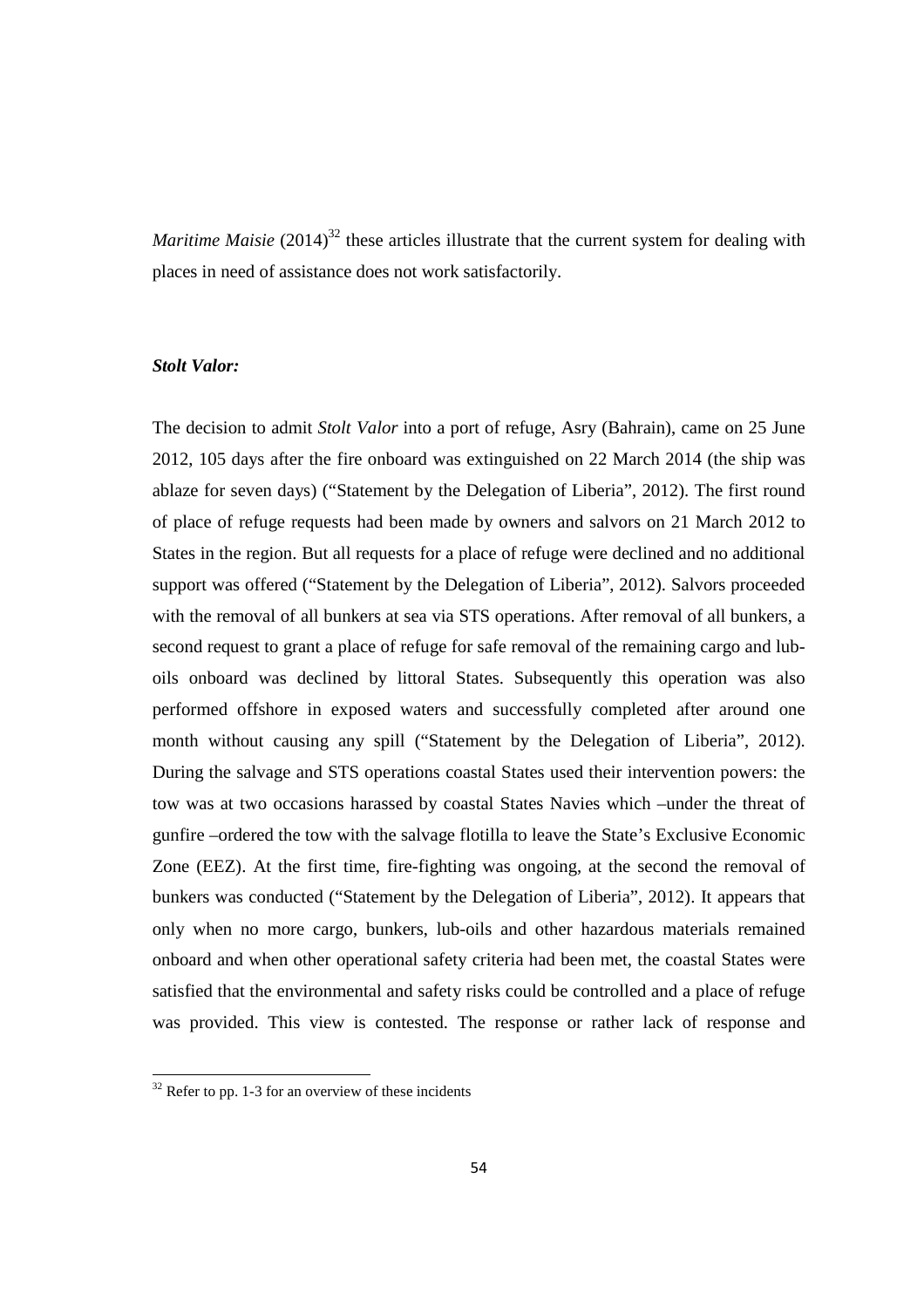assistance provided to *Stolt Valor* by coastal States was heavily criticized by industry organizations. In a report submitted to IMO's *Maritime Safety Committee (MSC)*, the *ICS, BIMCO, Intercargo, IPTA* and *Intertanko*, expressed their concerns regarding noncompliance with the Guidelines ("Concerns regarding non-compliance", 2012, p. 2). In particular the excessive response time and the apparent failure to apply the Guidelines were slammed. Despite the experience with the *Castor*, salvors again had to perform STS at the open sea where waves of up to 6m were encountered, as opposed to offer sheltered waters to facilitate this operation. Arguably this did not reduce but increase risks to human life and the environment: first it ignored increased risks to salvors and responders even though the Guidelines specifically require that human life at sea must be safeguarded (p. 9). Second, the risk of further deterioration and breakup of the vessel during STS operations was increased even though the Guidelines require that 'due regard should be given to the preservation of the hull, machinery and cargo of the' (p. 9). Third, as an overall result the environmental risks were increased, in particular pollution risks from the viscous bunker-oil onboard.

# *MSC Flaminia:*

In the case of *MSC Flaminia*, the decision to admit the vessel into its place of refuge, Wilhelmshaven (Germany), came on 31 August 2012, ca. 48 days after the initial fire and explosion which occurred on 14 July 2012. Again the length of the response time seems concerning. Between 23-25 July salvors had addressed informal requests for a temporary refuge to Ireland and the *SOSREP.* On 27 July the salvage flotilla with the vessel in tow had assumed a waiting position 100 nm of the British coast (Reederei NSB, 2013, p. 1). Formal requests for the granting of a place of refuge were addressed to Belgium, Spain, France, Portugal, Great Britain, Netherlands and Germany between 30 July and 7 August (Bundesstelle fuer Seeunfalluntersuchung, 2014, pp. 166-169). The analysis of coastal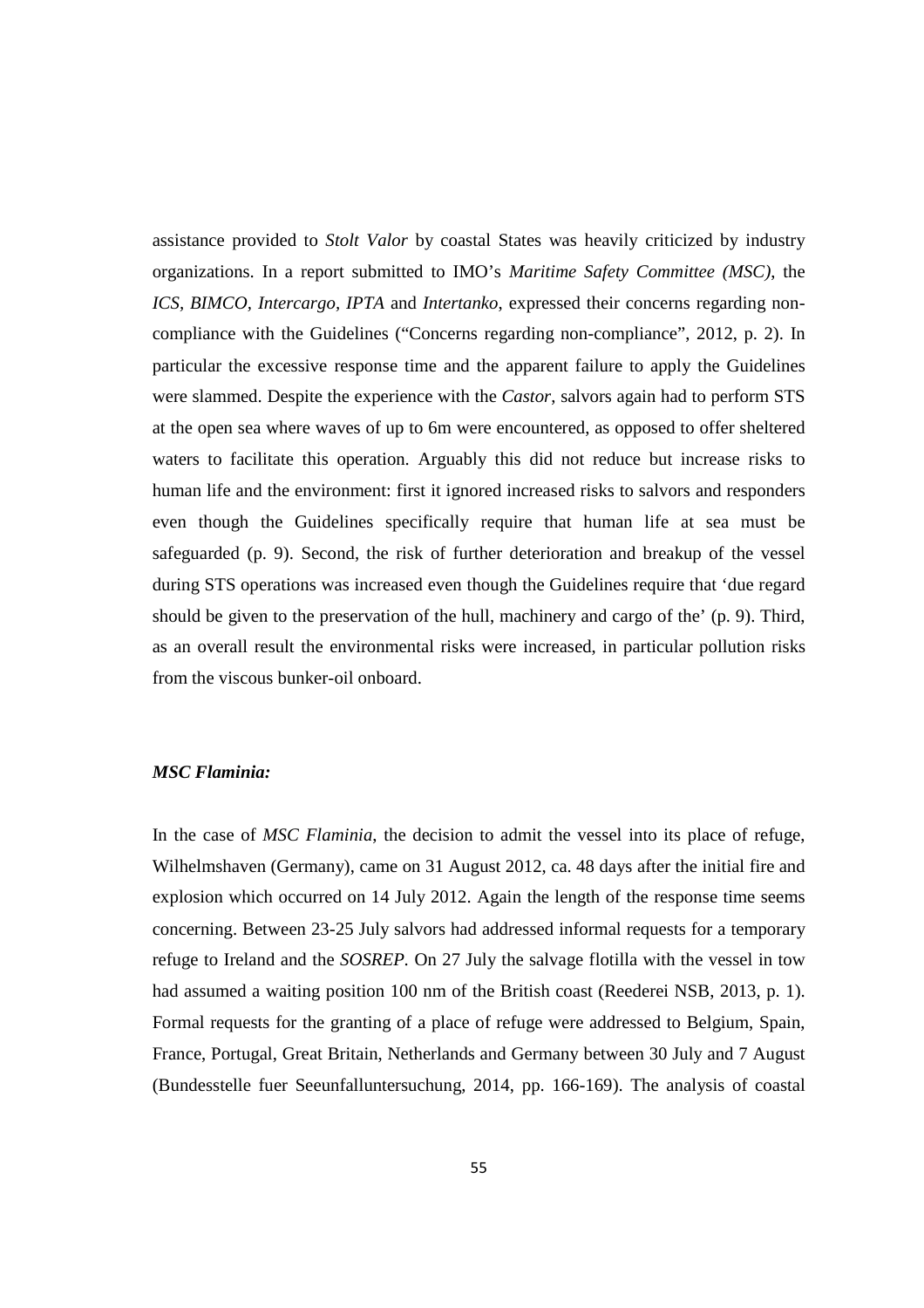states responses performed by the Bundesstelle fuer Seeunfalluntersuchung (BSU) (2014) demonstrates that individual coastal states responded quite differently, some paying respect to the requirements under the Guidelines, whilst others refused without paying respect to the requirements of the Guidelines. Spain for instance refused access in relation to all ports only shortly after the request had been made. According to the BSU (2014) it is considered extremely unlikely that the Spanish authorities acted in accordance with the Guidelines since only two days can hardly be regarded as sufficient time period for conducting a thorough risk analysis and also considering that Spain made its decision without any exchange with the *SOSREP* who possessed the most information about the actual condition of the vessel (p. 167). Further, the position of Portugal that its duty to make a discretionary decision existed only after the other coastal states had rejected the vessel is worthy of criticism. This position cannot be reconciled with the Guidelines which do not provide for a priority setting approach (BSU, 2014, p. 169). Some participants, such as the managers of the vessel and observers such as Kuffler (2014) also expressed concern regarding the long waiting time between July 14 and the shipboard inspection on 28 August performed jointly by German, French and British authorities. Nevertheless, the BSU (2014) points out that the time elapsed can be largely excused by contravening external factors such as adverse weather, beyond the coastal states control. This delayed the boarding of the inspectors to perform an expert inspection, as required and in line with the Guidelines (p. 169). Appreciating this, the date of the inspection may however have been brought forward precisely if one of the coastal States had offered a more sheltered position closer to the coast. This did not have to be a final place of refuge, but rather a temporary place to help with condition assessment (Reederei NSB, 2013, p. 1). Especially because it was already clear early on that the final place of refuge would have to be a port, due to the difficulties associated with discharging the containers – damaged and contaminated container on top of that – in a temporary place of refuge lacking the terminal and facilities required for such operation.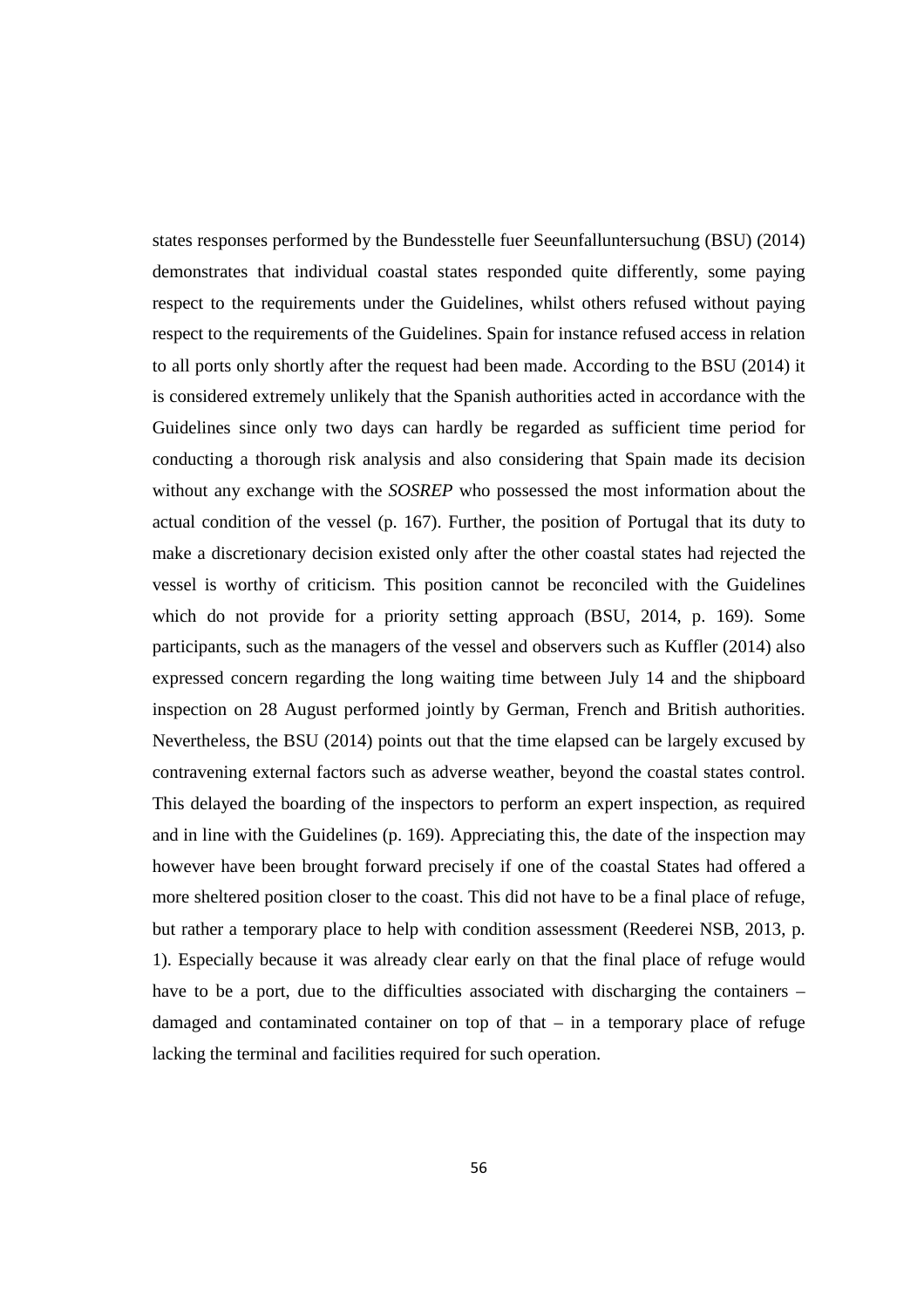## *Maritime Maisie:*

In the case of *Maritime Maisie*, the decision to admit the vessel into a place of refuge, Ulsan (South Korea) was made on 2 April 2014, 94 days after the initial incident collision and subsequent chemical fire on 29 December 2013. During that time, the vessel was stabilized by salvors and towed in the open sea off Tsushima Island (Korea Strait) as neither South Korea nor Japan were initially prepared to grant a place of refuge, which could have been simply sheltered waters to stabilize the ship and perform STS operations in greater safety, as requested by managers and salvors. The search for a place of refuge was further complicated by the fact that by 30 December 2013, the vessel had drifted into Japanese waters<sup>33</sup>. Subsequently responsibility to assist the vessel in terms of providing refuge was denied by both coastal States, each holding the other responsible. A final incident report by the vessel's flagstate, Hong Kong has not been released yet. However, again the long response time until a place of refuge was granted can hardly be justified. Leakage of toxic vapours from the damaged tank and rough sea conditions increased the difficulties and risks to salvors and responders boarding the vessel. Salvage and condition assessment could have been rendered more safe had a temporary place of refuge in sheltered waters been provided where also the lightering of bunkers and cargo could have been performed in greater safety. Instead this lightering operation was ultimately performed in the final place of refuge, Ulsan, in closer vicinity to population. From the view of safeguarding health and safety the decision to bring the vessel with its cargo still onboard into port and conduct STS operations there is difficult to comprehend.

This brief survey has demonstrated shortcomings in the present place of refuge regime. Contrary to the spirit of the Guidelines that 'shelter should be given whenever reasonably possible', it appears instead that providing refuge is considered the ultima ratio when all

<sup>&</sup>lt;sup>33</sup> Information received from a well placed industry source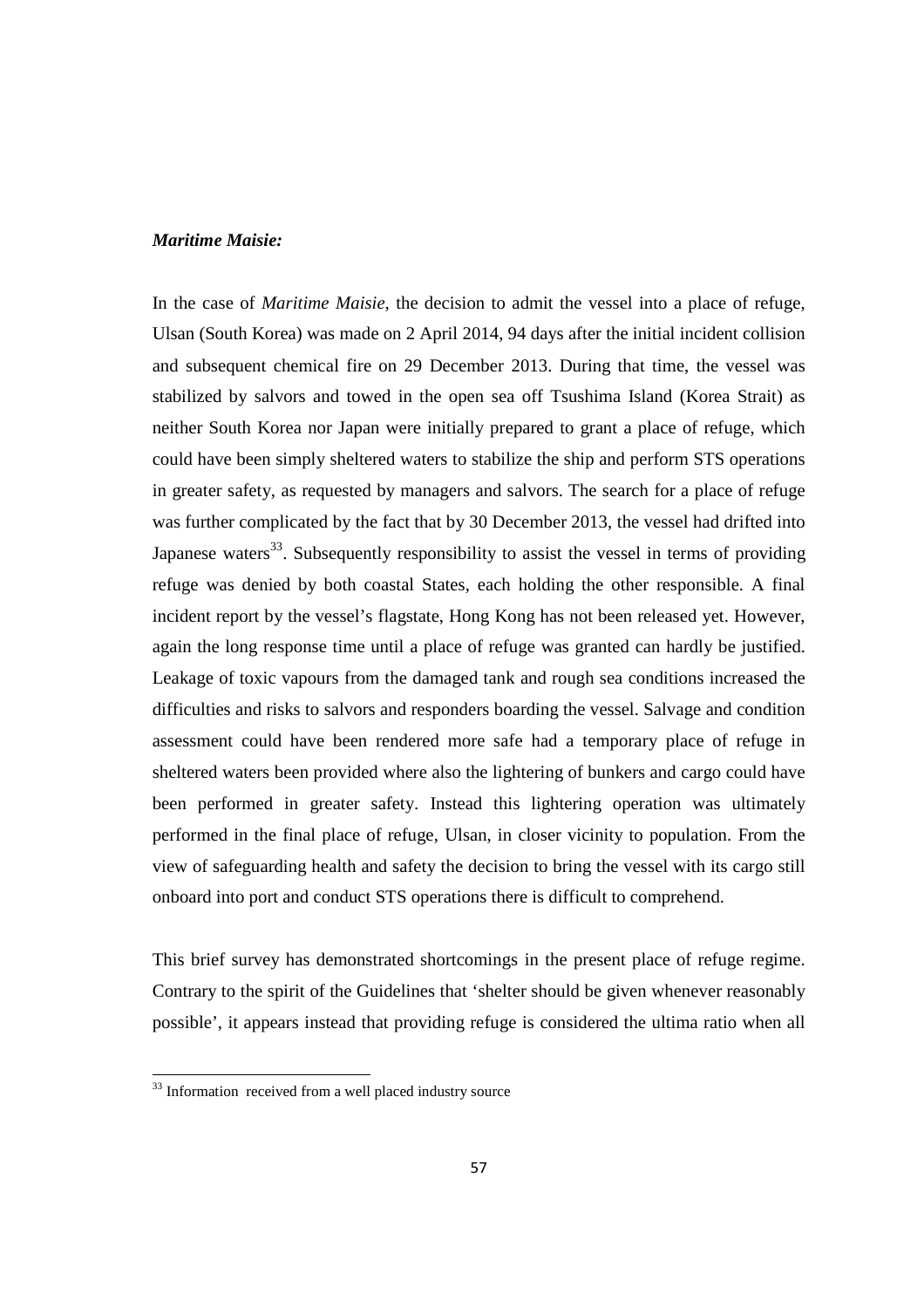other options have been exhausted. This is supported by Chircop (2006) who argues that when a ship in distress is perceived as posing a real environmental, economical or public safety threat, self-defense is more likely to take preference in coastal State decisionmaking (p. 227). This would be comprehensible if such a decision was arrived at on sound, technical and objective assessment. However, it appears that – at least a number of coastal states –only pay "lip-service" to the Guidelines and its requirement to rationalize decision-making by way of thorough risk-assessments. The Secretary General of the IMO, Sekimizu, voiced his concerns over precisely this matter saying 'we have adopted IMO Guidelines of refuge and the Guidelines should be paid respect. I hope all stakeholders and authorities will seriously consider and take action in order to avoid what we do not want to see' (Leander, 2014). Other observers such as Kuffler (2014) underline this view, stating that 'whilst the IMO Guidelines created a framework assisting the international community dealing with the issue, national implementation of procedures and execution of those procedures continue to present great difficulty' (p. 2).

These three incidents illustrate a number of problems which appear to be general problems in the current place of refuge system. They also point to specific lessons which can be learned from each case. In the following section, these general problems and specific lessons will be examined.

## **General lessons to be learned from** *Stolt Valor, MSC Flaminia and Maritime Maisie***:**

## **Temporary refuge:**

All three cases involved vessels ablaze on the open sea and illustrated the problem of forming an efficient fire-fighting and salvage response under those circumstances. For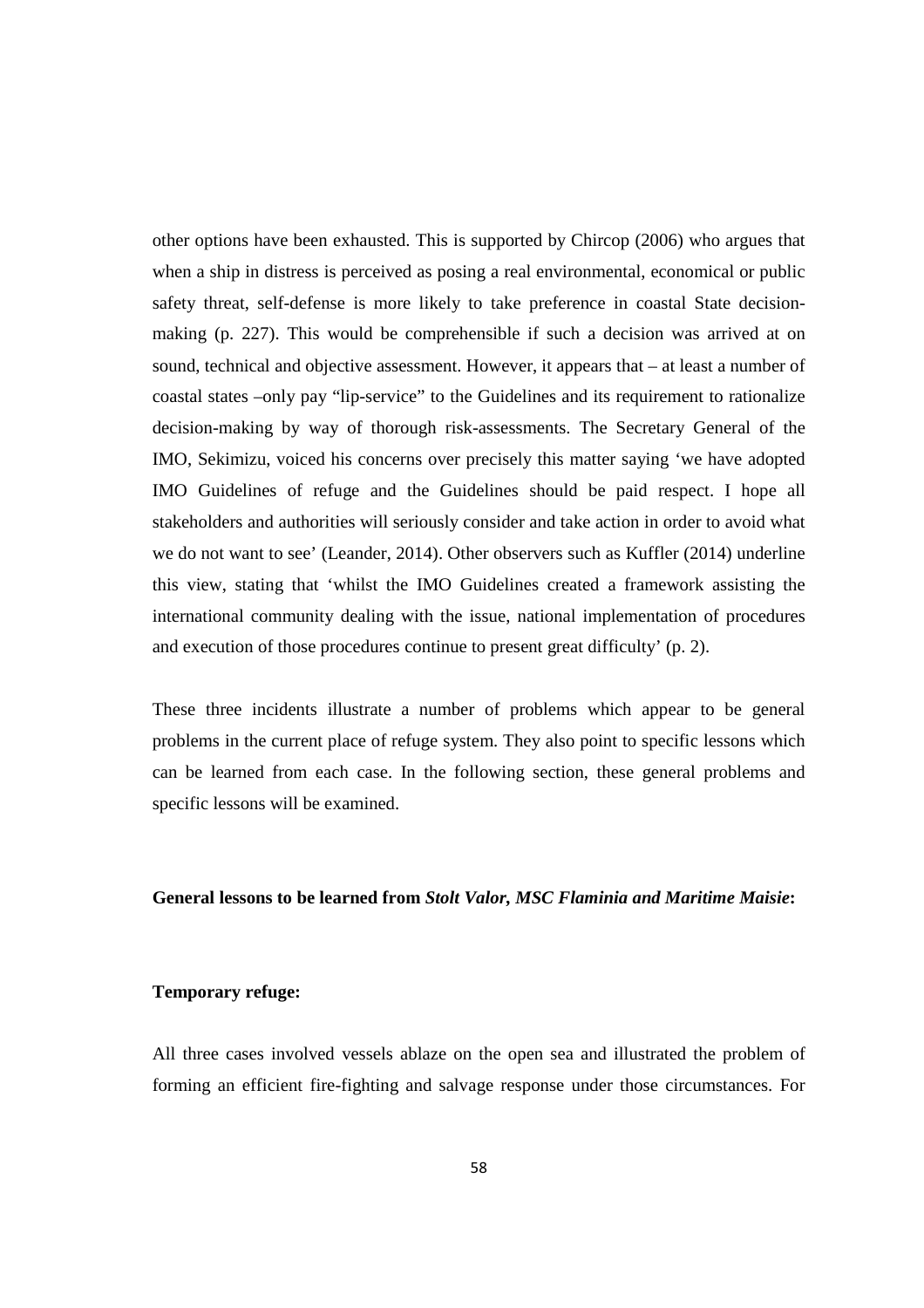example in the case of *Maritime Maisie*, rough sea conditions continually hampered firefighting. They also rendered the boarding of salvage and response personnel more difficult which in any case was already delayed due to the delayed fire-fighting. As we have seen in Chaper IV, the gathering of accurate data on the condition and situation of the casualty including on-site inspection is, however, crucial to allow the coastal State to perform assessments and to form an adequate response. As Kuffler (2014) argued in his assessment of *MSC Flaminia* 'operationally, onboard inspection gobbles up time in giantsized quantities, but without data from the vessel, the coastal state will be unable to appraise the risks which refuge may present' (p. 10). Under the Guidelines, specifically the event-specific assessment relies heavily on data and information received by the vessel/owners/salvors such as stability, seaworthiness, etc. If however the vessel is under difficult circumstances on the open sea and cannot be accessed by response personnel, the timely generation of such data and information is not possible. This leads to a vicious circle: if proper casualty inspection cannot be done in the first place, then the coastal State has no verifiable data on which to base his decision whether or not to grant refuge. It stands to reason that if sheltered waters would be provided to a casualty early on, not only could lightering operations be performed under greater safety, but also the generation of information and data on the state of the vessel could be facilitated and expedited.

## **Operational Requirements:**

The three cases also demonstrated that a coastal State will impose challenging operational requirements before providing final access. The Guidelines specifically regulate that when a State provides access it is entitled to impose 'practical requirements' (IMO POR Guidelines, 2003, p. 9). In the case of Maritime Maisie, managers/salvors inter alia had to undertake the following in order to secure access to Ulsan: add inhibitor into some of the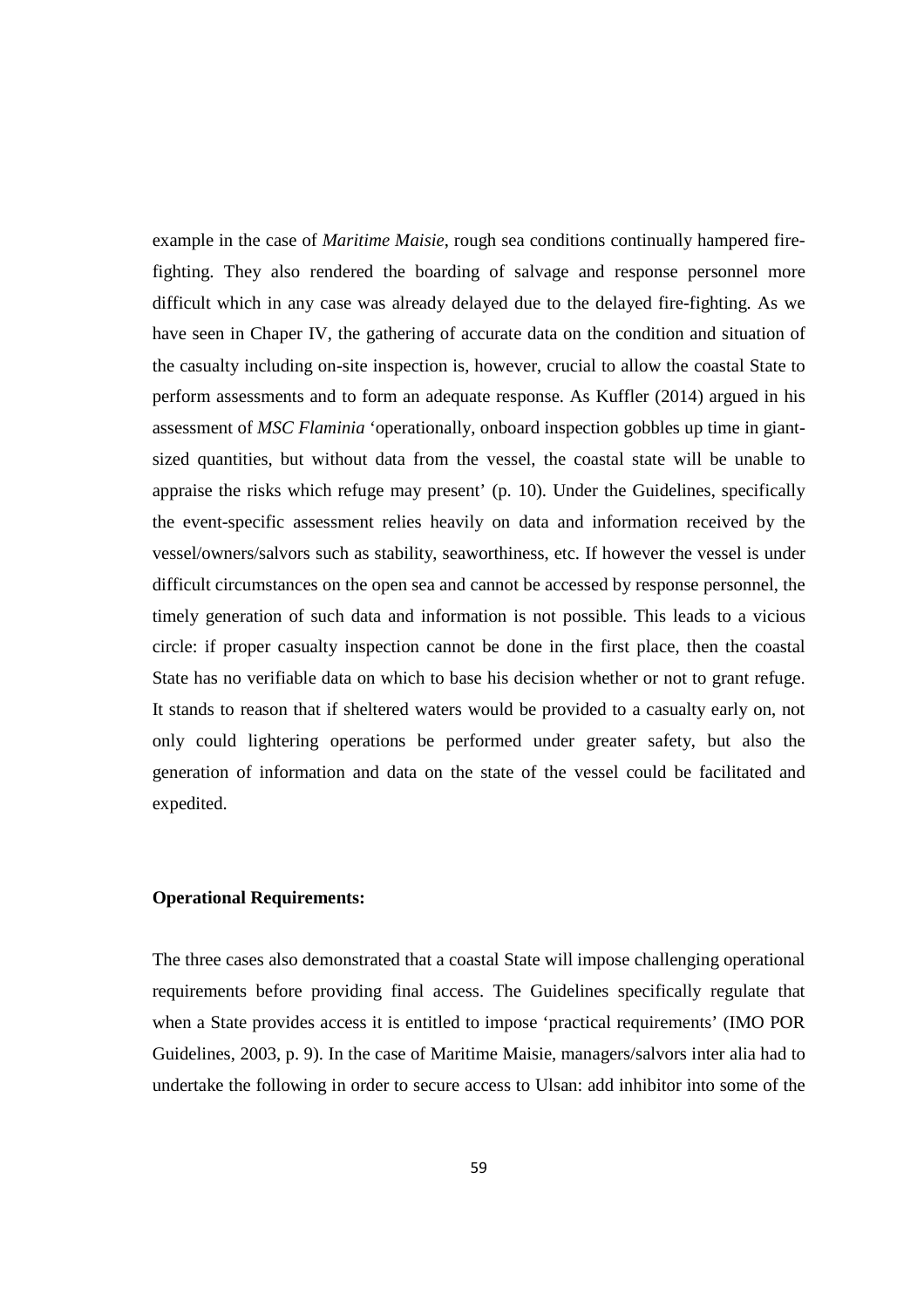cargoes to ensure they are stable, arrange for inspection of vessel's key systems by makers' engineers, ensure P&I insurance letter was in place, re-establish the vessel's own propulsion, have at least four tugs to assist, guarantee a time limit for the length of STS operations, deploy oil booms around the vessel before the start of STS operations, provide a detailed and approved salvage plan<sup>34</sup>. Operational requirements for Stolt Valor were similarly strict ("Safety at Sea Remains Key Focus", 2012). A State is perfectly entitled to impose strict practical requirements as a precondition to granting final access in order to mitigate the risk pollution and health and safety threats. It is important all stakeholders are aware that such practical requirements will be imposed. Specifically managers/salvors must cooperate closely with coastal authorities and meet all these requirements in order to expedite final access.

## **Flag-state Responsibility:**

<u>.</u>

All three cases also pointed to the responsibility and vital role a casualty's flag-state can and has to play in assisting the vessel securing a place of refuge. For instance in the case of *Maritime Maisie*, the *Hong Kong Marine Department* assisted owners, managers and salvors finding a place of refuge in South Korea. Its instrumental role was specifically stressed by an industry participant: 'the Marine Department of Hong Kong had played a major part of communications with Korean Authorities on behalf of the Owner<sup>35</sup>. A flagstate seems like the obvious choice assisting an owner/manager not simply just because they are his clients, but also because a flag-states' large network and potential experience dealing with marine casualties can be valuable. Moreover, *MSC Flaminia* illustrated the role a flag-state can play as a potential place of refuge provider itself in the event other coastal states refuse refuge. *MSC Flaminia* was eventually towed to Wilhelmshaven, due

<sup>&</sup>lt;sup>34</sup> Information received from a well placed industry source

<sup>&</sup>lt;sup>35</sup> Information received from a well placed industry source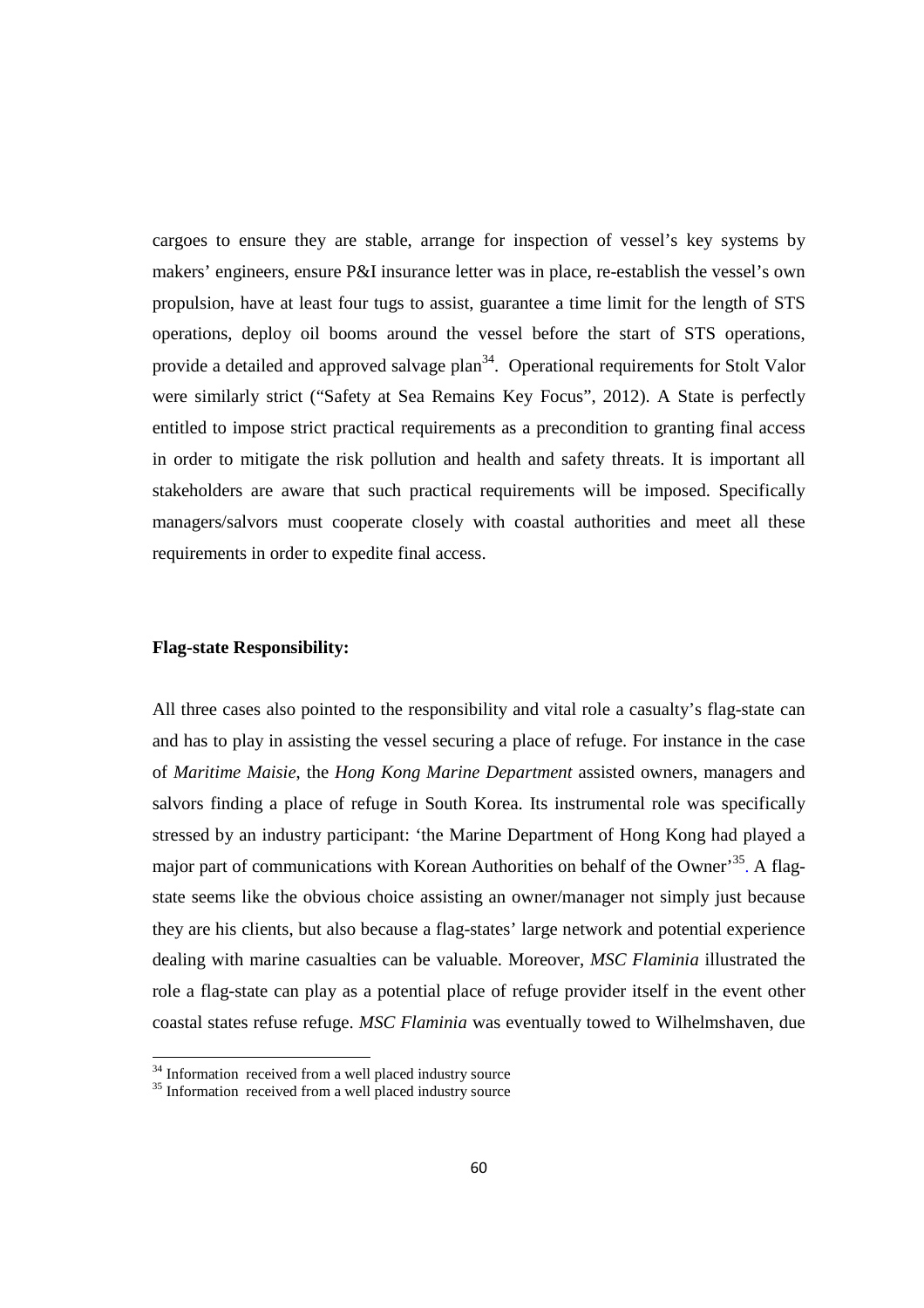to the intervention of Germany as flag-state. In the *Castor*, Cyprus, the vessel's flag-state eventually offered refuge even though ultimately this offer was not used (Constantinou, "n.d." pp. 9-10). Ultimate responsibility of the flag-state to assist in finding refuge or even provide itself refuge (provided it is geographically practicable) appears to be firmly acknowledged in maritime practice and international law (BSU, 2014, p. 173). It is strange that the Guidelines completely fail to address flag-state responsibility and the important role it can play in resolving place of refuge searches.

## **Multi-jurisdictional responses:**

The problem with multi-jurisdictional responses to a casualty was also demonstrated in all three cases. In the case of *Maritime Maisie* it was expressed that had the vessel not subsequently drifted into Japanese national waters, the search for a place of refuge would have been much easier<sup>36</sup>. Instead South Korean authorities, initially at least, argued that responsibility for the vessel including the provision of a place of refuge had now shifted to Japan. Conversely, Japan throughout argued that responsibility for the vessel including the provision of a place of refuge remained with South Korea where the initial incident happened and tried to support this claim by the rather incredible argumentation that 'Japanese waters do not exist in the UN Convention on the Law of the Seas' (Leander, 2014, p. 6). Thus there appears to be a real risk that when a place of refuge situation unfolds in the vicinity of a number of coastal States (such as in Europe, the Middle East Gulf or Asia), that their administrations will, at least initially, either deny responsibility and 'pass the buck' to a neighboring coastal administration, or adopt a wait-and-see approach akin to procrastination, precisely when determined coastal State response/assistance is needed. Thus a vessel searching refuge in South Africa or Australia

<sup>&</sup>lt;sup>36</sup> Information received from a well placed industry source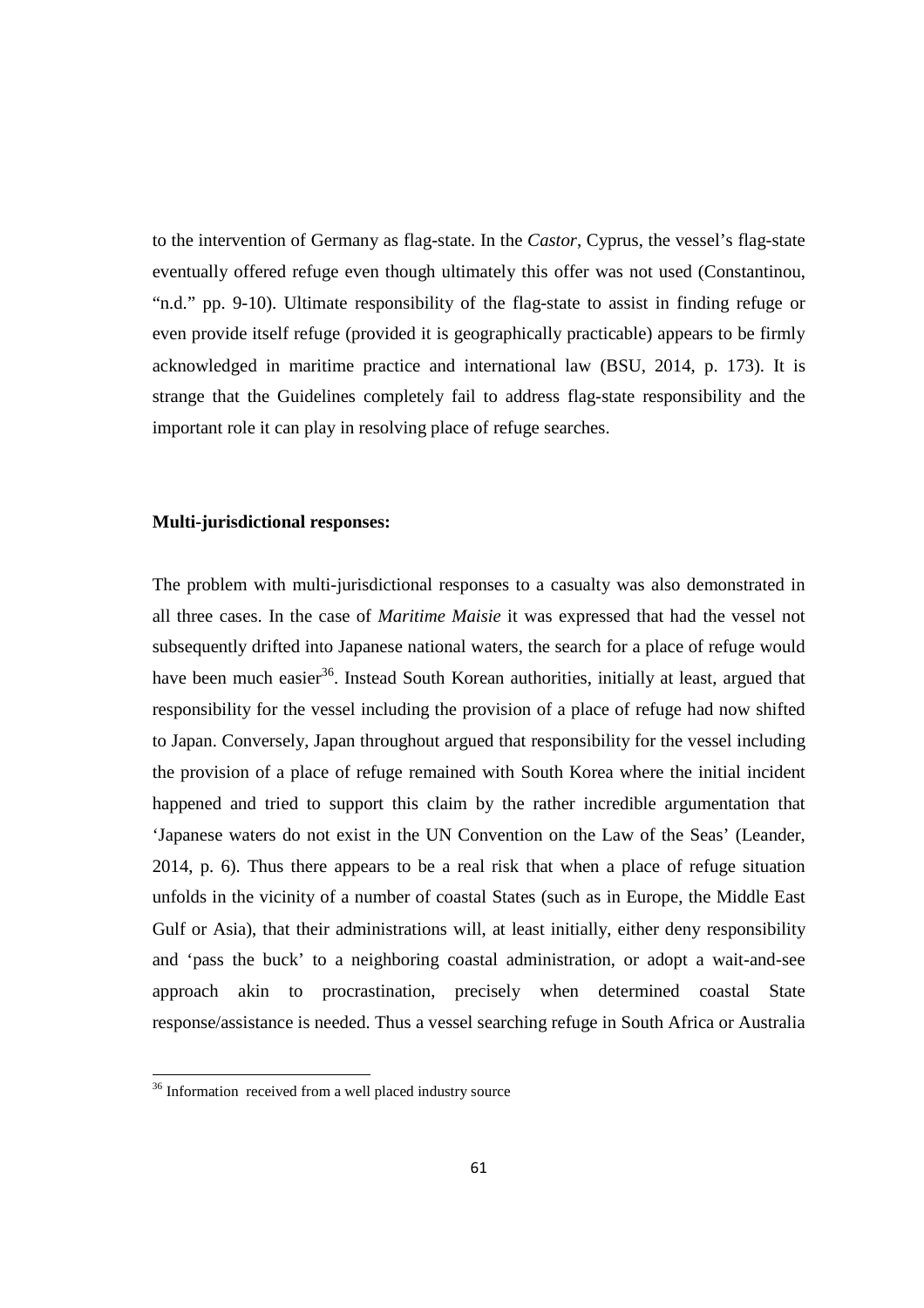may ironically well be better placed, because Australia explicitly recognizes that its 'relative geographic isolation means that there are few nearby maritime administrations that could provide assistance to a ship requesting a place of refuge' (National Maritime Place of Refuge Risk Assessment Guidelines, 2009, p. 11) and hence may feel greater responsibility to deal with the request. *MSC Flaminia* illustrated another problem associated with the passage of a casualty through confined waters the national waters of several jurisdictions. Transferring the stricken *MSC Flaminia* to Wilhelmshaven necessitated the passage of the English Channel. Aside from the fact that this is an extremely busy strait, it borders the England, France, Belgium and Netherlands all of which had to ensure that the vessel did not pose any significant environmental and health and safety threat whilst in transfer. Accordingly, permits were required from all of these countries before the vessel could commence its tow to Wilhelshaven (Kuffler, 2014, p. 8). It is conceivable that similar permits would be required by neighboring States of other major Straits such as Hormuz, Malacca, Gibraltar, and Bosporus etc. if a casualty would have to be moved across. Salvors and owners/managers of the vessel may be in a difficult position, when they have to engage in time-consuming and laborious communication with all the administrations possibly involving duplication.

Aside from these general problems in the current place of refuge system, which have been observed in the three cases, some specific lessons can be learned from particular incidents.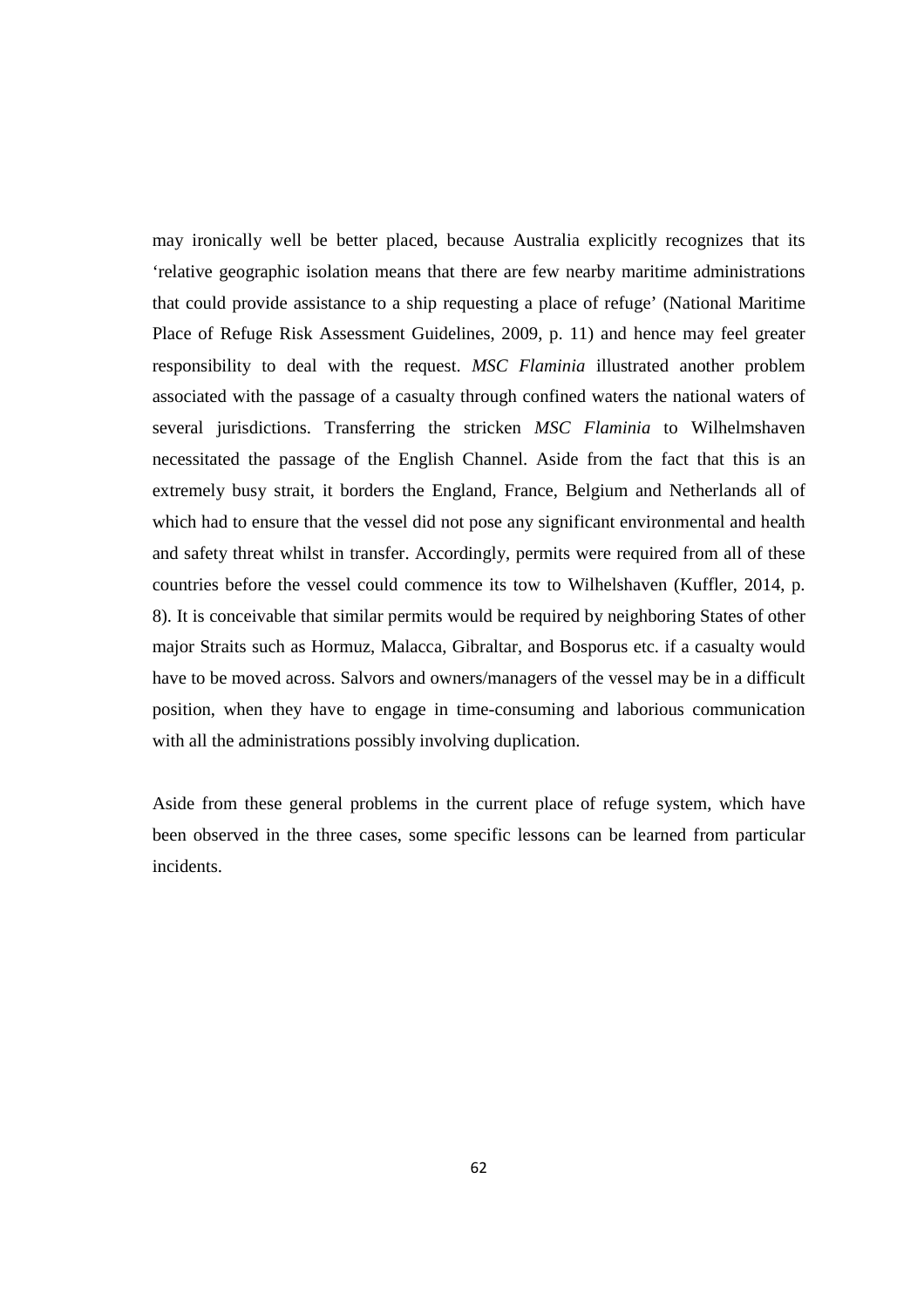#### **Specific lessons to be learned from** *Stolt Valor, MSC Flaminia and Maritime Maisie***:**

## **New Decision Assessment factors:**

The incident of *Stolt Valor* introduced new decision assessment factors which are taken into account by coastal States. As shown in Chapter IV the Guidelines simply provide a non-exhaustive list of assessment factors including inter alia natural conditions, environmental factors, social factors and contingency-planning factors. Each coastal States is however free to complement his assessment by factors which may be particular and of relevance within his jurisdiction. In the case of *Stolt Valor*, the new assessment factors were desalination plants installed in Saudi Arabia, Qatar and Bahrain. Apparently the presence of desalination-plants was used, amongst other things, as justification to refuse access to the stricken vessel (Laruelle, 2013, p. 15). Whether or not the damaged vessel objectively posed a threat to these plants and by implication a health and safety risk to the population depending on drinking water generated by these plants, is difficult to assess. This demonstrates however clearly, that each region may have its own unique decision-assessment factors which may tilt the balance in favour for or against providing access.

## **Coastal State infrastructure:**

*Stolt Valor* further illustrated that the existence or absence of coastal State infrastructure equipped to handle a stricken vessel may prove to be decisive. It was quite clear from an early stage that *Stolt Valor* would be declared a constructive total loss as a result of the significant damages. Therefore the final place of refuge would have to be equipped to scrap the vessel under controlled conditions. The lack of suitable repair/scrap-yards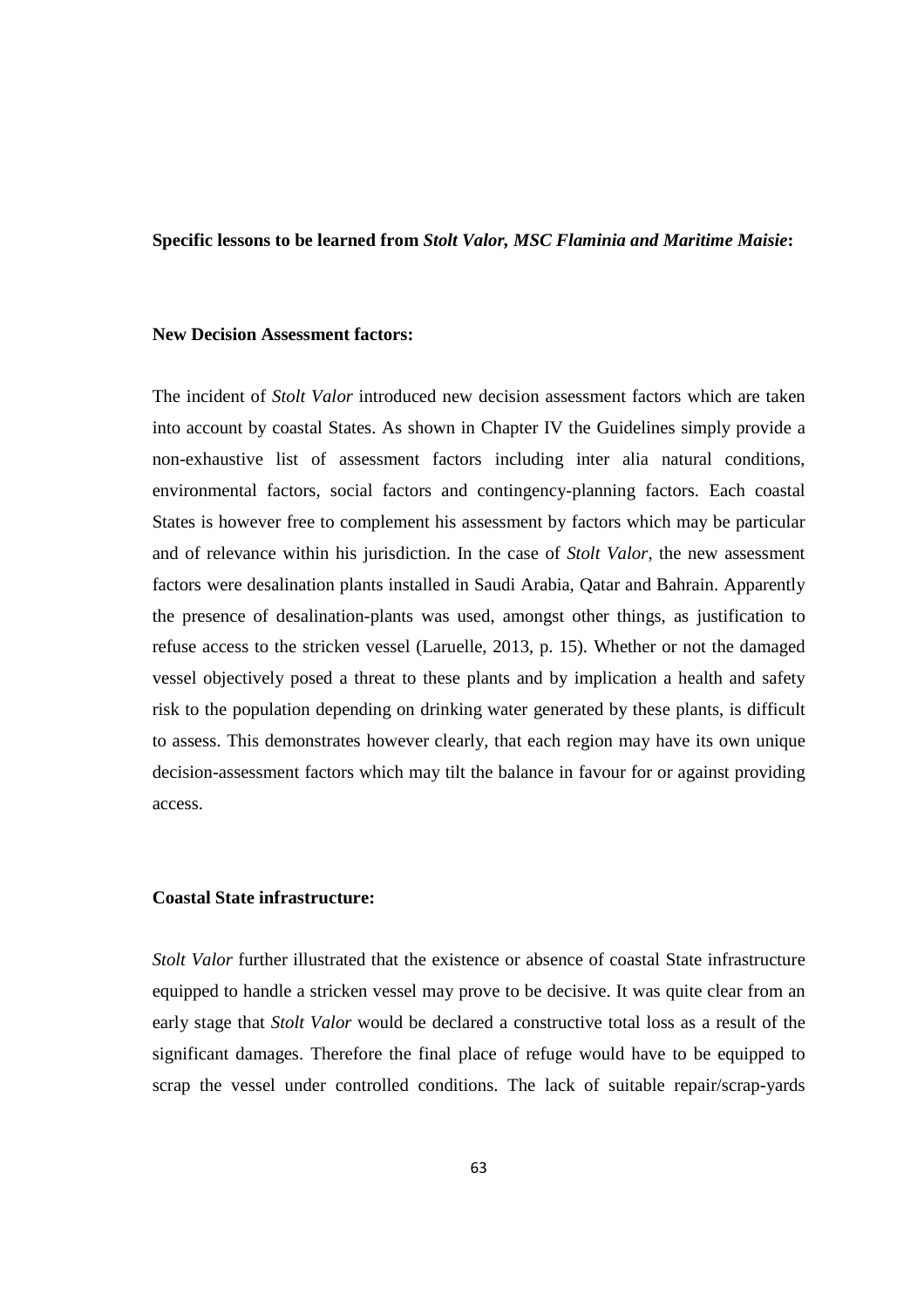eliminated some of the coastal States as likely providers of a final place of refuge. Conversely, the existence and expertise of ASRY Shiprepair yard in Bahrain made this the only real option for a final place of refuge ("Safety at Sea Remains Key Focus", 2012). Jenisch (2006) reminds that the presence of advanced coastal infrastructure including ship(repair)-yards, and enterprises handling dangerous materials may have an active business interest in rendering services to stricken vessels (p. 486). The presence of such specialists may prove to be crucial in some place of refuge decisions. In *Stolt Valor* it may have, if only after a long period of time had passed. Conversely, in the absence of such specialists, a coastal State may well decide that refusal is the correct decision. In that context the absence along vast stretches of the South American and African coasts, of sophisticated coastal State infrastructure incl. shipyards, recyclers and specialists in the handling and storage of dangerous goods may prove to be critical for a sophisticated vessel such as crude-, gas-, and chemical-tankers which develop into a casualty there.

The incident of *MSC Flaminia* points to five specific problems in the place of refuge system: lack of progress in establishing *Maritime Assistance Services* (MAS), irresolute coastal State response if a casualty unfolds on the high seas, coordination of multijurisdictional response, problems posed by the growth in carriage of IMDG containers and casualty response associated with "mega" containerships.

#### **Maritime Assistance Services:**

The importance of the IMO Resolution on *Maritime Assistance Services* (MAS) in facilitating effective and timely casualty communication has already been highlighted earlier. The MAS resolution accounts for the fact that it is very helpful for the master of a stricken ship and salvors with a unique point of contract in the coastal State requested to provide assistance which is reachable 24 hours and serves as the permanent point of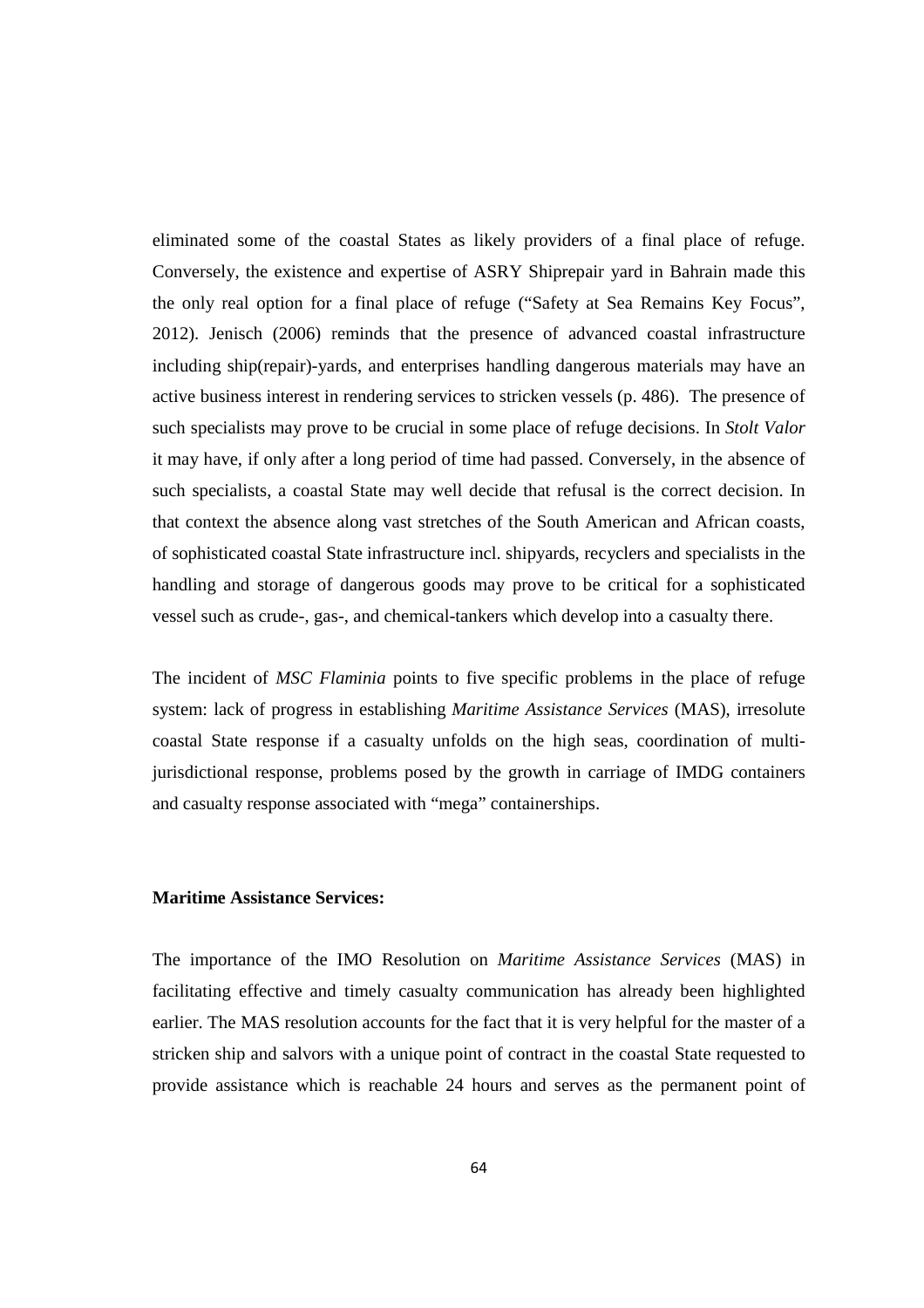contact between the ship, salvor and the competent authorities involved in refuge decision-making in the coastal State. It especially accounts for the fact that in the absence of such a single-point contact, a Master will be overwhelmed by communicating with numerous authorities all of which are  $-$ or worse believe to be  $-$  functionally involved with the decision-making. The report by the BSU (2014) on the *MSC Flaminia* casualty points to severe deficiencies in the establishment of MAS points and to their publication and accessibility by salvors and owners/managers (pp. 162-163). Indeed to date only 19 out of a total of 170 IMO Member States have implemented MAS centres and published their details incl. call numbers. Further, major maritime nations and those with previous experience with place of refuge cases have so far failed to establish MAS centres and publish their details, including Spain, South Africa, UK, USA, Singapore, China, Norway (IMO, 2014, "Information on MAS services"). Taking into account that the MAS Resolution was passed more than ten years ago and also the specific requirement in the Guidelines that coastal States should establish a MAS, this slow "progress" is very disappointing. The observation by the BSU (2014) that MAS details are not properly published by IMO and difficult to locate for salvors and operators (p. 169) is however only confirmed partly. Whilst the MAS information is indeed hardly accessible via the IMO website by the general public<sup>37</sup>, it appears at least that shipmanagers and salvors are fully aware of the information. One shipmanager confirmed that MAS details incl. call numbers are published twice annually by IMO in concise format and access to same is possible via "IMO Webaccounts". The shipmanager also confirmed that actual onboard personnel will be made aware of MAS contact details<sup>38</sup>.

 $37$  The author failed to locate them in a concise and complete format

<sup>&</sup>lt;sup>38</sup> Information received from well placed industry sources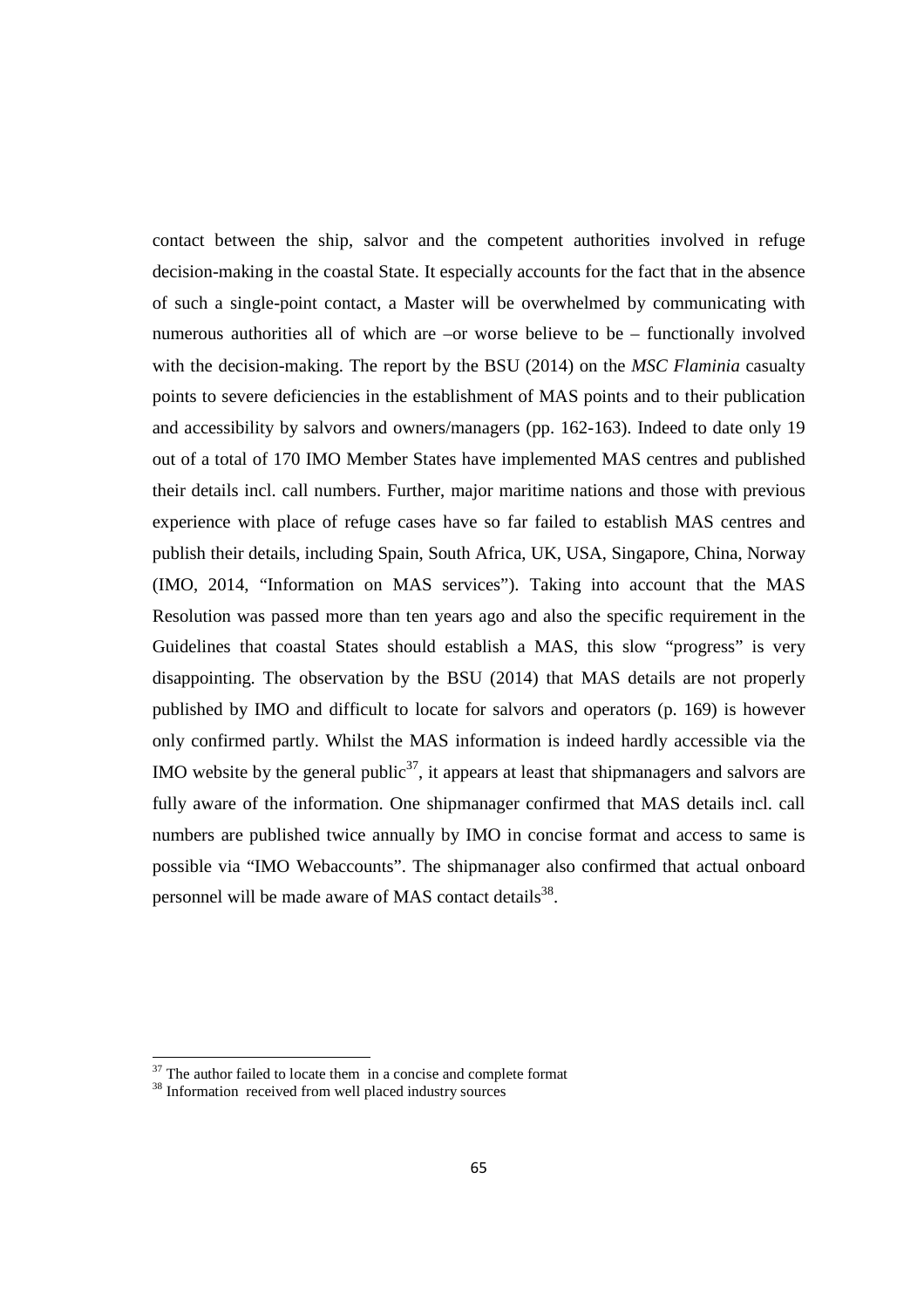#### **Response to incidents unfolding on high seas:**

The *MSC Flaminia* incident also demonstrated real problems in forming a resolute response if a casualty unfolds on the high seas far away from coastal States. The initial fire and explosion onboard *MSC Flaminia* occurred while the ship was in the middle of the Atlantic en-route from Charleston, USA to Antwerp, Belgium. At the time of the incident, distances to nearby coastal States were immense, ranging between 650 nm up to 1000 nm<sup>39</sup>, in other words ca. 3-4 days at normal speed away. The Guidelines do not provide a mechanism whereby responsibility for a casualty on the high seas is allocated. This causes real problems. If the casualty occurs on the high seas which coastal State is responsible to respond? Common sense would dictate it is the nearest coastal State. But that State may not have the best infrastructure and places of refuge to handle the casualty. Alternatively, does the loadport or port of call owe a responsibility to respond, or possibly the flag-state, if it is also in geographical reach? Under these circumstances and in the absence of a location that perfectly lends itself as a place of refuge, it is conceivable that administrations will "pass the buck" or adopt a wait-and-see approach, delaying effective response.

#### **Coordination of multi-jurisdictional responses:**

<u>.</u>

*MSC Flaminia* also demonstrated that in multi-jurisdictional situations the current place of refuge system does not satisfactorily allow for coordination of the response through one designated maritime administration. In order to increase their chances of being offered refuge, salvors/owners/managers had liaised with and requested refuge in a

 $39$  According to BSU (2014) at the time of the incident the distances to nearby shore were as follows: St John, Canada – ca. 1000 nm; Gijon, Spain – ca. 970 nm; Brest, France – ca. 930 nm; Falmouth, UK – ca. 900 nm; Vigo, Spain – ca. 890 nm; Bantry Bay, Ireland – ca. 740 nm; San Miguel, Azores – ca. 650 nm (p. 122)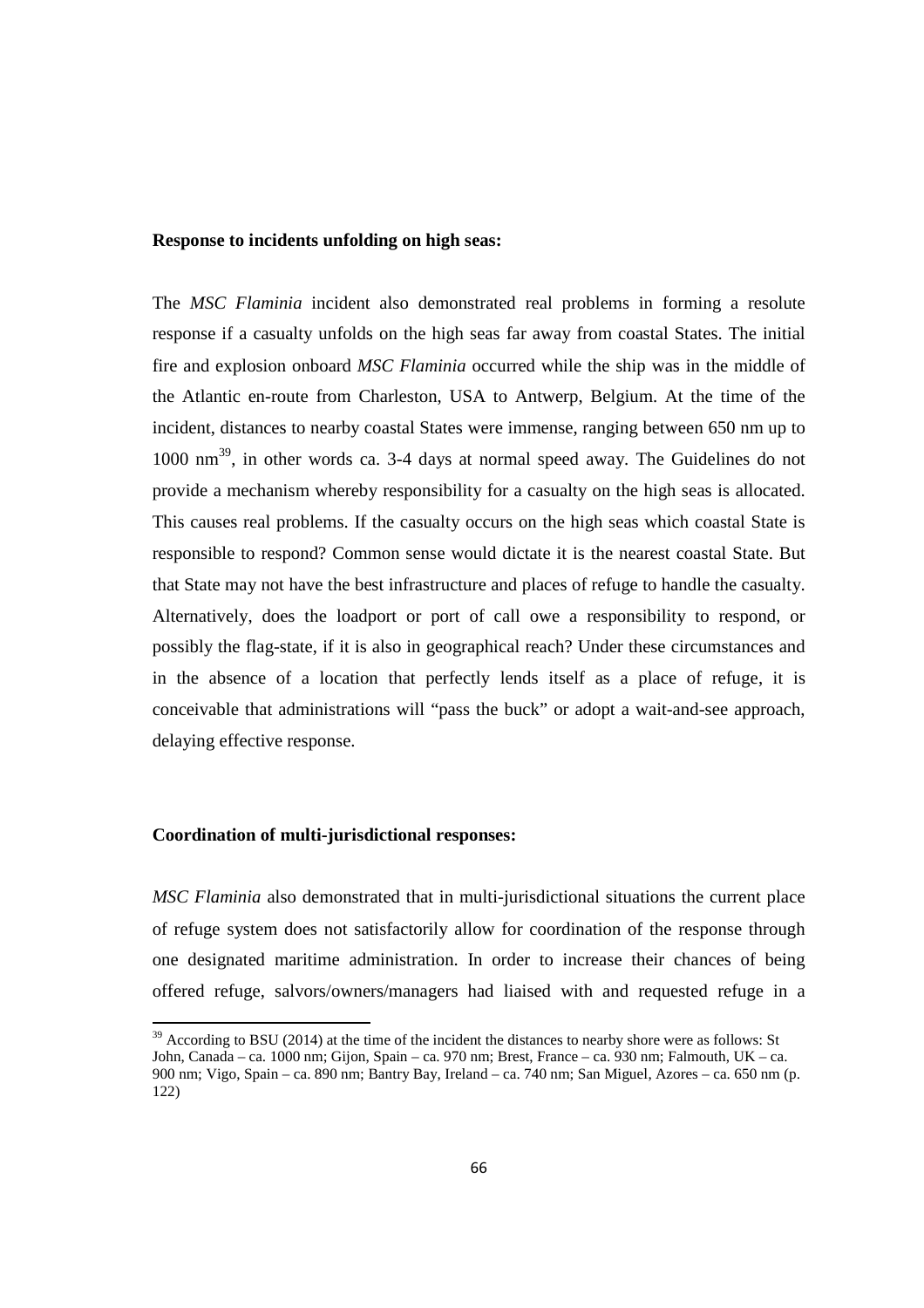number of coastal States. As a result, some<sup> $40$ </sup> of the coastal States requested commenced the decision-rationalization process of in-depth assessments required under the Guidelines. To this end they engaged in in-depth communication with salvors and managers in order to obtain and generate the necessary information. This however proved to be inefficient use of time and resources as salvors and managers 'had to simultaneously or successively enter into drawn-out, concurrently held negotiations with the laboriously identified agencies responsible – or possibly those that merely believed they are responsible in various Member States' (BSU, 2014, p. 177). Certainly this is not expedient especially when negotiations drag on and the casualty threatens to deteriorate further.

#### **Challenges poses by large containerships and IMDG containers:**

*MSC Flaminia* showed that overall casualty response including fire-fighting, salvage and the search for a place of refuge can be severely complicated when a fully cellular containership is ablaze. At the time of the incident, the vessel had 2,876 containers of various sizes onboard including 149 containers carrying dangerous goods (BSU, 2014, p. 8). In terms of salvage, immediate and decisive response may be delayed since a salvor initially has no information about the content of the containers. Whether or not the content of the containers poses an explosion risk cannot be ascertained as a result of this information deficit. Therefore response personnel will perhaps only board the ship once clear information on the content of the containers is available and an appraisal of the situation is possible. As Lacey (2006) stresses the information deficit is particularly vexing for large multi-slot chartered container vessels where it may take weeks to obtain accurate data regarding the contents of containers (p. 6). In terms of fire-fighting, it is

<sup>&</sup>lt;sup>40</sup> As shown before, Spain appears not to have rationalized its refusal whereas Portugal did not even consider it necessary to evaluate the situation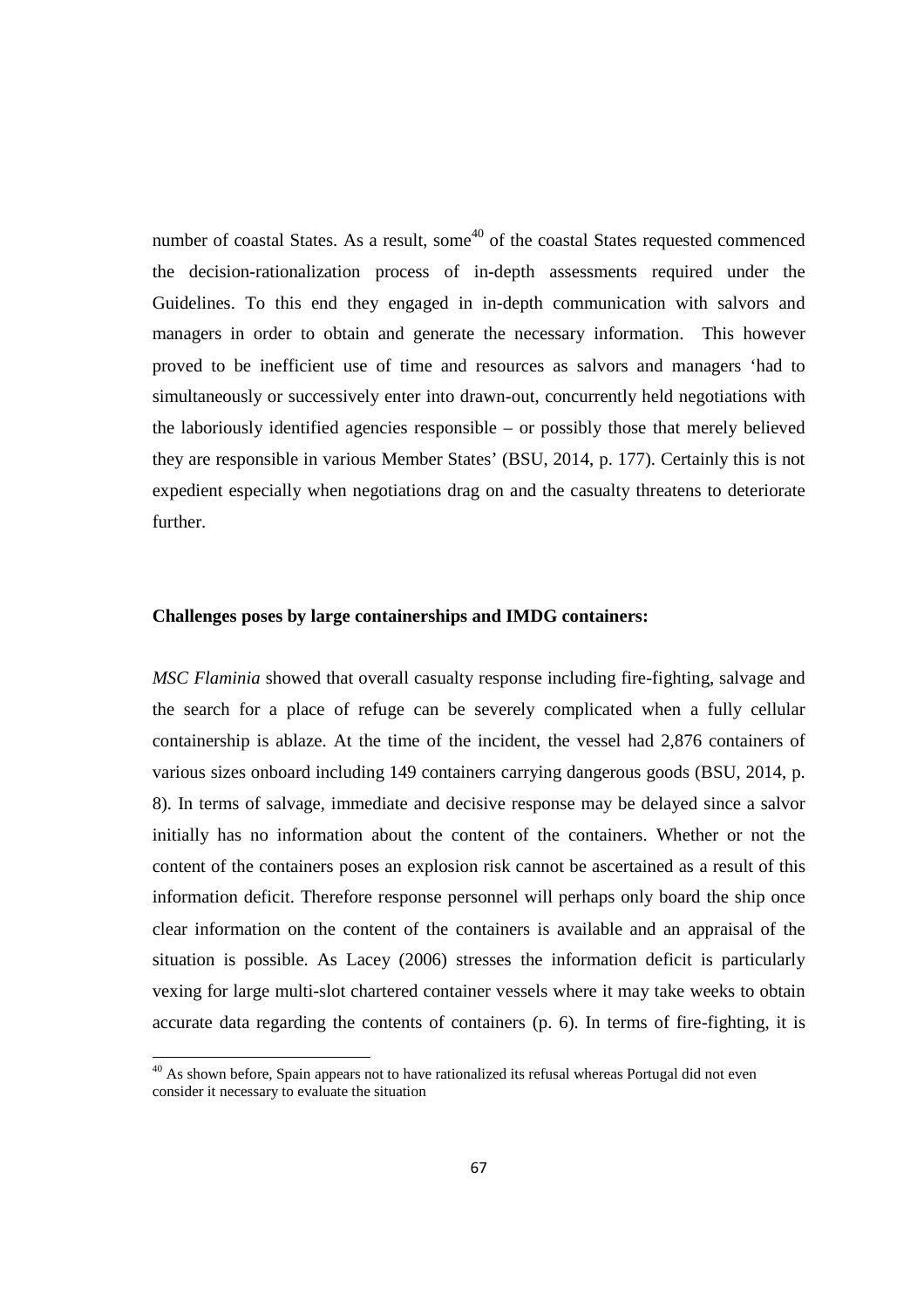difficult to assess the actual state of a fire when the fire is spread over and inside numerous containers. Even when the fire superficially appears to be extinguished, seats of fire may continue inside individual containers. Practically every single container in the area of the fire therefore necessitates individual checking. On the *MSC Flaminia* exactly this delayed fire-fighting. The search for a place of refuge was prolonged and complicated due to the fire and its consequences. Coastal States were concerned that the fire could re-ignite if a seat of fire was overlooked in one of the containers. Even after the fire was extinguished, risks to human health remained. According to the *SOSREP*, the mixing of large quantities of fire water with the contents of the IMDG-containers created new and unknown compounds (Shaw, 2013, p. 43). All of these problems occurred onboard a 6,732 TEU containership. With that size, the MSC Flaminia can almost be considered small in comparison to today's "mega" containerships which ply the east-west trades. The objective of cost optimization and economies of scale illustrated in Chapter III has produced larger and larger containerships with Maersk's Triple E's of 18,000 TEU already being surpassed by even larger ships. Notably these vessels have capacities for between 1,000 to 1,800 IMDG-containers (Morrison & van Zoelen, "n.d." p. 2). Therefore arrival of these ships is accompanied by significant concerns over salvage difficulties<sup>41</sup>. Especially if such a vessel is caught up in an incident similar to  $MSC$ *Flaminia*, involving a large fire, possibly even chemical fire, salvage will be very difficult and the search for a place of refuge even more difficult. Re-insurer Allianz (2014) points out that there at present only 51 ports around the world which are equipped

<sup>&</sup>lt;sup>41</sup> Several industry observers and insiders recently expressed their concerns: Loynd (2014) argues that large modern ships are a challenge that has 'salvos worried' and particularly points to the problem of how to remove 18,000 containers from a ship in bad weather' (pp. 1-2). Equally, ISU president A. Tsavliris finds that the difficulties which may be encountered with giant ships may be 'beyond problem solving', and especially sourcing equipment capable of intervening in such cases will be difficult (BIMO Watchkeeper, 2013). Whilst there are initiatives underway to deal with this problem such as Svitzer's mobile crane system which can be packed up and flown to a casualty "meccano style", some observers remain sceptical calling it an 'invention clouded in mystery' (Information received from an industry source)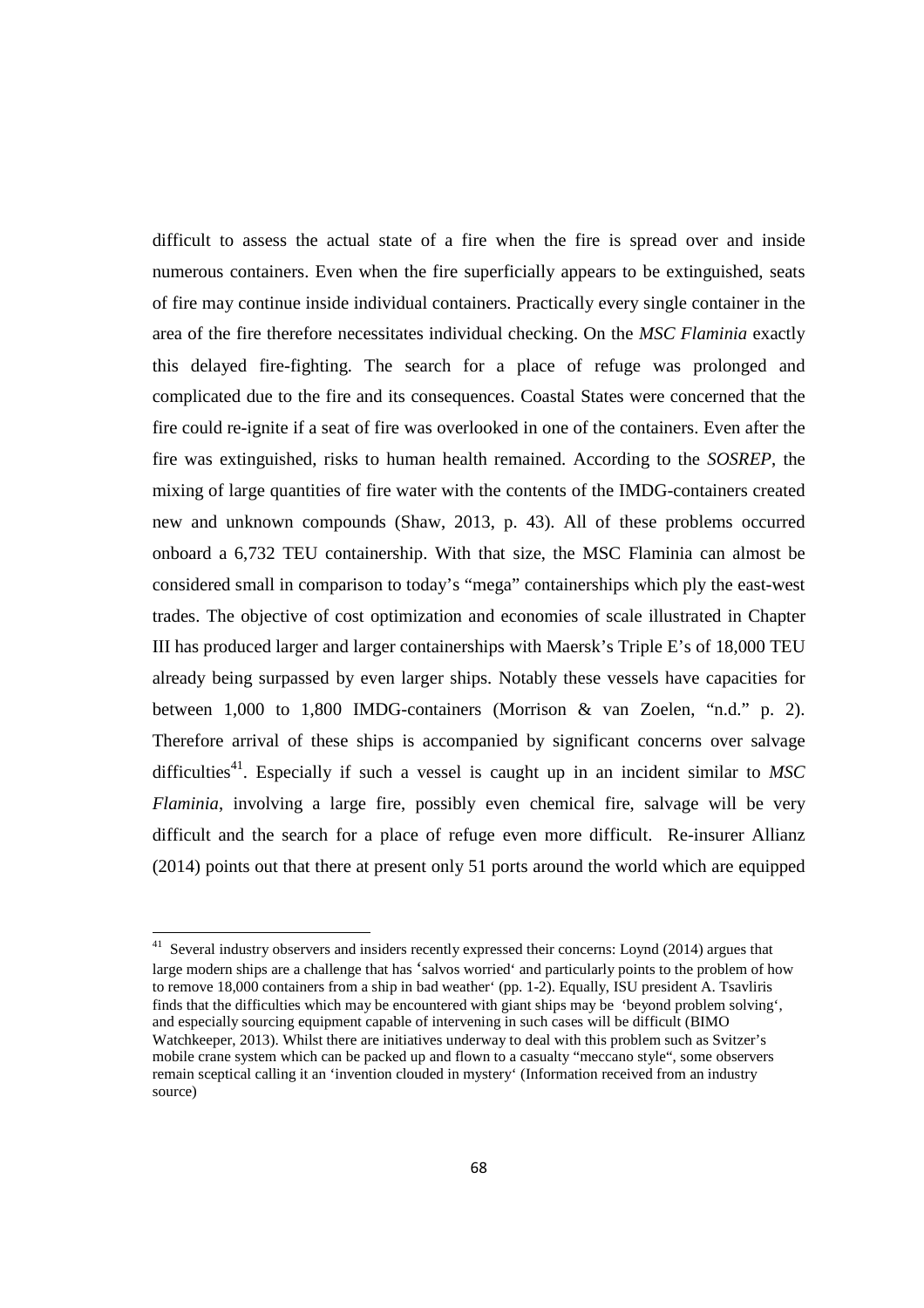to handle "mega" container carriers<sup>42</sup> (p. 24). Whilst ports are working to improve handling capacity, this issue gives cause for wider concern on the number of ports able to offer a safe final place of refuge to ship of that size in need of assistance. As was already demonstrated by *MSC Napoli* and *MSC Flaminia*, ultimately a larger stricken containership will need to be transferred into port even if a temporary place of refuge is provided in order to stabilize a situation. It took four months to simply unload the "only" 2,318 containers on *MSC Napoli* in its provisional place of refuge where she was beached (BSU, 2014, p. 172). Undertaking the same for an 18,000 TEU vessel, potentially ablaze and in open waters is not practical. A port is the most practical solution as a final place of refuge as it has the infrastructure, berth space, cranes, equipment and quay space for segregation that is needed to handle damaged and undamaged containers (Morrison & van Zoelen, "n.d" p. 2). In this context the lack of adequate ports able to handle mega ships is even more concerning.

The examination of the cases of *Stolt Valor, MSC Flaminia* and *Maritime Maisie* has demonstrated some common and some particular flaws in the present system of dealing with places of refuge. Some of these are standalone problems, such as the problem of mega containerships and lacking port infrastructure. Others can be directly related to shortcomings in the Guidelines. The next Chapter presents a number of recommendations for improvement of the Guidelines.

<sup>&</sup>lt;sup>42</sup> Allianz (2014) defines mega containerships as fully cellular containerships with a capacity in excess of 10,000 TEU (p. 24)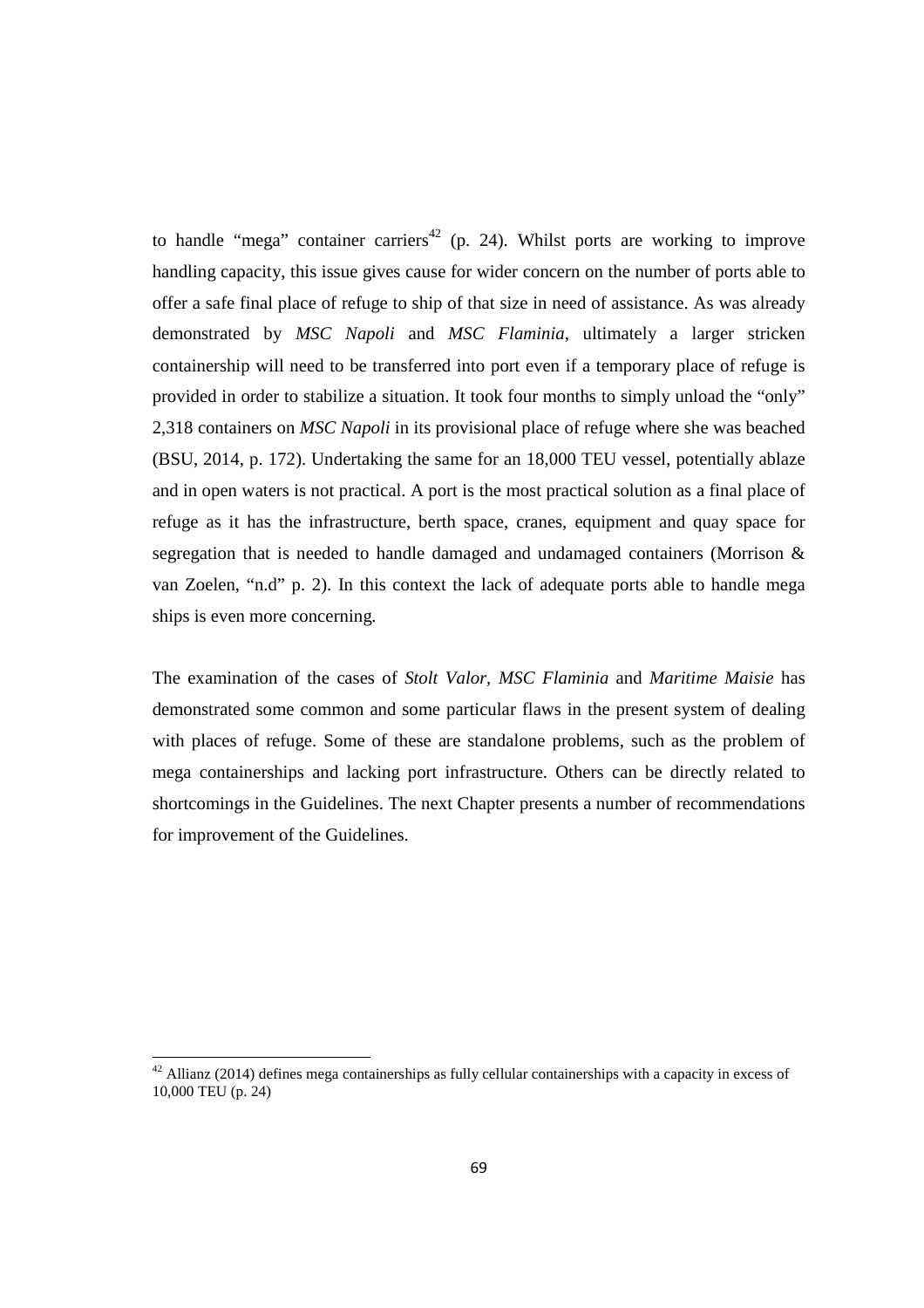# **CHAPTER VI: RECOMMENDATIONS FOR AMENDMENT OF THE GUIDELINES AND CONCLUSION**

In Chapter IV the salient provision of the Guidelines were assessed and some problematic areas pointed out. Chapter V expanded on this by analyzing the Guidelines in the context of national place of refuge guidelines and recent cases. To the author's knowledge, the Guidelines have not been amended since the ten years of its existence, despite some obvious shortcomings. Based on the findings and observations made so far, recommendations for improvement of the Guidelines will be presented here. The practical basis for amendment of the Guidelines is the preamble to the Guidelines which calls for the *MSC* and *MEPC* to 'keep the Guidelines under review and amend them as appropriate (IMO POR Guidelines, 2003, p. 2).

#### **No rejection without inspection:**

The provision in the Guidelines for an expert analysis is certainly a good one as it requires the coastal State to gather objective data on which to base his refusal or acceptance. However, the Guidelines do not make it a mandatory requirement. The author fully endorses the view of *ISU, ICS* and *IUMI* that there shall be no rejection without inspection. Knee-jerk refusals based on no or subjective assessment would thereby be eliminated. Further, the Guidelines should stipulate that the expert analysis be done as soon as possible after an incident to prevent a further deterioration of the vessel due to procrastination. Whilst the Guidelines require the inspection team to be composed of persons 'with the expertise appropriate to the situation', it is recommended that the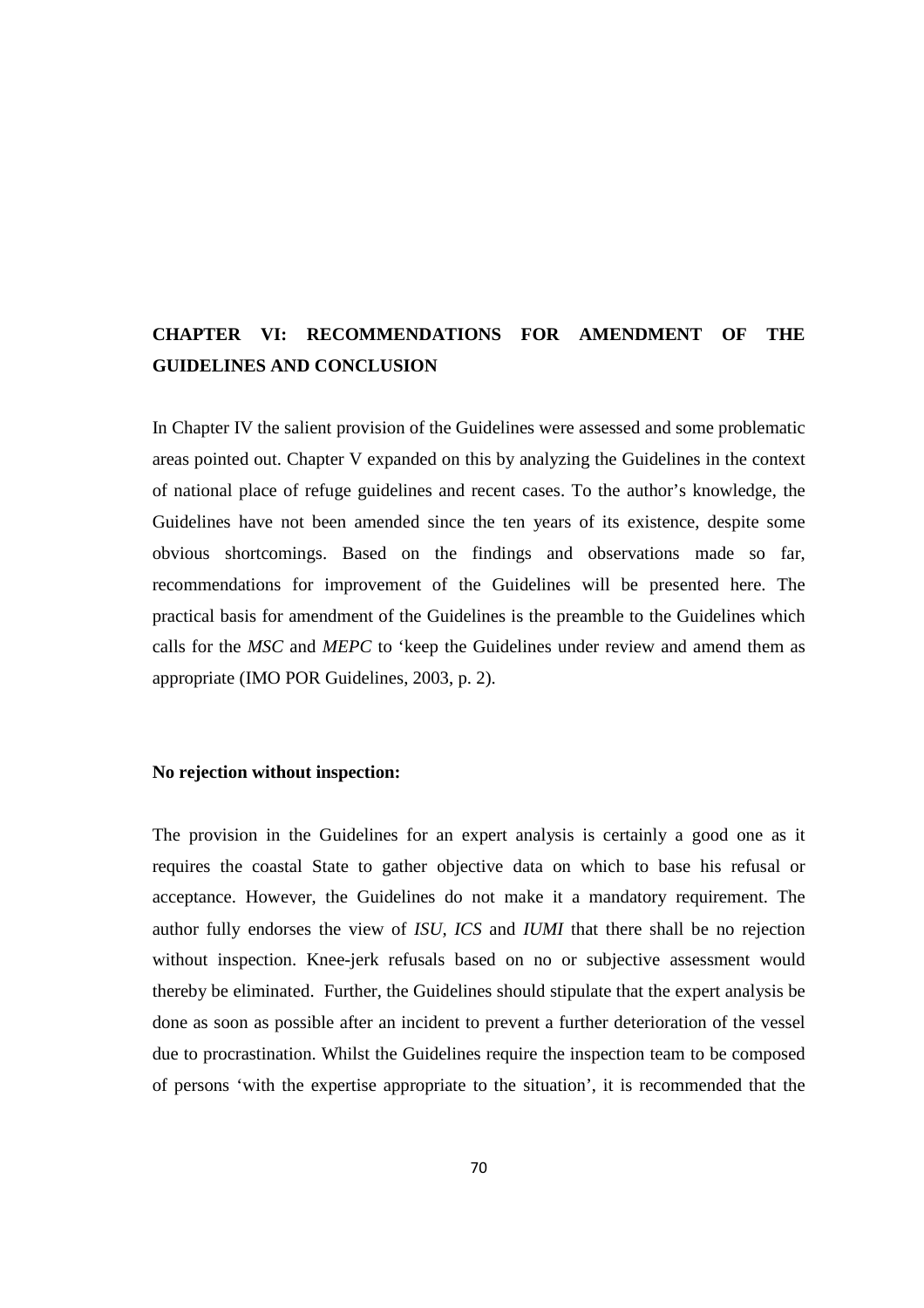required expertise be specified further to ensure they can engage in meaningful discourse with the salvage master. The Australian *National Maritime Place of Refuge Risk Assessment Guidelines* (2009) achieves this by requiring the inspector(s) to have extensive knowledge of ship structures and stability and experience in salvage operations (p. 9).

#### **Empower masters and salvors to fashion emergency response:**

As has been discussed, subjecting response measures of the master/salvor to coastal State consent is counter-productive and cannot be in the interest of a coastal State. Often, time is of the essence and the master on site is arguably in a better position to assess whether or not e.g. a salvor is to be engaged. If first consent has to be obtained, valuable time could be squandered. It is recommended that this provision is deleted from the Guidelines in its entirety.

# **Address Decision-making and Response Systems:**

The silence of the Guidelines on effective and efficient decision-making arrangements and response systems is considered a serious omission. If it is left to the discretion of individual maritime States to fashion response systems, alignment and standardization is impossible. In an emergency when time is of the essence, it would however be helpful if response systems of different maritime administrations were standardized and streamlined as far as possible to ensure all stakeholders are aware of what is expected of them. The *SOSREP* command and control system of the UK is generally considered the best-practice approach because it is pragmatic and largely avoids the pitfalls associated with politicization, fragmentation and localization of the decision-making. It is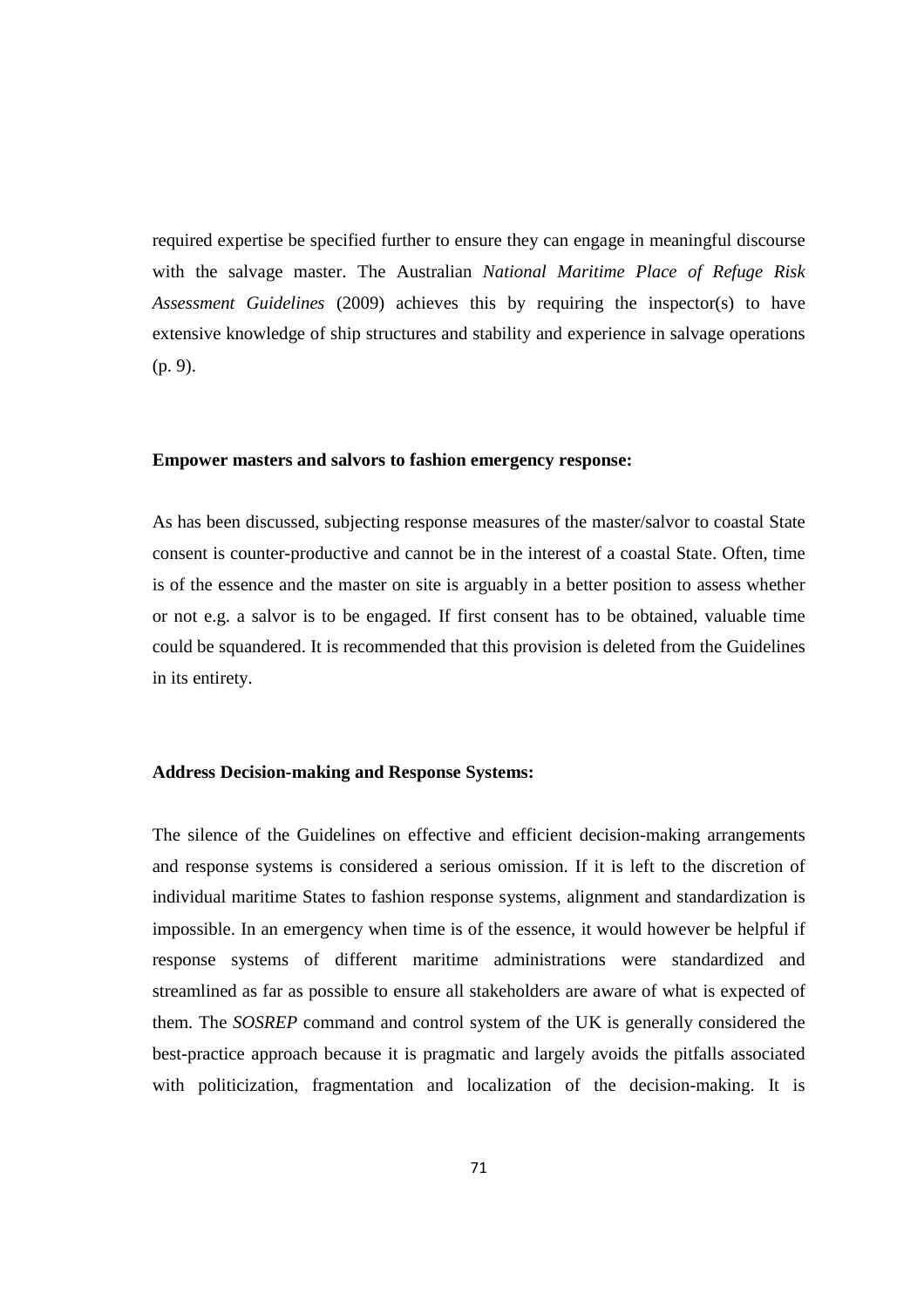recommended that the Guidelines are revised to address response systems and encourage emulation of the *SOSREP* system.

#### **Improve nautical publications on places of refuge:**

Whilst this is perhaps not a subject which can be regulated in the Guidelines directly, it would be of practical value if those places of refuge which are publically designated were made the subject of nautical publications, such as charts and Notices to Mariners. The existence of a place of refuge is of little value to the mariner, if, in the heat of the moment he does not know where precisely this place of refuge is. It is recommended that publically designated places of refuge, for instance those in Denmark, are marked in nautical charts.

#### **Define Flag-state responsibility:**

In the case of *MSC Flaminia*, the vessel's flag-state intervened and by providing a place of refuge broke the stalemate in the discussions. However the flag-state was in the beginning only included passively in the discussions between salvors and coastal States. In the case of *Maritime Maisie*, flag-state intervention and pressure was instrumental in securing refuge in South Korea. Both cases illustrate the important role flag-states can play in the search for a place of refuge. The Guidelines which are presently silent on the issue of flag-state responsibility should address this issue and at the very least require that a flag-state is involved in place of refuge discussion from the beginning.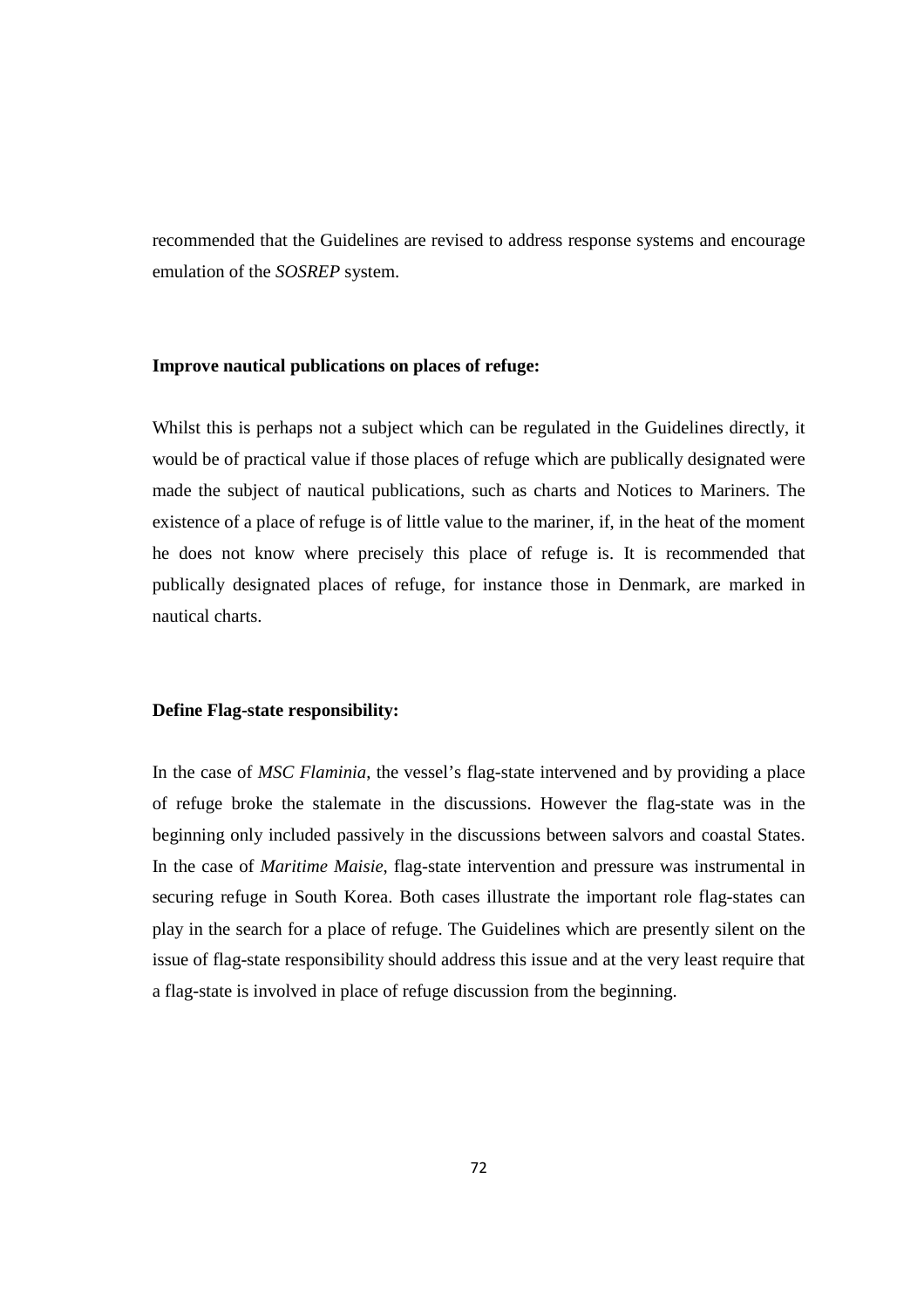#### **Implementation of** *MAS Resolution* **to be made a priority at IMO:**

The importance and practical value for the master and salvors of having a single and permanent point of contact in the coastal State where a refuge request is made has been discussed. Conversely, the slow progress made to date with establishing MAS centres is concerning. It is recommended that IMO take this issue up on priority basis and push harder for implementation of the *MAS Resolution*. Likewise the importance of having a single and clear channel of communication should be emphasized more in the Guidelines. *The National Maritime Place of Refuge Risk Assessment Guidelines* of Australia (2009) explicitly stress the importance of MAS stating that 1) 'the problems associated with multiple points of contact during a maritime incident are well recognized' and 2) that it is 'important to try to minimize the number of contact points between those interests associated with the ship and the relevant government agency' (p. 8). Similar emphasis should be made in the Guidelines. In order to facilitate the publication and accessibility of MAS details including call numbers, these should be appended to national place of refuge guidelines where these exist. The national guidelines of Australia and Canada provide laudable examples in this respect.

## **Professionalization of risk assessments:**

The importance of having experts with the respective experience and expertise perform risk assessments fashioned under the Guidelines has been discussed. If it is allowed that non-experts perform these or even political pressure impinges on the risk assessments, these will be subjective, probably emotional and distorted. Whilst the Guidelines stress the value of technically and objectively argued cases, this does not go far enough. It is recommended that the Guidelines explicitly require risk assessments to be performed by experts with the respective expertise and experience in salvage, shipping, cargoes,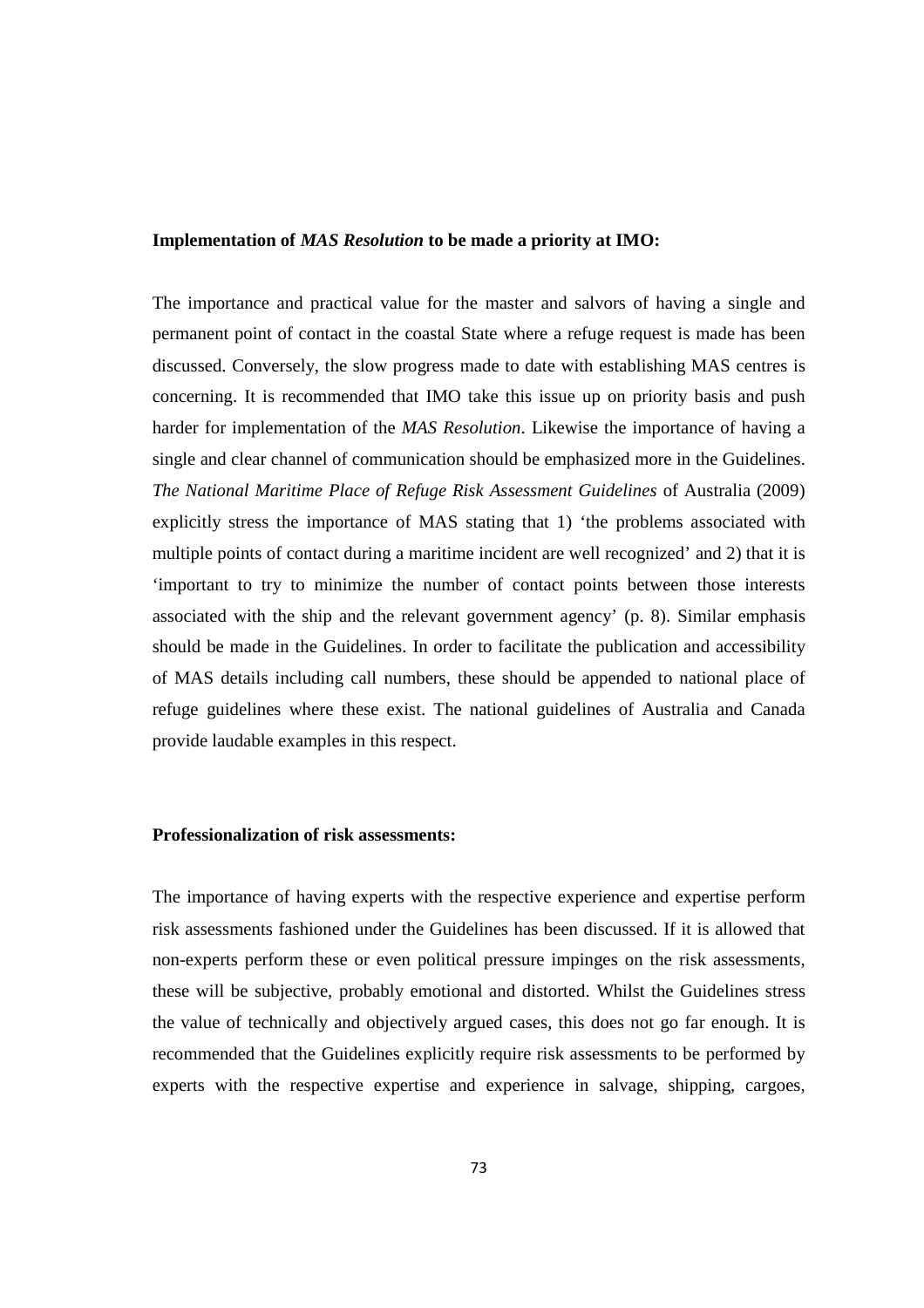engineering and ship structures, as conceived in the *U.S. Coast Guard Places of Refuge Policy (2007)*.

# **Define more clearly the scope and application of the Guidelines for ships on the high seas:**

The Guidelines do not define whether they apply in respect to refuge requests received from vessels in a country's inland waters, territorial sea, EEZ or even on the high seas. The case of *MSC Flaminia* has clearly shown coastal State responsibility and accountability issues when an incident evolves on the high seas. Canada's *National Places of Refuge Contingency Plan* (2007) for instance also applies where a ship is destined for Canada and has reported a problem. This could be a vessel on the high seas and accordingly Canada would be responsible and have to address and process the request. It is recommended that the Guidelines are amended to specify clearly that all refuge requests received should be acted upon, regardless whether the stricken vessel is within a country's national waters or on the high seas.

#### **Reduce bureaucratic procrastination:**

*The U.S. Coast Guard Places of Refuge Policy* (2007) stresses the need for rapid communication in all aspects of the response as opposed to a bureaucratic approach: 'the complex and sensitive nature of Place of Refuge incidents makes rapid communication wit stakeholders, partner agencies, and the Coast Guard chain of command particularly important' (p. 5). Further, once the decision whether to grant or refuse a place of refuge has been made, this should be communicated immediately to the requestor as time may well be of the essence. The Australian *National Maritime Place of Refuge Risk*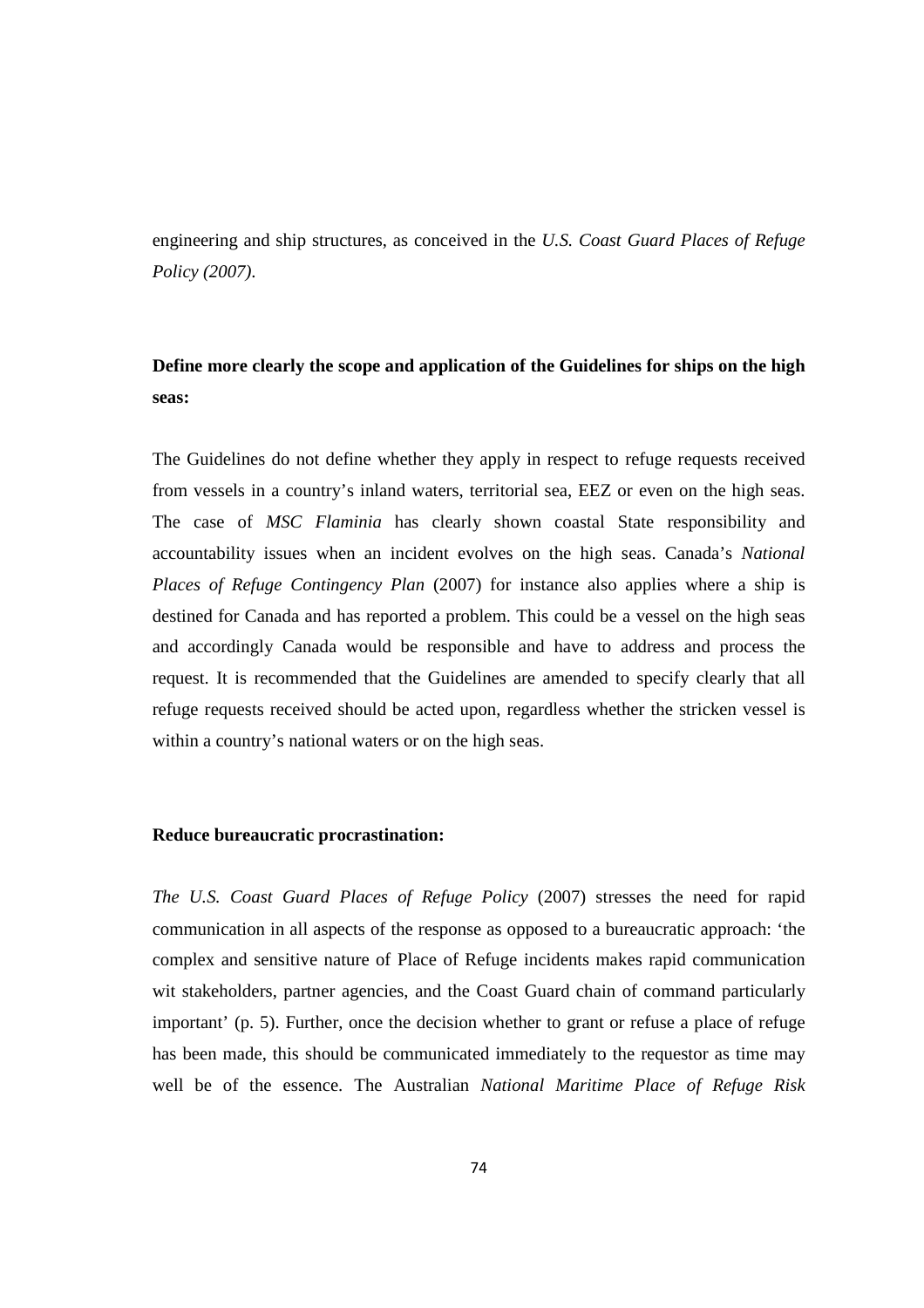*Assessment Guidelines* (2009) achieves this: 'once a decision on whether to grant of refuse a place of refuge request has been made the decision should be *immediately* communicated to the person who made the request (emphasis added)' (p. 11). It is recommended that the Guidelines are amended accordingly to highlight the importance of time.

#### **Provide for alternative coastal State assistance if refuge is refused:**

Currently, if a vessel's request for refuge is refused, the Guidelines do not provide for alternative assistance which can be rendered by the coastal State. This is not satisfactory since if a place of refuge is refused, a stricken vessel may have nowhere else to go. Canada's *National Places of Refuge Contingency Plan* (2007) explicitly provides for the rendering of alternative assistance: 'in the case where the risk is considered too great and access to a place of refuge must be denied, then all possible assistance must be offered to the ship offshore as to prevent and control any environmental damage that may or will occur' (p. 17). Similarly, the *U.S. Coast Guard Places of Refuge Policy* (2007) also provides that

Any decision to deny a vessel a place of refuge should be accompanied with a plan to render assistance (…) an arbitrary decision to force the vessel to another locale, particularly one which may involve higher risk and/or with less capability to address the situation is unacceptable (p. 3).

It is recommended that the Guidelines are amended on similar lines to provide for alternative assistance offshore in case refuge is denied on objective grounds.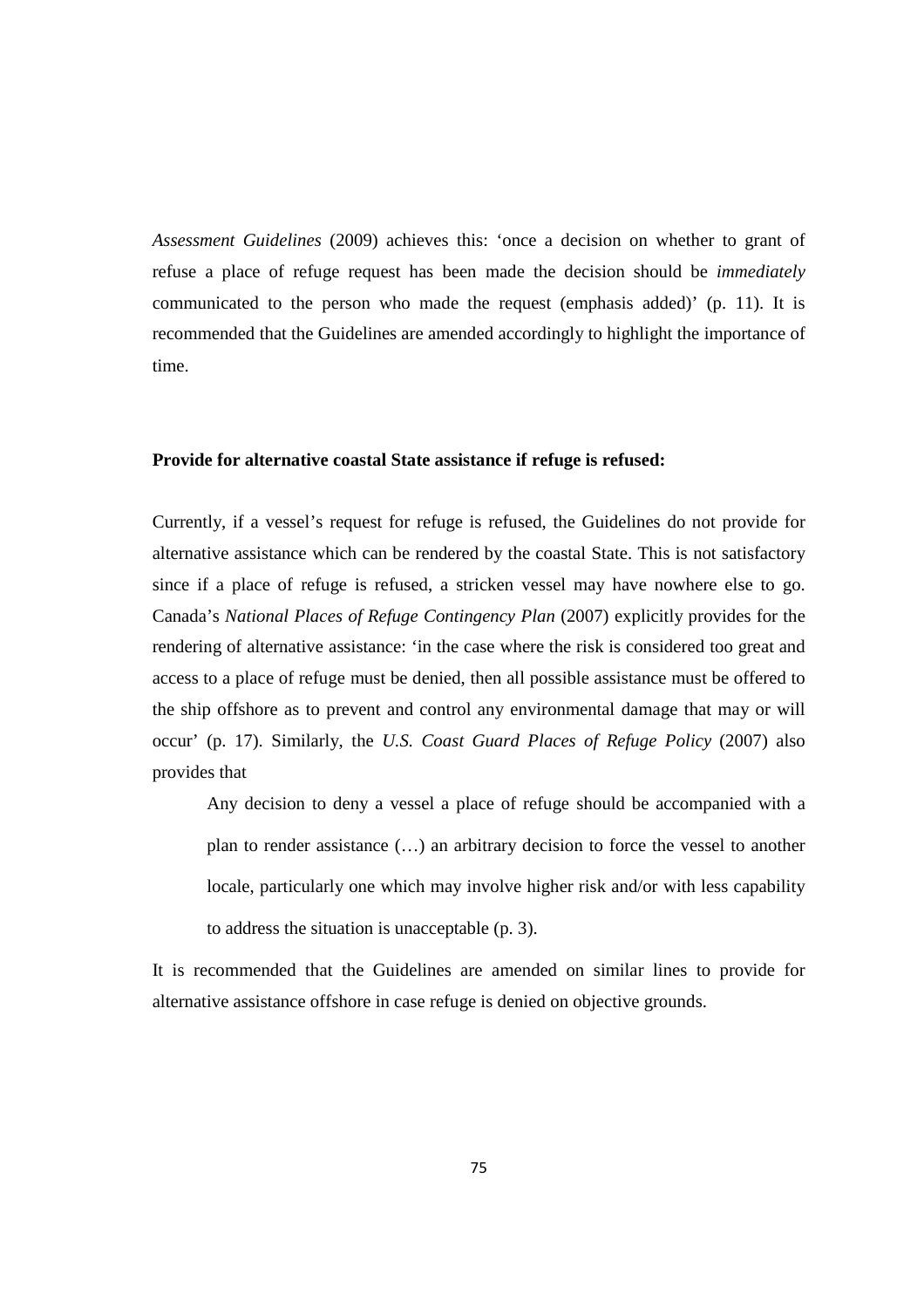#### **Update coastal State assessment factors:**

As discussed, the Guidelines provide for a non-exhaustive list of coastal State assessment factors. In different parts of the world there exist unique assessment factors, consideration of which may prove to be decisive in a coastal State's decision whether or not to grant refuge. It was discussed that in the case of *Stolt Valor*, a number of coastal States refused access due to risks to desalination plants and by implication health and safety. In China, Norway and Chile aquaculture/fish farming is of great commercial importance. These coastal States will consider this assessment factor in their decision-making. Interestingly, in a Chinese case, the local maritime bureau evaluated suitable places of refuge for a ship which had ran aground off Weihai and considered nearby areas where expensive seacucumbers were farmed commercially, unsuitable<sup>43</sup>. Moreover, Richie (2006) has pointed out that coastal States will utilize oil-spill trajectory models in their assessments when the vessel seeking refuge causes spills. Further, the *U.S. Coast Guard Places of Refuge Policy* (2007) makes specific mention of national defense concerns as an assessment factor.

Operational commanders shall evaluate the risks a vessel seeking a Place of Refuge may pose to national defense, including limiting freedom of action (such as by blocking a channel, or compromising Operational Security (OPSEC) by exposing Department of Defense (DOD) or Coast Guard personnel, installations, or equipment to unacceptable surveillance (p. 4).

It is recommended that the Guidelines are updated to take account of these "unique" assessment factors since it can be useful for stakeholders, such as refuge requestors, to know exactly the assessment factors which will be evaluated by a coastal State in a particular area in the decision-making. This could enable them to make their own

<sup>&</sup>lt;sup>43</sup> Information received from a well placed industry source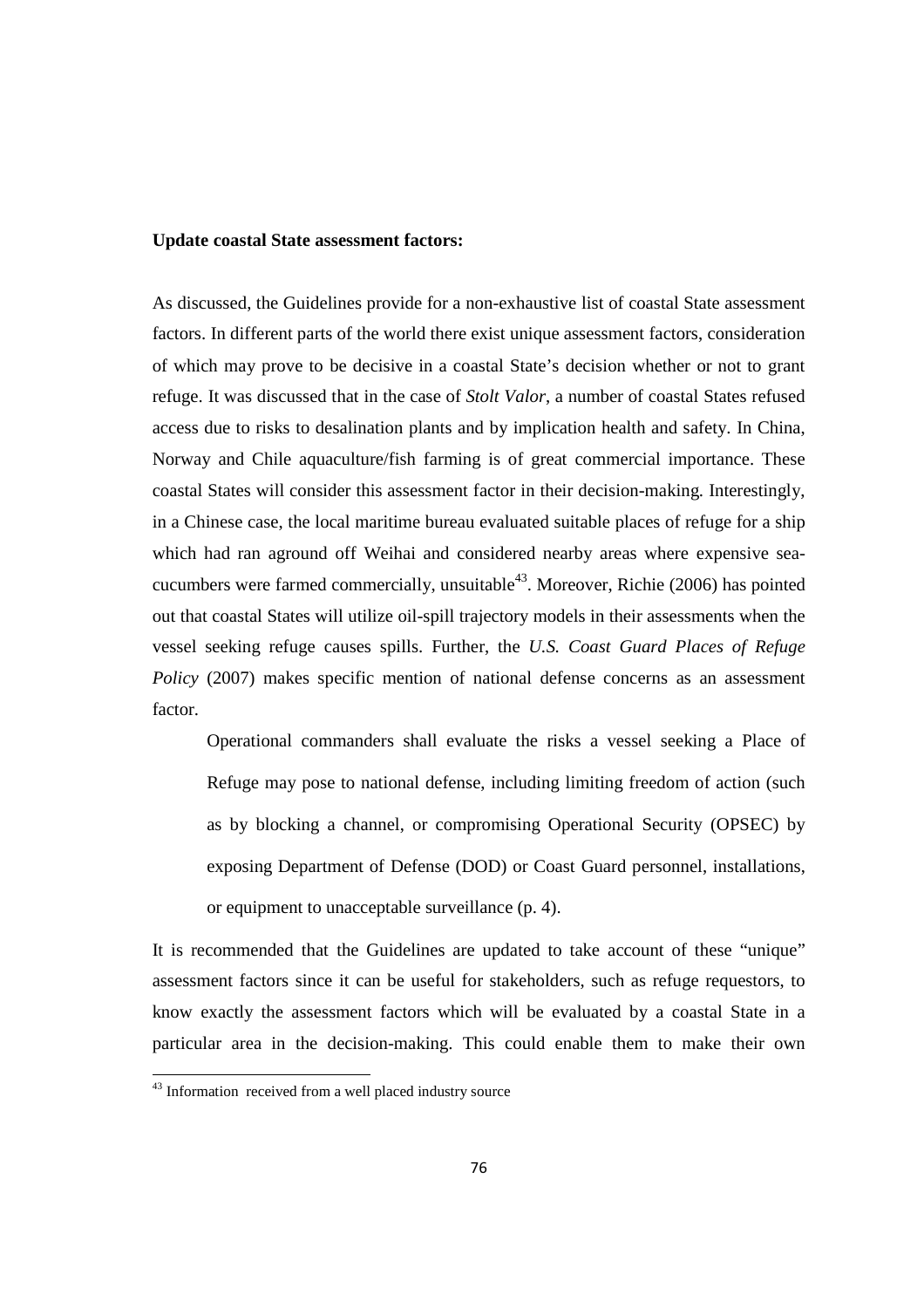"calculations" whether or not their request will be successful or whether they have to seek for alternative assistance.

#### **Coordination of multi-jurisdictional response:**

*MSC Flaminia* demonstrated that in multi-jurisdictional situations the current place of refuge system does not satisfactorily allow for coordination of the response through one designated maritime administration which would be more efficient. In multi-jurisdictional regions such as Europe or Asia, neighboring States should agree as soon as possible after a casualty unfolds whether in the specific case it is appropriate for a State - and if so which – to take the charge of coordinating requests for the allocation of a place or port of refuge addressed to several States after an incident (BSU, 2014, p. 177). In the case of *MSC Flaminia*, the *SOSREP* assumed this coordination function voluntarily because he had the most information about the stricken vessel. *SOSREP* also arranged crisis meetings which the other coastal States attended. This proved valuable for all participants. It is recommended that the coordination of multijurisdictional responses is addressed in the Guidelines even though real solutions or coordination mechanisms are however more likely to be established on a regional level.

#### **Conclusion:**

In conclusion, developments inter alia in shipping have changed state practice and thus fuelled a counter-practice which has undermined the traditional custom of providing refuge. This was shown in Chapters II and III. The Guidelines which have been analyzed in Chapter IV represent a compromise between the coastal State on the one hand and shipping interests on the other. They call for a careful balancing approach between the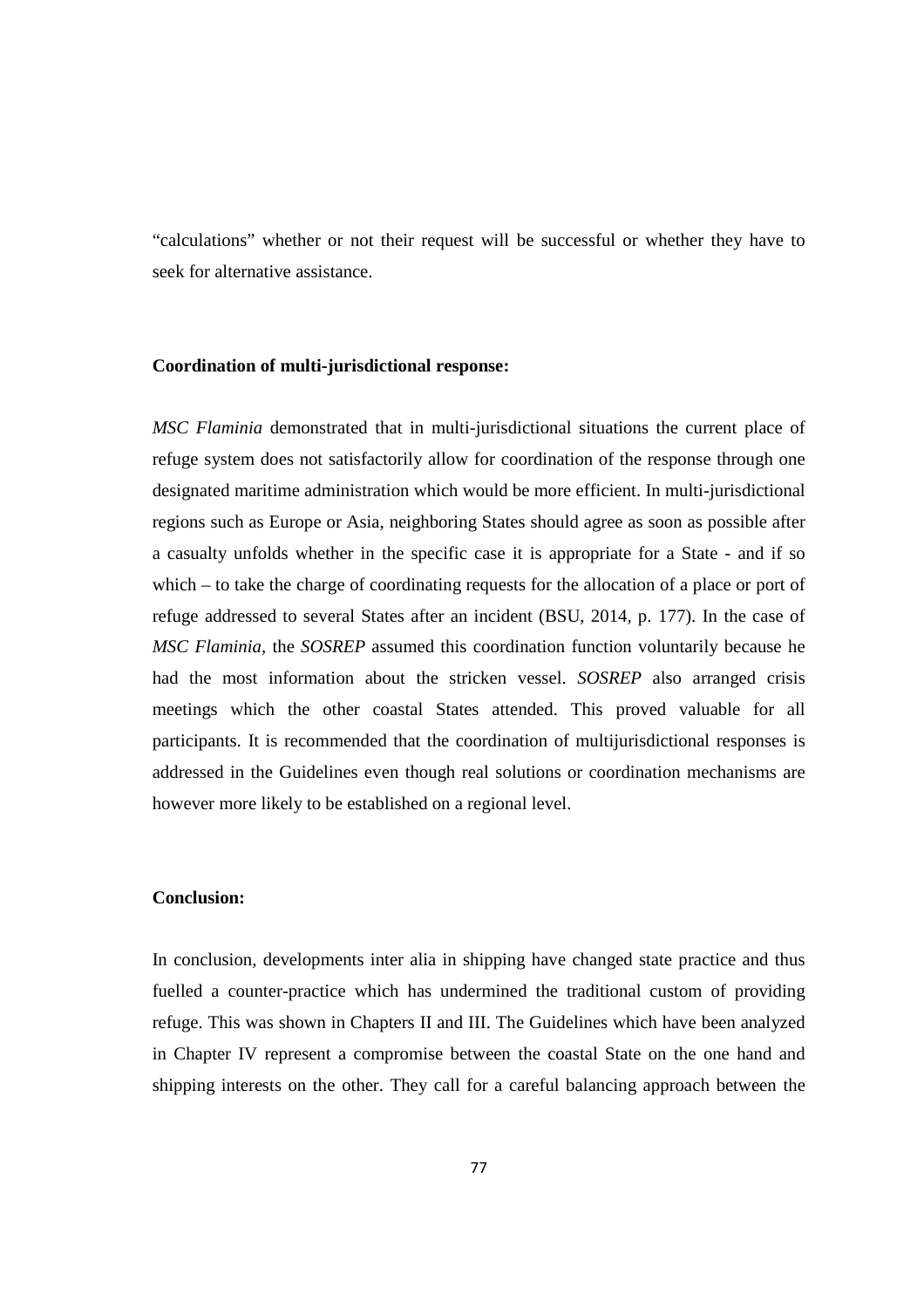risk posed to the asset including human life at sea and health and safety, environmental and economic risks to the coastal State at large. Accordingly they contain both elements of the old refuge custom and State sovereignty over its coastal waters. Whilst the procedural requirements in form of risk assessments ultimately allow a coastal State to refuse access, the requesting vessel, her owners, managers, salvors, flag-state and insurers are all entitled – at least when the coastal State implements and complies with the Guidelines –to a correct and carefully reasoned decision made on objective grounds. It has been shown in Chapter V that despite some progress with the Guidelines through national implementation in a number of countries, there still remains a disconnect between what is talked about and reality – genuine compliance with the Guidelines appears to be lacking. In particular the cases of *Stolt Valor, MSC Flaminia* and *Maritime Maisie* have shown that despite objective reasons in favour of a temporary place of refuge to stabilize a situation and reduce risks, even this is typically not granted, although the Guidelines explicitly state that a place of refuge does not necessarily have to be a port and that providing refuge is often the best course of action. This suggests that the risk assessment and decision-making process of coastal States requires improvement. To that end, a number of recommendations how the decision-making process can be professionalized, objectified, expedited and the Guidelines overall improved, have been made in Chapter VI. Amendment and revision of the Guidelines is considered a practical and achievable proposition, since the Guidelines themselves provide for a review procedure. Certainly the wider maritime industry would stand to benefit if the IMO act along these lines.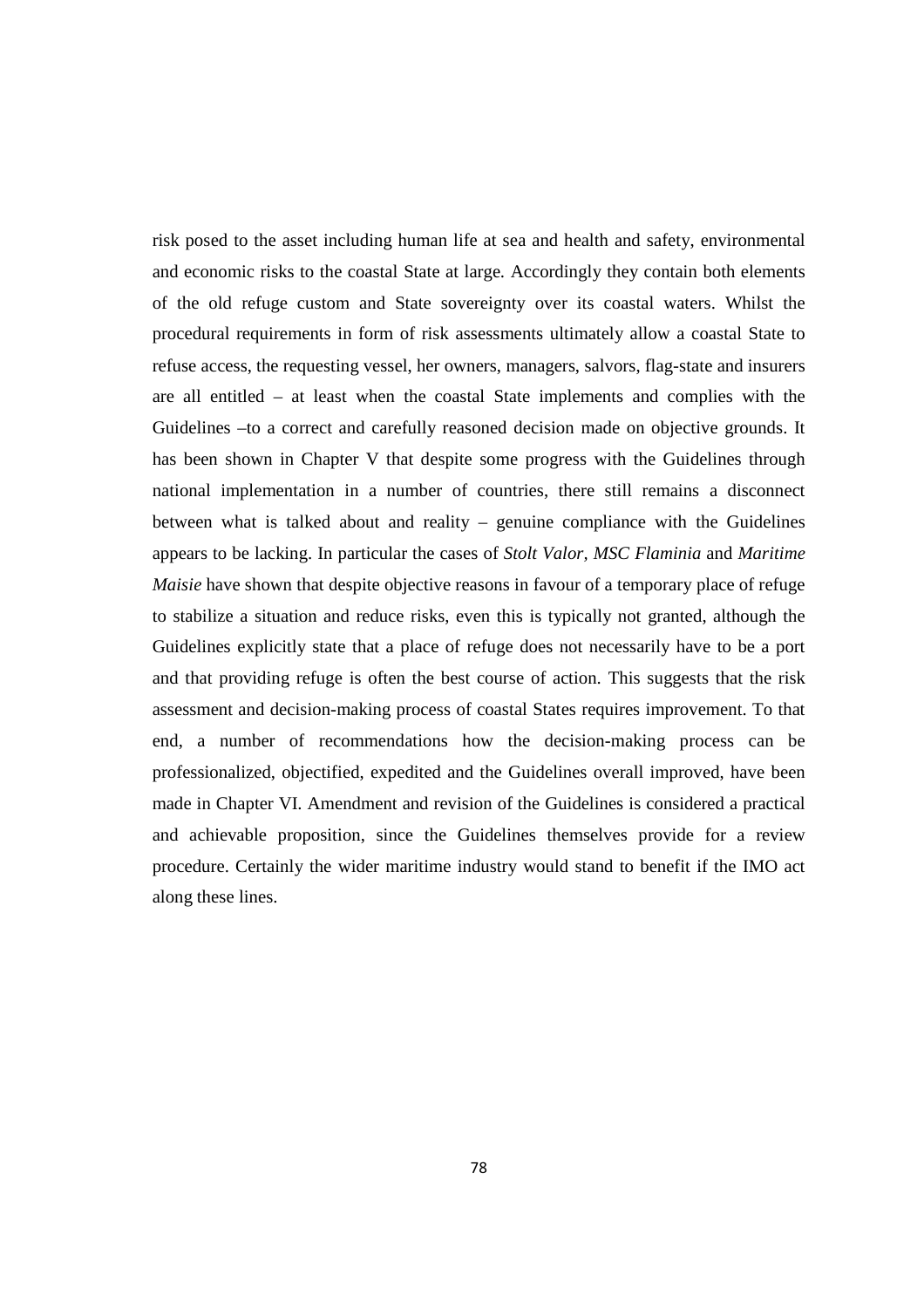## **BIBLIOGRAPHY**

#### **BOOKS, ARTICLES AND CHAPTERS IN EDITED BOOKS**

Albertson, P. (2006). The United States' Approach to Implementing the IMO Guidelines in Places of Refuge. In A. Chircop & O. Linden (Eds.), *Places of Refuge for Ships: Emerging Environmental Concerns of a Maritime Custom*. Leiden: Martinus Nijhoff

Bakka, D. & Lund, H. & Guddal, C. & Kvan, O. & Middtun, T. & Irgens, C. & Forsmo, T. & Hammer, H. (2011). *Cefor 100 Years Reflections – The Nordic Association of Marine Insurers.*

Bateman, S. & Shairp, A. (2006). Places of Refuge in a Federal Jurisdiction – The Australian Experience. In A. Chircop & O. Linden (Eds.), *Places of Refuge for Ships: Emerging Environmental Concerns of a Maritime Custom*. Leiden: Martinus Nijhoff

Chirop, A. and Linden O. (2006) *Places of Refuge for Ships: Emerging Environmental Concerns of a Maritime Custom*. Leiden: Martinus Nijhoff

Chircop, A., & Linden, O., & Nielsen, D. (2006). Characterizing the Problem of Places of Refuge for Ships. In A. Chircop & O. Linden (Eds.), *Places of Refuge for Ships: Emerging Environmental Concerns of a Maritime Custom*. Leiden: Martinus Nijhoff

Chircop, A. (2006). The IMO Guidelines on Places of Refuge for Ships in Need of Assistance. In A. Chircop & O. Linden (Eds.), *Places of Refuge for Ships: Emerging Environmental Concerns of a Maritime Custom*. Leiden: Martinus Nijhoff

Chircop, A. (2006). The Customary Law of Refuge for Ships in Distress. In A. Chircop & O. Linden (Eds.), *Places of Refuge for Ships: Emerging Environmental Concerns of a Maritime Custom*. Leiden: Martinus Nijhoff

Chircop, A. (2006). Law of the Sea and International Environmental Law Considerations for Places of Refuge for Ships in Need of Assistance. In A. Chircop & O. Linden (Eds.), *Places of Refuge for Ships: Emerging Environmental Concerns of a Maritime Custom*. Leiden: Martinus Nijhoff

Donner, P. (2006). Insurance Perspective on Places of Refuge. In A. Chircop & O. Linden (Eds.), *Places of Refuge for Ships: Emerging Environmental Concerns of a Maritime Custom*. Leiden: Martinus Nijhoff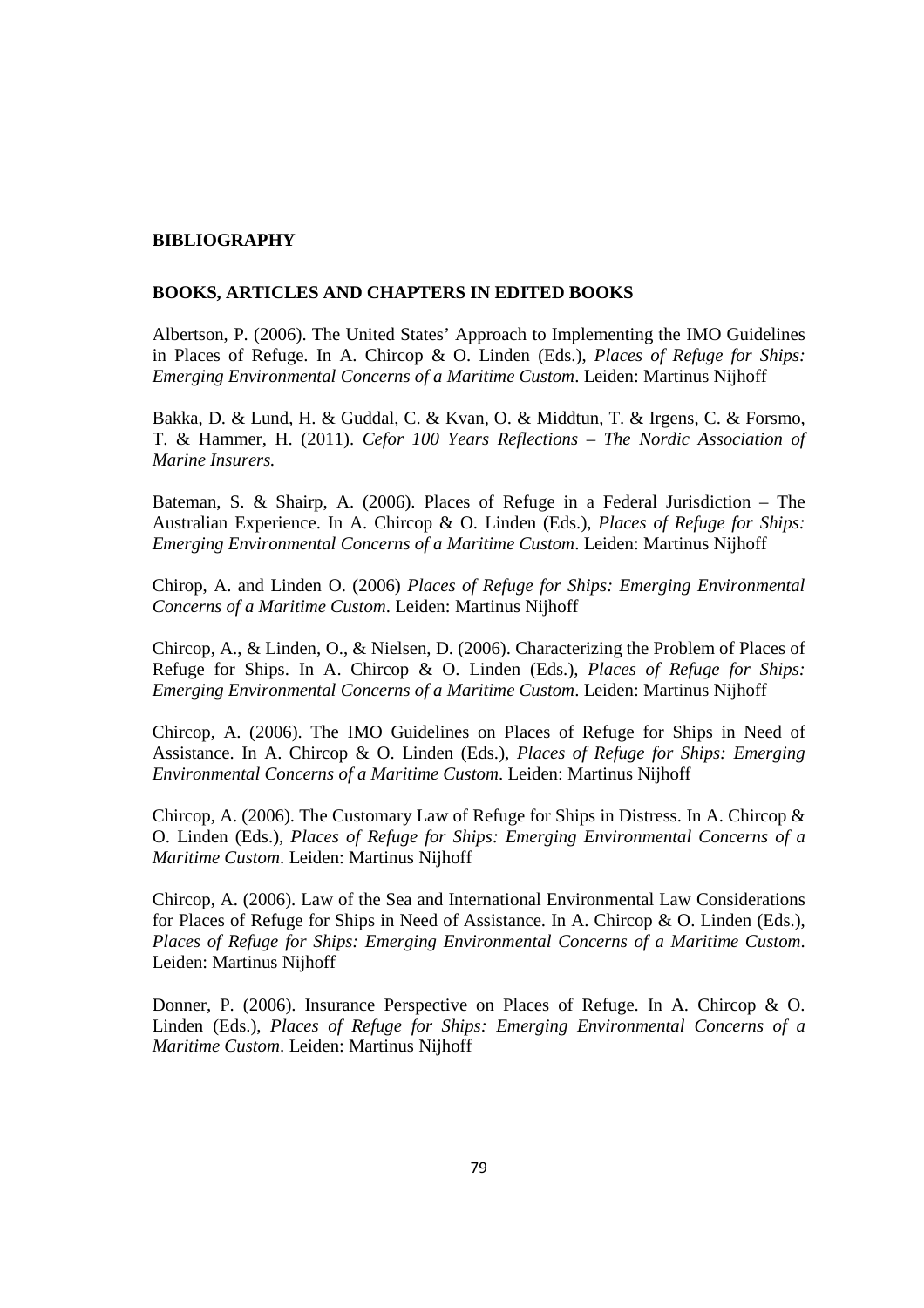Institute of Chartered Shipbrokers (2011/2012 Centenary Edition). *Tanker Chartering*. Edinburgh: Witherby Shipping Business

Jenisch, U. (2006). Places of Refuge in Germany. In A. Chircop & O. Linden (Eds.), *Places of Refuge for Ships: Emerging Environmental Concerns of a Maritime Custom*. Leiden: Martinus Nijhoff

John, P. (2006). Places of Refuge: Considerations for Determining a Canadian Approach. In A. Chircop & O. Linden (Eds.), *Places of Refuge for Ships: Emerging Environmental Concerns of a Maritime Custom*. Leiden: Martinus Nijhoff

Liljedahl, J. (2006). Places of Refuge for Ships. The Danish Approach. In A. Chircop & O. Linden (Eds.), *Places of Refuge for Ships: Emerging Environmental Concerns of a Maritime Custom*. Leiden: Martinus Nijhoff

Linden, O. (2006). The Integrated Coastal and Ocean Management Framework. In A. Chircop & O. Linden (Eds.), *Places of Refuge for Ships: Emerging Environmental Concerns of a Maritime Custom*. Leiden: Martinus Nijhoff

Mukherjee, P. (2006). Refuge and Salvage. In A. Chircop & O. Linden (Eds.), *Places of Refuge for Ships: Emerging Environmental Concerns of a Maritime Custom*. Leiden: Martinus Nijhoff

Ritchie, W. (2006). A Consideration of the Environmental Component of the IMO Guidelines on Places of Refuge for Ships in Need of Assistance with Special Reference to Oil Pollution. In A. Chircop & O. Linden (Eds.), *Places of Refuge for Ships: Emerging Environmental Concerns of a Maritime Custom*. Leiden: Martinus Nijhoff

Schroeder, J. U. (2006). Review of Decision Making by Maritime Administration for Ships in Need of Assistance – Lessons for Risk Assessment. In A. Chircop & O. Linden (Eds.), *Places of Refuge for Ships: Emerging Environmental Concerns of a Maritime Custom*. Leiden: Martinus Nijhoff

Stone, T. (2006). The Experience of the United Kingdom. In A. Chircop & O. Linden (Eds.), *Places of Refuge for Ships: Emerging Environmental Concerns of a Maritime Custom*. Leiden: Martinus Nijhoff

van Hooydonk E. (2004). The Obligation to Offer a Place of Refuge to a Ship in Distress, *CMI Yearbook 2003* (pp. 403-445)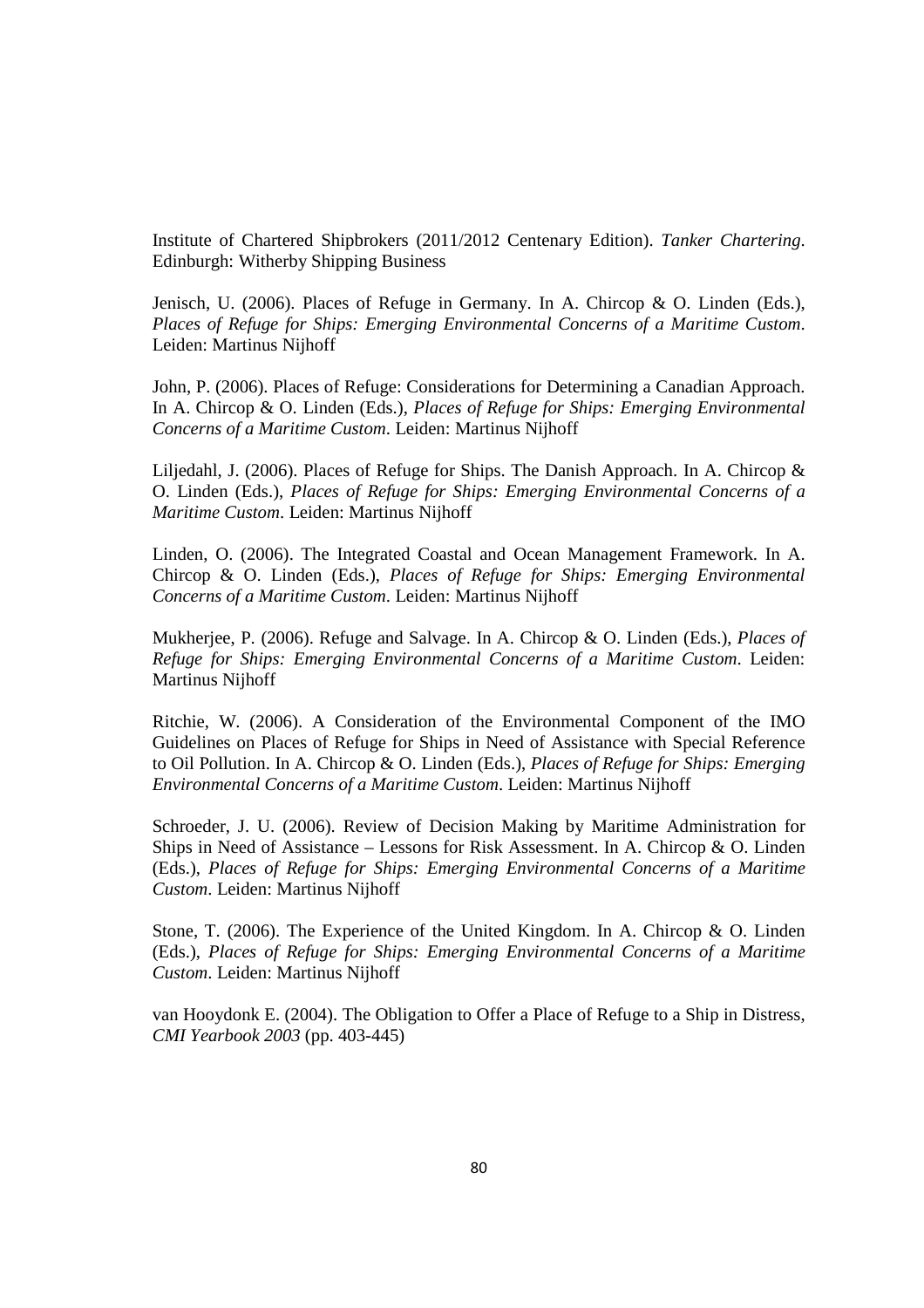van Hooydonk, E. (2006). Places of Refuge: The Belgian Experience. In A. Chircop & O. Linden (Eds.), *Places of Refuge for Ships: Emerging Environmental Concerns of a Maritime Custom*. Leiden: Martinus Nijhoff

#### **PERIODICALS**

Donner, P. (2008). Offering Refuge is better than Refusing. *WMU Journal of Maritime Affairs*, 7 [1], 1-15

Maddern, D. & Knight, S. (2003). Refuge for Ships in Distress: International Developments and the Australian Position. *Maritime Law Association of Australia and New Zealand Journal 17*, 101-117

Murray, C. (2002). Any port in a storm? The right of entry for reasons of *Force Majeure* or Distress in the wake of the *Erika* and the *Castor*. *Ohio State Law Journal*, 63, 1-25

Noyes, J. (2008). Places of Refuge for Ships. *Denver Journal of International Law & Policy*, 37 [1], 135-145

Samiotis, G. & Tselentis, V-S. (2011). Areas of Refuge for Ships in Need of Assistance: An Institutional framework enhancing maritime safety and protection of the European and Global Marine Environment. *European Research Studies*, 14 [1], 1-8

## **NEWSPAPERS**

Bartlett, C. (2014, January 23). Gimme Shelter: why ports of refuge are a must in shipping. *Seatrade Global*. Retrieved 23 February 2014 from the World Wide Web: http://www.seatrade-global.com/news/asia/gimme-shelter-why-ports-of-refuge-are-amust-in-shipping.html

Busan offers discounts to green ships (2014, February 28). *Lloyd's List*. Retrieved 29 February 2014 from the World Wide Web: http://www.lloydslist.com/ll/sector/ports-andlogistics/article437618.ece

Corbett, A. (2014, March 28). Fire-damaged Maritime Maisie heading for Ulsan. *Tradewinds.* Retrieved 29 March 2014 from the World Wide Web: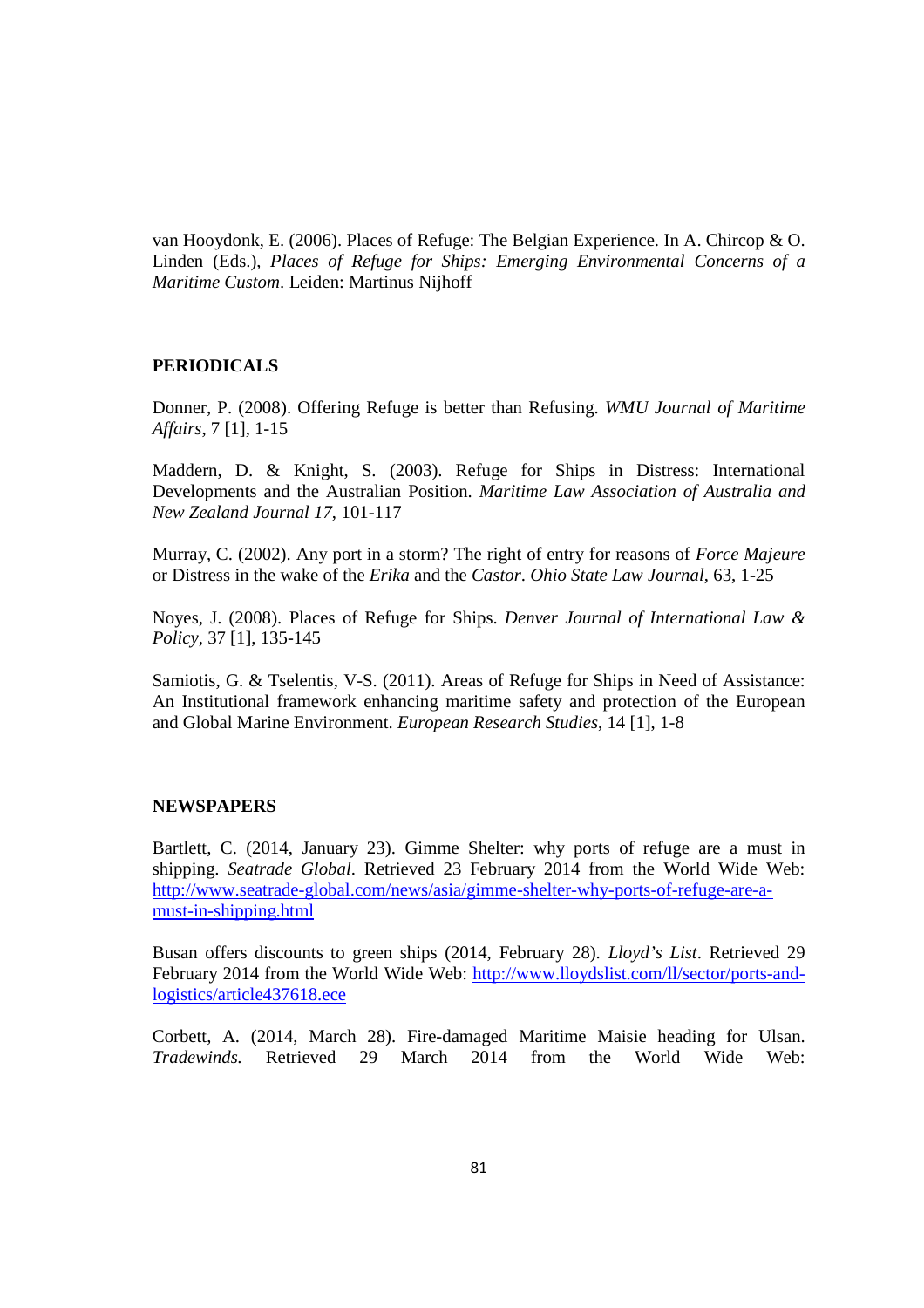http://www.tradewindsnews.com/weekly/334841/firedamaged-maritime-maisie-headingfor-ulsan

Corbett, A. (2014, April 11). Let's get real on ports of refuge. *Tradewinds*. Retrieved 22 April 2014 from the World Wide Web: http://www.tradewindsnews.com/weekly/335838/lets-get-real-on-ports-of-refuge

Corbett, A. (2014, March 3). Euro regs failed Flaminia. *Tradewinds* 

Corbett, A. (2014, March 7). European Union refuge regulations slammed. *Tradewinds*. Retrieved 12 April 2014 from the World Wide Web: http://www.tradewindsnews.com/weekly/333646/european-union-refuge-regulationsslammed

Damaged tanker finally allowed in port (2014, April 28). *Tankeroperator*. Retrieved 12 May 2014 from the World Wide Web: http://www.tankeroperator.com/ViewNews.aspx?NewsID=5485

Drifting chemical tanker 'successfully' salvaged (undated). *Maritime Connector*. Retrieved 25 May 2014 from the World Wide Web: http://maritimeconnector.com/news/security-and-piracy/drifting-chemical-tanker-successfully-salvaged/

Eason, C. (2014, February 11). The list of shame – Maritime Maisie, Stolt Valor, MSC Flaminia, Prestige, Erika, Castor. *Lloyd's List*

Eason, C. (2014, February 13). Governments urged to fulfill their obligations over ports of refuge. *Lloyd's List*, p. 8

Eason, C. (2014, February 17). Maritime Maisie could break up at sea. *Lloyd's List*.

Federowicz, J. (2014, February 27). In defense of coastal states. Letter to the Editor. *Lloyd's List*, p. 7

Grey, M. (2013, December 16). No hiding place from the refuge issue*. Lloyd's List*

Guy, J. (2014, February 20). Yes, in your backyard. *IHS Maritime Fairplay* 

High profile vessel casualties ignite "Places of Refuge" call into action (2014, February 13). gCaptain. Retrieved 22 February 2014 from the World Wide Web: http://gcaptain.com/high-profile-vessel-casualties-ignite-place-of-refuge-call-to-action/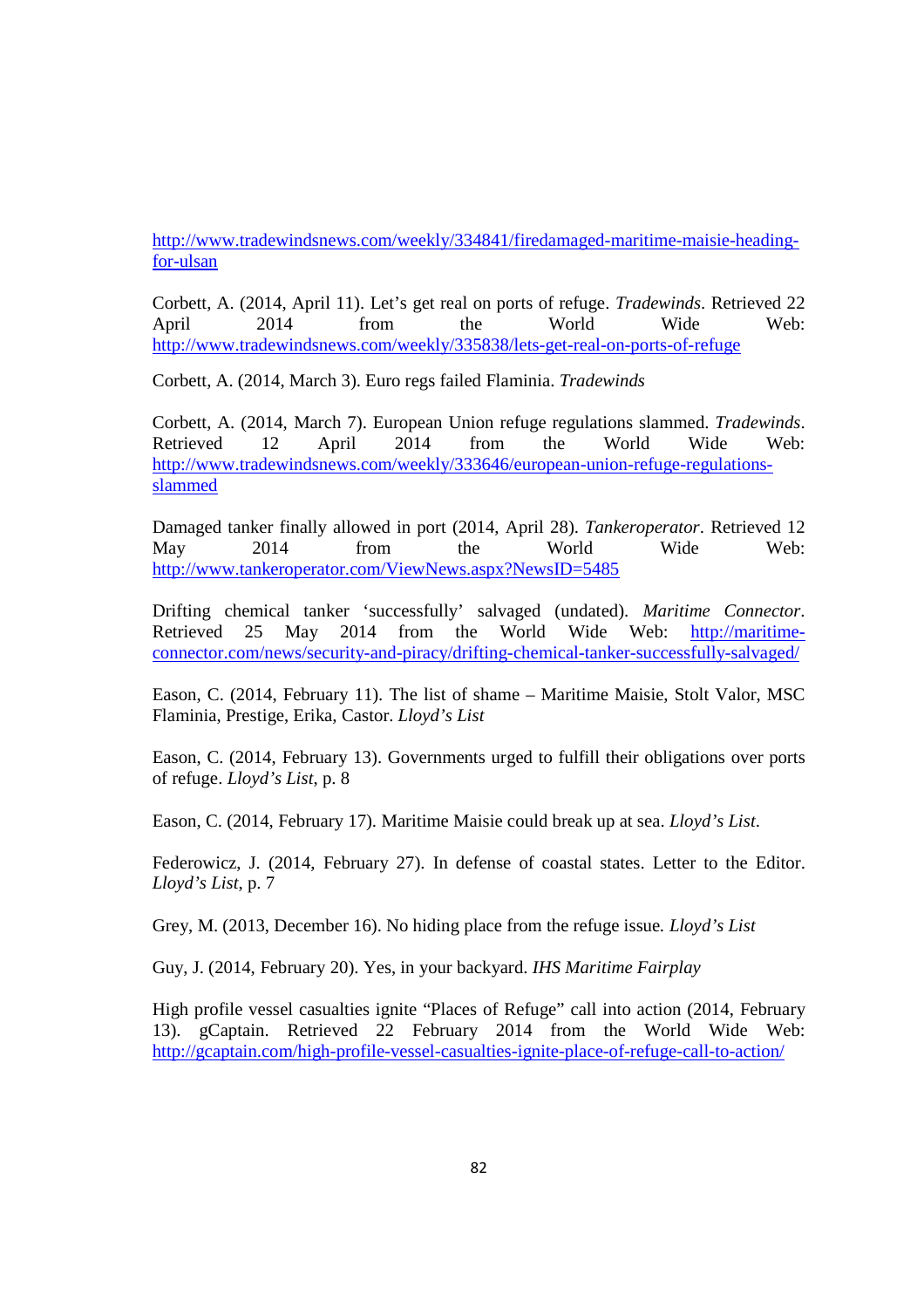Jaques, B. (2013, December 10) ISU forms industry lobby on places of refuge. *Seatrade Asia.*

ISU renews call for places of refuge (2013, December 12). *Maritime Journal.* Retrieved 22 March 2014 from the World Wide Web: http://www.maritimejournal.com/news101/industry-news/isu-renews-call-for-places-ofrefuge

Leander, T. (2014, January 14). Maritime Maisie salvors still battling fire as refuge requests go unanswered. *Lloyd's List* 

Leander, T. (2014, February 11). Maritime Maisie continues to navigate a sea of uncertainty. *Lloyd's List*, pp.5-6

Leander, T. (2014, March 6*).* Sekimizu speaks out over Maritime Maisie place of refuge row*. Lloyd's List*, p. 6

Loynd, A. (2014, January). Continuity. *Tug Times*, p. 1

McMahon, L. (2013, September 19). Limiting liability for wreck removal is not the answer*. Lloyd's List*

Maritime Maisie could break up at sea (2014, February 18). *Lloyd's List*, p. 3

Mohindru, S. (2014). South Korean GS Caltex's oil pipelines crack on VLCC collision; spill clean-up ongoing. *Platts*. Retrieved 25 May 2014 from the World Wide Web: http://www.platts.com/latest-news/oil/singapore/south-korean-gs-caltexs-oil-pipelinescrack-on-27890564

MT Stolt Valor Salvage Operations come to successful conclusion (Bahrain), (2012, July 16). *World Maritime News*. Retrieved 22 February 2014 from the World Wide Web: http://worldmaritimenews.com/archives/61457/mt-stolt-valor-salvage-operation-come-tosuccessful-conclusion-bahrain/

Mulrenan, J. (2014, February 13). Refuge call unites industry. *Tradewinds*. Retrieved 22 February 2014 from the World Wide Web: http://www.tradewindsnews.com/casualties/332448/refuge-call-unites-industry

No refuge in Asia for distressed Hong Kong chemical tanker (2014, February 12). *South China Morning Post*. Retrieved 22 February 2014 from the World Wide Web: http://www.scmp.com/news/hong-kong/article/1426538/no-refuge-asia-distressed-hongkong-chemical-tanker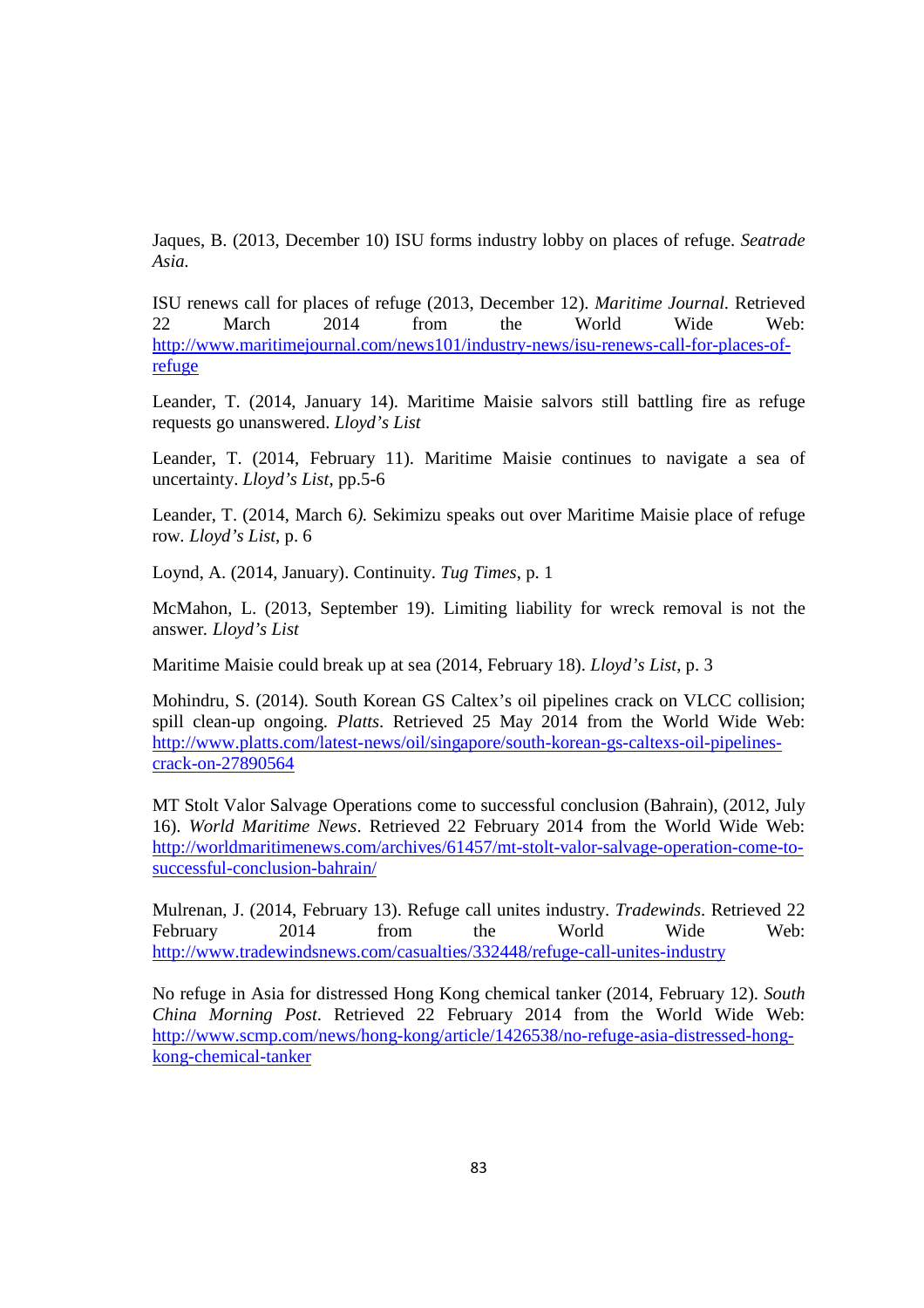Porter, J. (2013, October 8). Svitzer urges support for boxship emergency system. *Lloyd's List*. Retrieved 15 May 2014 from the World Wide Web: (http://www.lloydslist.com/ll/sector/containers/article430653.ece

Safe Refuge: Finding a suitable place of refuge for ships in distress has been much on the agenda in recent times (2014, Spring). *Maritime Security International*, p. 57.

Svitzer boss urges lines to regard tugs as a saving, not a cost (2014, May 6). *Lloyd's List*, pp. 1-2

# **INCIDENT REPORTS**

Bahamas Maritime Authority (2004, November). *Report of the Investigation into the loss of the Bahamian registered tanker "Prestige" off the west coast of Spain on 19 November 2002.* Received by email from the Bahamian Maritime Authority on February 28 2014

Bundesstelle fuer Seeunfalluntersuchung / Federal Burau of Maritime Casualty Investigation, Germany, (2013, June 20*). Untersuchungszwischenbericht - Sehr schwerer Seeunfall: Brand und Explosion an Bord des Vollcontainerschiffes MSC FLAMINIA am 14. Juli 2012 auf dem Atlantik und die sich anschliessende Brandbekaempfung, Bergung und Suche nach einem Nothafen*.

Bundesstelle fuer Seeunfalluntersuchung / Federal Burau of Maritime Casualty Investigation, Germany, (2014, February 28). *Investigation Report 255/12 Very Serious Marine Casualty – Fire and explosion on board the MSC FLAMINIA on 14 July 2012 in the Atlantic and the ensuing events.* 

Maritime and Coastguard Agency (undated). *MSC Napoli incident – the Maritime and Coastguard Agency's Response.*

#### **THESES AND RESEARCH PAPERS**

Falkanger, T. (2004). *Nunca Mais? Places of Refuge – Coastal liability for environmental damage.* Master Thesis.

Li, D. (2005). *The legal and practical aspects of Places of Refuge in the context of Salvage.* Master's thesis, World Maritime University, Malmoe, Sweden.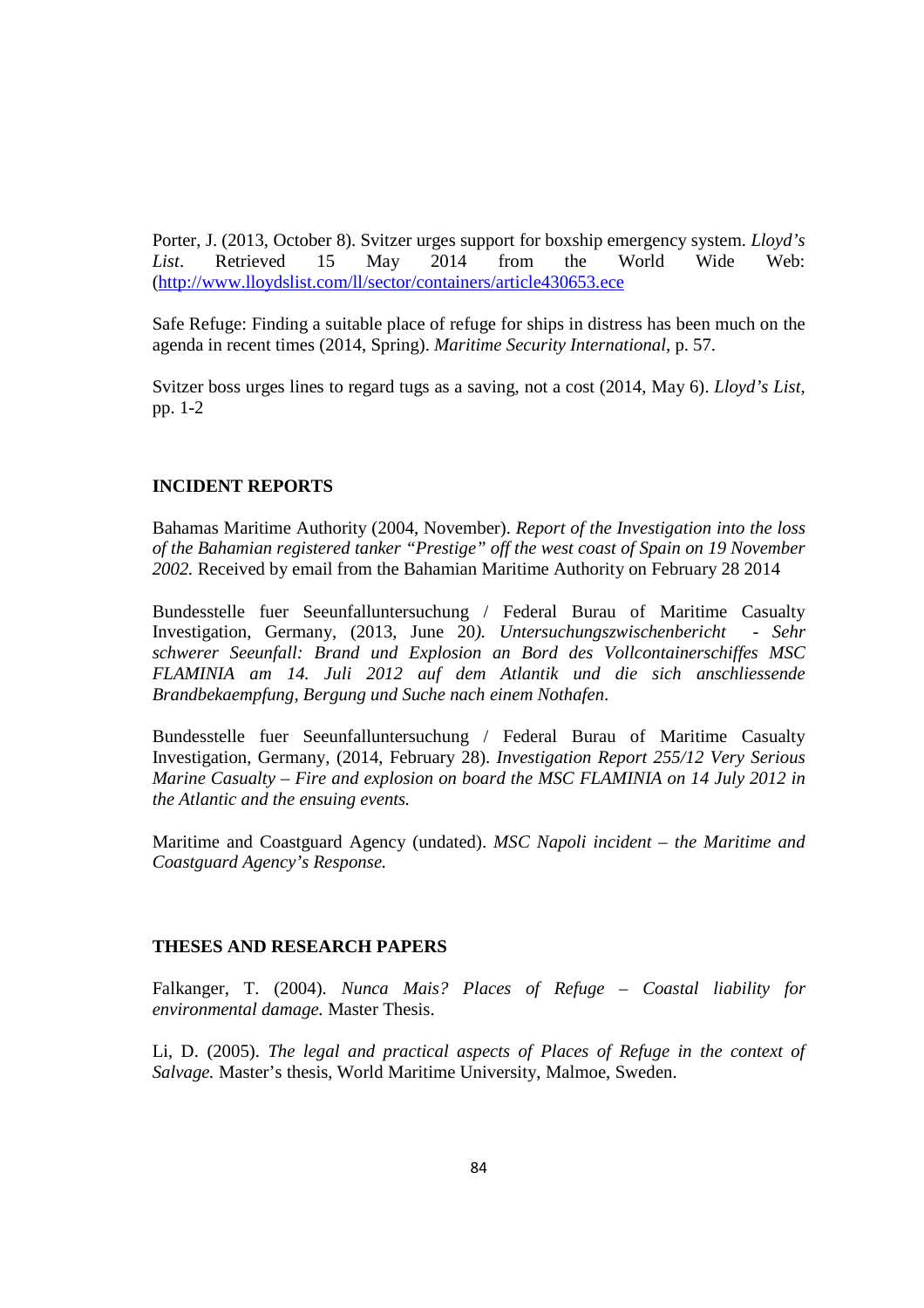Li, M. (2006). *A study on the legal problem of Places of Refuge from the view of Maritime Environmental Protection*. Master's Thesis, World Maritime University, Dalian, China.

Morrison, A. (2011). *Shelter from the Storm – the problem of places of refuge for ships in distress and proposals to remedy the problem*. Doctor of philosophy thesis, University of Wollongong, Australia.

Ohlson, J. H. (2006). *The state of play as regards the allocation of places of refuge in the Baltic Sea*. Master's Thesis, World Maritime University, Malmoe Sweden.

Vanneuville, V. (2005). *Places of Refuge: Liability and compensation for damage*. Master of Law Thesis, University of Cape Town, South Africa.

Yang, W. (2006). *A study on the legal problems related to Places of Refuge*. Master's thesis, World Maritime University, Dalian, China.

# **IMO DOCUMENTS**

International Maritime Organization (IMO) (2014, January 31), Resolution A.950(23) – Maritime Assistance Services (MAS), Information on Maritime Assistance Services (MAS)

IMO, (2003, December 05). Guidelines on Places of Refuge, Resolution A.949(23), Adopted 5.12.2003

IMO, (2003, December 05). Maritime Assistance Services (MAS), Resolution A.950(23), Adopted 5.12.2003

IMO, (2007, October 19). Guidelines on the Control of Ships in an Emergency

IMO, Legal Committee (2014, March 14). *Advice and guidance on issues brought to the Committee in connection with implementation of IMO instruments; places of refuge for ships in need of assistance. Submitted by the Inernational Chamber of Shipping (ICS), the International Group of P&I Associations (P&I Clubs), the International Union of Marine Insurance (IUMI) and the International Salvage Union (ISU)*.

IMO, Maritime Safety Committee (2012, October 16). *Concerns regarding noncompliance with Resolution A.949(23) 'Guidelines on Places of Refuge for Ships in Need*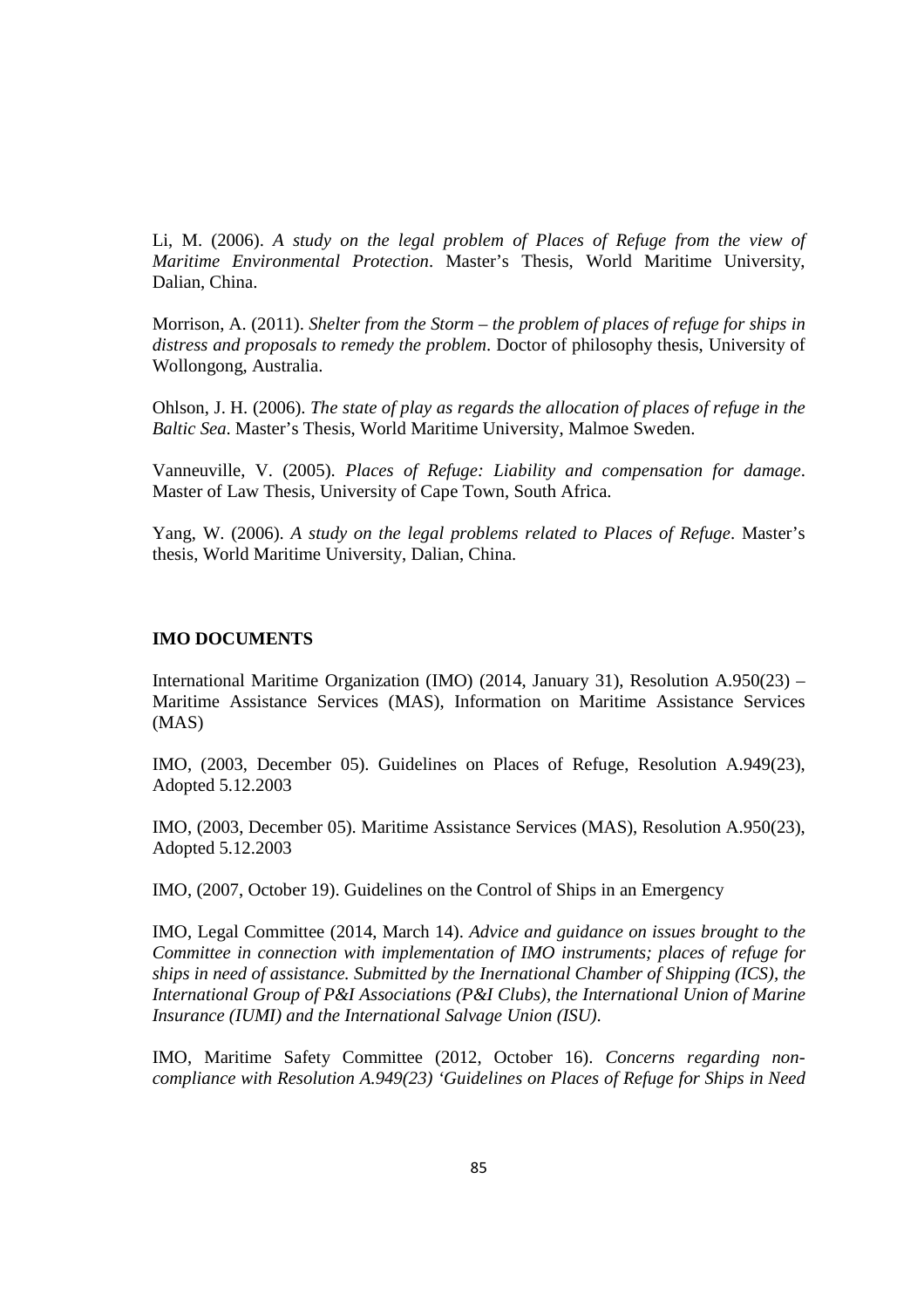*of Assistance' and Resolution A.987(24) 'Guidelines on Fair Treatment of Seafarers in the event of a Maritime Accident'. Submitted by International Chamber of Shipping (ICS), BIMCO, Intercargo, International Parcel Tankers Association (IPTA) and Intertanko*.

IMO (2014, April 15). Wreck-removal convention to enter into force: Shipowner liability on the horizon as Denmark ratifies international instrument. Retrieved 22 April 2014 from the World Wide Web: http://www.imo.org/MediaCentre/PressBriefings/Pages/Wreck-removal-convention-toenter-into-force.aspx#.U2wCq6KRllB

IMO, Maritime Environment Protection Committee (date unknown). *Statement by the Delegation of Liberia on the Stolt Valor Incident in response to Document MEPC 64 /INF.30*. Retrieved 23 May 2014 from the World Wide Web: www.crs.hr/Portals/0/docs/hrv/tehnicke.../QC-T-268,%20rev.%200.pdf

IMO, (undated). *"Places of Refuge" – addressing the problem of providing places of refuge to vessels in distress.* Retrieved from the World Wide Web: http://www.imo.org/OurWork/Safety/Navigation/Pages/PlacesOfRefuge.aspx

# **NATIONAL AND REGIONAL PLACE OF REFUGE GUIDELINES/PLANS AND OIL/CHEMCIAL POLLUTION CONTINGENCY PLANS**

Commandant Instruction 16451.9 – U.S. Coast Guard Places of Refuge Policy (2007, July 7). *U.S. Coast Guard* 

Decision IG 17/10: Guidelines on the decision making process for granting access to a place of refuge for ships in need of assistance (2008, January 18). Mediterranean Action Plan. Report of the  $15<sup>th</sup>$  Ordinary Meeting of the Contracting Parties to the Convention for the Protection of the Marine Environment and the Coastal Region of the Mediterranean and its Protocols.

Guidelines for Places of Refuge Decision-Making (2007, July 26). *The National Response Team, U.S.* 

Irish National Contingency Plan (draft 2013, January). *Irish Coast Guard (IRCG) as authorized by The Department of Transport, Tourism and Sport*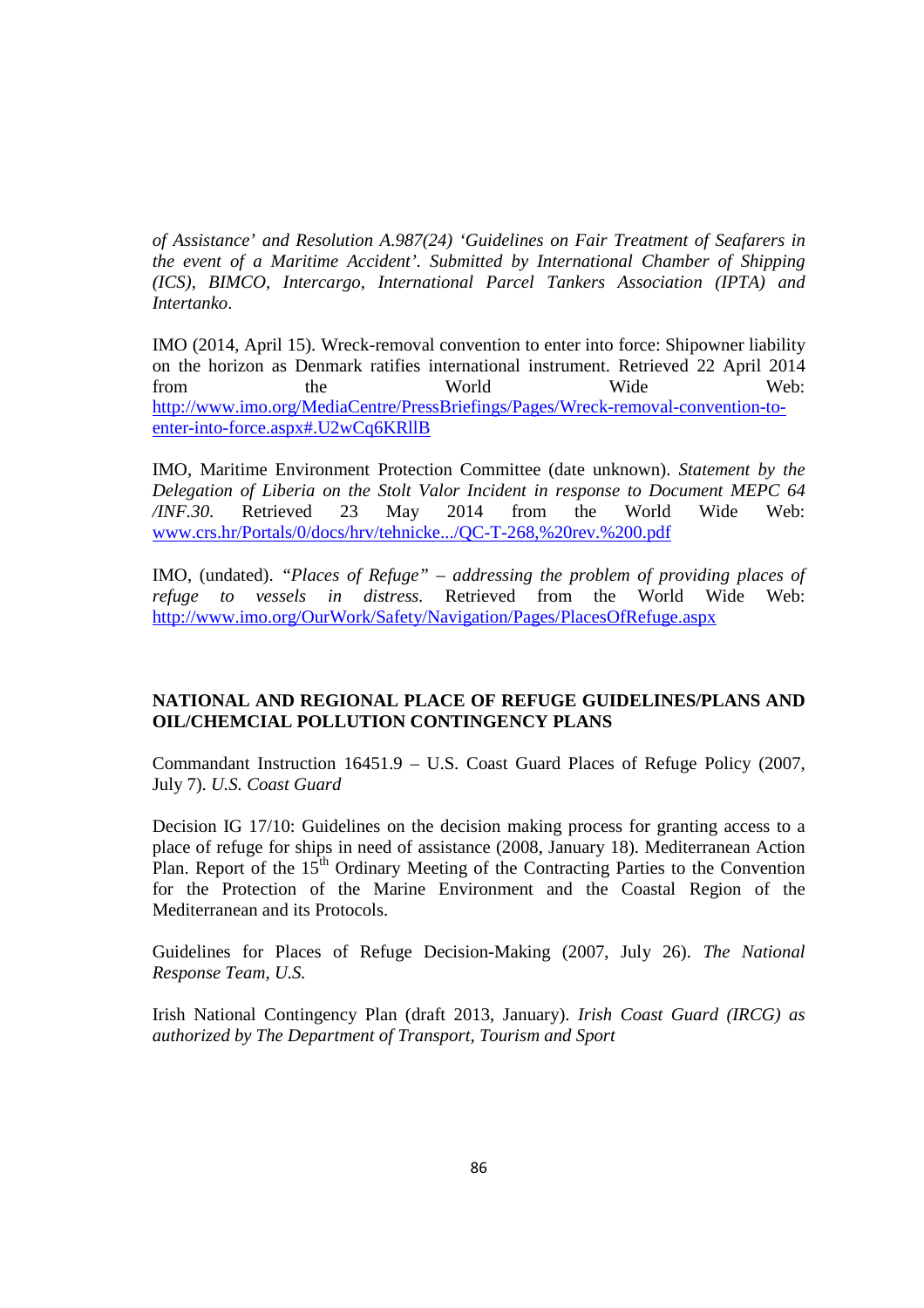National Maritime Place of Refuge Risk Assessment Guidelines (2009, May 22). *Australia Maritime Safety Authority (AMSA)* 

National Marine Chemical Spill Contingency Plan (ChemPlan) – Australia's National Plan to Combat Pollution of the Sea by Oil and Other Noxious and Hazardous Substances (2010, Mach). *National Plan Operations Group* 

National Marine Oil Spill Contingency Plan – Australia's National Plan to Combat Pollution of the Sea by Oil and Other Noxious and Hazardous Substances (2011, January)

National Places of Refuge Contingency Plan (PORCP) (2007, July 3). *Transport Canada* 

Places of Refuge – Rational Approach for the Designation and Use of Places of Refuge. Bonn Agreement (1969).

[UK] National contingency plan for marine pollution from shipping and offshore installations (2014, January 27).*Maritime and Coastguard Agency*

Veroeffentlichung der Bund/Kuestenlaender-Vereinbarung ueber die Zuweisung eines Notliegeplatzes im Rahmen der Maritimen Notfallvorsorge inkl.Verfahrensregelungen ueber die Zuweisung von Notfallliegeplaetzen im Rahmen der Maritimen Notfallvorsorge (2005, March 11). *Bundesministerium fuer Verkehr, Bau-und Wohnungswesen.* [Note: this is Germany's national framework agreement on places of refuge, received via email from the CCME/Havariekommando on June 6 2014]

# **LAWS, CONVENTIONS AND CODES**

Draft Instrument on Places of Refuge (2009, April). Comite Maritime International

European Union Directive 2002/59/EC on Community Vessel Traffic Monitoring and Information System, 27.06.2002 (OJ No. L208) amended by EU Directive 2009/17/EC, 23.04.2009 (OJ No. L131)

European Union Directive 2009/17/EC, 23.04.2009, amending Directive 2002/59/EC establishing a Community vessel traffic monitoring and information system

International Convention relating to intervention on the high seas in cases of oil pollution casualties, Inter-Governmental Maritime Consultative Organization, Brussels, (1969).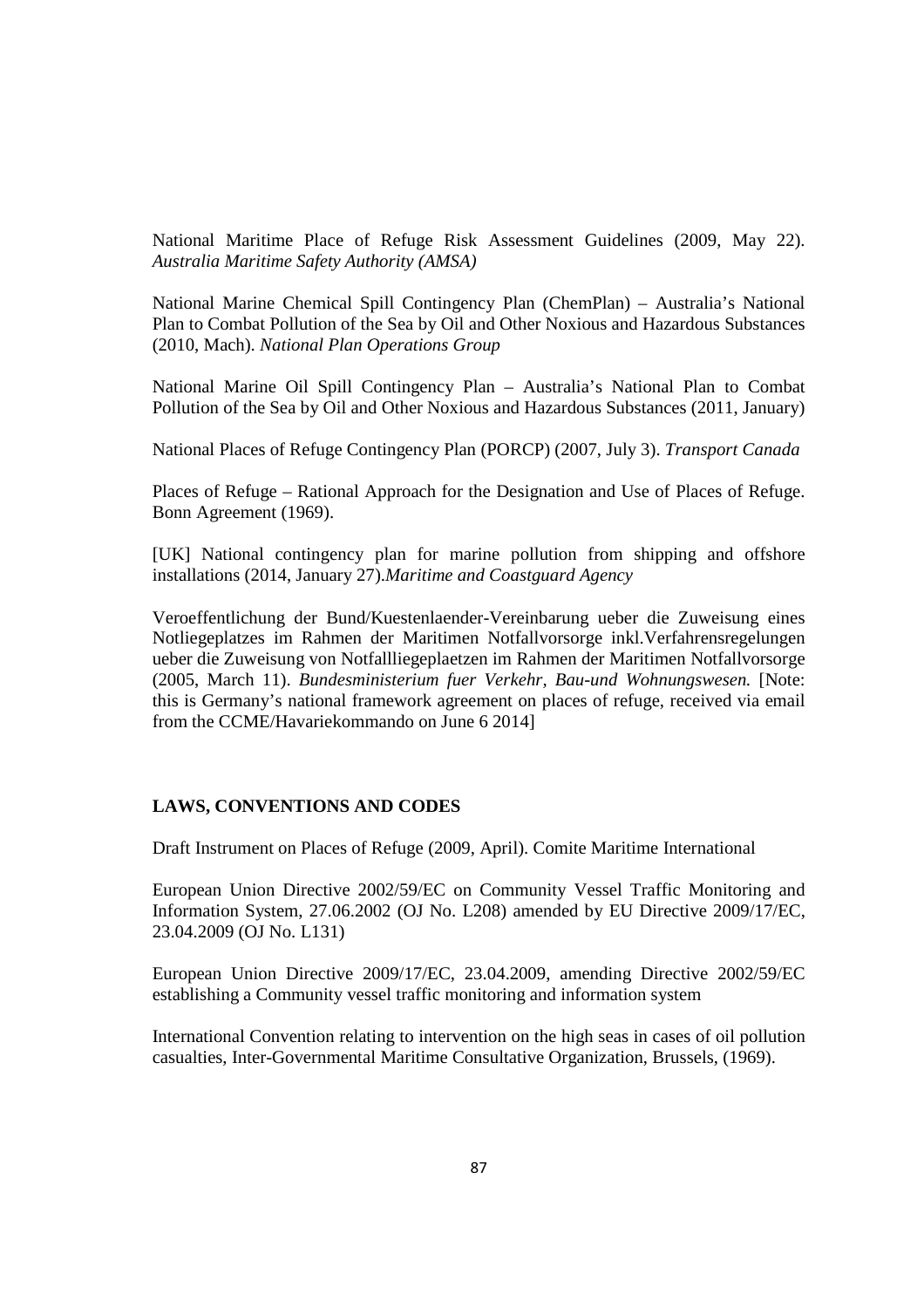International Maritime Organization, IMO (1974) International Convention for Safety of Life at Sea. SOLAS Chapter V – Safety of Navigation, (1974).

International Maritime Organization, IMO (2002). International Safety Management (ISM) Code 2002.

International Convention on Salvage, (1989), London.

Maritime Traffic Safety Law of the People's Republic of China (Adopted September 2, 1983). *Standing Committee of People's Congress*

Mutual Plan for Places of Refuge in the Baltic Sea Area – HELCOM Recommendation 31E/5 (adopted 20 May 2010). *Baltic Marine Environment Protection Commission* 

Port Law of the People's Republic of China (Order of the President No. 5) (Adopted June 28, 2003). *Standing Committee of People's Congress* 

Port Marine Safety Code (December 2012). *The Department for Transport, United Kingdom*

The Marine Environmental Protection Law of The People's Republic of China (Adopted August 23, 1982). *Standing Committee of People's Congress* 

# **JURISPRUDENCE**

MV Toledo (ACT Shipping (OTE) Ltd. V. Minister for the Marine, Ireland and the Attorney-General), [1995] 2 ILRM 30.

#### **ELECTRONIC SOURCES**

ABS fires back at Spanish Government over *Prestige* claims (2003, June 3). *American Bureau of Shipping.* Retrieved 20 March 2014 from the World Wide Web: https://www.eagle.org/eagleExternalPortalWEB/appmanager/absEagle/absEagleDesktop? nfpb=true&\_windowLabel=newControllerPortlet\_1&newControllerPortlet\_1\_actionOv erride=%2Fexternalportal%2Fportlets%2Fnews%2FshowDetails&newControllerPortlet\_ 1nodePath=%2FBEA+Repository%2FNews+%26+Events%2FPress+Releases%2F2003 %2FJune30%2C2003&\_pageLabel=abs\_eagle\_portal\_news\_listings\_page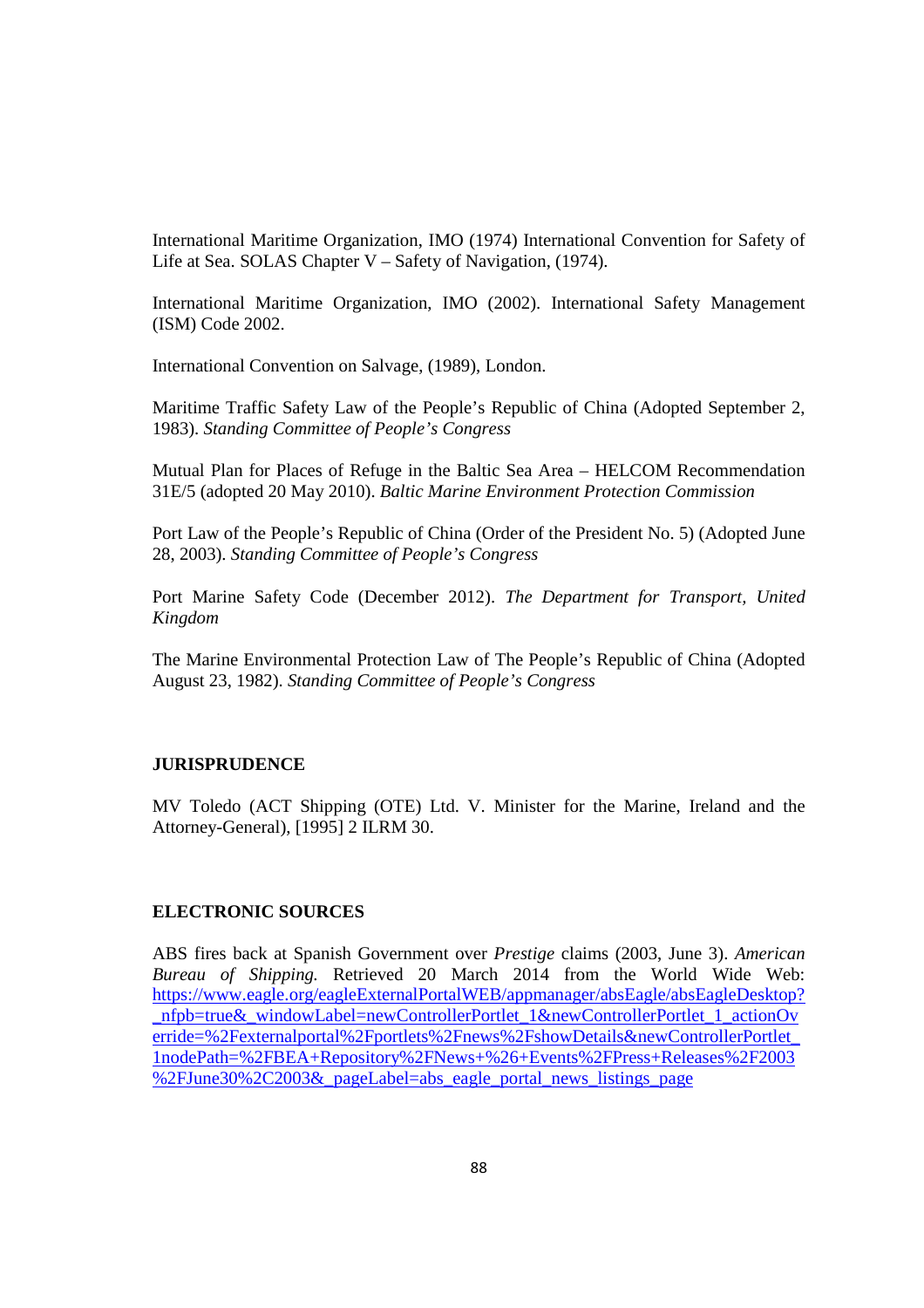ACCSEAS (Accessibility for Shipping, Efficiency Advantages and Sustainability), (date unknown). New research by ACCSEAS highlights growing safety concerns for North Sea Shipping traffic. Retrieved 11 June 2014 from the World Wide Web: http://www.accseas.eu/news/new-research-by-accseas-highlights-growing-safetyconcerns-for-north-sea-shipping-traffic

Allianz Global Corporate & Specialty (2014, March). *Safety and Shipping Review 2014*. Retrieved May 12 2014 from the World Wide Web: http://www.agcs.allianz.com/assets/PDFs/Reports/Shipping-Review-2014.pdf

Baltic International Maritime Council, BIMCO (2013, March 27). *Watchkeeper: Big ships – big salvage problems*. Retrieved 05 June 2014 from the World Wide Web: https://www.bimco.org/News/2013/03/27\_Watchkeeper\_Week\_13.aspx

Baltic International Maritime Council, BIMCO (2014, May 20). Places of Refuge and BWM high in Asian Shipowner's Forum's Agenda. Retrieved 05 June 2014 from the World Wide Web: https://www.bimco.org/news/2014/05/20\_asf\_agenda.aspx

Beckmayer, U. et al. Deutscher Bundestag (2012, October 24). *Antrag – Konsequenzen aus der Havarie der MSC Flaminia ziehen – EU-Notfallplaene und Gefahrengutkontrollen im Seeverkehr ueberpruefen*. Retrieved 22 April 2014 from the World Wide Web: http://dip21.bundestag.de/dip21/btd/17/108/1710819.pdf

Bonn Agreement/Accord de Bonn (2013, February 27). *Bonn Agreement considers lessons learned from MSC Flaminia Incident*. Retrieved 27 May 2014 from the World Wide Web: http://bonnagreement.org/eng/doc/PR\_BONN\_Flaminia.pdf.

Bonn Agreement/Accord de Bonn (2013). Offshore Windfarms. Retrieved 22 May 2014 from the World Wide Web: http://www.bonnagreement.org/eng/html/counterpollution\_manual/chapter08\_offshore%20windfarms.htm

Bryant, D. (2013, February). *Places of Refuge*. Maritime Reporter and Engineering News. Retrieved 12 March 2014 from the World Wide Web: http://www.digitalwavepublishing.com/pubs/nwm/maritimereporter/201302/?pgno=16

Castor and Prestige – Place of Refuge (undated). *Oil Pollution Liability*. Retrieved 20 March 2014 from the World Wide Web: http://www.oilpollutionliability.com/castor-andprestige-place-of-refuge/

Central Command for Maritime Emergencies Germany/Cuxhaven (undated). 2005 marine casualty "Maritime Lady" on river Elbe – A case for the German administrative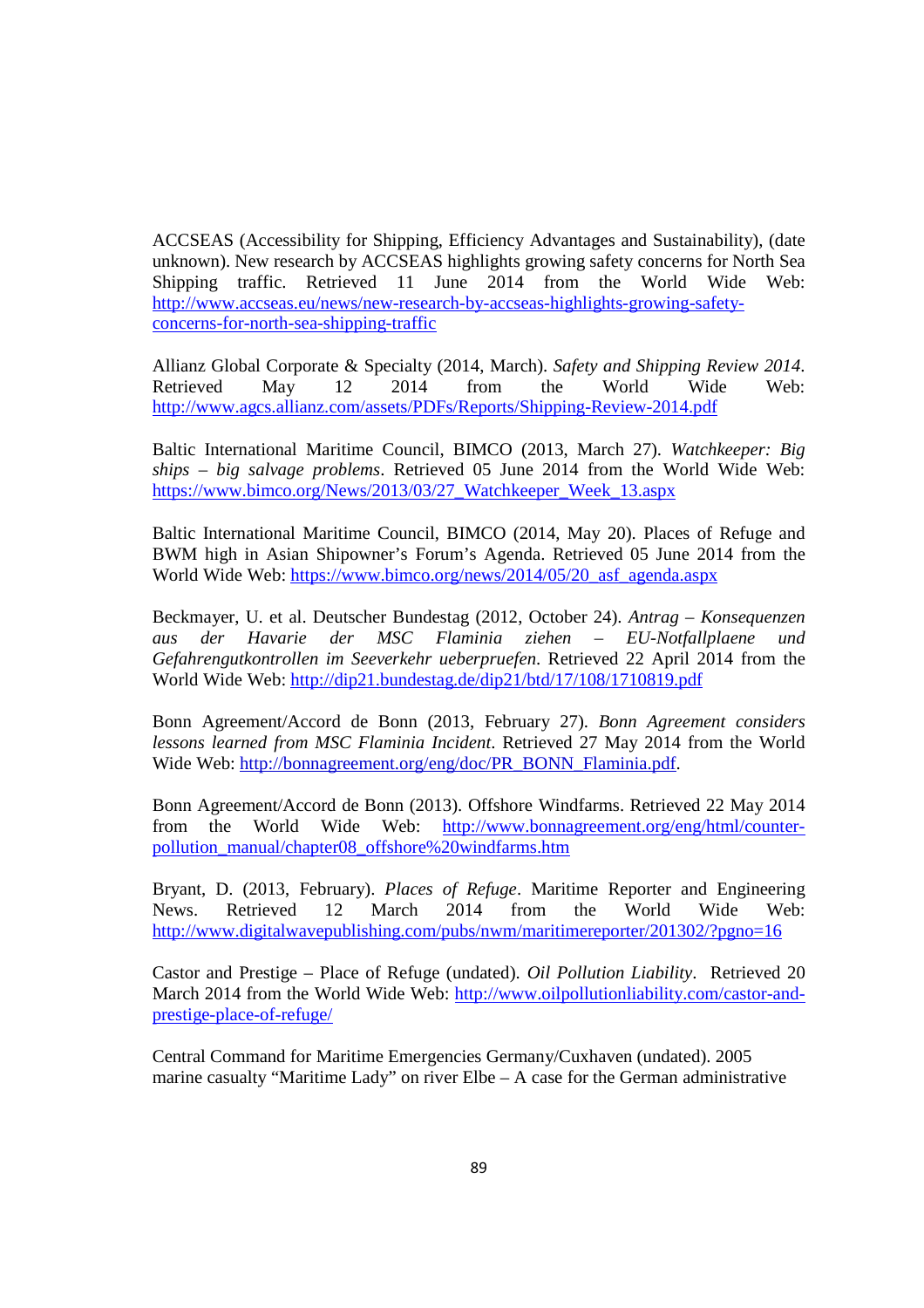agreement on places of refuge (NotLiegePlatzVereinbarung). Retrieved 21 March 2014 from the World Wide Web:

http://meeting.helcom.fi/c/document\_library/get\_file?folderId=74444&name=DLFE-29886.pdf

Constantinou, A. (date unknown). *Places of Refuge – a Myth or a Reality*? Retrieved 12 April 2014 from the World Wide Web: http://www.martrans.org:8093/symposium/papers/Track%20A/A42%20constantinou.pdf

Deutscher Bundestag (2012, October 1). *Antwort auf die Kleine Anfrage der Abgeordneten Dr. Valerie Wilms, Dorothea Steiner, Cornelia Brehm, weiterer Abgeordneter und der Fraktion BUENDNIS90/DIE GRUENEN – Drucksache 17/10613- "Havarie des Containerschiffes MSC Flaminia*. Retrieved 12 April 2014 from the World Wide Web: http://dip21.bundestag.de/dip21/btd/17/108/1710890.pdf

Emergency Prevention, Preparedness and Response (2010, June 1). *Place of Refuge (PoR) – Information about the MarSafe project working package 5*. Retrieved 24 May 2014 from the World Wide Web: http://www.arctic-council.org

European Commission Directorate  $D -$ Logistics, maritime  $\&$  land transport and passenger rights D.2 – Maritime Safety (2013). *Maritime Safety Group 'Cooperation Group on Places of Refuge' 1st Meeting – Brussels, 15 March 2013*. Retrieved 27 May 2014 from the World Wide Web:

http://ec.europa.eu/transparency/regexpert/index.cfm?do=groupDetail.groupDetailDoc&i d=8240&no=2.

European Commission Directorate  $D -$  Logistics, maritime  $\&$  land transport and passenger rights D.2 – Maritime Safety (2014). *Maritime Safety Group 'Cooperation Group on Places of Refuge' 2nd Meeting – Brussels, 15 January 2014*. Retrieved 27 May 2014 from the World Wide Web:

http://ec.europa.eu/transparency/regexpert/index.cfm?do=groupDetail.groupDetailDoc&i d=11493&no=2.

European Commission (2012, December 4). *REPORT FROM THE COMMISSION TO THE EUROPEAN PARLIAMENT AND THE COUNCIL Report on liability and compensation for financial damages sustained by places of refuge when accommodating a ship in need of assistance.* Retrieved 1 June 2014 from the World Wide Web: http://www.eumonitor.eu/9353000/1/j9vvik7m1c3gyxp/vj577c315sja#p1

European Maritime Safety Authority, EMSA, (undated). *Places of Refuge*. Retrieved March 22 2014 from the World Wide Web: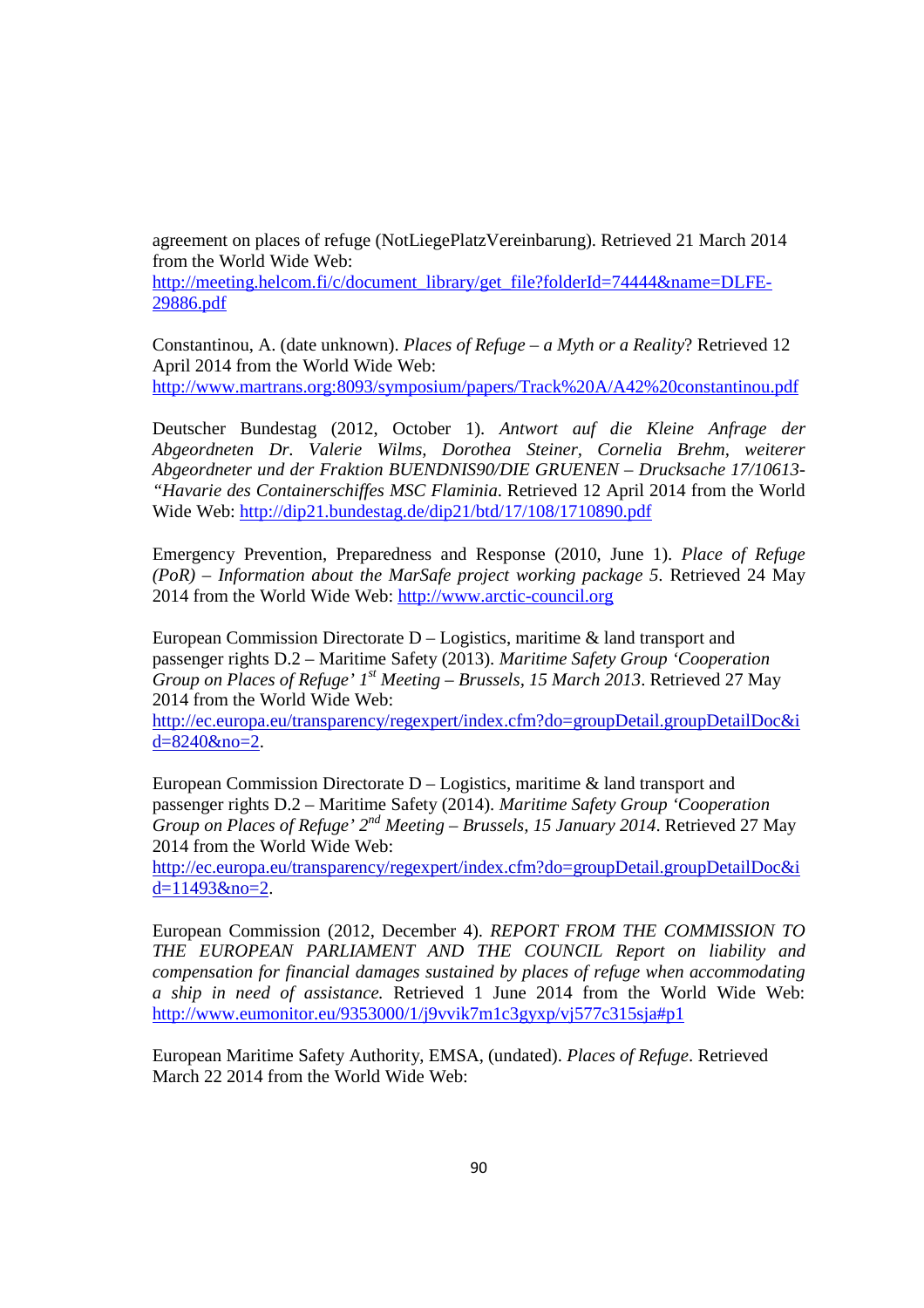http://www.emsa.europa.eu/main/enforcement-eu-legislation/topics-a-instruments/196 instruments-of-liability-a-compensation/596-places-of-refuge61.html Places of Refuge

European Sea Ports Organization, ESPO, (2004, July 30). *Compensation of places of refuge – Input for EMSA study*. Retrieved 31 May 2014 from the World Wide Web: http://www.danskehavne.dk/menu/politik--

lov/Love,+bekendtg%C3%B8relser,+vejledninger/Milj%C3%B8omr%C3%A5det/input\_ emsa\_.doc.

European Sea Ports Organization, ESPO, (2013, May). *ESPO's view on compensation for financial damages sustained by places of refuge*. Retrieved 31 May 2014 from the World Wide Web: http://www.espo.be/images/stories/policy papers/policy papers2013/2013-05-

08%20espo%20view%20on%20places%20of%20refuge%20and%20compensation.pdf

Evans, R. (2012, April). "Pollution from Ships" – Responder Immunity. Speech given at the Nautical Institute Southampton. Retrieved 12 March 2014 from the World Wide Web:http://www.nautinstlondon.co.uk/nautinstlondon/wpcontent/uploads/2012/04/Roger-Evans-Paper-Responder-Immunity.pdf

Graham, P. (2013). Casualty and World Fleet Statistics as at 01.01.2013. *Speech given at the IUMI 2013 Meeting, Amsterdam*. Retrieved 22 March 2014 from the World Wide Web:

http://www.iumi.com/images/gillian/Spring2013/IUMI%20Casualty%20and%20World% 20Fleet%20Statistics%20Jan%202013.pdf

Helsinki Commission, HELCOM, (2007). *Overview of International Requirements on Places of Refuge.* Workshop on Places of Refuge Sopot, Poland, 31 May – 1 June 2007. http://meeting.helcom.fi/c/document\_library/get\_file?folderId=74425&name=DLFE-29871.pdf

Helsinki Commission, HELCOM, (2007). Workshop on Places of Refuge Sopot, Poland, 31 May – 1 June 2007. Retrieved 15 May 2014 from the World Wide Web: http://meeting.helcom.fi/c/document\_library/get\_file?folderId=74425&name=DLFE-29868.pdf

Hetherington, S. (2009). *CMI Conference Report*. Retrieved 22 March 2014 from the World Wide Web: http://www.austlii.edu.au/au/journals/ANZMarLawJl/2009/11.pdf

Hetherington, S. (2009). *CMI Update*. Retrieved 22 March 2014 from the World Wide Web: http://www.mlaanz.org/Uploads/Stuart\_Hetherington.pdf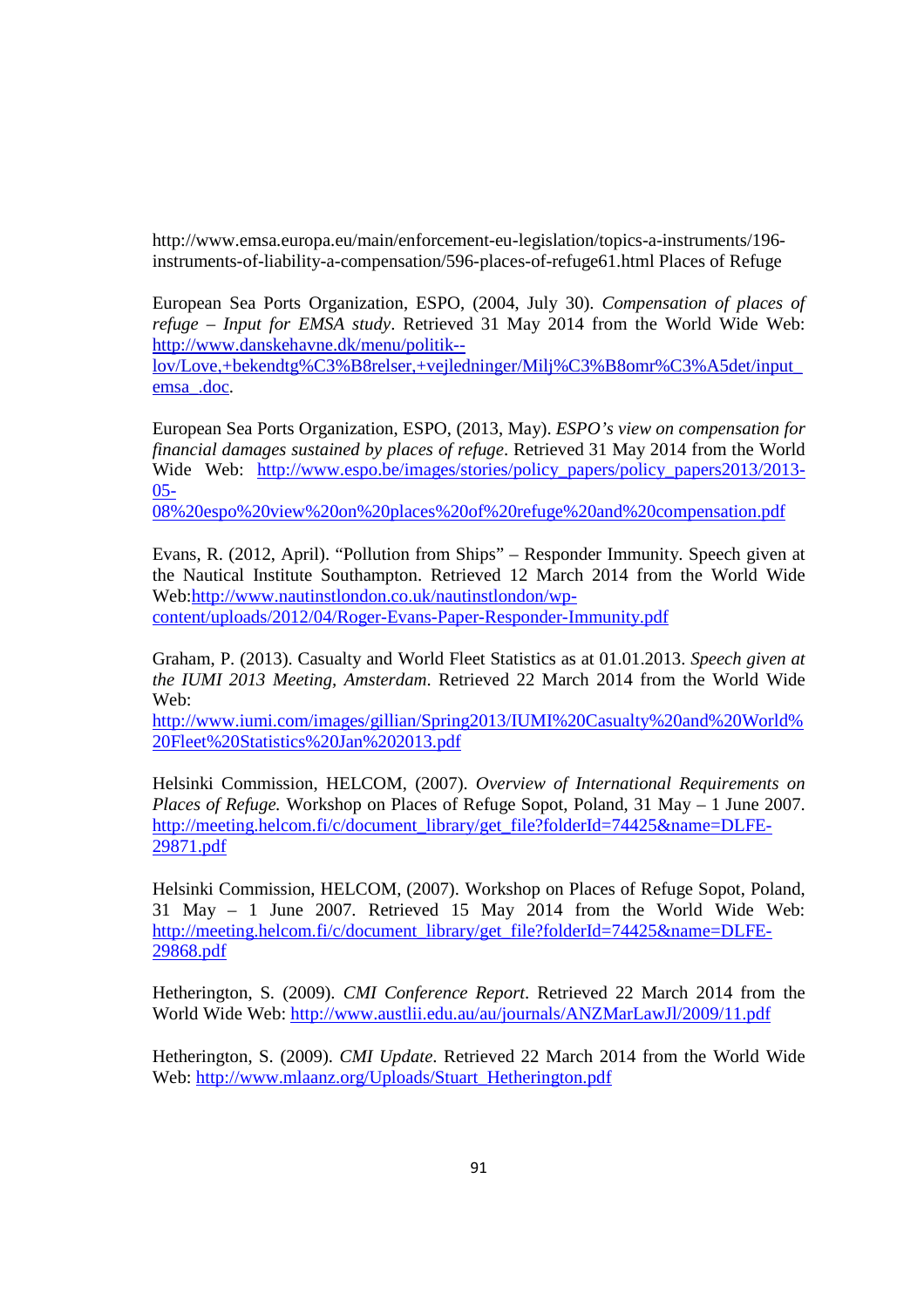Hoddinott, M. (undated). *The role of salvors in keeping ports clear and open*. 12 March 2014 from the World Wide Web: http://www.marine-salvage.com/mediainformation/articles/recent/the-role-of-salvors-in-keeping-ports-clear-and-open/

Holloway, P. (2012, September 15). Places of Refuge for Ships in Need of Assistance – an international overview. Speech given at Maritime Law Association of South Africa Conference, Shelley Point, 15 September 2012. Retrieved 15 May 2014 from the World Wide Web: http://www.mlasa.co.za/wp-content/uploads/2012/10/Patrick-Holloway.Places-of-Refuge-15092012.pdf

Hoenders, R. (2007, March 1). The Third Maritime Safety Package – EU port authority perspective. *Speech given at Port Net Seminar – Antwerp, 1 March 2007*. Retrieved 22 March 2014 from the World Wide Web: http://www.portnet.net/activities/pdf/view\_of\_espo\_mr\_hoenders.pdf

IGP&I (undated). *Proposal for a Directive of the European Parliament and Council amending Directive 2002/59/EC establishing a community vessel traffic monitoring and information system. Position of the International Group of P&I Clubs on the linkage with the proposed directive on civil liability and financial guarantees*. Retrieved 22 May 2014 from the World Wide Web: http://www.igpandi.org/downloadables/submissions/eu/IG%20Position%20- %20VTM%20Directive.pdf

International Chamber of Shipping (undated). *Places of Refuge for Ships in Need of Assistance. A position paper by the International Chamber of Shipping, ECSA, the Asian Shipowner's Forum, the International Salvage Union, the International Union of Marine Insurance and the International Group of P&I Clubs*. Retrieved 22 May 2014 from the World Wide Web: http://www.ics-shipping.org/docs/defaultsource/Submissions/Other/places-of-refuge-for-ships-in-need-ofassistance40857B286F98.pdf?sfvrsn=0

International Chamber of Shipping (2013, May, 30). Annual Review 2013: Retrieved 22 March 2014 from the World Wide Web: http://www.ics-shipping.org/news/pressreleases/view-article/2013/05/30/ics-launches-its-annual-review-of-shippingdevelopments

International Petroleum Industry Environmental Conservation Association (IPIECA), (2005, January). *Action against oil pollution – A guide to the intergovernmental and industry organizations involved in the prevention and mitigation of oil pollution in the marine environment*. Retrieved 12 April 2014 from the World Wide Web: http://www.ipieca.org/publication/action-against-oil-pollution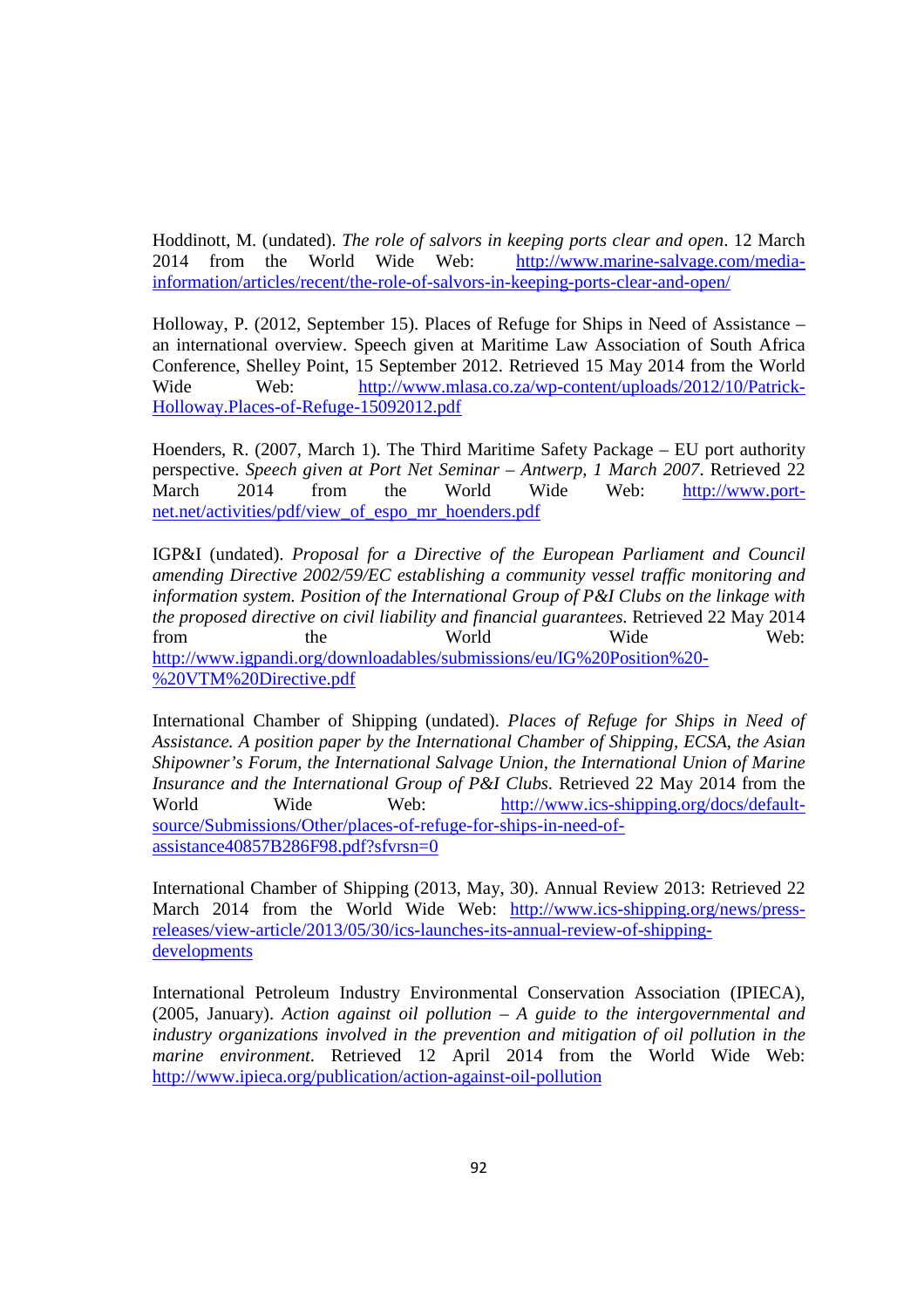International Petroleum Industry Environmental Conservation Association (IPIECA), (2012). *IPIECA Annual Review 2012*. Retrieved 12 April 2014 from the World Wide Web: http://www.ipieca.org/system/files/publications/Annual\_review\_2012\_LR.pdf.

International Salvage Union, ISU, (2013, September 13). *International Salvage Union publishes annual statistics*. Retrieved 12 March 2014 from the World Wide Web: http://www.marine-salvage.com/pdfs/ISUpublishesAnnualStatisticsSeptember2013.pdf

International Tanker Owners Pollution Federation Limited, ITOPF, (2013). *Oil Tanker Spill Statistics 2013*. Retrieved 12 April 2014 from the World Wide Web: http://www.itopf.com/information-services/data-and statistics/statistics/documents/OilSpillstats\_2013.pdf

International Union of Marine Insurance, IUMI, (2014, February 13). *Press Release – Maritime Maisie brings sharp focus to shipowner's , salvos and insurer's campaign to urge governments to adopt IMO Places of Refuge Guidelines*. Retrieved 23 April 2014 from the World Wide Web: http://www.iumi.com/images/gillian/PressReleases2014/Places%20of%20Refgue%20Rel ease%2002%202014.pdf

International Union of Marine Insurance, IUMI, (2014). *2014 Energy Spring Statistics Chairman's Review*. Retrieved June 15 2014 from the World Wide Web: http://www.iumi.com/images/gillian/Spring2014/2014EnergySpringStatisticsAnalysis.pd f\

John, P. (undated). Towards a Canadian Policy on Places of Refuge for Ships in Need of Assistance. *Presentation.* Retrieved April 14 2014 from the World Wide Web: http://www.mastermariners.ca/newfoundland/uploads/PhillipJohn.pdf

John, P. & Chrisie, J. & Ircha, M. (undated). *Places of Refuge for Ships in Need of Assistance in Canada: Policy Lessons from other Maritime Nations*. Retrieved 26 May 2014 from the World Wide Web: http://www.unb.ca/research/transportationgroup/\_resources/pdf/research-papers/places-of-refuge-for-ships-in-need-of-assistancein-canada-policy-lessons-from-other-maritime-nations.pdf

Kim, H. (undated). *Taking Measures against providing Places of Refuge for Ships in Need of Assistance in The Republic of Korea*. Maritime Safety Management Bureau, Ministry of Maritime Affairs and Fisheries. Retrieved 24 May 2014 from the World Wide Web:

http://www.amsa.gov.au/aphomsa/archives/Meeting%208/Agenda%20Item%203%20Saf ety%20Systems/Places%20of%20refuge%28Korea%29.pdf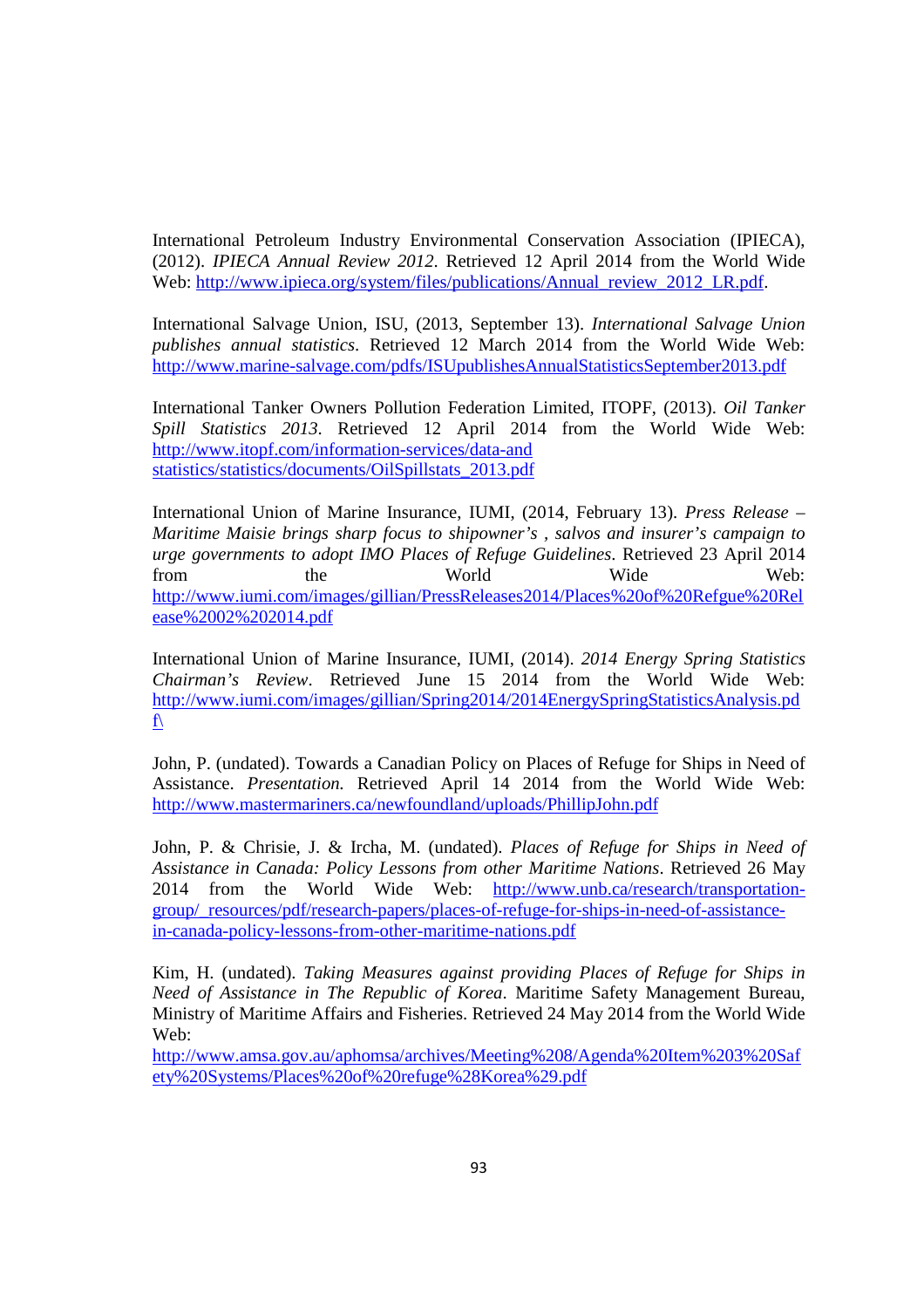Lacey, M. J. (2006). *The Salvor's Perspective on Places of Refuge*. Retrieved 12 March 2014 from the World Wide Web: http://www.euromedtransport.eu/Fr/image.php?id=2405

Laruelle, F. (2013, May). Stolt Valor case study and the issue of finding a place of refuge. *Speech given at the Adiraspillcon 2013, Opatija May 14-16 2013*. Retrieved 12 March from the World Wide Web: http://www.adriaspillcon.com/2013/presentations/11\_Laruelle\_STOLT\_VALOR.pdf

Luttenberger. A. (undated). Coastal States Responsibility with regard to Places of Refuge for Ships in Distress. Retrieved 22 March 2014 from the World Wide Web: http://bib.irb.hr/datoteka/357325.scan0001\_3.pdf

Marine Department The Government of Hong Kong Special Administrative Region (date unknown). Places of Refuge Experience in Hong Kong-China. *Presentation at the 8t Asia Pacific Heads of Maritime Safety Agencies Forum*. Retrieved 27 March 2014 from the World Wide Web:

http://www.amsa.gov.au/aphomsa/archives/Meeting%208/Agenda%20Item%203%20Saf ety%20Systems/Places%20of%20refuge%28%20HongKong-China%29.pdf

Maritime Surveillance North, MARSUNO, (2011). *Thematic Report: Marine Pollution Response 2011*. Retrieved 22 April 2014 from the Word Wide Web: http://www.marsuno.eu/images/mpr\_tryck.pdf

MEMAC – Marine Emergency Mutual Aid Center and ROPME – Regional Organization for the Protection of the Marine Environment. Incidents. Retrieved 24 May 2014 from the World Wide Web: http://www.memac-rsa.org/incidents.html

Middleton, R. (2003, November 15). *Places of Refuge in the United Kingdom*. Retrieved 12 April 2014 from the World Wide Web:

http://www.ukpandi.com/fileadmin/uploads/uk-pi/legal/IMLSOSREP.doc. [Note: this is the "old" SOSREP website, representing the views of the former SOSREP Robin Middleton, now succeeded by Hugh Shaw]

Middleton, R. (2009, April). *Emergency Towing Arrangements in the Mediterranean Sea.*  Regional Maritime Pollution Emergency Response Centre for the Mediterranean Sea (REMPEC). Retrieved 25 May 2014 from the World Wide Web: http://www.euromedtransport.eu/upload/telechargement/PUBLICATION\_SAFEMED/E mergency\_towing\_arrangements\_in\_the\_Mediterranean\_Sea.pdf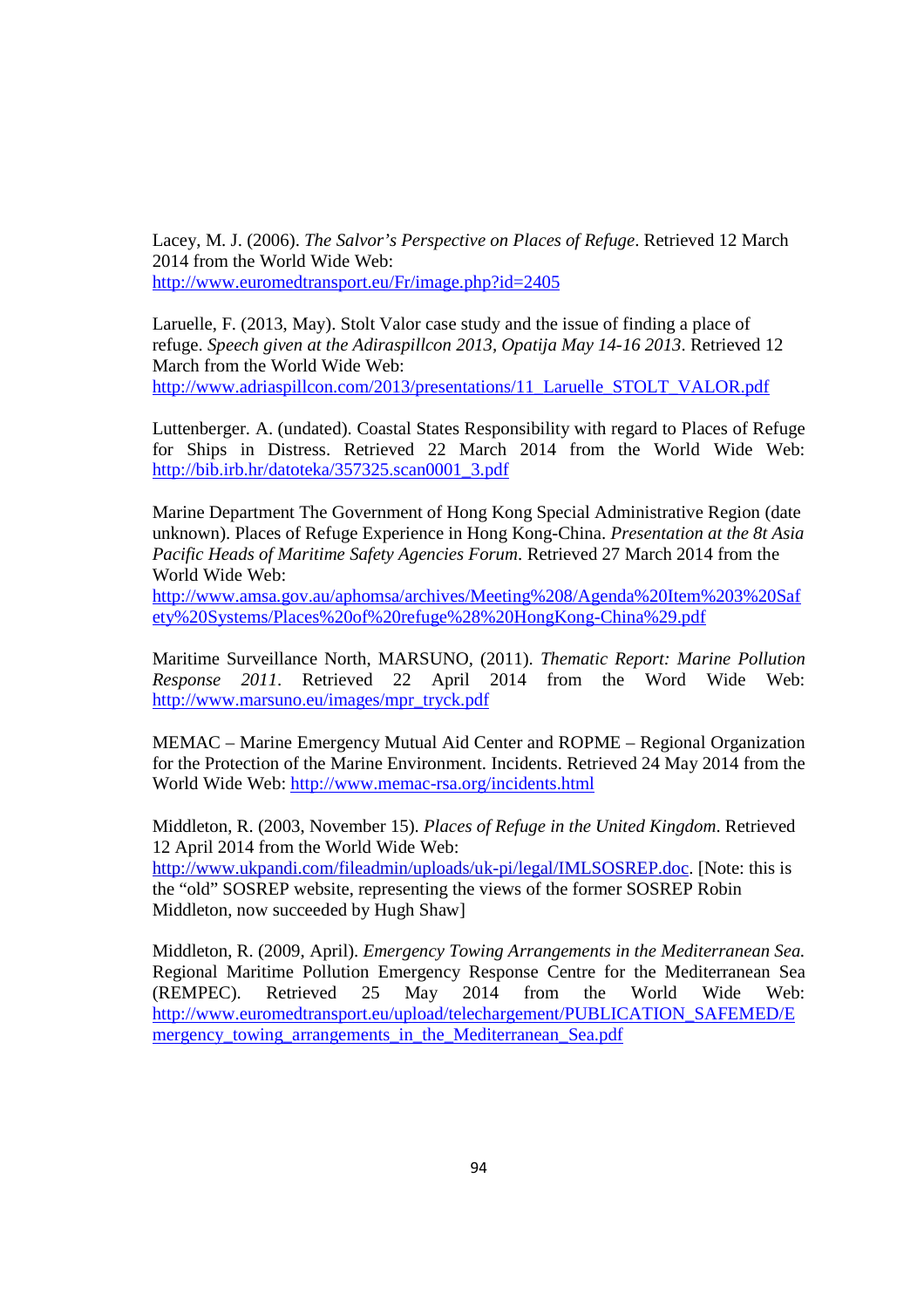Minutes of Meeting NO 38 of the Maritime Legal Steering Group of Shipping Australia Limited (2014, March 12). *Shipping Australia Limited*. Retrieved 25 May 2014 from the World Wide Web: http://shippingaustralia.com.au/

Morrison, A. & van Zoelen, F. (date unknown). *Places of refuge – learning from the MSC Flaminia*. Port Technology International. Retrieved 12 March 2014 from the World Wide Web: http://www.porttechnology.org/technical\_papers/places\_of\_refuge\_learning\_from\_the\_m sc\_flaminia/#.U6D5FXa8F98

Mueller, M. (undated). MSC Flaminia – ein Unfall und seine Folgen. *Presentation*. Retrieved 12 April 2014 from the World Wide Web: http://www.ihkoldenburg.de/download/14.2.2013\_vortrag\_capt.\_mueller.pdf

Mulvana, C. (2013, November 3). UK Offshore casualty response. *Presentation given at the Offshore Forum, Paris 5th November 2013.* Retrieved 14 April 2014 from the World Wide Web: http://www.standard-club.com/media/882517/uk-offshore-casualty-responsecolin-mulvana-uk-deputy-sosrep.pdf

Nielsen, D. (2006). *Places of Refuge for Ships in Need of Assistance – Guidelines and Procedures. A report prepared under the Project 'EUROMED Cooperation on Maritime Safety and Pollution from Ships – SAFEMED MED.2005/109-573 financed by the European Commission under an IMO/EC contract, presented to REMPEC*. Retrieved 26 May 2014 from the World Wide Web:

http://www.euromedtransport.eu/Fr/image.php?id=2397

Norwegian Shipowner's Association (date unknown). *High North – High Stakes: Maritime opportunities in the Arctic*. Retrieved 15 May 2014 from the World Wide Web: http://rederi.no/nrweb/mm.nsf/lupgraphics/Nordomrademelding.pdf/\$file/Nordomrademe lding.pdf

Danish Environmental Protection Agency (2012, March 15). *Places of refuge for ships designated*. Retrieved April 25 2014 from the World Wide Web: http://eng.mim.dk/newsarchive/2012/mar/040204-refuge-for-ships/

Prebble, Q. (2001, September 18). Ports of Refuge – An Underwriter's Perspective. Speech given at IUMI 2001 Cargo Workshop, Genoa. Retrieved March 25 2014 from the World Wide Web:

http://www.iumi.com/images/stories/IUMI/Pictures/Conferences/Genoa2001/Tuesday/12 %20prebble%20cargo%20lp.pdf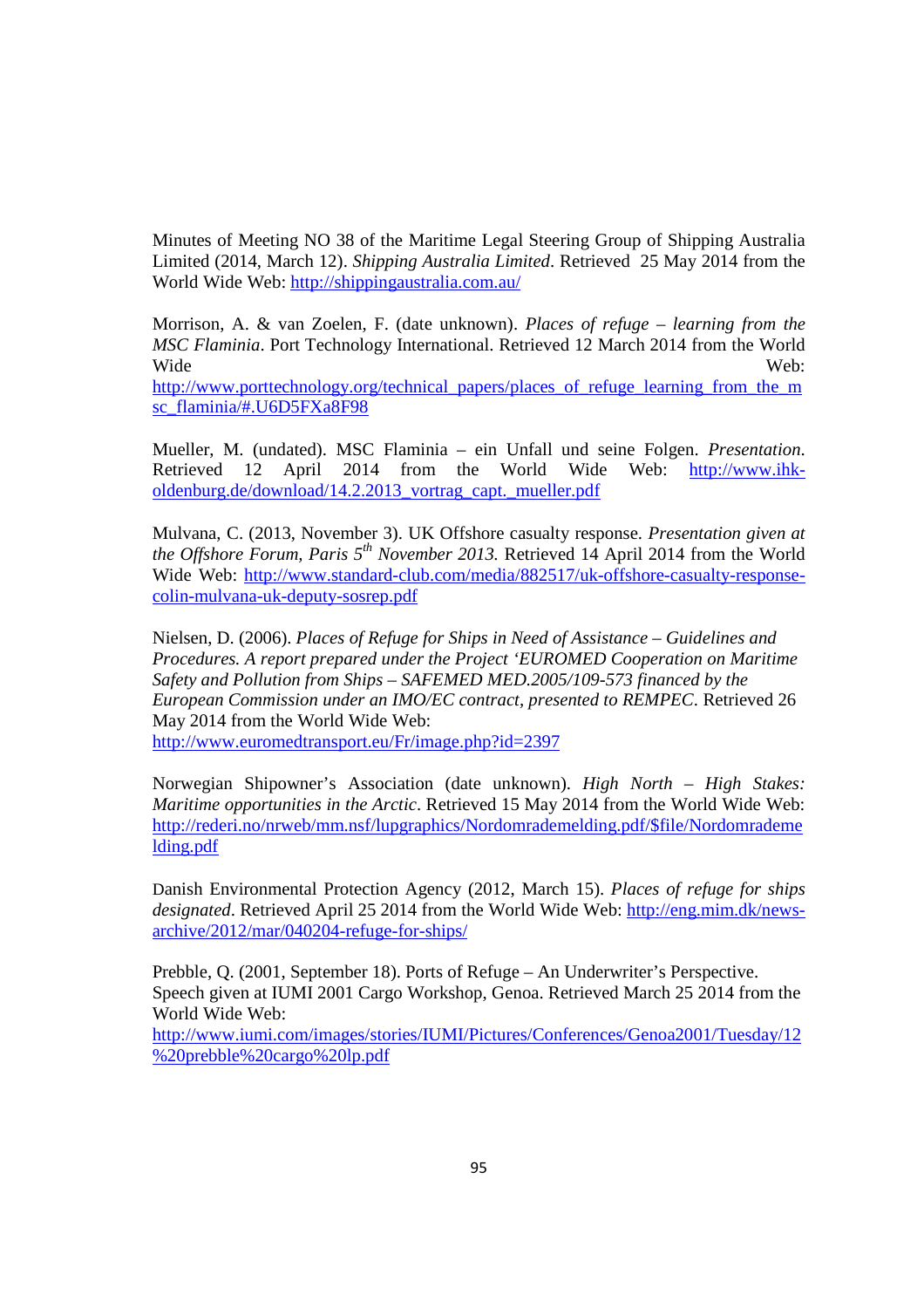Reederei NSB (2013, August 6). *MSC Flaminia: Zusammenfassung der Ereignisse seit dem 14 Juli 2012*. Retrieved 22 February 2014 from the World Wide Web: http://www.reederei-nsb.de/fileadmin/content/NSB/PDF-Documents/News/2013.08.13\_MSC\_Flaminia\_Zusammenfassung\_der\_Ereignisse\_DEU. pdf

Reid, A. & Head, M., P&I Associates (Pty) Ltd (undated*). Ports and Places of Refuge in South Africa.* Retrieved 25 May 2014 from the World Wide Web: http://www.pandi.co.za/message.asp

Reid, A. & Head, M., P&I Associates (Pty) Ltd (February/April 2011*).* Ports and Places of Refuge in South Africa. *Gard AS – Pilotage.* Retrieved 25 May 2014 from the World Wide Web: http://www.gard.no/ikbViewer/Content/73002/Pilotage

Rosaeg, E. & Ringbom, H. (2004, October 12). *Liability and Compensation with Regard to Places of Refuge.* Draft Final Report. Retrieved 29 March 2014 from the Word Wide Web: http://www.emsa.europa.eu/main/enforcement-eu-legislation/topics-ainstruments/download/1522/596/23.html.

Prestige Trial Will Resume In A Coruña Next Week (2012, November 6). *Intermanager*. Retrieved 27 March 2014 from the World Wide Web: http://www.intermanager.org/2012/11/prestige-trial-will-resume-in-a-coruna-next-week/

Safety at sea remains key focus of Bahrain's General Organisation of Sea Ports as Stolt valor salvage operations comes to a successful conclusion (2012, July 15). Retrieved May 22 2014 from the World Wide Web:

http://www.zawya.com/story/Safety\_at\_sea\_remains\_key\_focus\_of\_Bahrains\_General\_O rganisation\_of\_Sea\_Ports\_as\_stolt\_valor\_salvage\_operations\_comes\_to\_a\_succesSful\_c onclusion-ZAWYA20120715104955/

Society of International Gas Tanker & Terminal Operators Ltd (2003). *Safe Havens for Disabled Gas Carriers: An information paper for those seeking a safe haven and those who may be asked to provide it*. Retrieved 22 May 2014 from the World Wide Web: http://www.sigtto.org/media/1874/43.pdf

Shaw, H. (2010, March 11). SOSREP and the UK Response to Maritime Salvage  $\&$ Intervention. Presentation given at the West of Scotland Nautical Institute and Glasgow Nautical Institute, March 11 2010. Retrieved 12 April 2014 from the World Wide Web: http://www.wosni.co.uk/downloads/Hugh%20Shaw%20SoSRep.pdf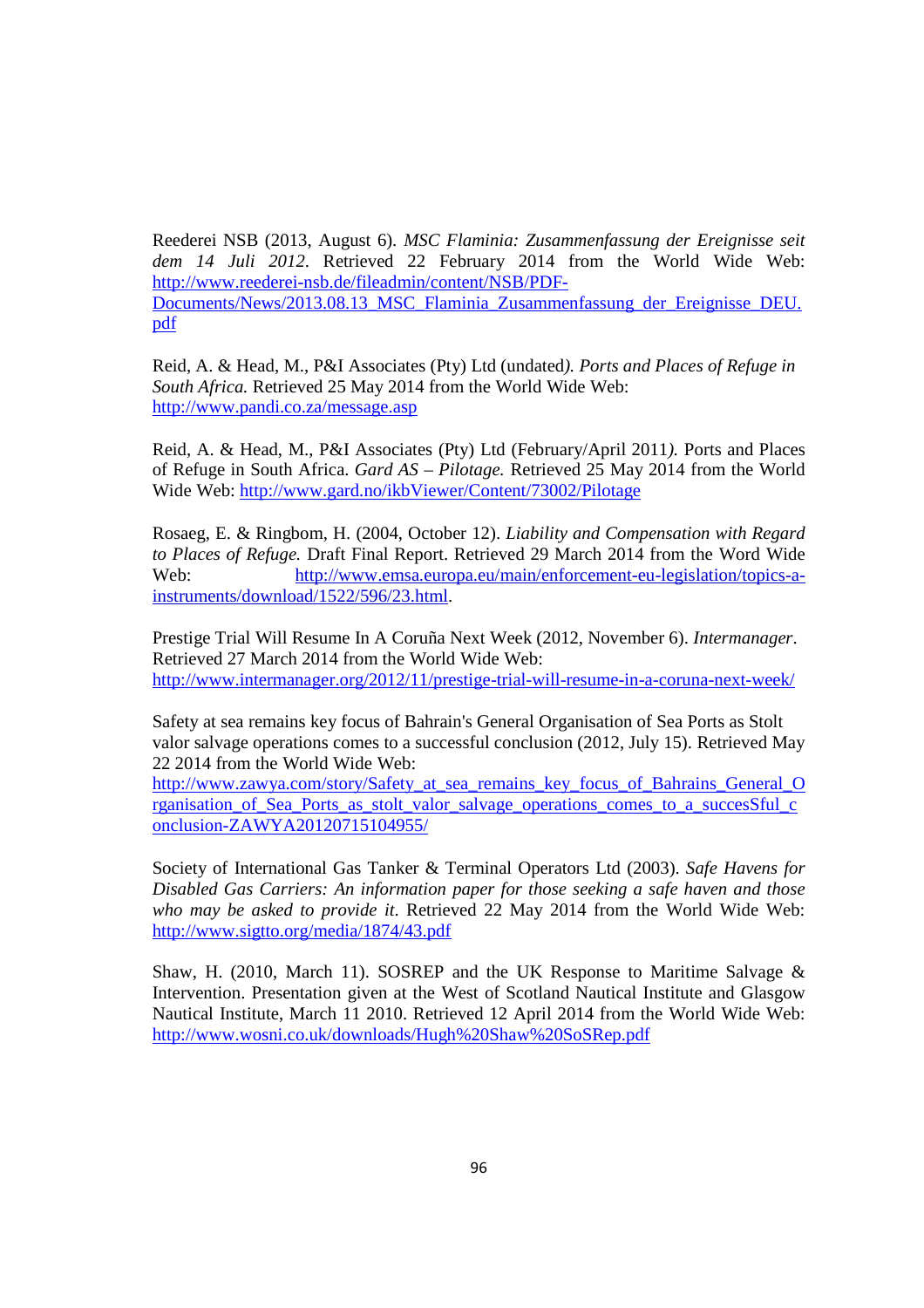Shaw, H. (2013, September). Places of Refuge and the role of SOSREP. Speech given at IUMI London Conference September 15-18 2013. Retrieved 22 May 2014 from the World Wide Web:

http://www.iumi.com/images/gillian/London2013/Tuesday1709/170913B2AMH.Shaw\_F INAL.pdf

Ship Structure Committee Case Study – PRESTIGE: Complete hull failure in a singlehull tanker (undated). *Ship Structure Committee*. Retrieved 25 March 2014 from the World Wide Web: http://www.shipstructure.org/case\_studies/Prestige.pdf

The Department for Transport [UK] (undated). *Secretary of States Representative for Maritime Salvage and Intervention – (SOSREP)*. Retrieved 12 April 2014 from the World Wide Web: http://www.dft.gov.uk/mca/sosrep.pdf

The Department for Transport [UK] - Maritime and Coastguard Agency (undated). *The UK's Approach to Assigning Places of Refuge* [incl. UK Inventory of Ports and Anchorages]. Retrieved 12 April from the World Wide Web: http://www.dft.gov.uk/mca/mcga07-home/emergencyresponse/mcgadops cp environmental-counter-pollution and response/mcgadops cp\_sosrep\_role/internet\_dops\_counterpollution-\_places\_of\_refuge-\_a\_sytstem\_that\_works\_\_/dops\_-\_sosrep\_-\_ports\_and\_anchorages\_hq-newpage-1003083.htm

The Department for Transport [UK] - Maritime and Coastguard Agency (undated). *The role of the MCA & contingency planning in the UK oil spill response.* Retrieved 12 April 2014 from the World Wide Web: http://www.dft.gov.uk/mca/1. role\_of\_mca-4.pdf

The Department for Transport [UK] - Maritime and Coastguard Agency (undated). *The United Kingdoms Response to Salvage and Marine Pollution – Powers of Intervention.* Retrieved 12 April 2014 from the World Wide Web: http://www.dft.gov.uk/mca/mcga07 home/emergencyresponse/mcga-dops\_cp\_environmental-counterpollution\_and\_response/mcga-dops\_cp\_sosrep\_role/powers\_of\_intervention.htm

The Department for Transport [UK] - Maritime and Coastguard Agency (undated). *The Secretary of States Representative for Maritime Salvage and Intervention (SOSREP).*  Retrieved 12 April 2014 from the World Wide Web: http://www.dft.gov.uk/mca/new\_sosrep\_website\_doc\_-june\_2011.pdf

The Danish Ministry of the Environment (2012, March 15). Places of Refuge for ships designated. Retrieved 25 May 2014 from the World Wide Web: http://eng.mim.dk/newsarchive/2012/mar/040204-refuge-for-ships/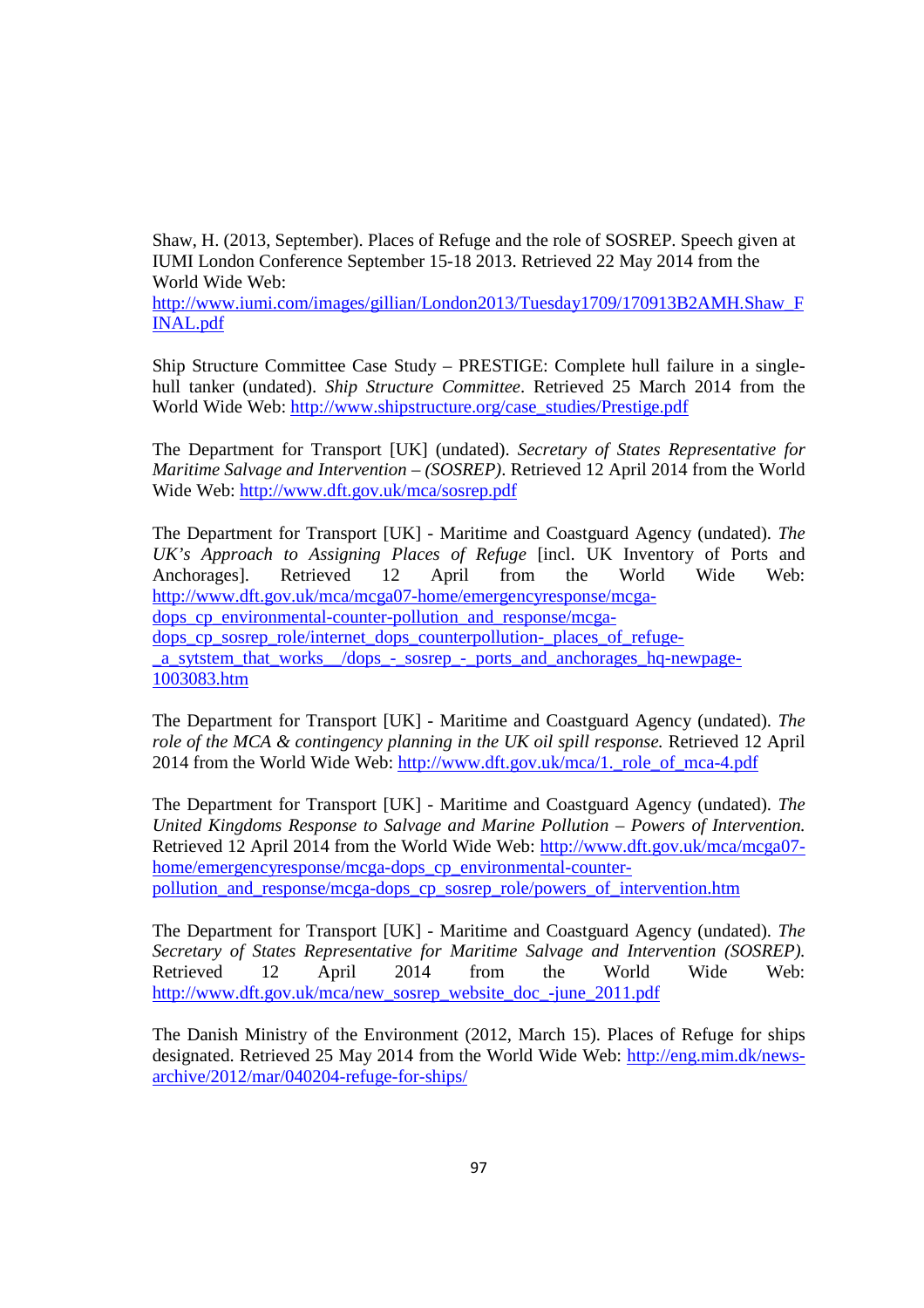The International Oil Pollution Compensation Funds (2012 edition*). Brochure*. Retrieved 14 April 2014 from the World Wide Web: http://www.iopcfunds.org/fileadmin/IOPC\_Upload/Downloads/English/brochure\_e.pdf

The International Oil Pollution Compensation Funds (2013). Annual Report. Retrieved 14 April 2014 from the World Wide Web: http://www.iopcfunds.org/uploads/tx\_iopcpublications/annualreport2013\_e.pdf

The International Oil Pollution Compensation Funds (2013). *Incidents involving the IOPC Funds.* Retrieved 14 April 2014 from the World Wide Web: http://www.iopcfunds.org/uploads/tx\_iopcpublications/incidents2013\_e.pdf

Tsavliris, G. (2001, September 18). The Castor Case: The Quest for Shelter, *Speech given at the IUMI Genoa Conference - Port of Refuge (2001).* Retrieved 25 March 2014 from the World Wide Web:

http://www.iumi.com/images/stories/IUMI/Pictures/Conferences/Genoa2001/Tuesday/11 %20tsavliris%20cargo%20lp.pdf

UK Chamber of Shipping – Legal & Documentary News (2014, January). *IMO Assembly: 28th session, 25 November – 4 December 2013, Places of Refuge Developments.* Retrieved 26 May 2014 from the World Wide Web: http://www.ukchamberofshipping.com/newsletter/docs/story4-20140106.pdf

U.S. Coast Guard (undated). *Potential Places of Refuge (PPOR) – Frequently asked Questions*. Retrieved 23 May 2014 from the World Wide Web: https://nrm.dfg.ca.gov/FileHandler.ashx?DocumentID=70014.

Van Hooydonk, E. (date unknown). *Ports of Refuge for ships in distress: Not in my front pond? A plea for granting a salvage reward to ports and an international convention on ports of refuge*. Retrieved 22 February 2014 from the World Wide Web: http://www.ericvanhooydonk.be/media/532f0c3f5a7cd.pdf

Van Rooij, H. (2003). *Salvage Response: some hard lessons from the Prestige loss*. Retrieved 12 March 2014 from the World Wide Web: http://ec.europa.eu/echo/civil\_protection/civil/marin/reports\_publications/prestige\_works hop\_catania\_documents/session3/abstract\_vanrooij.pdf

Van Zoelen, F. (undated). World Ports in a changing environment. *Presentation given in context of "The Maritime Law in the XXI Century – Iberoamerican Institute of Maritime Law's XII International Congress*. Retrieved 22 March 2014 from the World Wide Web: